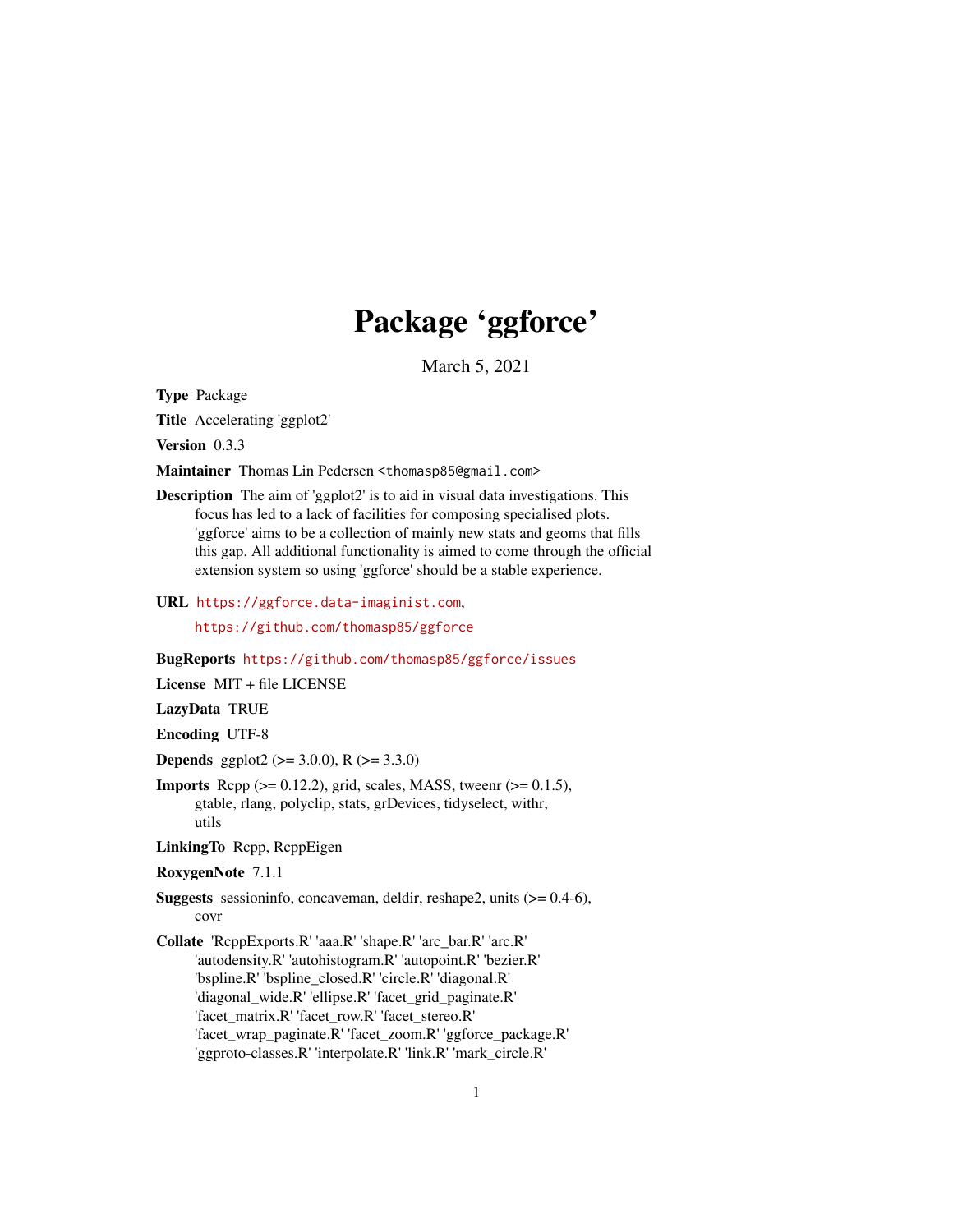'mark\_ellipse.R' 'mark\_hull.R' 'mark\_label.R' 'mark\_rect.R' 'parallel\_sets.R' 'position-jitternormal.R' 'position\_auto.R' 'position\_floatstack.R' 'regon.R' 'scale-depth.R' 'scale-unit.R' 'sina.R' 'spiro.R' 'themes.R' 'trans.R' 'trans\_linear.R' 'utilities.R' 'voronoi.R' 'zzz.R'

#### NeedsCompilation yes

Author Thomas Lin Pedersen [cre, aut] (<https://orcid.org/0000-0002-5147-4711>), RStudio [cph]

# Repository CRAN

Date/Publication 2021-03-05 10:20:02 UTC

# R topics documented:

|                                                                                                                | 3         |
|----------------------------------------------------------------------------------------------------------------|-----------|
|                                                                                                                | 4         |
|                                                                                                                | 6         |
|                                                                                                                | 8         |
|                                                                                                                | 10        |
|                                                                                                                | 11        |
|                                                                                                                | 13        |
|                                                                                                                | 15        |
|                                                                                                                | 15        |
|                                                                                                                | 16        |
|                                                                                                                | <b>20</b> |
|                                                                                                                | 23        |
|                                                                                                                |           |
|                                                                                                                |           |
|                                                                                                                |           |
|                                                                                                                | 35        |
|                                                                                                                | 38        |
|                                                                                                                | 41        |
|                                                                                                                |           |
|                                                                                                                | 47        |
|                                                                                                                | 49        |
| $geom\_mark\_circle \dots \dots \dots \dots \dots \dots \dots \dots \dots \dots \dots \dots \dots \dots \dots$ | 53        |
|                                                                                                                | 57        |
|                                                                                                                | 61        |
|                                                                                                                | 65        |
|                                                                                                                |           |
|                                                                                                                | - 73      |
|                                                                                                                | - 75      |
|                                                                                                                | 77        |
|                                                                                                                | 81        |
|                                                                                                                | 84        |
|                                                                                                                | 89        |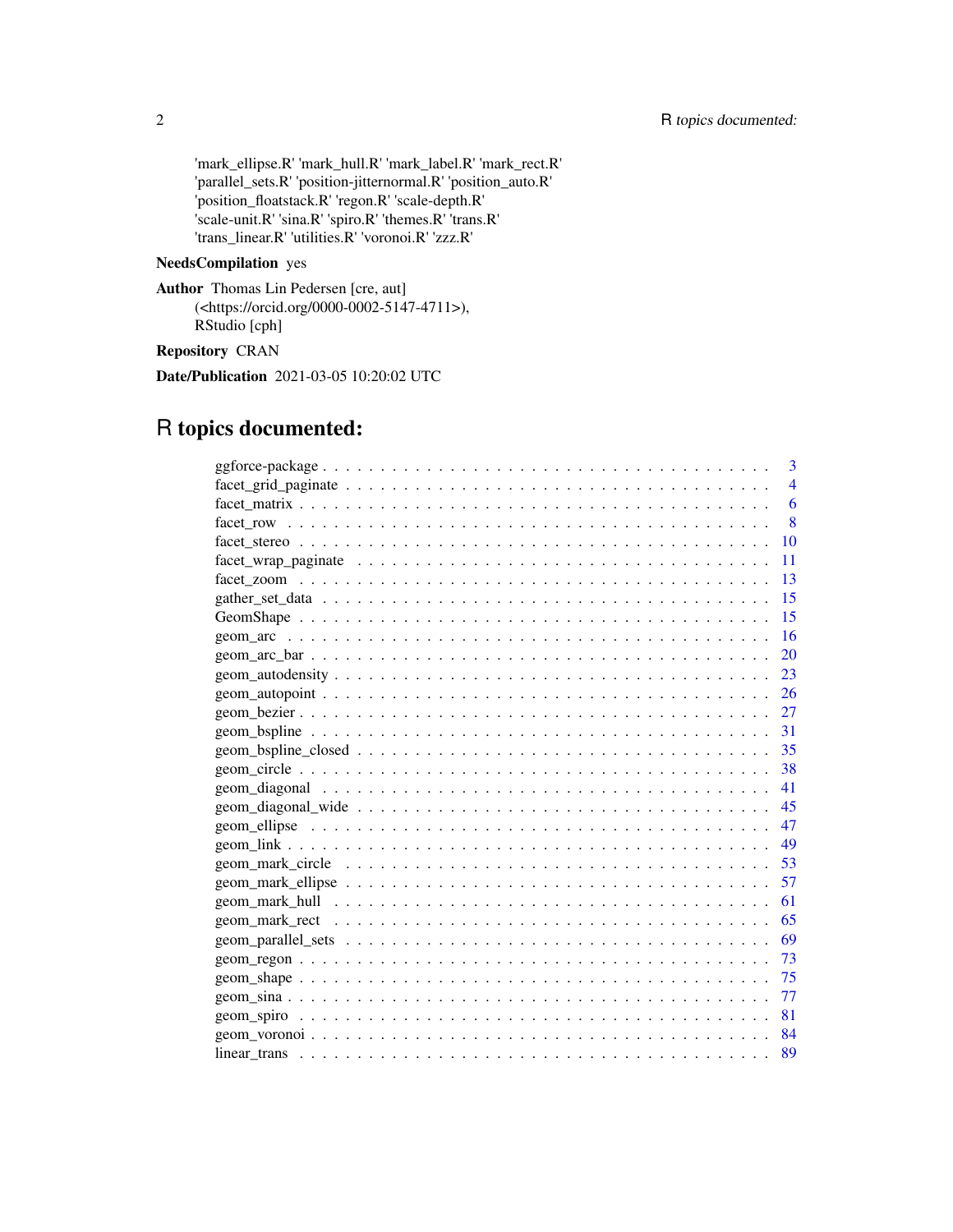# <span id="page-2-0"></span>ggforce-package 3

| Index |  |
|-------|--|

ggforce-package *ggforce: Accelerating 'ggplot2'*

#### Description

The aim of 'ggplot2' is to aid in visual data investigations. This focus has led to a lack of facilities for composing specialised plots. 'ggforce' aims to be a collection of mainly new stats and geoms that fills this gap. All additional functionality is aimed to come through the official extension system so using 'ggforce' should be a stable experience.

#### Author(s)

Maintainer: Thomas Lin Pedersen <thomasp85@gmail.com> [\(ORCID\)](https://orcid.org/0000-0002-5147-4711)

Other contributors:

• RStudio [copyright holder]

#### See Also

Useful links:

- <https://ggforce.data-imaginist.com>
- <https://github.com/thomasp85/ggforce>
- Report bugs at <https://github.com/thomasp85/ggforce/issues>

# Examples

```
rocketData <- data.frame(
 x = c(1, 1, 2, 2),
 y = c(1, 2, 2, 3)\overline{)}rocketData <- do.call(rbind, lapply(seq_len(500) - 1, function(i) {
 rocketData$y <- rocketData$y - c(0, i / 500)
 rocketData$group <- i + 1
 rocketData
}))
rocketData2 <- data.frame(
```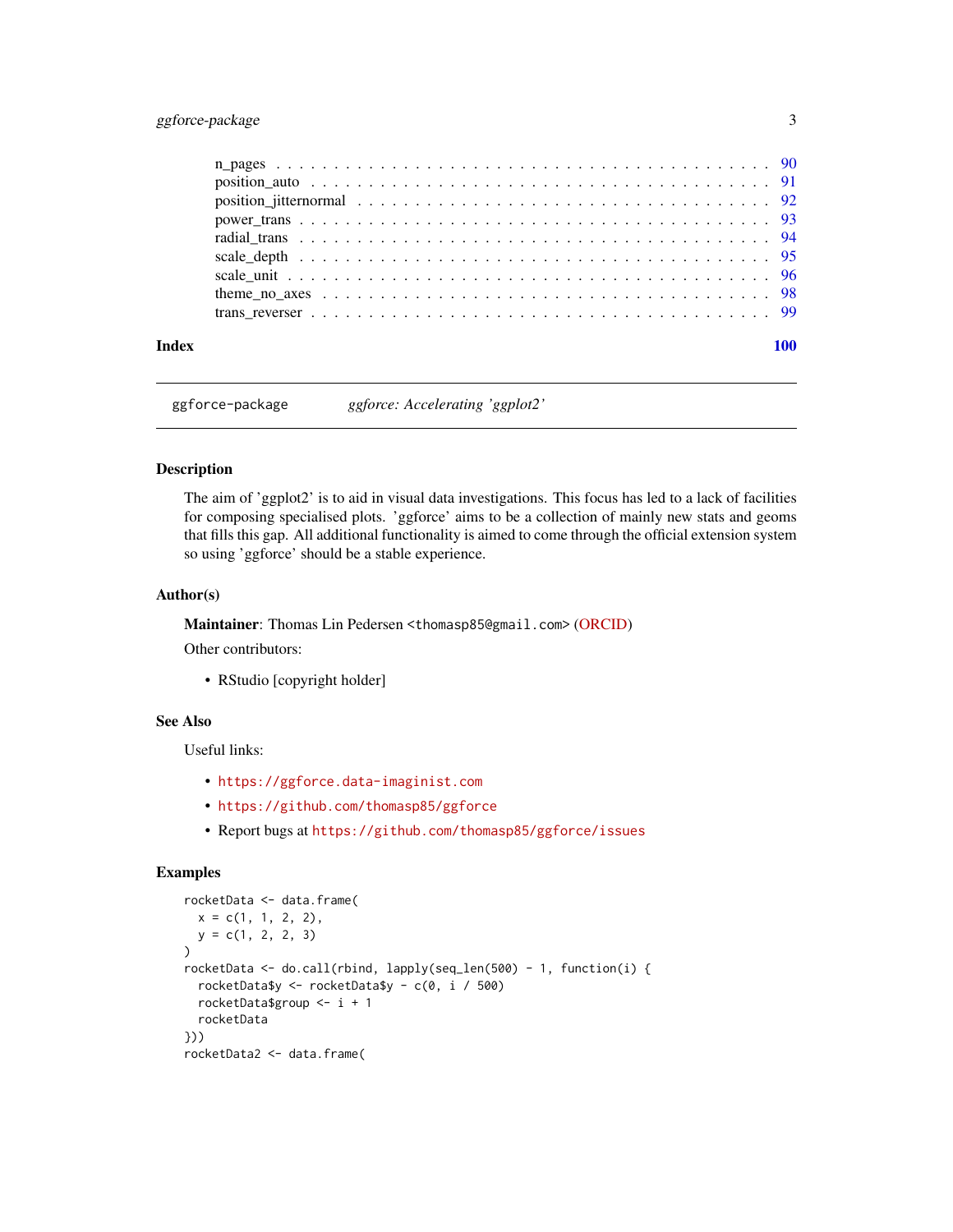```
x = c(2, 2.25, 2),
 y = c(2, 2.5, 3))
rocketData2 <- do.call(rbind, lapply(seq_len(500) - 1, function(i) {
  rocketData2$x[2] <- rocketData2$x[2] - i * 0.25 / 500
  rocketData2$group \le- i + 1 + 500
  rocketData2
}))
ggplot() + geom_link(aes(
  x = 2, y = 2, xend = 3, yend = 3, alpha = 3. index...size = .index.), colour = 'goldenrod', n = 500) +
  geom_bezier(aes(x = x, y = y, group = group, colour = ..index..),
   data = rocketData
 ) +
  geom_bezier(aes(x = y, y = x, group = group, colour = ..index..),
    data = rocketData
  ) +geom\_bezier(aes(x = x, y = y, group = group, colour = 1),data = rocketData2
  ) +geom\_bezier(aes(x = y, y = x, group = group, colour = 1),data = rocketData2
  \rightarrow +
  geom_text(aes(x = 1.65, y = 1.65, label = 'ggplot2', angle = 45),
   color = 'white', size = 15) +coord_fixed() +
  scale_x_reverse() +
  scale_y_reverse() +
  scale\_alpha(range = c(1, 0), guide = 'none') +scale_size_continuous(
   range = c(20, 0.1), trans = 'exp',guide = 'none'
  \rightarrow +
  scale_color_continuous(guide = 'none') +
  xlab('') + ylab('') +
  ggtitle('ggforce: Accelerating ggplot2') +
  theme(plot.title = element_text(size = 20))
```
<span id="page-3-1"></span>facet\_grid\_paginate *Split facet\_grid over multiple plots*

#### Description

This extension to [ggplot2::facet\\_grid\(\)](#page-0-0) will allow you to split a facetted plot over multiple pages. You define a number of rows and columns per page as well as the page number to plot, and the function will automatically only plot the correct panels. Usually this will be put in a loop to render all pages one by one.

<span id="page-3-0"></span>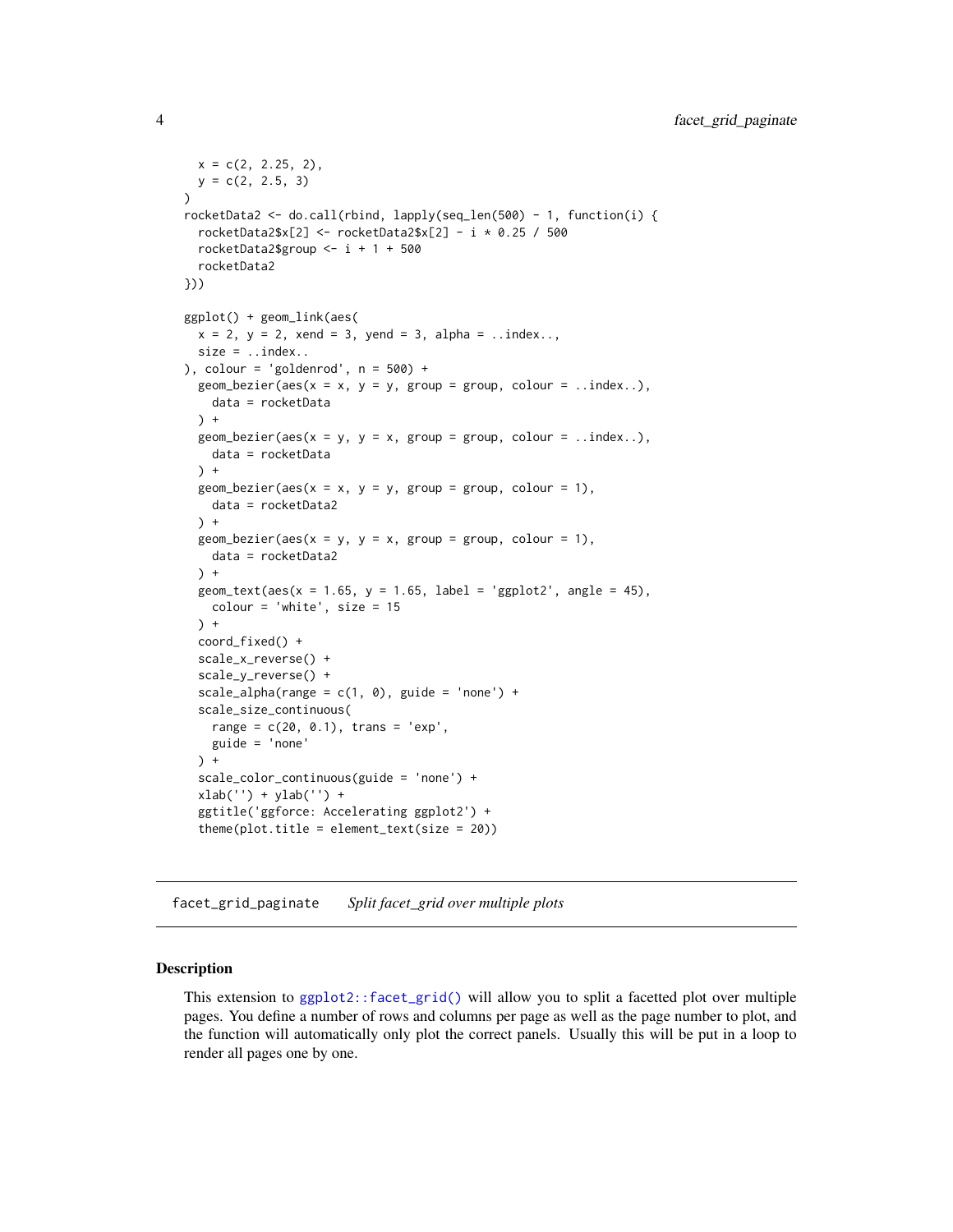facet\_grid\_paginate 5

# Usage

```
facet_grid_paginate(
 facets,
 margins = FALSE,scales = "fixed",
 space = "fixed",shrink = TRUE,
 labeller = "label_value",
 as.table = TRUE,
 switch = NULL,
 drop = TRUE,ncol = NULL,
 nrow = NULL,
 page = 1,
 byrow = TRUE
\mathcal{L}
```

| facets   | This argument is soft-deprecated, please use rows and cols instead.                                                                                                                                                                                                                                                                                                                                                                                                                                                                                                                                                                |
|----------|------------------------------------------------------------------------------------------------------------------------------------------------------------------------------------------------------------------------------------------------------------------------------------------------------------------------------------------------------------------------------------------------------------------------------------------------------------------------------------------------------------------------------------------------------------------------------------------------------------------------------------|
| margins  | Either a logical value or a character vector. Margins are additional facets which<br>contain all the data for each of the possible values of the faceting variables.<br>If FALSE, no additional facets are included (the default). If TRUE, margins are<br>included for all faceting variables. If specified as a character vector, it is the<br>names of variables for which margins are to be created.                                                                                                                                                                                                                           |
| scales   | Are scales shared across all facets (the default, "fixed"), or do they vary across<br>rows ("free_x"), columns ("free_y"), or both rows and columns ("free")?                                                                                                                                                                                                                                                                                                                                                                                                                                                                      |
| space    | If "fixed", the default, all panels have the same size. If "free_y" their height<br>will be proportional to the length of the y scale; if "free_x" their width will be<br>proportional to the length of the x scale; or if "free" both height and width will<br>vary. This setting has no effect unless the appropriate scales also vary.                                                                                                                                                                                                                                                                                          |
| shrink   | If TRUE, will shrink scales to fit output of statistics, not raw data. If FALSE, will<br>be range of raw data before statistical summary.                                                                                                                                                                                                                                                                                                                                                                                                                                                                                          |
| labeller | A function that takes one data frame of labels and returns a list or data frame<br>of character vectors. Each input column corresponds to one factor. Thus there<br>will be more than one with vars(cyl, am). Each output column gets displayed<br>as one separate line in the strip label. This function should inherit from the<br>"labeller" S3 class for compatibility with labeller(). You can use different<br>labeling functions for different kind of labels, for example use label_parsed()<br>for formatting facet labels. label_value() is used by default, check it for more<br>details and pointers to other options. |
| as.table | If TRUE, the default, the facets are laid out like a table with highest values at the<br>bottom-right. If FALSE, the facets are laid out like a plot with the highest value<br>at the top-right.                                                                                                                                                                                                                                                                                                                                                                                                                                   |
| switch   | By default, the labels are displayed on the top and right of the plot. If " $x$ ", the<br>top labels will be displayed to the bottom. If "y", the right-hand side labels will<br>be displayed to the left. Can also be set to "both".                                                                                                                                                                                                                                                                                                                                                                                              |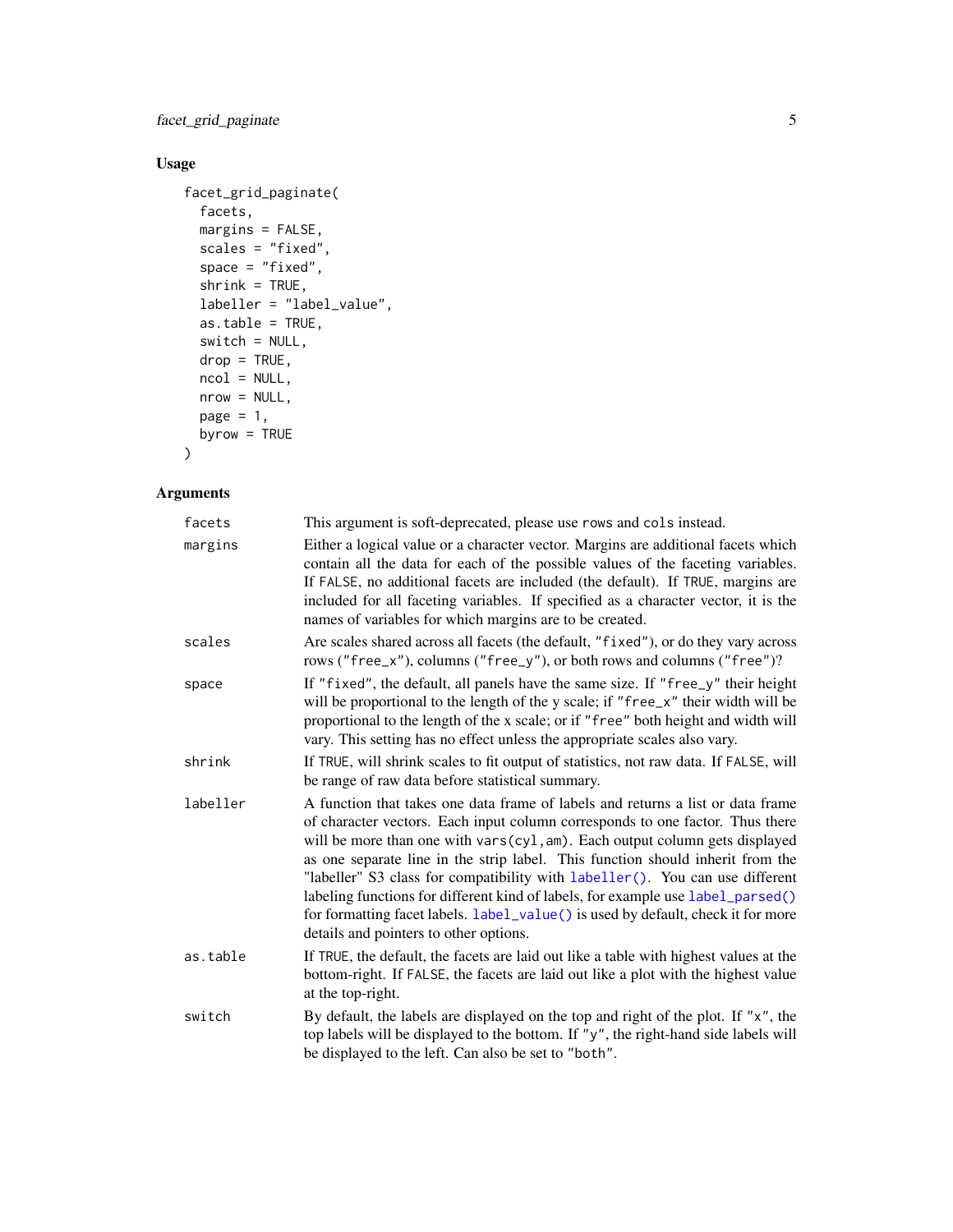<span id="page-5-0"></span>

| drop  | If TRUE, the default, all factor levels not used in the data will automatically be<br>dropped. If FALSE, all factor levels will be shown, regardless of whether or not<br>they appear in the data. |
|-------|----------------------------------------------------------------------------------------------------------------------------------------------------------------------------------------------------|
| ncol  | Number of columns per page                                                                                                                                                                         |
| nrow  | Number of rows per page.                                                                                                                                                                           |
| page  | The page to draw                                                                                                                                                                                   |
| byrow | Should the pages be created row-wise or column wise                                                                                                                                                |

#### Note

If either ncol or nrow is NULL this function will fall back to the standard facet\_grid functionality.

#### See Also

[n\\_pages\(\)](#page-89-1) to compute the total number of pages in a paginated faceted plot

Other ggforce facets: [facet\\_stereo\(](#page-9-1)), [facet\\_wrap\\_paginate\(](#page-10-1)), [facet\\_zoom\(](#page-12-1))

#### Examples

```
# Draw a small section of the grid
ggplot(diamonds) +
 geom\_point(aes(carat, price), alpha = 0.1) +facet_grid_paginate(color \sim cut:clarity, ncol = 3, nrow = 3, page = 4)
```
<span id="page-5-1"></span>

facet\_matrix *Facet by different data columns*

#### Description

The facet\_matrix() facet allows you to put different data columns into different rows and columns in a grid of panels. If the same data columns are present in both the rows and the columns of the grid, and used together with [ggplot2::geom\\_point\(\)](#page-0-0) it is also known as a scatterplot matrix, and if other geoms are used it is sometimes referred to as a pairs plot. facet\_matrix is so flexible that these types are simply a subset of its capabilities, as any combination of data columns can be plotted against each other using any type of geom. Layers should use the .panel\_x and .panel\_y placeholders to map aesthetics to, in order to access the row and column data.

#### Usage

```
facet_matrix(
  rows,
  cols = rows.
  shrink = TRUE,
  switch = NULL,flip.rows = FALSE,
  alternate.axes = FALSE,
```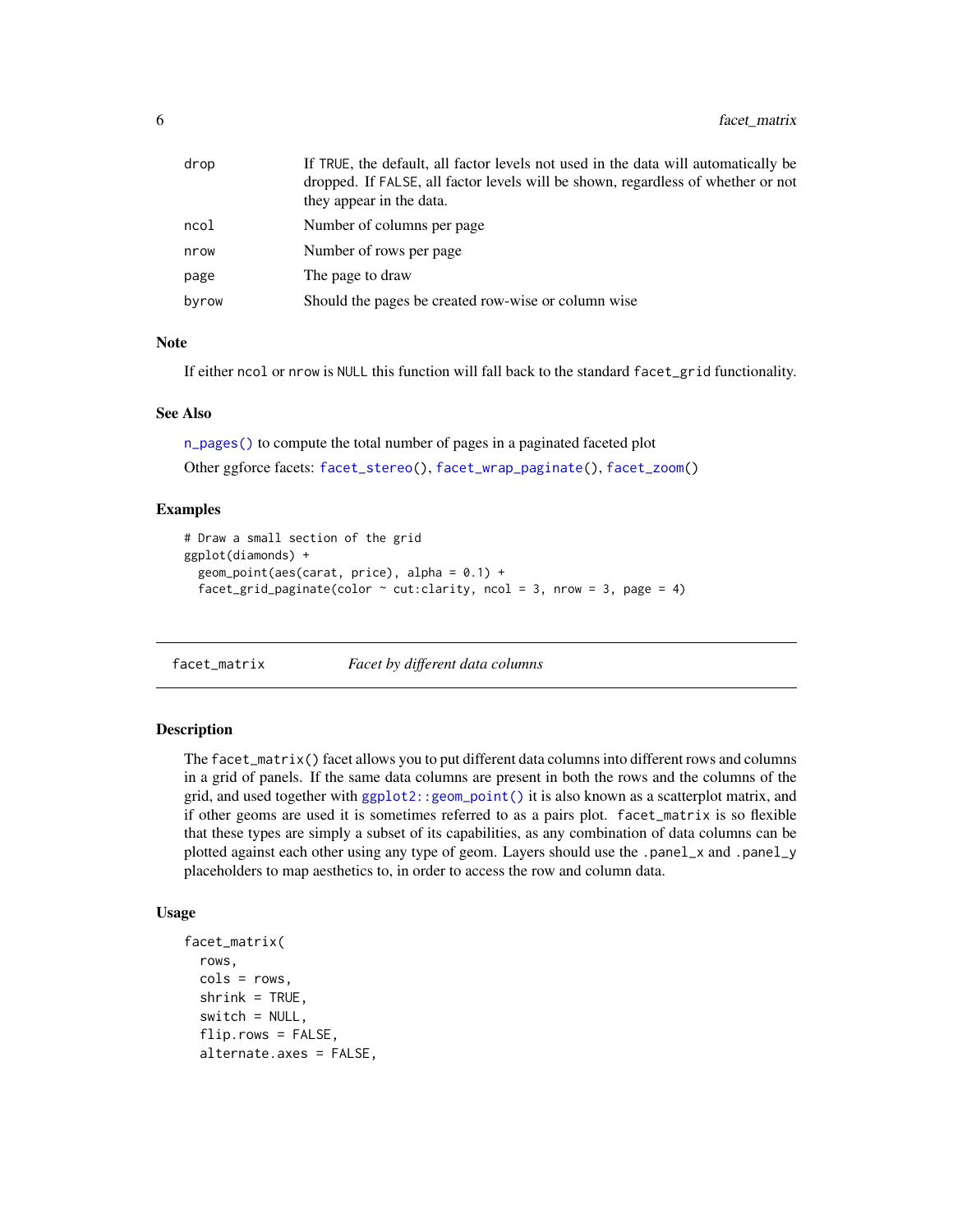# facet\_matrix 7

```
layer.lower = NULL,
  layer.diag = NULL,
  layer.upper = NULL,
  layer.continuous = NULL,
  layer.discrete = NULL,
  layer.mixed = NULL,
  grid.y.diag = TRUE
\mathcal{L}
```
### Arguments

| rows, cols  | A specification of the data columns to put in the rows and columns of the facet<br>grid. They are specified using the ggplot2::vars() function wherein you can<br>use standard tidyselect syntax as known from e.g. dplyr::select(). These<br>data values will be made available to the different layers through the .panel_x<br>and .panel_y variables.                                                                                                                                    |
|-------------|---------------------------------------------------------------------------------------------------------------------------------------------------------------------------------------------------------------------------------------------------------------------------------------------------------------------------------------------------------------------------------------------------------------------------------------------------------------------------------------------|
| shrink      | If TRUE, will shrink scales to fit output of statistics, not raw data. If FALSE, will<br>be range of raw data before statistical summary.                                                                                                                                                                                                                                                                                                                                                   |
| switch      | By default, the labels are displayed on the top and right of the plot. If "x", the<br>top labels will be displayed to the bottom. If "y", the right-hand side labels will<br>be displayed to the left. Can also be set to "both".                                                                                                                                                                                                                                                           |
| flip.rows   | Should the order of the rows be reversed so that, if the rows and columns are<br>equal, the diagonal goes from bottom-left to top-right instead of top-left to<br>bottom-right.                                                                                                                                                                                                                                                                                                             |
|             | alternate. axes Should axes be drawn at alternating positions.                                                                                                                                                                                                                                                                                                                                                                                                                              |
|             | layer.lower, layer.diag, layer.upper                                                                                                                                                                                                                                                                                                                                                                                                                                                        |
|             | Specification for where each layer should appear. The default (NULL) will allow<br>any layer that has not been specified directly to appear at that position. Putting<br>e.g. layer.diag = 2 will make the second layer appear on the diagonal as well<br>as remove that layer from any position that has NULL. Using TRUE will put all<br>layers at that position, and using FALSE will conversely remove all layers. These<br>settings will only have an effect if the grid is symmetric. |
|             | layer.continuous, layer.discrete, layer.mixed                                                                                                                                                                                                                                                                                                                                                                                                                                               |
|             | As above, but instead of referencing panel positions it references the combina-<br>tion of position scales in the panel. Continuous panels have both a continuous x<br>and y axis, discrete panels have both a discrete x and y axis, and mixed panels<br>have one of each. Unlike the position based specifications above these also have<br>an effect in non-symmetric grids.                                                                                                             |
| grid.y.diag | Should the y grid be removed from the diagonal? In certain situations the diag-<br>onal are used to plot the distribution of the column data and will thus not use the<br>y-scale. Removing the y gridlines can indicate this.                                                                                                                                                                                                                                                              |
|             |                                                                                                                                                                                                                                                                                                                                                                                                                                                                                             |

# Note

Due to the special nature of this faceting it slightly breaks the ggplot2 API, in that any positional scale settings are ignored. This is because each row and column in the grid will potentially have very different scale types and it is not currently possible to have multiple different scale specifications in the same plot object.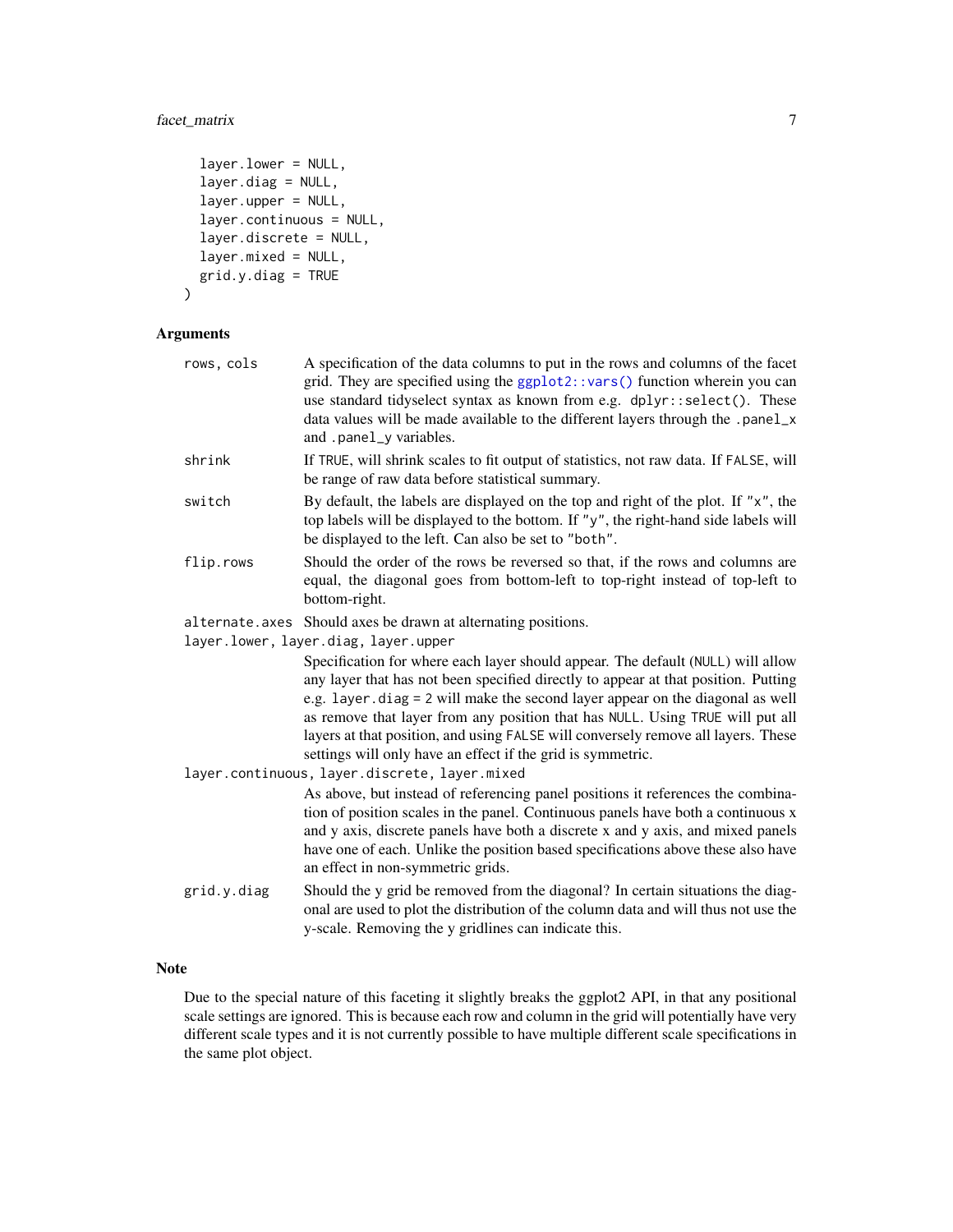#### <span id="page-7-0"></span>See Also

[geom\\_autopoint,](#page-25-1) [geom\\_autohistogram,](#page-22-1) [geom\\_autodensity,](#page-22-2) and [position\\_auto](#page-90-1) for geoms and positions that adapts to different positional scale types

#### Examples

```
# Standard use:
ggplot(mpg) +
 geom\_point(aes(x = .panel_x, y = .panel_y)) +facet_matrix(vars(displ, cty, hwy))
# Switch the diagonal, alternate the axes and style strips as axis labels
ggplot(mpg) +
 geom\_point(aes(x = .panel_x, y = .panel_y)) +facet_matrix(vars(displ, cty, hwy), flip.rows = TRUE,
               alternate.axes = TRUE, switch = 'both') +
 theme(strip.background = element_blank(),
       strip.placement = 'outside',
       strip.text = element_text(size = 12))
# Mix discrete and continuous columns. Use geom_autopoint for scale-based jitter
ggplot(mpg) +
 geom_autopoint() +
 facet_matrix(vars(drv:fl))
# Have a special diagonal layer
ggplot(mpg) +
 geom_autopoint() +
 geom_autodensity() +
 facet_matrix(vars(drv:fl), layer.diag = 2)
# Show continuous panels in upper triangle as contours and rest as binned
ggplot(mpg) +
 geom_autopoint() +
 geom_autodensity() +
 geom\_density2d(aes(x = .panel_x, y = .panel_y)) +geom\_bin2d(aes(x = .panel_x, y = .panel_y)) +factor_matrix(vars(drv:fl), layer.lower = 1, layer.diag = 2,layer.continuous = -4, layer.discrete = -3, layer.mixed = -3)
# Make asymmetric grid
ggplot(mpg) +
 geom_boxplot(aes(x = .panel_x, y = .panel_y, group = .panel_x)) +
```

```
facet_matrix(rows = vars(cty, hwy), cols = vars(drv, fl))
```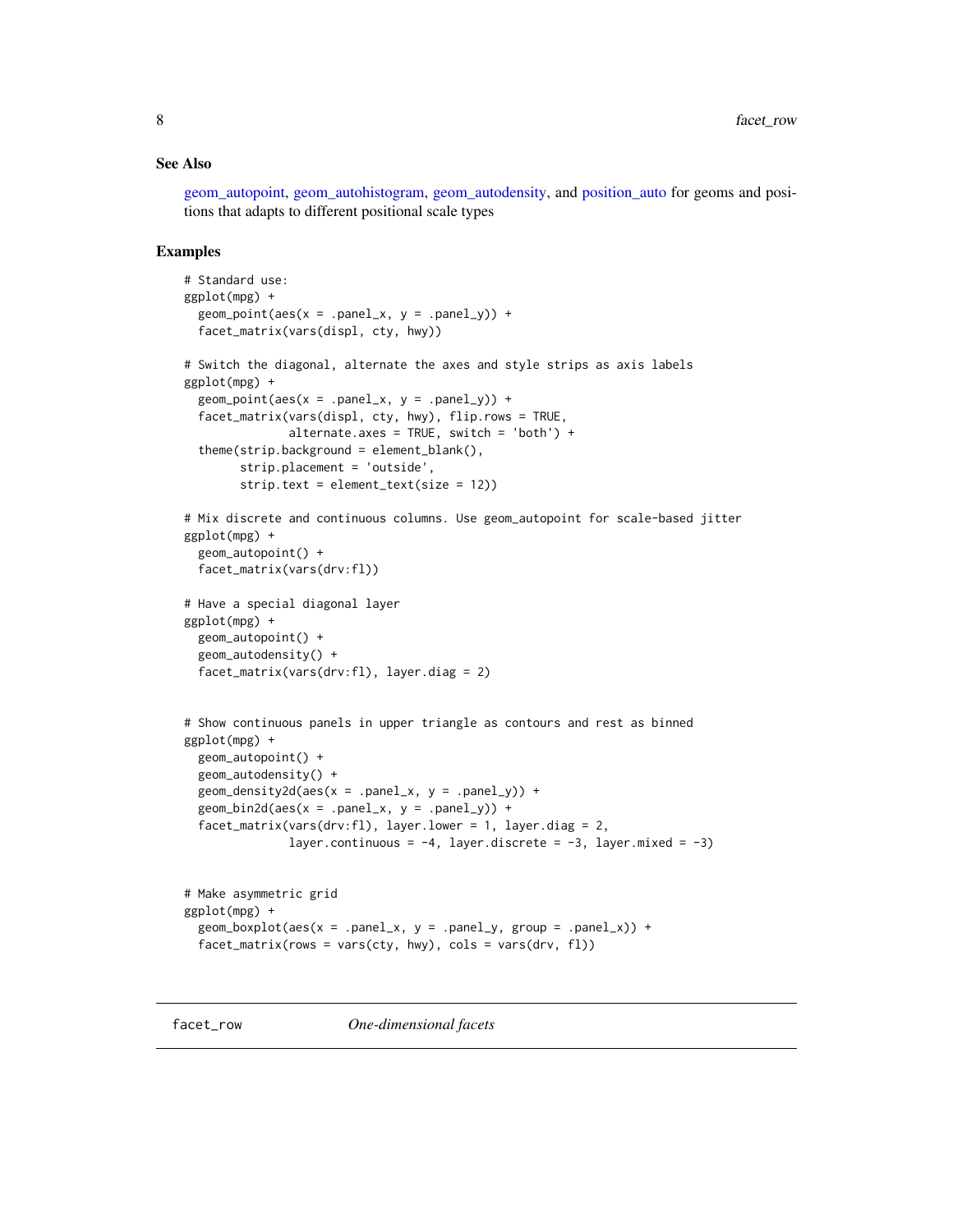#### facet\_row 9

#### Description

These facets are one-dimensional versions of [ggplot2::facet\\_wrap\(\)](#page-0-0), arranging the panels in either a single row or a single column. This restriction makes it possible to support a space argument as seen in [ggplot2::facet\\_grid\(\)](#page-0-0) which, if set to "free" will allow the panels to be sized based on the relative range of their scales. Another way of thinking about them are one-dimensional versions of [ggplot2::facet\\_grid\(\)](#page-0-0) (ie. .  $\sim$  {var} or {var}  $\sim$  .), but with the ability to position the strip at either side of the panel. However you look at it it is the best of both world if you just need one dimension.

#### Usage

```
facet_row(
  facets,
  scales = "fixed",
  space = "fixed",
  shrink = TRUE,labeller = "label_value",
  drop = TRUE,strip.position = "top"
\lambdafacet_col(
  facets,
  scales = "fixed",
  space = "fixed",shrink = TRUE,labeller = "label_value",
  drop = TRUE,strip.position = "top"
\lambda
```

| facets   | A set of variables or expressions quoted by vars () and defining faceting groups<br>on the rows or columns dimension. The variables can be named (the names are<br>passed to labeller). |
|----------|-----------------------------------------------------------------------------------------------------------------------------------------------------------------------------------------|
|          | For compatibility with the classic interface, can also be a formula or char-<br>acter vector. Use either a one sided formula, $\sim a + b$ , or a character vector,<br>c("a", "b").     |
| scales   | Should scales be fixed ("fixed", the default), free ("free"), or free in one<br>dimension ("free_x", "free_y")?                                                                         |
| space    | Should the size of the panels be fixed or relative to the range of the respective<br>position scales                                                                                    |
| shrink   | If TRUE, will shrink scales to fit output of statistics, not raw data. If FALSE, will<br>be range of raw data before statistical summary.                                               |
| labeller | A function that takes one data frame of labels and returns a list or data frame<br>of character vectors. Each input column corresponds to one factor. Thus there                        |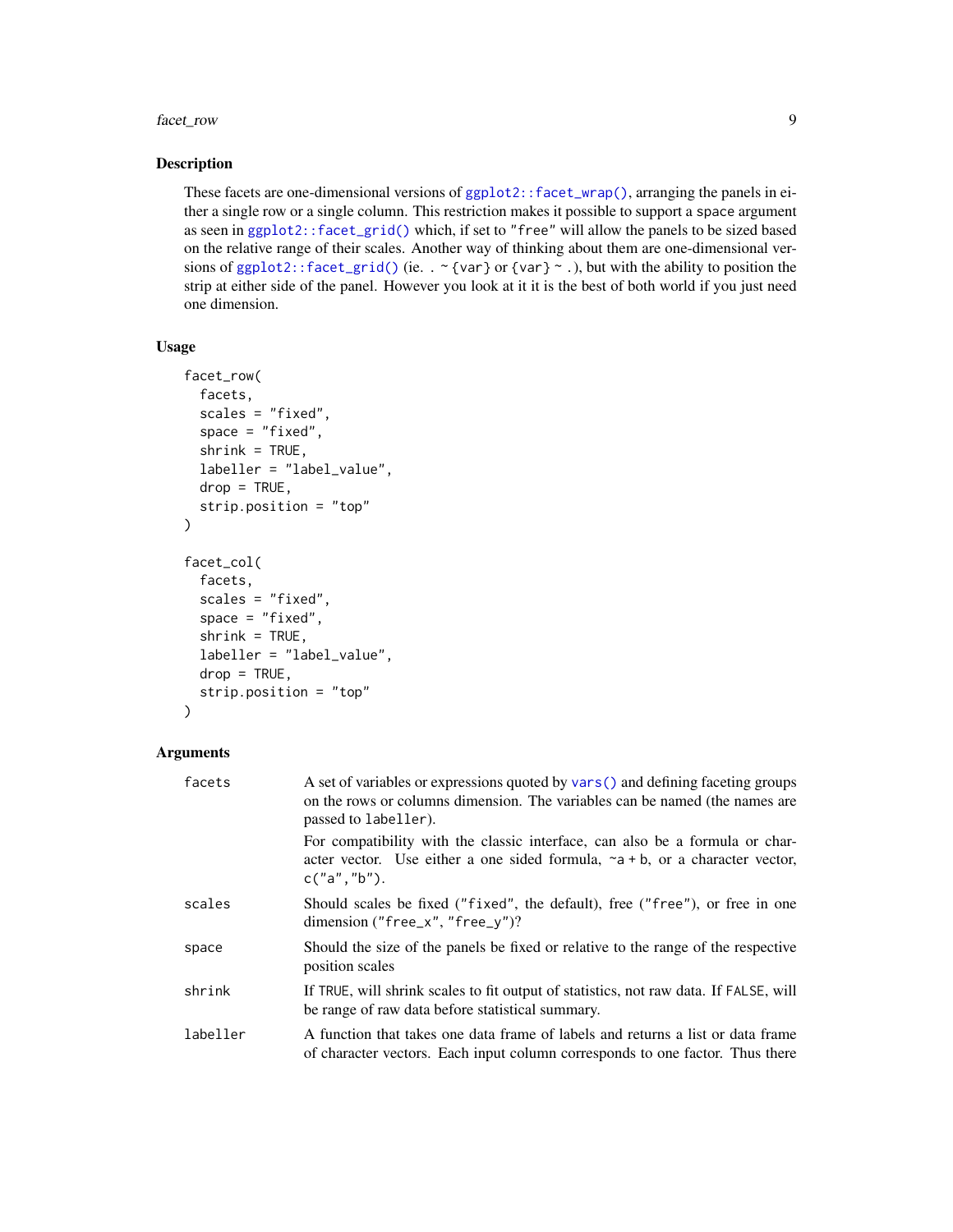<span id="page-9-0"></span>

|      | will be more than one with vars(cyl, am). Each output column gets displayed<br>as one separate line in the strip label. This function should inherit from the<br>"labeller" S3 class for compatibility with labeller(). You can use different<br>labeling functions for different kind of labels, for example use label_parsed()<br>for formatting facet labels. Label_value() is used by default, check it for more<br>details and pointers to other options. |
|------|----------------------------------------------------------------------------------------------------------------------------------------------------------------------------------------------------------------------------------------------------------------------------------------------------------------------------------------------------------------------------------------------------------------------------------------------------------------|
| drop | If TRUE, the default, all factor levels not used in the data will automatically be<br>dropped. If FALSE, all factor levels will be shown, regardless of whether or not<br>they appear in the data.                                                                                                                                                                                                                                                             |
|      | strip. position By default, the labels are displayed on the top of the plot. Using strip. position<br>it is possible to place the labels on either of the four sides by setting strip. position<br>$= c("top", "bottom", "left", "right")$                                                                                                                                                                                                                     |

#### Examples

```
# Standard use
ggplot(mtcars) +
 geom_point(aes(disp, mpg)) +
 facet_col(~gear)
# It retains the ability to have unique scales for each panel
ggplot(mtcars) +
 geom_point(aes(disp, mpg)) +
 facet_col(~gear, scales = 'free')
# But can have free sizing along the stacking dimension
ggplot(mtcars) +
 geom_point(aes(disp, mpg)) +
 facet_col(~gear, scales = 'free', space = 'free')
# And you can position the strip where-ever you like
ggplot(mtcars) +
 geom_point(aes(disp, mpg)) +
 facet_col(~gear, scales = 'free', space = 'free', strip.position = 'bottom')
```
<span id="page-9-1"></span>facet\_stereo *Create a stereogram plot*

#### Description

This, arguably pretty useless function, lets you create plots with a sense of depth by creating two slightly different versions of the plot that corresponds to how the eyes would see it if the plot was 3 dimensional. To experience the effect look at the plots through 3D hardware such as Google Cardboard or by relaxing the eyes and focusing into the distance. The depth of a point is calculated for layers having a depth aesthetic supplied. The scaling of the depth can be controlled with [scale\\_depth\(\)](#page-94-1) as you would control any aesthetic. Negative values will result in features placed behind the paper plane, while positive values will result in features hovering in front of the paper. While features within each layer is sorted so those closest to you are plotted on top of those more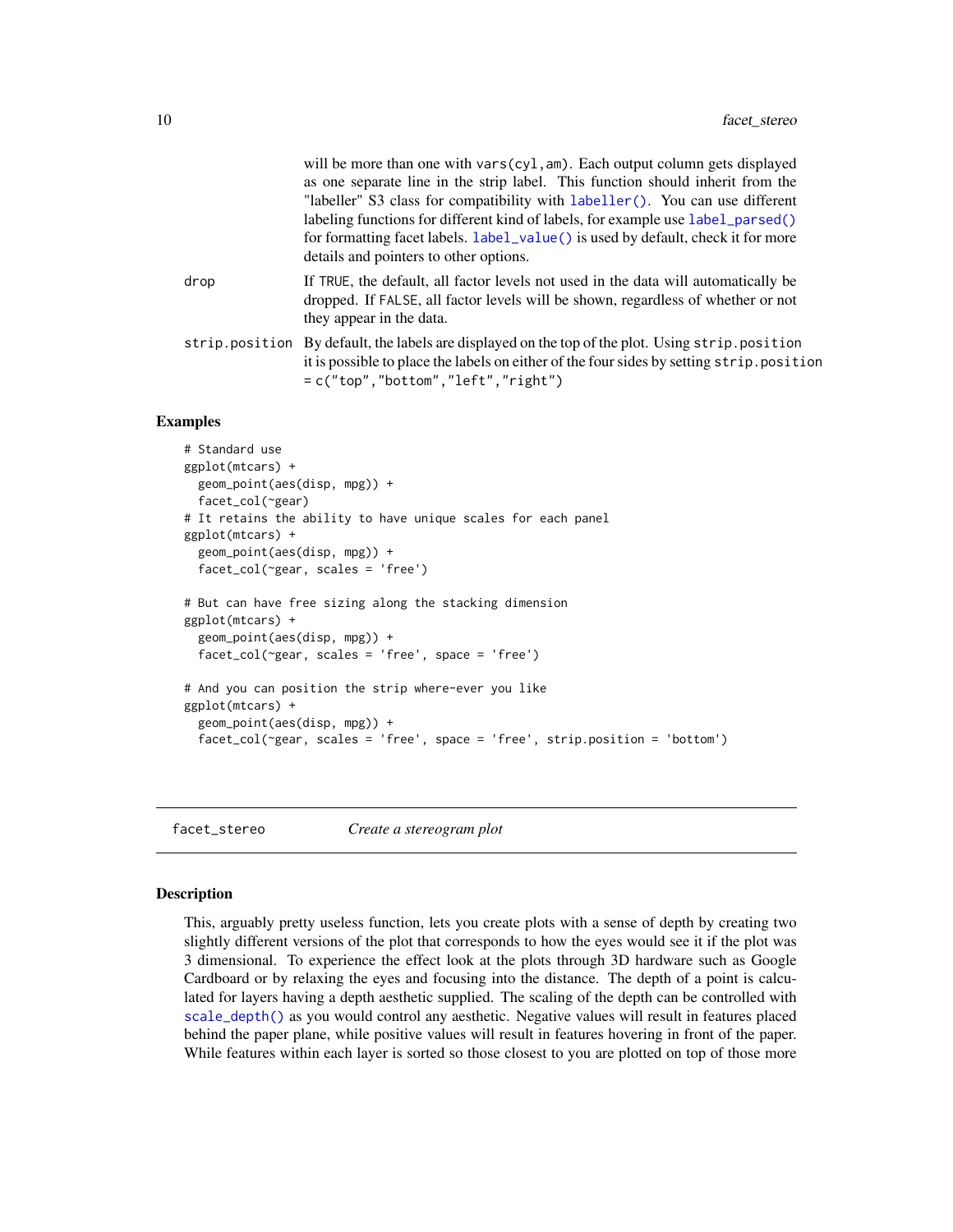#### <span id="page-10-0"></span>facet\_wrap\_paginate 11

distant, this cannot be done between layers. Thus, layers are always plotted on top of each others, even if the features in one layer lies behind features in a layer behind it. The depth experience is inaccurate and should not be used for conveying important data. Regard this more as a party-trick...

#### Usage

```
facet_stereo(IPD = 63.5, panel.size = 200, shrink = TRUE)
```
#### Arguments

| IPD        | The interpupillary distance (in mm) used for calculating point displacement.<br>The default value is an average of both genders                                                                                                                                                |
|------------|--------------------------------------------------------------------------------------------------------------------------------------------------------------------------------------------------------------------------------------------------------------------------------|
| panel.size | The final plot size in mm. As IPD this is used to calculate point displacement.<br>Don't take this value too literal but experiment until you get a nice effect. Lower<br>values gives higher displacement and thus require the plots to be observed from<br>a closer distance |
| shrink     | If TRUE, will shrink scales to fit output of statistics, not raw data. If FALSE, will<br>be range of raw data before statistical summary.                                                                                                                                      |

#### See Also

Other ggforce facets: [facet\\_grid\\_paginate\(](#page-3-1)), [facet\\_wrap\\_paginate\(](#page-10-1)), [facet\\_zoom\(](#page-12-1))

#### Examples

```
# You'll have to accept a warning about depth being an unknown aesthetic
ggplot(mtcars) +
 geom_point(aes(mpg, disp, depth = cyl)) +
 facet_stereo()
```
<span id="page-10-1"></span>facet\_wrap\_paginate *Split facet\_wrap over multiple plots*

#### Description

This extension to  $ggplot2$ ::facet\_wrap() will allow you to split a facetted plot over multiple pages. You define a number of rows and columns per page as well as the page number to plot, and the function will automatically only plot the correct panels. Usually this will be put in a loop to render all pages one by one.

#### Usage

```
facet_wrap_paginate(
  facets,
 nrow = NULL,
 ncol = NULL,scales = "fixed",
```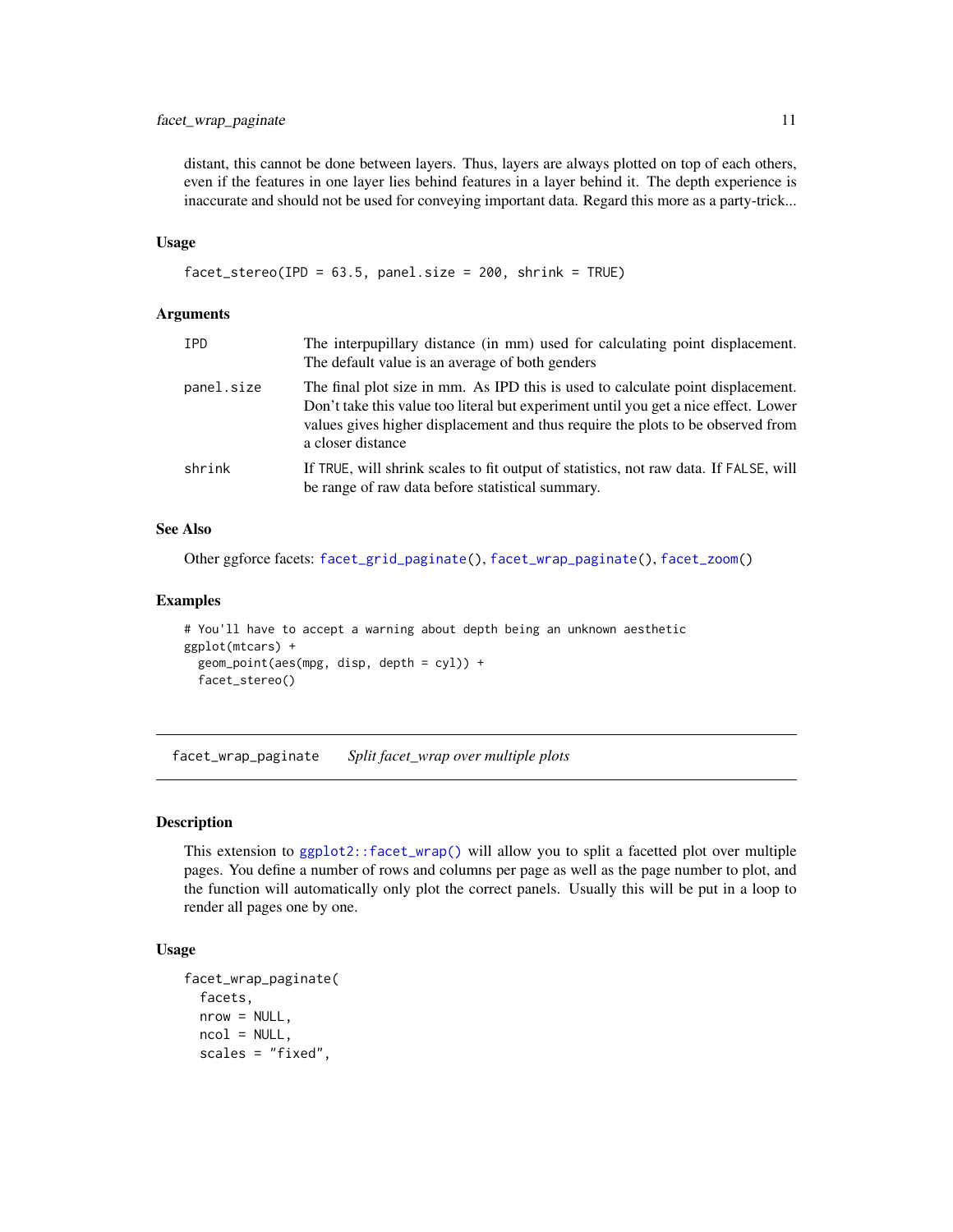```
shrink = TRUE,labeller = "label_value",
 as.table = TRUE,
 switch = NULL,
  drop = TRUE,
  dir = "h",
 strip.position = "top",
 page = 1\mathcal{L}
```

| facets         | A set of variables or expressions quoted by vars () and defining faceting groups<br>on the rows or columns dimension. The variables can be named (the names are<br>passed to labeller).<br>For compatibility with the classic interface, can also be a formula or char-<br>acter vector. Use either a one sided formula, $\sim a + b$ , or a character vector,<br>c("a", "b").                                                                                                                                                                                                                                                     |
|----------------|------------------------------------------------------------------------------------------------------------------------------------------------------------------------------------------------------------------------------------------------------------------------------------------------------------------------------------------------------------------------------------------------------------------------------------------------------------------------------------------------------------------------------------------------------------------------------------------------------------------------------------|
| nrow, ncol     | Number of rows and columns                                                                                                                                                                                                                                                                                                                                                                                                                                                                                                                                                                                                         |
| scales         | Should scales be fixed ("fixed", the default), free ("free"), or free in one<br>dimension ("free_x", "free_y")?                                                                                                                                                                                                                                                                                                                                                                                                                                                                                                                    |
| shrink         | If TRUE, will shrink scales to fit output of statistics, not raw data. If FALSE, will<br>be range of raw data before statistical summary.                                                                                                                                                                                                                                                                                                                                                                                                                                                                                          |
| labeller       | A function that takes one data frame of labels and returns a list or data frame<br>of character vectors. Each input column corresponds to one factor. Thus there<br>will be more than one with vars(cyl, am). Each output column gets displayed<br>as one separate line in the strip label. This function should inherit from the<br>"labeller" S3 class for compatibility with labeller(). You can use different<br>labeling functions for different kind of labels, for example use label_parsed()<br>for formatting facet labels. label_value() is used by default, check it for more<br>details and pointers to other options. |
| as.table       | If TRUE, the default, the facets are laid out like a table with highest values at the<br>bottom-right. If FALSE, the facets are laid out like a plot with the highest value<br>at the top-right.                                                                                                                                                                                                                                                                                                                                                                                                                                   |
| switch         | By default, the labels are displayed on the top and right of the plot. If "x", the<br>top labels will be displayed to the bottom. If "y", the right-hand side labels will<br>be displayed to the left. Can also be set to "both".                                                                                                                                                                                                                                                                                                                                                                                                  |
| drop           | If TRUE, the default, all factor levels not used in the data will automatically be<br>dropped. If FALSE, all factor levels will be shown, regardless of whether or not<br>they appear in the data.                                                                                                                                                                                                                                                                                                                                                                                                                                 |
| dir            | Direction: either "h" for horizontal, the default, or " $v$ ", for vertical.                                                                                                                                                                                                                                                                                                                                                                                                                                                                                                                                                       |
| strip.position | By default, the labels are displayed on the top of the plot. Using strip.position<br>it is possible to place the labels on either of the four sides by setting strip. position<br>$=c("top", "bottom", "left", "right")$                                                                                                                                                                                                                                                                                                                                                                                                           |
| page           | The page to draw                                                                                                                                                                                                                                                                                                                                                                                                                                                                                                                                                                                                                   |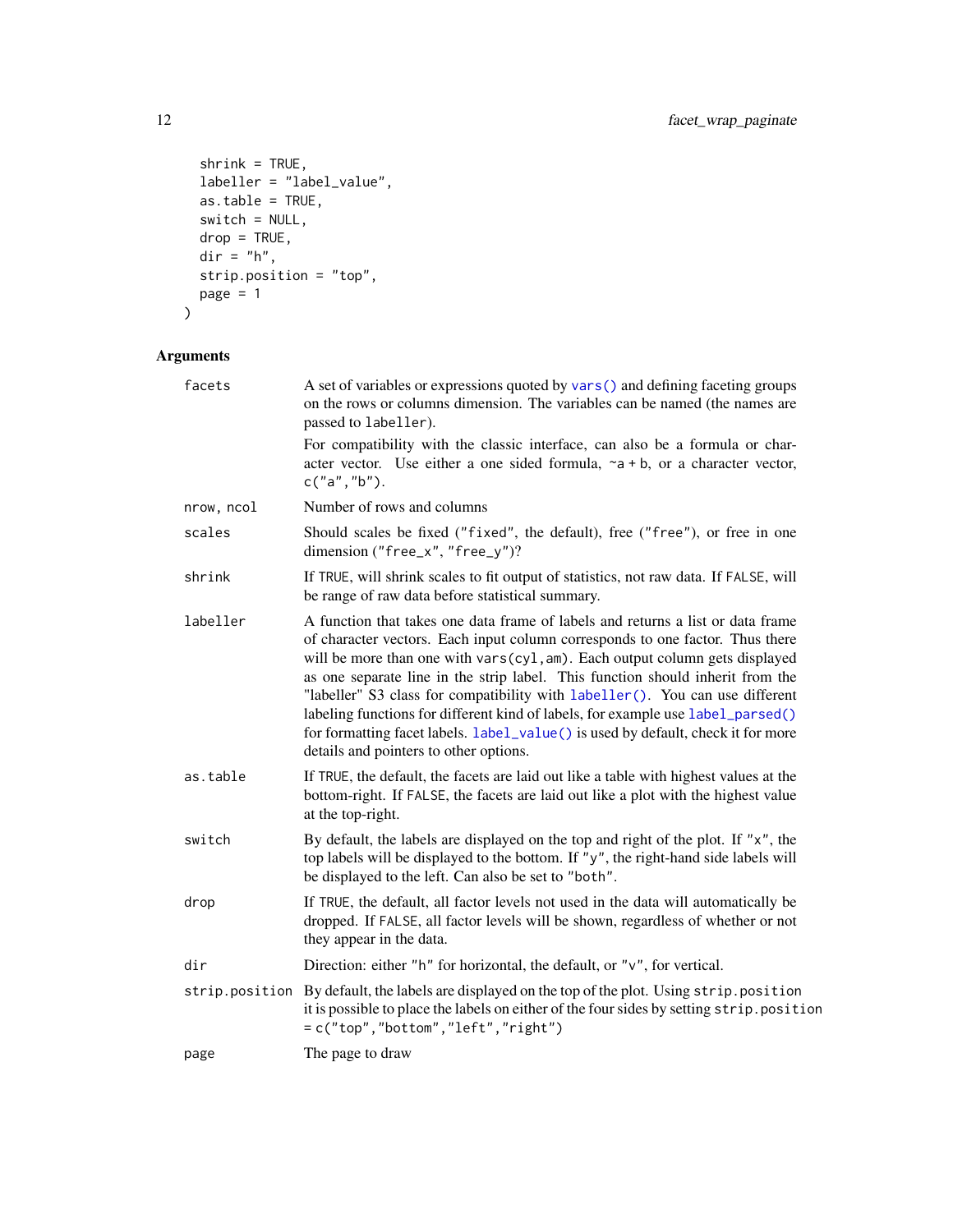#### <span id="page-12-0"></span>facet\_zoom 13

#### Note

If either ncol or nrow is NULL this function will fall back to the standard facet\_wrap functionality.

#### See Also

[n\\_pages\(\)](#page-89-1) to compute the total number of pages in a paginated faceted plot

Other ggforce facets: [facet\\_grid\\_paginate\(](#page-3-1)), [facet\\_stereo\(](#page-9-1)), [facet\\_zoom\(](#page-12-1))

#### Examples

```
ggplot(diamonds) +
    geom\_point(aes(carat, price), alpha = 0.1) +facet_wrap_paginate(\sim cut:clarity, ncol = 3, nrow = 3, page = 4)
```
<span id="page-12-1"></span>facet\_zoom *Facet data for zoom with context*

#### Description

This facetting provides the means to zoom in on a subset of the data, while keeping the view of the full dataset as a separate panel. The zoomed-in area will be indicated on the full dataset panel for reference. It is possible to zoom in on both the x and y axis at the same time. If this is done it is possible to both get each zoom separately and combined or just combined.

#### Usage

```
facet_zoom(
  x,
 y,
  xy,
 zoom.data,
  xlim = NULL,ylim = NULL,
  split = FALSE,
 horizontal = TRUE,
  zoom.size = 2,
  show.area = TRUE,
  shrink = TRUE
)
```
#### Arguments

x, y, xy An expression evaluating to a logical vector that determines the subset of data to zoom in on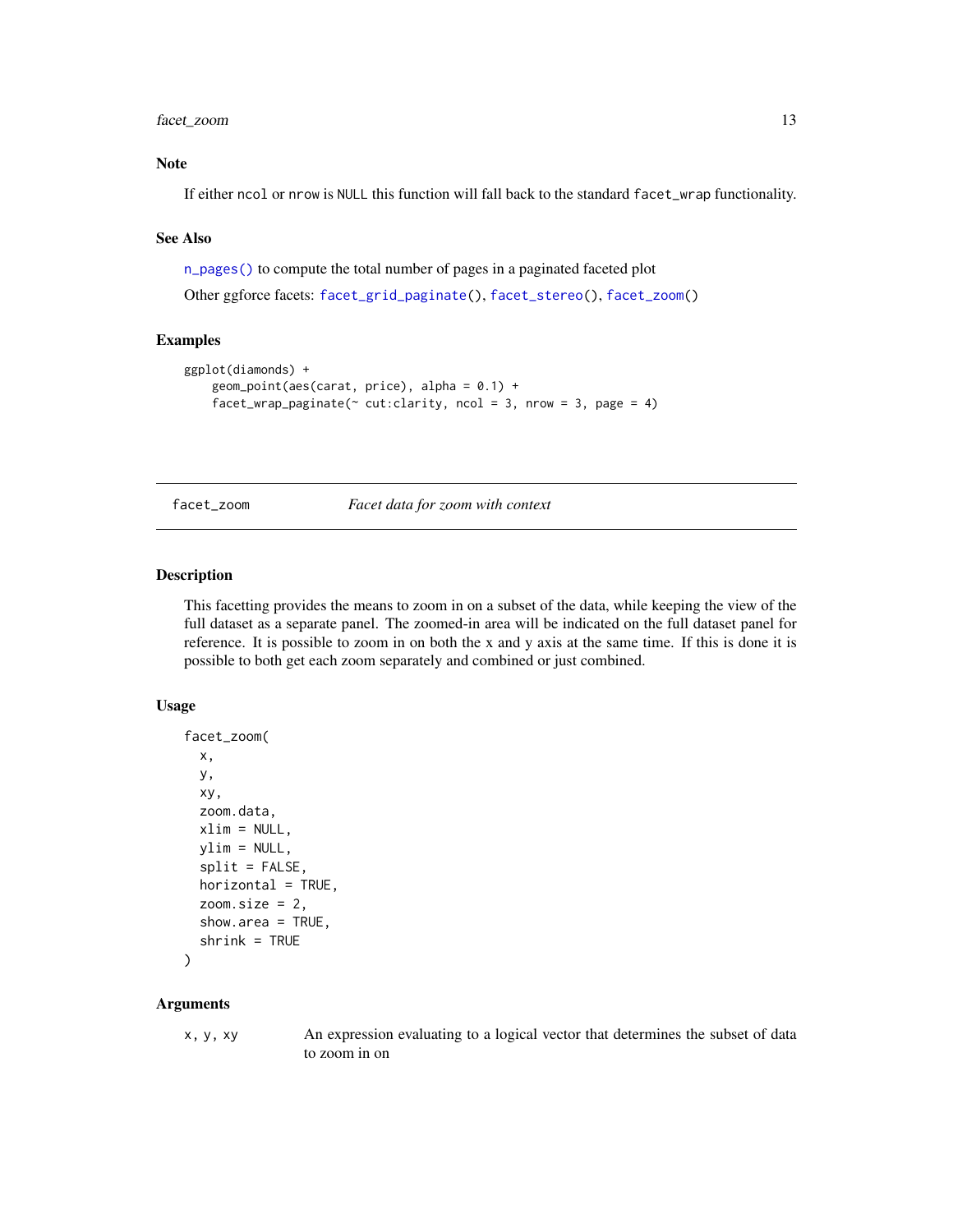| zoom.data  | An expression evaluating to a logical vector. If TRUE the data only shows in the<br>zoom panels. If FALSE the data only show in the context panel. If NA the data<br>will show in all panels. |
|------------|-----------------------------------------------------------------------------------------------------------------------------------------------------------------------------------------------|
| xlim, ylim | Specific zoom ranges for each axis. If present they will override x, y, and/or xy.                                                                                                            |
| split      | If both x and y is given, should each axis zoom be shown separately as well?<br>Defaults to FALSE                                                                                             |
| horizontal | If both $x$ and $y$ is given and $split = FALSE$ How should the zoom panel be<br>positioned relative to the full data panel? Defaults to TRUE                                                 |
| zoom.size  | Sets the relative size of the zoom panel to the full data panel. The default (2)<br>makes the zoom panel twice the size of the full data panel.                                               |
| show.area  | Should the zoom area be drawn below the data points on the full data panel?<br>Defaults to TRUE.                                                                                              |
| shrink     | If TRUE, will shrink scales to fit output of statistics, not raw data. If FALSE, will<br>be range of raw data before statistical summary.                                                     |

#### See Also

Other ggforce facets: [facet\\_grid\\_paginate\(](#page-3-1)), [facet\\_stereo\(](#page-9-1)), [facet\\_wrap\\_paginate\(](#page-10-1))

#### Examples

```
# Zoom in on the versicolor species on the x-axis
ggplot(iris, aes(Petal.Length, Petal.Width, colour = Species)) +
 geom_point() +
 facet_zoom(x = Species == 'versicolor')
# Zoom in on versicolor on both axes
ggplot(iris, aes(Petal.Length, Petal.Width, colour = Species)) +
 geom_point() +
 facet_zoom(xy = Species == 'versicolor')
# Use different zoom criteria on each axis
ggplot(iris, aes(Petal.Length, Petal.Width, colour = Species)) +
 geom_point() +
 facet_zoom(x = Species != 'setosa', y = Species == 'versicolor')
# Get each axis zoom separately as well
ggplot(iris, aes(Petal.Length, Petal.Width, colour = Species)) +
 geom_point() +
 facet_zoom(xy = Species == 'versicolor', split = TRUE)
# Define the zoom area directly
ggplot(iris, aes(Petal.Length, Petal.Width, colour = Species)) +
 geom_point() +
 factor_2oom(xlim = c(2, 4))# Selectively show data in the zoom panel
ggplot(iris, aes(Petal.Length, Petal.Width, colour = Species)) +
 geom_point() +
 facet_zoom(x = Species == 'versicolor', zoom.data = Species == 'versicolor')
```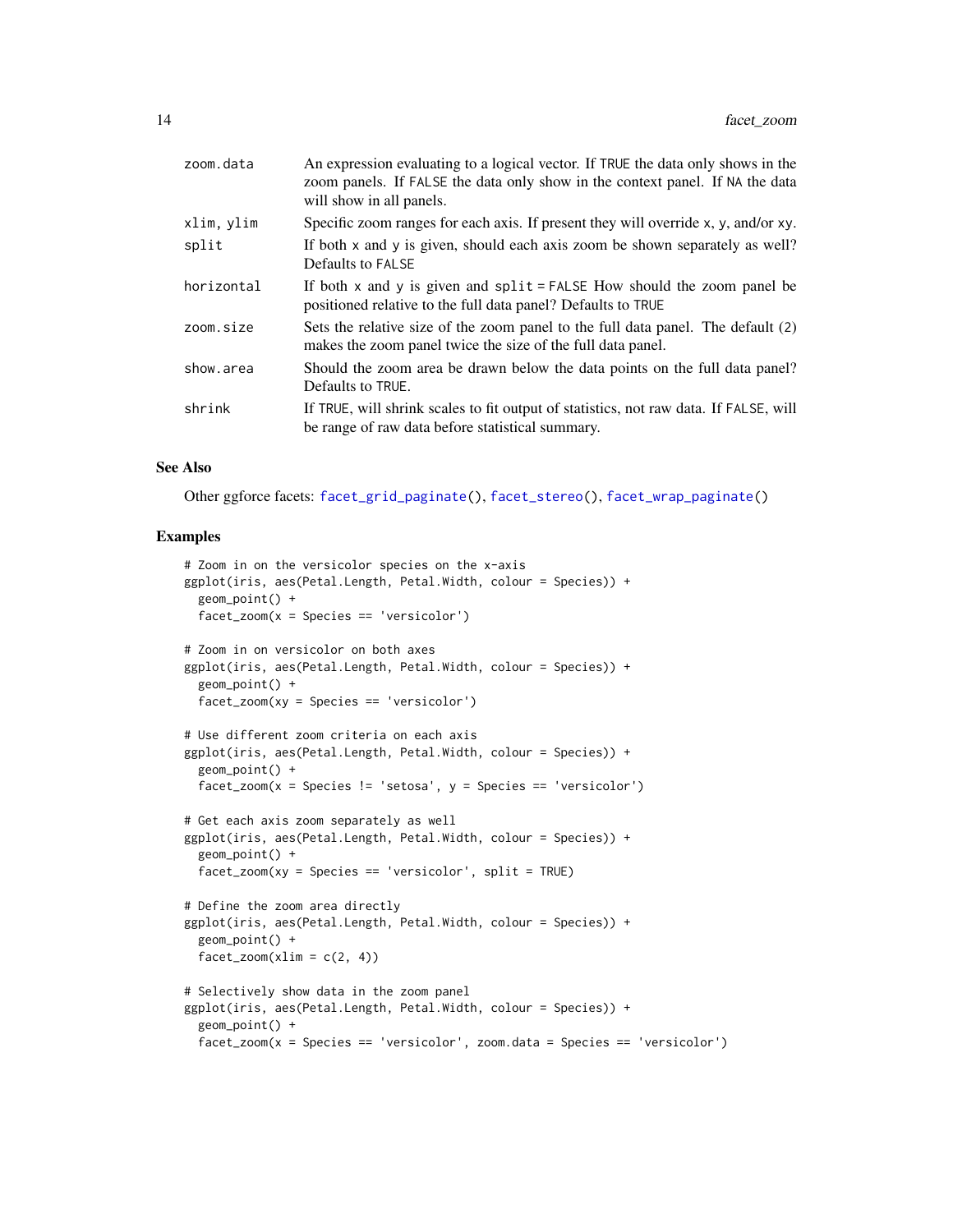<span id="page-14-0"></span>gather\_set\_data *Tidy data for use with geom\_parallel\_sets*

#### Description

This helper function makes it easy to change tidy data into a tidy(er) format that can be used by geom\_parallel\_sets.

#### Usage

```
gather_set_data(data, x, id_name = "id")
```
#### Arguments

| data    | A tidy data frame with some categorical columns                         |
|---------|-------------------------------------------------------------------------|
| X       | The columns to use for axes in the parallel sets diagram                |
| id name | The name of the column that will contain the original index of the row. |

#### Value

A data.frame

# Examples

```
data <- reshape2::melt(Titanic)
head(gather_set_data(data, 1:4))
```
GeomShape *ggforce extensions to ggplot2*

#### Description

ggforce makes heavy use of the ggproto class system to extend the functionality of ggplot2. In general the actual classes should be of little interest to users as the standard ggplot2 api of using geom\_\* and stat\_\* functions for building up the plot is encouraged.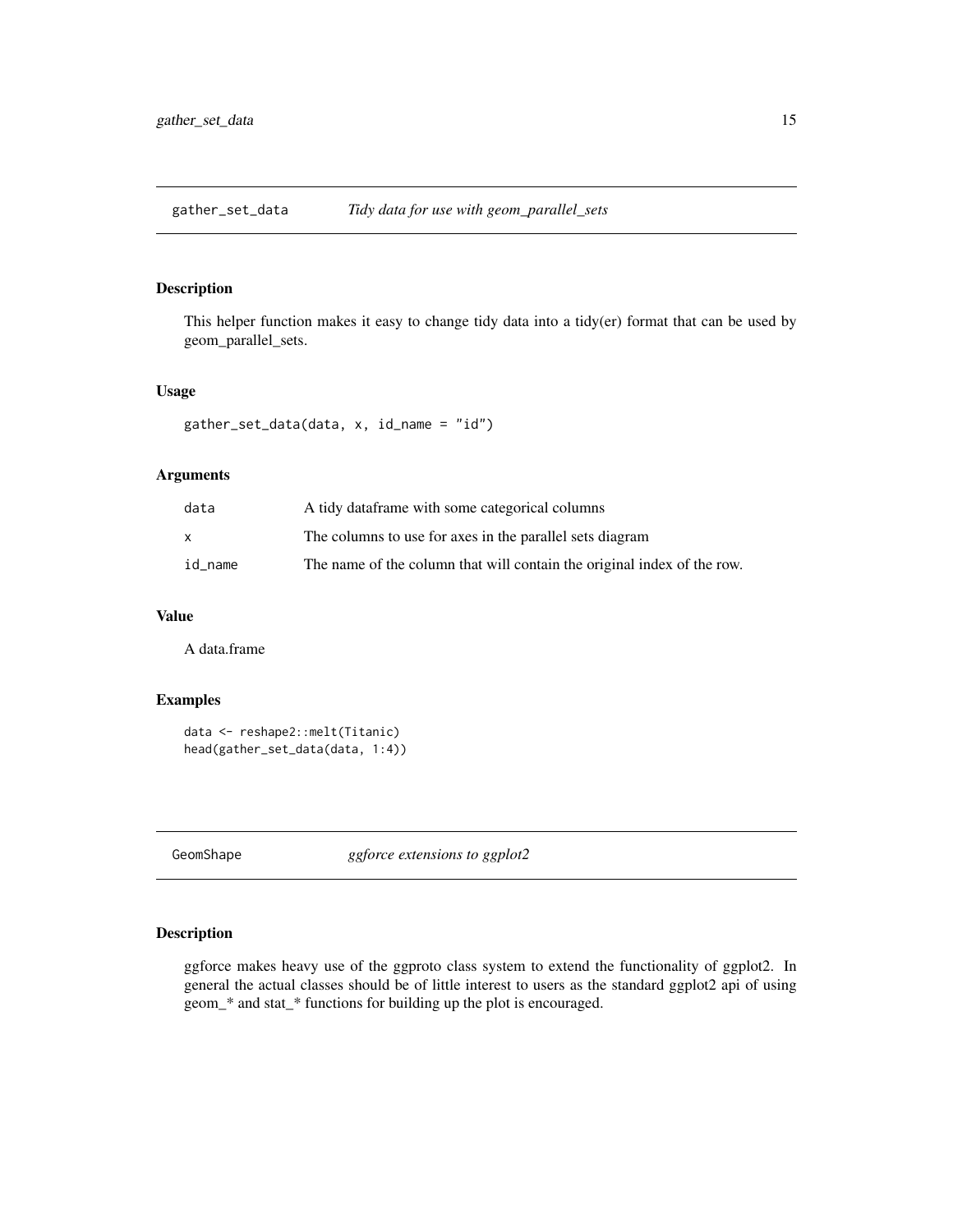<span id="page-15-1"></span><span id="page-15-0"></span>

#### Description

This set of stats and geoms makes it possible to draw circle segments based on a center point, a radius and a start and end angle (in radians). These functions are intended for cartesian coordinate systems and makes it possible to create circular plot types without using the [ggplot2::coord\\_polar\(\)](#page-0-0) coordinate system.

#### Usage

```
stat_arc(
 mapping = NULL,
 data = NULL,geom = "arc",
 position = "identity",
 na.rm = FALSE,show.legend = NA,
 n = 360,inherit.aes = TRUE,
  ...
)
geom_arc(
 mapping = NULL,
 data = NULL,
  stat = "arc",position = "identity",
 n = 360,arrow = NULL,lineend = "butt",
 na.rm = FALSE,show.legend = NA,
  inherit.aes = TRUE,
  ...
)
stat_arc2(
 mapping = NULL,
 data = NULL,
  geom = "path_interpolate",
 position = "identity",
  na.rm = FALSE,
  show.legend = NA,
  n = 360,inherit.aes = TRUE,
```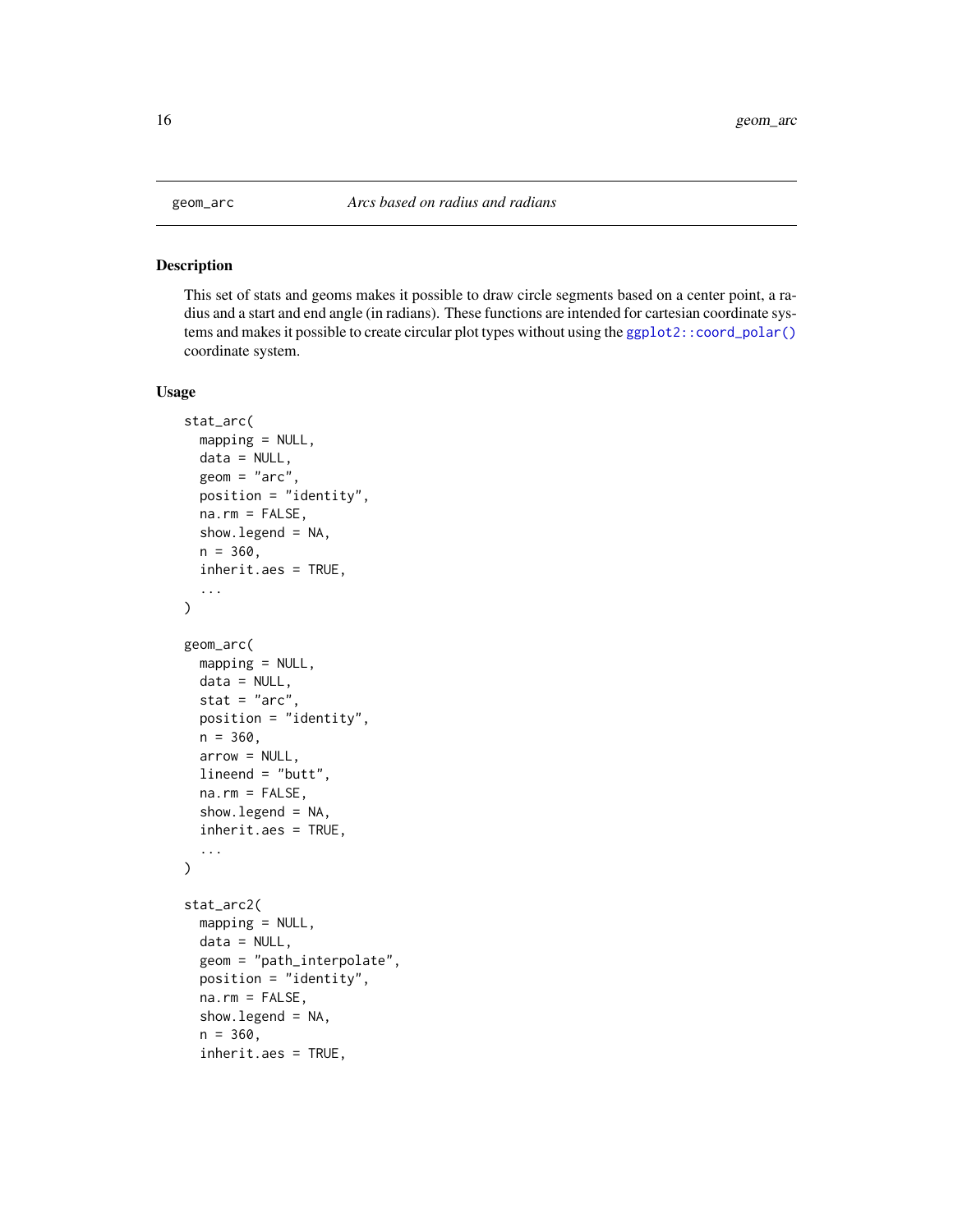geom\_arc 17

```
...
\mathcal{L}geom_arc2(
 mapping = NULL,
 data = NULL,stat = "arc2",position = "identity",
 n = 360,arrow = NULL,
 lineend = "butt",
  na.rm = FALSE,show.legend = NA,
  inherit.aes = TRUE,
  ...
\mathcal{L}stat_arc0(
 mapping = NULL,
 data = NULL,geom = "arc0",position = "identity",
 na.rm = FALSE,
  show.legend = NA,
  inherit.aes = TRUE,
  ...
\mathcal{L}geom_arc0(
 mapping = NULL,
 data = NULL,stat = "arc0",position = "identity",
 ncp = 5,
  arrow = NULL,
 lineend = "butt",
 na.rm = FALSE,
  show.legend = NA,
  inherit.aes = TRUE,
  ...
\mathcal{L}
```

| mapping | Set of aesthetic mappings created by aes () or aes (). If specified and inherit. aes |
|---------|--------------------------------------------------------------------------------------|
|         | $=$ TRUE (the default), it is combined with the default mapping at the top level of  |
|         | the plot. You must supply mapping if there is no plot mapping.                       |
| data    | The data to be displayed in this layer. There are three options:                     |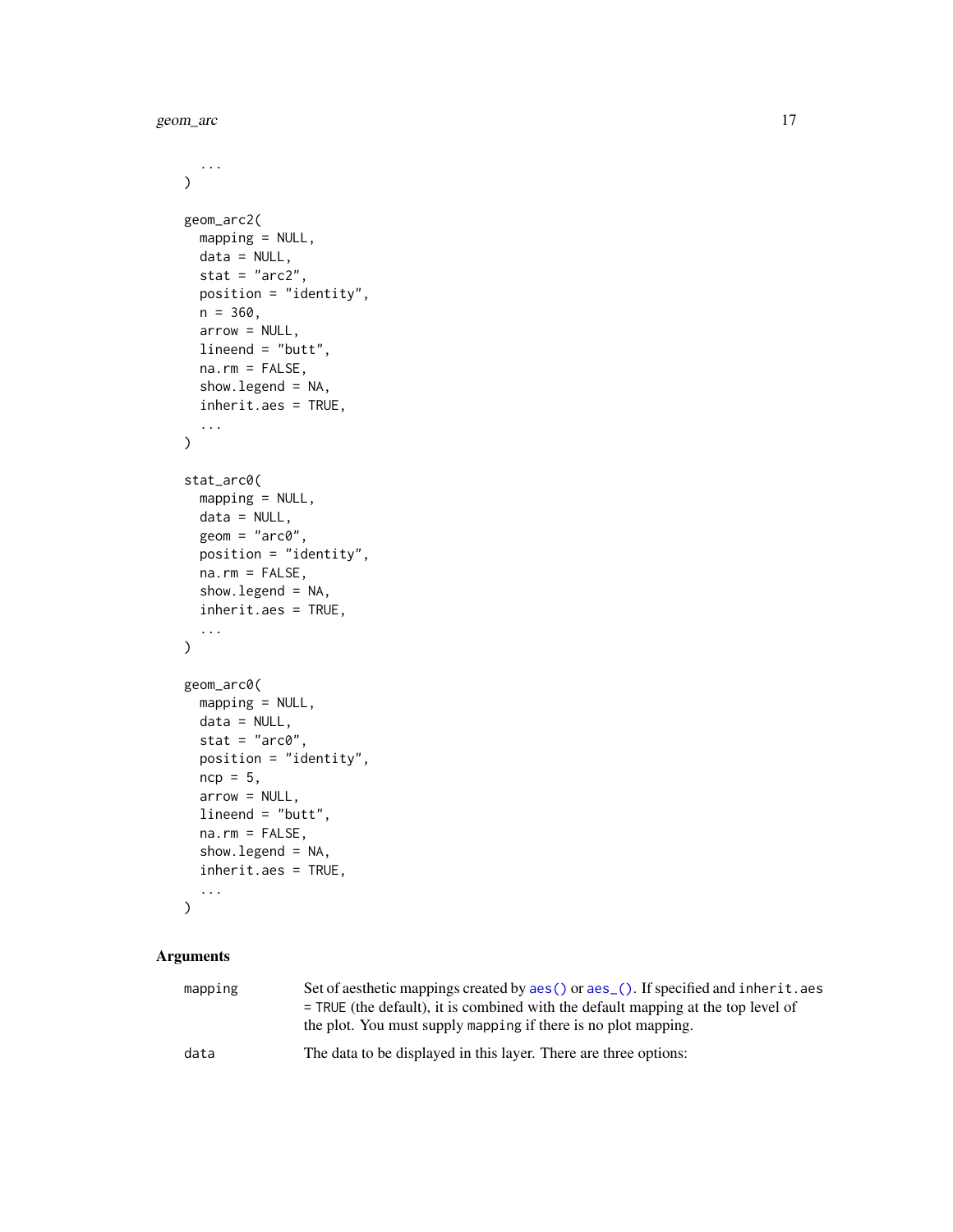|             | If NULL, the default, the data is inherited from the plot data as specified in the<br>call to ggplot().                                                                                                                                                |
|-------------|--------------------------------------------------------------------------------------------------------------------------------------------------------------------------------------------------------------------------------------------------------|
|             | A data. frame, or other object, will override the plot data. All objects will be<br>fortified to produce a data frame. See fortify() for which variables will be<br>created.                                                                           |
|             | A function will be called with a single argument, the plot data. The return<br>value must be a data. frame, and will be used as the layer data. A function<br>can be created from a formula (e.g. $\sim$ head(.x, 10)).                                |
| geom        | The geometric object to use display the data                                                                                                                                                                                                           |
| position    | Position adjustment, either as a string, or the result of a call to a position adjust-<br>ment function.                                                                                                                                               |
| na.rm       | If FALSE, the default, missing values are removed with a warning. If TRUE,<br>missing values are silently removed.                                                                                                                                     |
| show.legend | logical. Should this layer be included in the legends? NA, the default, includes if<br>any aesthetics are mapped. FALSE never includes, and TRUE always includes. It<br>can also be a named logical vector to finely select the aesthetics to display. |
| n           | the smoothness of the arc. Sets the number of points to use if the arc would<br>cover a full circle                                                                                                                                                    |
| inherit.aes | If FALSE, overrides the default aesthetics, rather than combining with them.<br>This is most useful for helper functions that define both data and aesthetics and<br>shouldn't inherit behaviour from the default plot specification, e.g. borders().  |
| .           | Other arguments passed on to layer (). These are often aesthetics, used to set<br>an aesthetic to a fixed value, like colour = "red" or size = 3. They may also<br>be parameters to the paired geom/stat.                                              |
| stat        | The statistical transformation to use on the data for this layer, as a string.                                                                                                                                                                         |
| arrow       | Arrow specification, as created by grid::arrow().                                                                                                                                                                                                      |
| lineend     | Line end style (round, butt, square).                                                                                                                                                                                                                  |
| ncp         | the number of control points used to draw the arc with curveGrob. Determines<br>how well the arc approximates a circle section                                                                                                                         |

### Details

An arc is a segment of a line describing a circle. It is the fundamental visual element in donut charts where the length of the segment (and conversely the angular span of the segment) describes the proportion of an entety.

# Aesthetics

geom\_arc understand the following aesthetics (required aesthetics are in bold):

- x0
- y0
- r
- start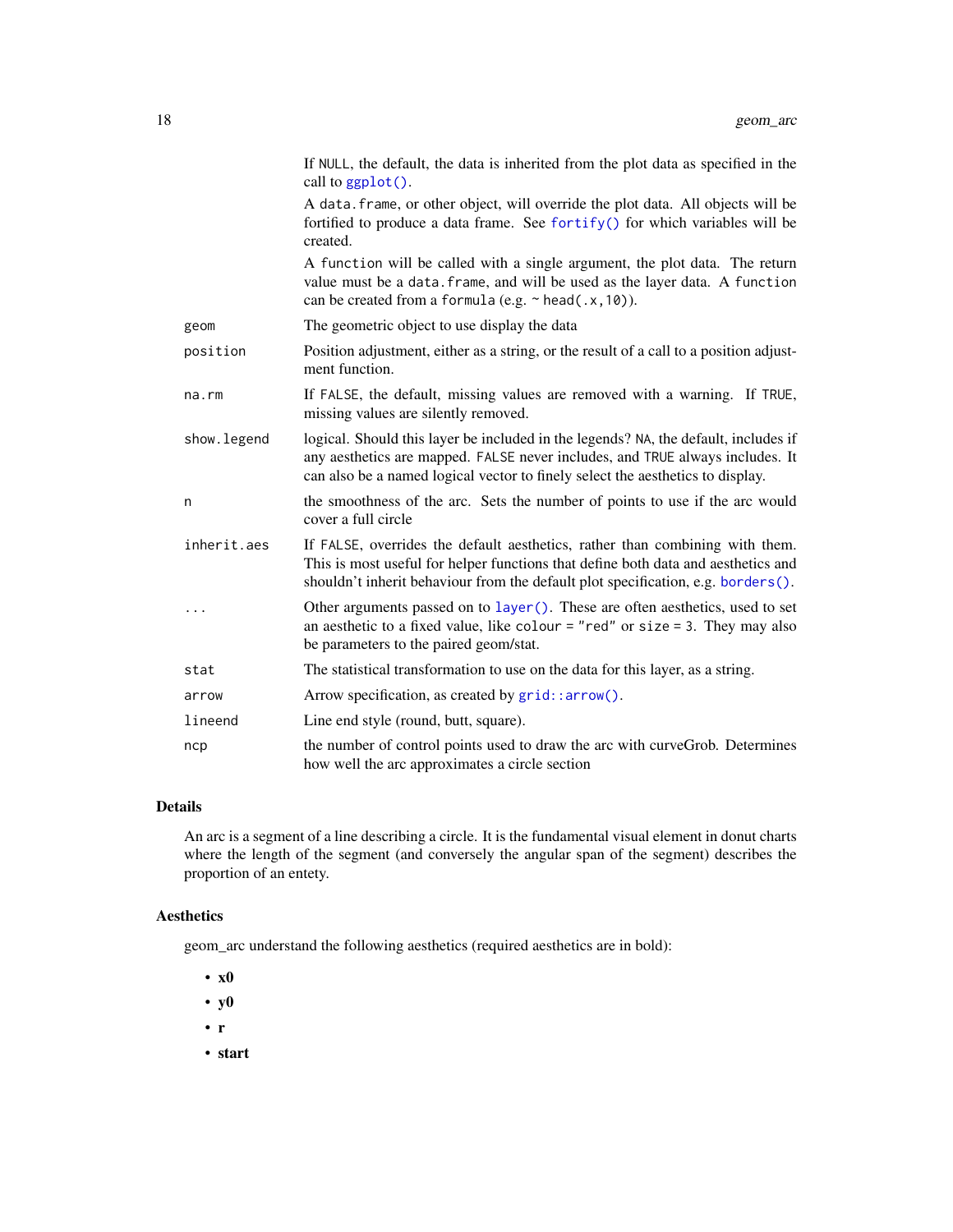#### geom\_arc 19

- end
- color
- size
- linetype
- alpha
- lineend

#### Computed variables

x, y The start coordinates for the segment

xend, yend The end coordinates for the segment

curvature The curvature of the curveGrob to match a circle

# See Also

[geom\\_arc\\_bar\(\)](#page-19-1) for drawing arcs with fill

#### Examples

```
# Lets make some data
arcs <- data.frame(
 start = seq(0, 2 * pi, length.out = 11)[-11],end = seq(0, 2 * pi, length.out = 11)[-1],r = rep(1:2, 5)\lambda# Behold the arcs
ggplot(arcs) +
  geom_arc(aes(x0 = 0, y0 = 0, r = r, start = start, end = end,
               linetype = factor(r))# Use the calculated index to map values to position on the arc
ggplot(arcs) +
  geom_arc(aes(x0 = 0, y0 = 0, r = r, start = start, end = end,
               size = stat(index)), lineend = 'round') +
  scale_radius() # linear size scale
# The 0 version maps directly to curveGrob instead of calculating the points
# itself
ggplot(arcs) +
  geom_arc0(aes(x0 = 0, y0 = 0, r = r, start = start, end = end,
                linetype = factor(r))# The 2 version allows interpolation of aesthetics between the start and end
# points
arcs2 <- data.frame(
 angle = c(arcs$start, arcs$end),
  r = rep(arcs$r, 2),
  group = rep(1:10, 2),colour = sample(letters[1:5], 20, TRUE)
```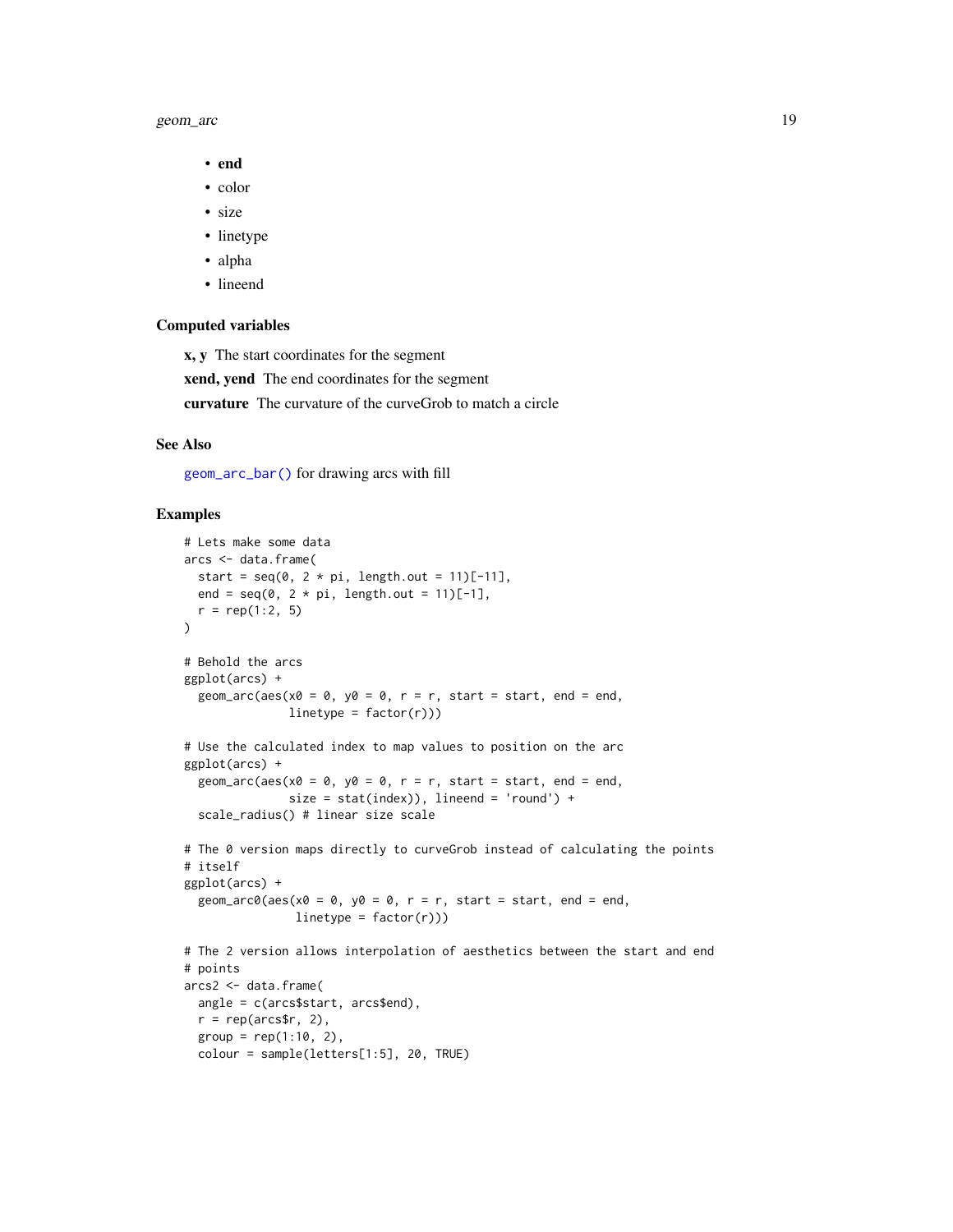```
ggplot(arcs2) +
 geom_arc2(aes(x0 = 0, y0 = 0, r = r, end = angle, group = group,
               color = colour, size = 2)
```
<span id="page-19-1"></span>geom\_arc\_bar *Arcs and wedges as polygons*

#### Description

This set of stats and geoms makes it possible to draw arcs and wedges as known from pie and donut charts as well as more specialized plottypes such as sunburst plots.

#### Usage

```
stat_arc_bar(
 mapping = NULL,
 data = NULL,
  geom = "arc_bar",
 position = "identity",
  n = 360,na.rm = FALSE,
  show.legend = NA,
  inherit.aes = TRUE,
  ...
)
stat_pie(
 mapping = NULL,
 data = NULL,geom = "arc_bar",
 position = "identity",
 n = 360,sep = 0,
 na.rm = FALSE,show.legend = NA,
  inherit.aes = TRUE,
  ...
\mathcal{L}geom_arc_bar(
 mapping = NULL,
 data = NULL,stat = "arc_bar",
  position = "identity",
```
<span id="page-19-0"></span>

)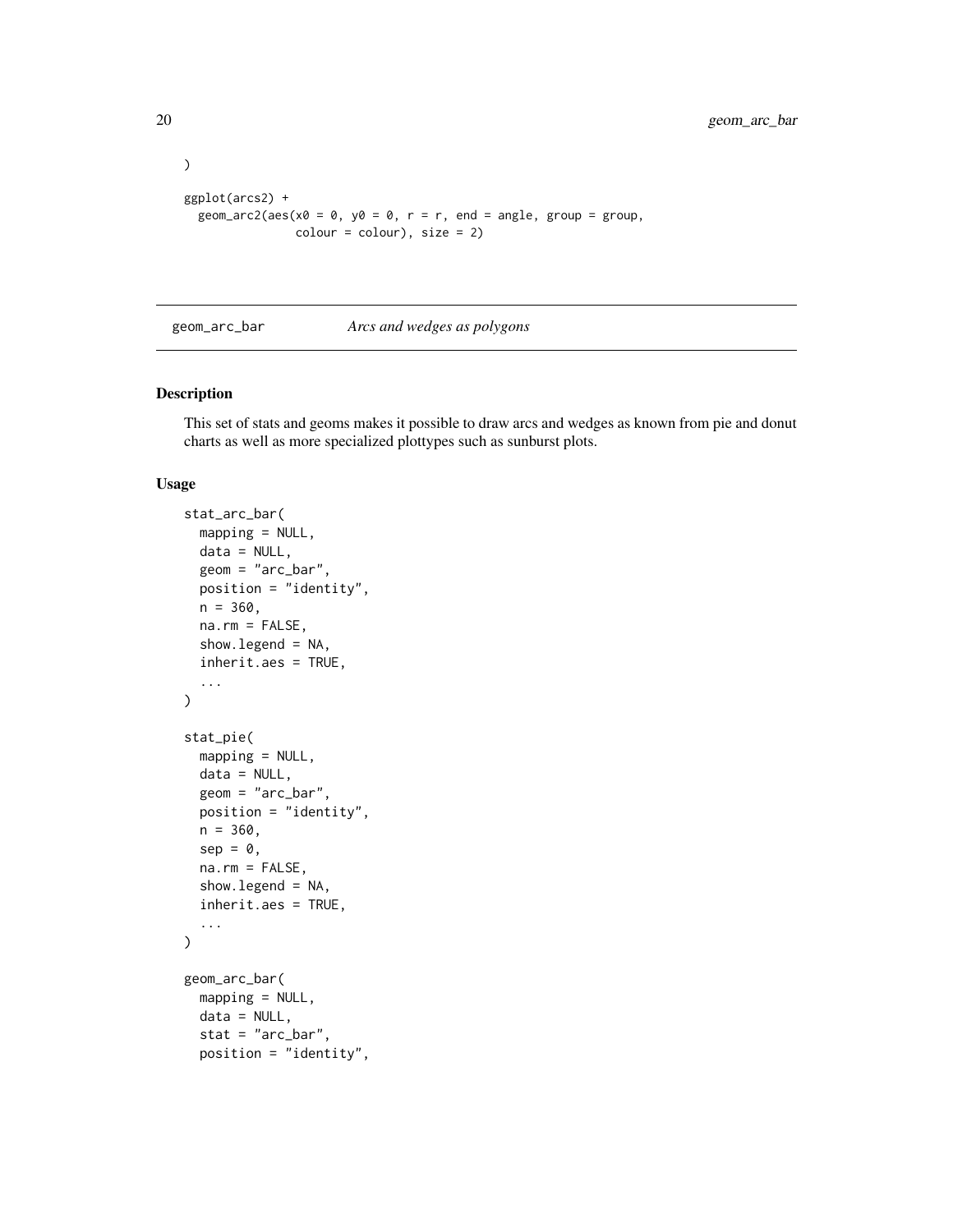# geom\_arc\_bar 21

```
n = 360,
   expand = 0,radius = 0,na.rm = FALSE,show.legend = NA,
  inherit.aes = TRUE,
  ...
\overline{)}
```

| mapping     | Set of aesthetic mappings created by aes() or aes_(). If specified and inherit.aes<br>= TRUE (the default), it is combined with the default mapping at the top level of                                                                                |
|-------------|--------------------------------------------------------------------------------------------------------------------------------------------------------------------------------------------------------------------------------------------------------|
|             | the plot. You must supply mapping if there is no plot mapping.                                                                                                                                                                                         |
| data        | The data to be displayed in this layer. There are three options:                                                                                                                                                                                       |
|             | If NULL, the default, the data is inherited from the plot data as specified in the<br>call to ggplot().                                                                                                                                                |
|             | A data. frame, or other object, will override the plot data. All objects will be<br>fortified to produce a data frame. See fortify() for which variables will be<br>created.                                                                           |
|             | A function will be called with a single argument, the plot data. The return<br>value must be a data. frame, and will be used as the layer data. A function<br>can be created from a formula (e.g. $\sim$ head(.x, 10)).                                |
| geom        | The geometric object to use display the data                                                                                                                                                                                                           |
| position    | Position adjustment, either as a string, or the result of a call to a position adjust-<br>ment function.                                                                                                                                               |
| n           | The number of points used to draw a full circle. The number of points on each<br>arc will then be calculated as n / span-of-arc                                                                                                                        |
| na.rm       | If FALSE, the default, missing values are removed with a warning. If TRUE,<br>missing values are silently removed.                                                                                                                                     |
| show.legend | logical. Should this layer be included in the legends? NA, the default, includes if<br>any aesthetics are mapped. FALSE never includes, and TRUE always includes. It<br>can also be a named logical vector to finely select the aesthetics to display. |
| inherit.aes | If FALSE, overrides the default aesthetics, rather than combining with them.<br>This is most useful for helper functions that define both data and aesthetics and<br>shouldn't inherit behaviour from the default plot specification, e.g. borders().  |
| $\ddots$    | Other arguments passed on to layer (). These are often aesthetics, used to set<br>an aesthetic to a fixed value, like colour = "red" or size = 3. They may also<br>be parameters to the paired geom/stat.                                              |
| sep         | The separation between arcs in pie/donut charts                                                                                                                                                                                                        |
| stat        | The statistical transformation to use on the data for this layer, as a string.                                                                                                                                                                         |
| expand      | A numeric or unit vector of length one, specifying the expansion amount. Neg-<br>ative values will result in contraction instead. If the value is given as a numeric<br>it will be understood as a proportion of the plot area width.                  |
| radius      | As expand but specifying the corner radius.                                                                                                                                                                                                            |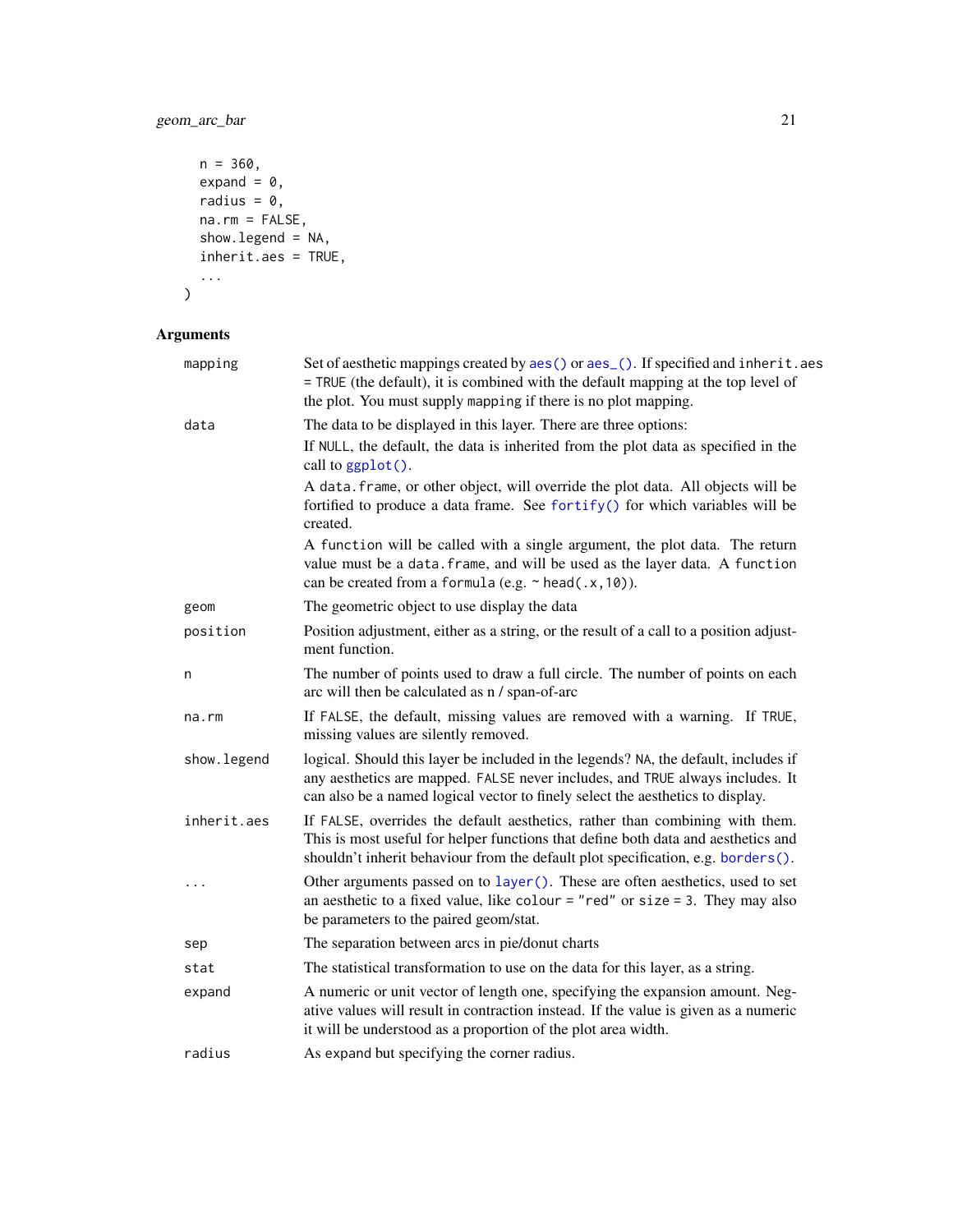## Details

An arc bar is the thick version of an arc; that is, a circle segment drawn as a polygon in the same way as a rectangle is a thick version of a line. A wedge is a special case of an arc where the inner radius is 0. As opposed to applying coord\_polar to a stacked bar chart, these layers are drawn in cartesian space, which allows for transformations not possible with the native ggplot2 approach. Most notable of these are the option to explode arcs and wedgets away from their center point, thus detaching it from the main pie/donut.

#### Aesthetics

geom\_arc\_bar understand the following aesthetics (required aesthetics are in bold):

- x0
- y0
- r0
- r
- start when using stat\_arc\_bar
- end when using stat\_arc\_bar
- **amount** when using stat\_pie
- explode
- color
- fill
- size
- linetype
- alpha

#### Computed variables

- x, y x and y coordinates for the polygon
- x, y The start coordinates for the segment

#### See Also

[geom\\_arc\(\)](#page-15-1) for drawing arcs as lines

#### Examples

```
# If you know the angle spans to plot it is easy
arcs <- data.frame(
 start = seq(0, 2 * pi, length.out = 11)[-11],end = seq(0, 2 * pi, length.out = 11)[-1],r = rep(1:2, 5))
# Behold the arcs
```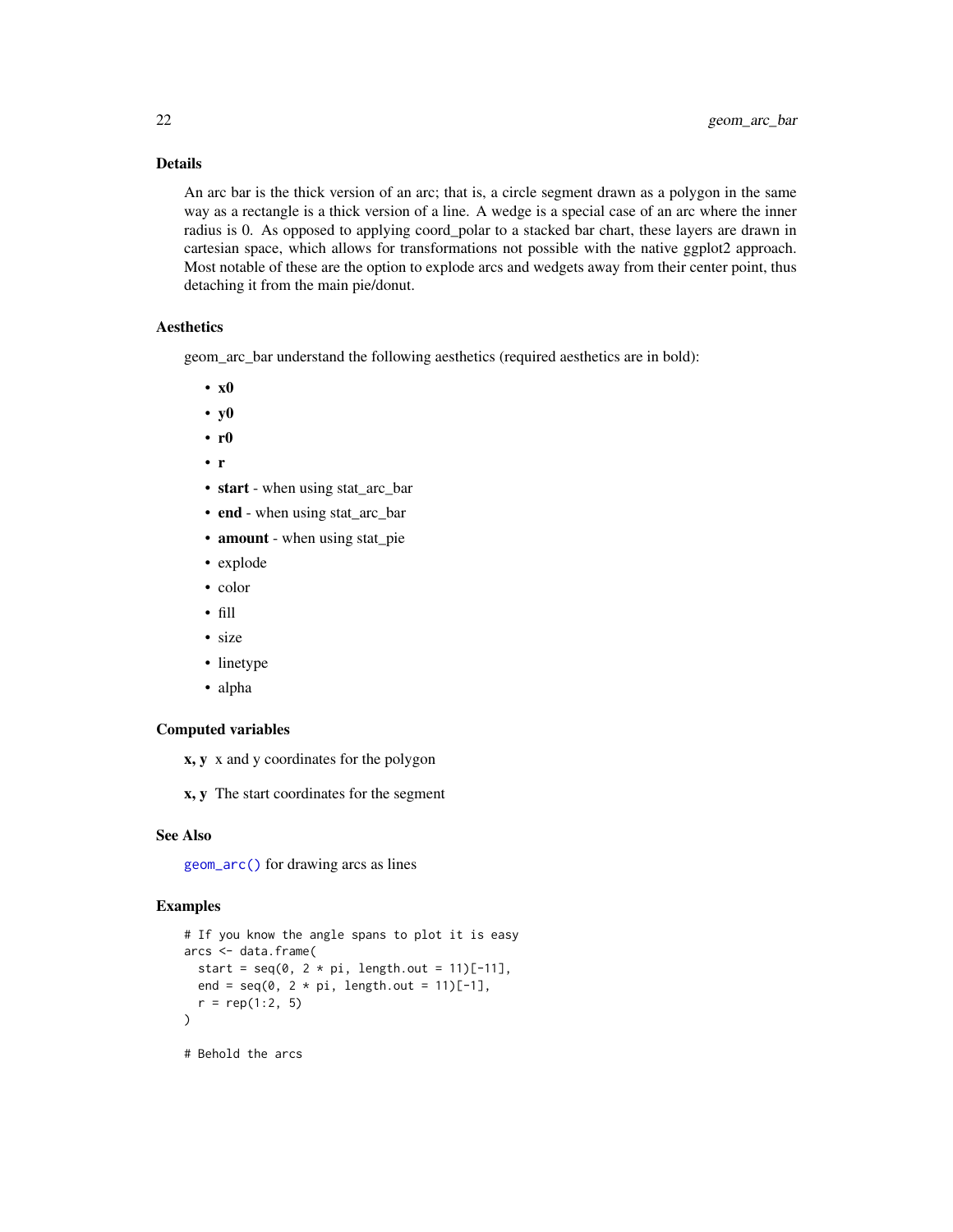```
ggplot(arcs) +
  geom_arc_bar(aes(x0 = 0, y0 = 0, r0 = r - 1, r = r, start = start,
                   end = end, fill = r)# geom_arc_bar uses geom_shape to draw the arcs, so you have all the
# possibilities of that as well, e.g. rounding of corners
ggplot(arcs) +
  geom_arc_bar(aes(x0 = 0, y0 = 0, r0 = r - 1, r = r, start = start,
                   end = end, fill = r), radius = unit(4, 'mm'))
# If you got values for a pie chart, use stat_pie
states <-c('eaten', "eaten but said you didn\'t", 'cat took it', 'for tonight',
  'will decompose slowly'
)
pie <- data.frame(
  state = factor(rep(states, 2), levels = states),
  type = rep(c('Pie', 'Donut'), each = 5),r0 = rep(c(0, 0.8), each = 5),focus = rep(c(0.2, 0, 0, 0, 0), 2),amount = c(4, 3, 1, 1.5, 6, 6, 1, 2, 3, 2),
  stringsAsFactors = FALSE
\mathcal{L}# Look at the cakes
ggplot() + geom_arc_bar(aes(
  x0 = 0, y0 = 0, r0 = r0, r = 1, amount = amount,
  fill = state, explode = focus),
data = pie, stat = 'pie'
) +
  facet_wrap(\text{type}, \text{ncol} = 1) +
  coord_fixed() +
  theme_no_axes() +
  scale_fill_brewer('', type = 'qual')
```
<span id="page-22-2"></span>geom\_autodensity *A distribution geoms that fills the panel and works with discrete and continuous data*

#### <span id="page-22-1"></span>Description

These versions of the histogram and density geoms have been designed specifically for diagonal plotting with [facet\\_matrix\(\)](#page-5-1). They differ from [ggplot2::geom\\_histogram\(\)](#page-0-0) and [ggplot2::geom\\_density\(\)](#page-0-0) in that they defaults to mapping  $x$  and  $y$  to .panel\_ $x$  and .panel\_ $y$  respectively, they ignore the  $y$ scale of the panel and fills it out, and they work for both continuous and discrete x scales.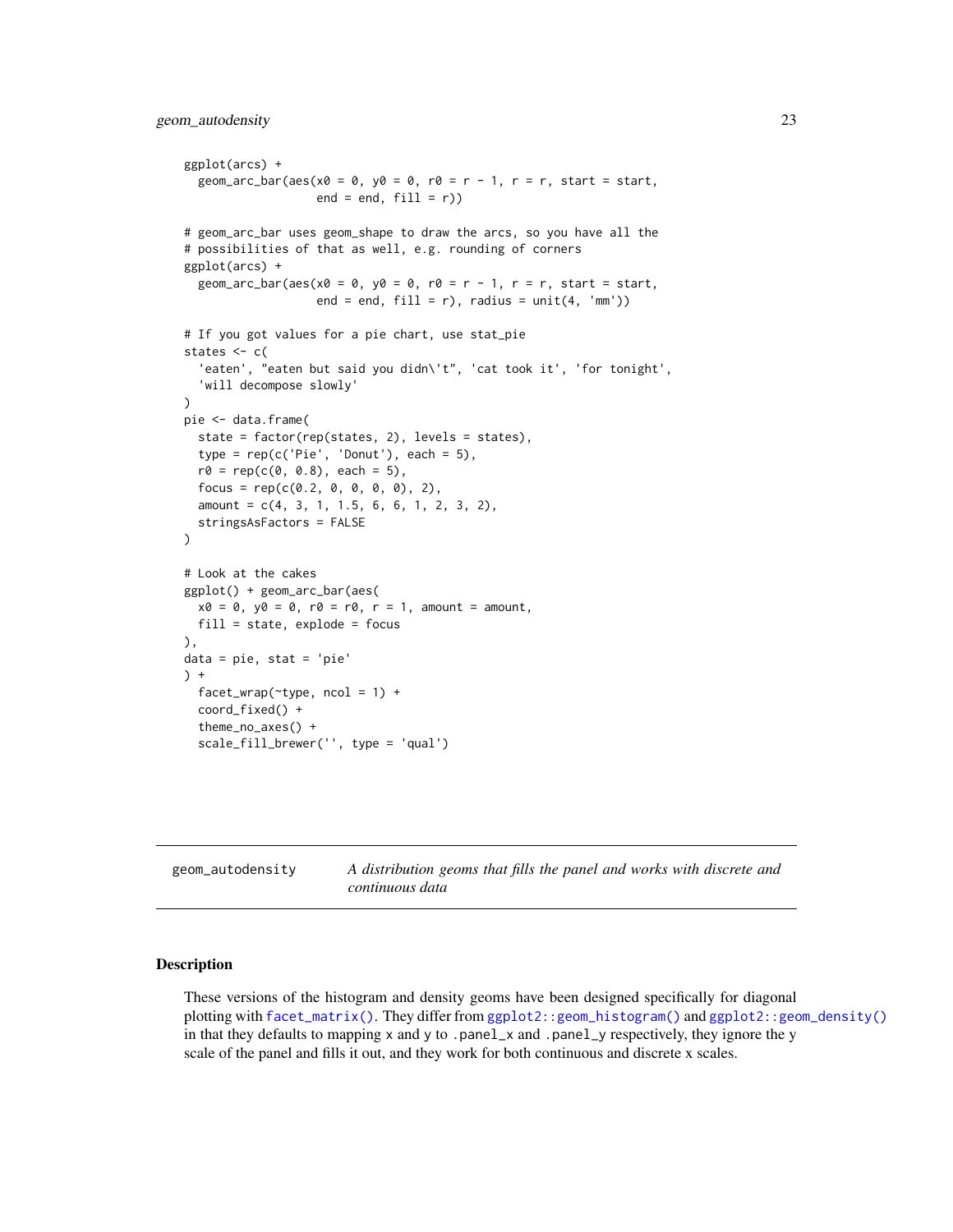# Usage

```
geom_autodensity(
 mapping = NULL,
 data = NULL,stat = "autodensity",
 position = "floatstack",
  ...,
 bw = "nrd0",
  adjust = 1,kernel = "gaussian",
 n = 512,
  trim = FALSE,na.rm = FALSE,show.legend = NA,
  inherit.aes = TRUE
\mathcal{L}geom_autohistogram(
 mapping = NULL,
 data = NULL,stat = "autobin",
 position = "floatstack",
  ...,
 bins = NULL,
 na.rm = FALSE,show.legend = NA,
  inherit.aes = TRUE
\mathcal{L}
```

| mapping  | Set of aesthetic mappings created by aes() or aes_(). If specified and inherit.aes<br>= TRUE (the default), it is combined with the default mapping at the top level of<br>the plot. You must supply mapping if there is no plot mapping. |
|----------|-------------------------------------------------------------------------------------------------------------------------------------------------------------------------------------------------------------------------------------------|
| data     | The data to be displayed in this layer. There are three options:                                                                                                                                                                          |
|          | If NULL, the default, the data is inherited from the plot data as specified in the<br>call to $ggplot()$ .                                                                                                                                |
|          | A data frame, or other object, will override the plot data. All objects will be<br>fortified to produce a data frame. See fortify() for which variables will be<br>created.                                                               |
|          | A function will be called with a single argument, the plot data. The return<br>value must be a data. frame, and will be used as the layer data. A function<br>can be created from a formula (e.g. $\sim$ head(.x, 10)).                   |
| stat     | Use to override the default connection between geom_density and stat_density.                                                                                                                                                             |
| position | Position adjustment, either as a string, or the result of a call to a position adjust-<br>ment function.                                                                                                                                  |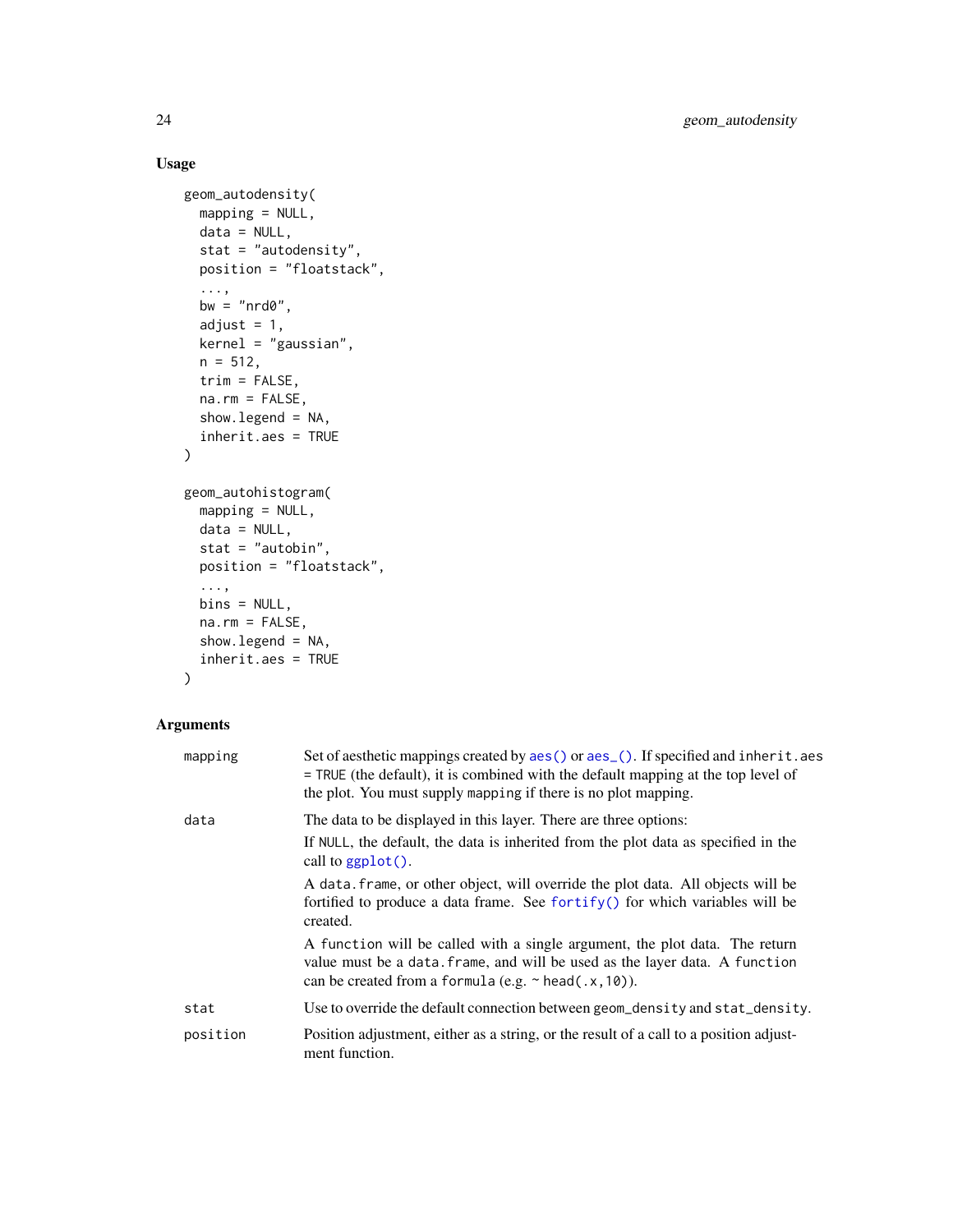| .           | Other arguments passed on to layer (). These are often aesthetics, used to set<br>an aesthetic to a fixed value, like colour = "red" or size = 3. They may also<br>be parameters to the paired geom/stat.                                                                                                                                                                                                         |
|-------------|-------------------------------------------------------------------------------------------------------------------------------------------------------------------------------------------------------------------------------------------------------------------------------------------------------------------------------------------------------------------------------------------------------------------|
| bw          | The smoothing bandwidth to be used. If numeric, the standard deviation of<br>the smoothing kernel. If character, a rule to choose the bandwidth, as listed in<br>stats::bw.nrd().                                                                                                                                                                                                                                 |
| adjust      | A multiplicate bandwidth adjustment. This makes it possible to adjust the band-<br>width while still using the a bandwidth estimator. For example, $adjust = 1/2$<br>means use half of the default bandwidth.                                                                                                                                                                                                     |
| kernel      | Kernel. See list of available kernels in $density()$ .                                                                                                                                                                                                                                                                                                                                                            |
| n           | number of equally spaced points at which the density is to be estimated, should<br>be a power of two, see density () for details                                                                                                                                                                                                                                                                                  |
| trim        | If FALSE, the default, each density is computed on the full range of the data.<br>If TRUE, each density is computed over the range of that group: this typically<br>means the estimated x values will not line-up, and hence you won't be able to<br>stack density values. This parameter only matters if you are displaying multiple<br>densities in one plot or if you are manually adjusting the scale limits. |
| na.rm       | If FALSE, the default, missing values are removed with a warning. If TRUE,<br>missing values are silently removed.                                                                                                                                                                                                                                                                                                |
| show.legend | logical. Should this layer be included in the legends? NA, the default, includes if<br>any aesthetics are mapped. FALSE never includes, and TRUE always includes. It<br>can also be a named logical vector to finely select the aesthetics to display.                                                                                                                                                            |
| inherit.aes | If FALSE, overrides the default aesthetics, rather than combining with them.<br>This is most useful for helper functions that define both data and aesthetics and<br>shouldn't inherit behaviour from the default plot specification, e.g. borders().                                                                                                                                                             |
| bins        | Number of bins. Overridden by binwidth. Defaults to 30.                                                                                                                                                                                                                                                                                                                                                           |

#### See Also

[facet\\_matrix](#page-5-1) for creating matrix grids

#### Examples

```
# A matrix plot with a mix of discrete and continuous variables
p <- ggplot(mpg) +
  geom_autopoint() +
  facet_matrix(vars(drv:fl), layer.diag = 2, grid.y.diag = FALSE)
p
# Diagonal histograms
p + geom_autohistogram()
# Diagonal density distributions
p + geom_autodensity()
# You can use them like regular layers with groupings etc
p + geom_autodensity(aes(colour = drv, fill = drv),
                     alpha = 0.4)
```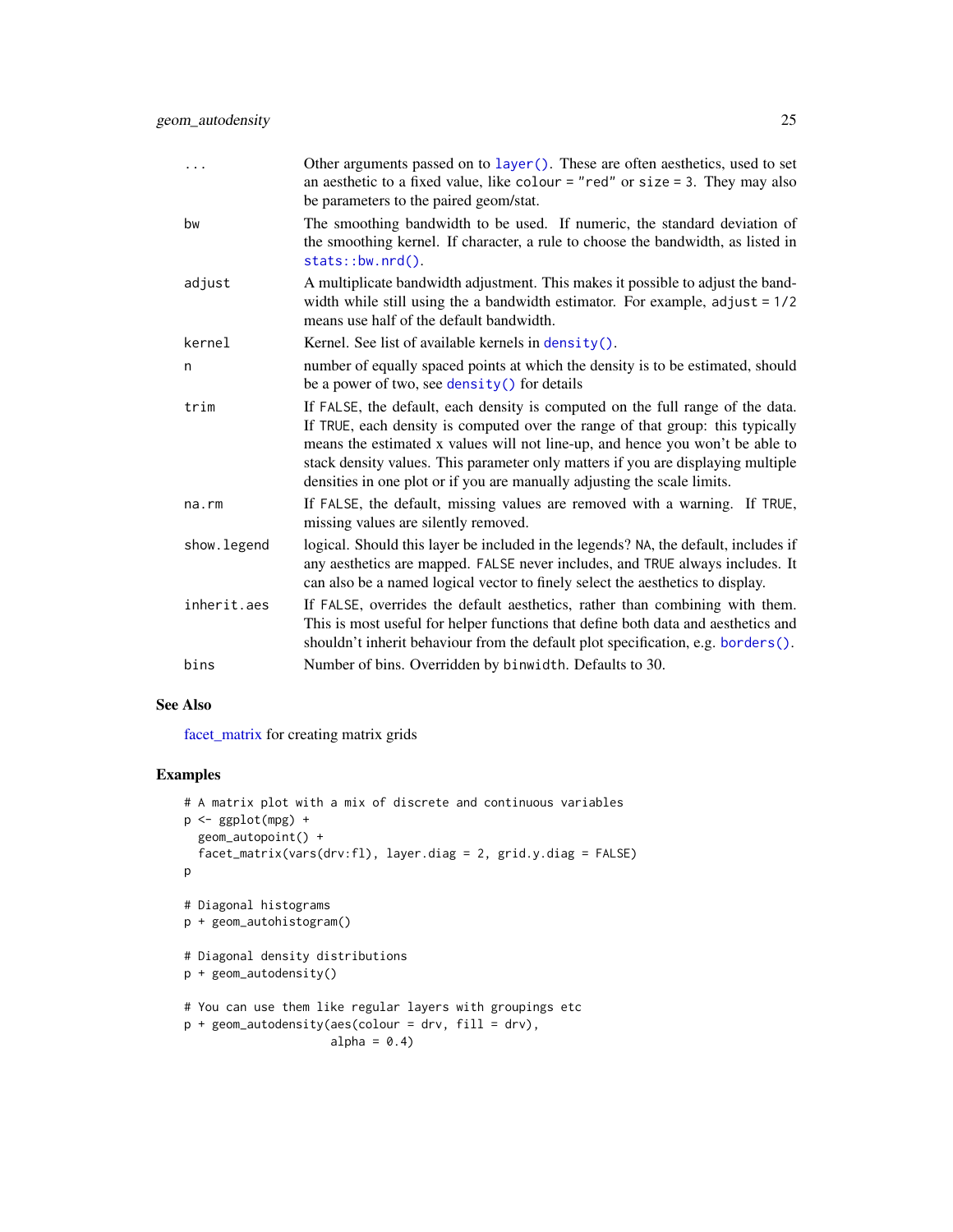#### Description

This geom is a specialisation of  $ggplot2$ :  $geom-point()$  with two changes. It defaults to mapping x and y to .panel\_x and .panel\_y respectively, and it defaults to using [position\\_auto\(\)](#page-90-1) to jitter the points based on the combination of position scale types.

#### Usage

```
geom_autopoint(
 mapping = NULL,
 data = NULL,stat = "identity",
 position = "auto",
  ...,
 na.rm = FALSE,show.legend = NA,
  inherit.aes = TRUE
\mathcal{L}
```

| mapping  | Set of aesthetic mappings created by aes() or aes_(). If specified and inherit.aes<br>$=$ TRUE (the default), it is combined with the default mapping at the top level of<br>the plot. You must supply mapping if there is no plot mapping. |
|----------|---------------------------------------------------------------------------------------------------------------------------------------------------------------------------------------------------------------------------------------------|
| data     | The data to be displayed in this layer. There are three options:                                                                                                                                                                            |
|          | If NULL, the default, the data is inherited from the plot data as specified in the<br>call to $ggplot()$ .                                                                                                                                  |
|          | A data. frame, or other object, will override the plot data. All objects will be<br>fortified to produce a data frame. See fortify() for which variables will be<br>created.                                                                |
|          | A function will be called with a single argument, the plot data. The return<br>value must be a data. frame, and will be used as the layer data. A function<br>can be created from a formula (e.g. $\sim$ head(.x, 10)).                     |
| stat     | The statistical transformation to use on the data for this layer, as a string.                                                                                                                                                              |
| position | Position adjustment, either as a string, or the result of a call to a position adjust-<br>ment function.                                                                                                                                    |
| .        | Other arguments passed on to layer (). These are often aesthetics, used to set<br>an aesthetic to a fixed value, like colour = "red" or size = 3. They may also<br>be parameters to the paired geom/stat.                                   |
| na.rm    | If FALSE, the default, missing values are removed with a warning. If TRUE,<br>missing values are silently removed.                                                                                                                          |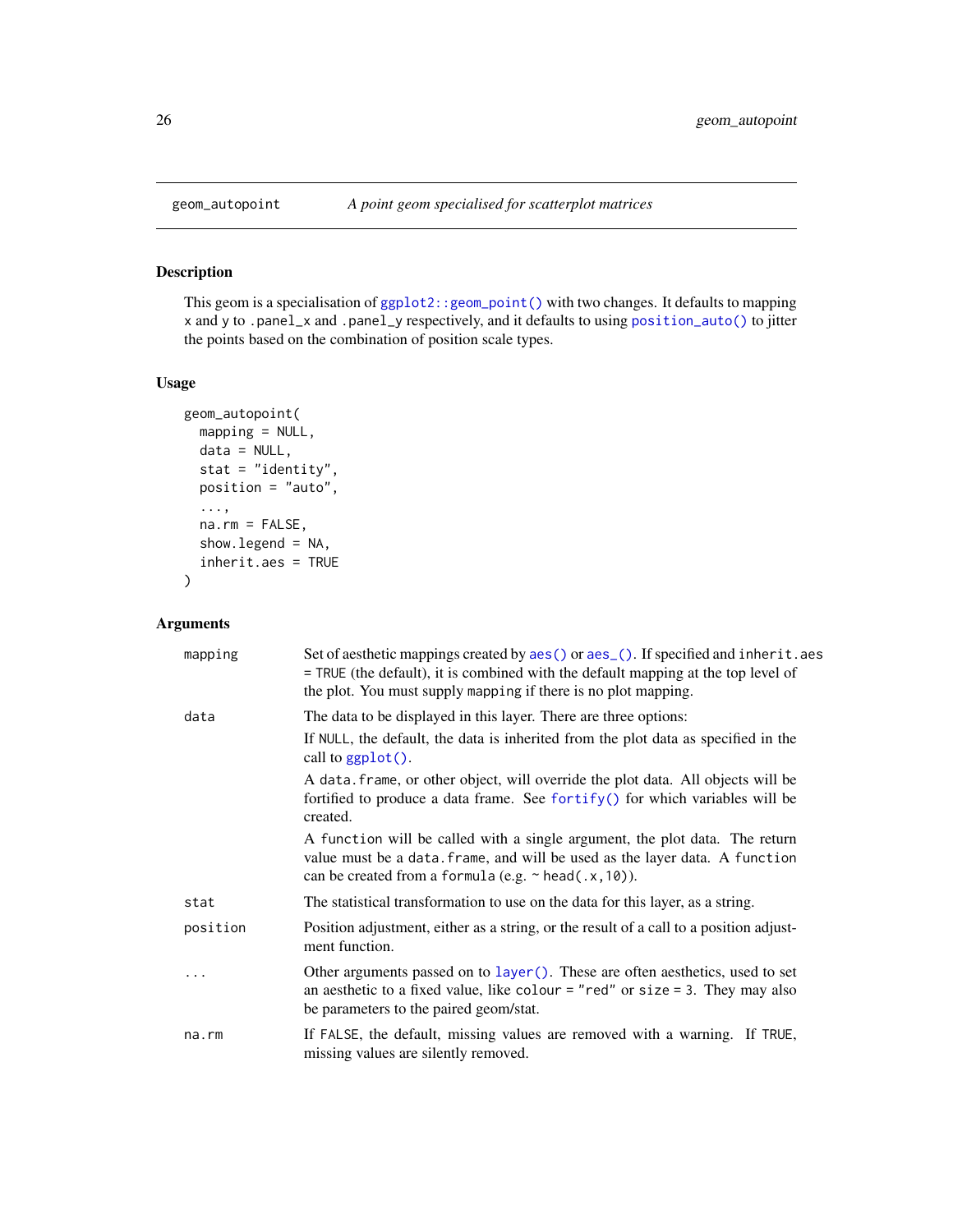<span id="page-26-0"></span>

| show.legend | logical. Should this layer be included in the legends? NA, the default, includes if                                                                               |
|-------------|-------------------------------------------------------------------------------------------------------------------------------------------------------------------|
|             | any aesthetics are mapped. FALSE never includes, and TRUE always includes. It                                                                                     |
|             | can also be a named logical vector to finely select the aesthetics to display.                                                                                    |
| inherit.aes | If FALSE, overrides the default aesthetics, rather than combining with them.<br>This is most useful for helper functions that define both data and aesthetics and |
|             | shouldn't inherit behaviour from the default plot specification, e.g. borders().                                                                                  |

#### See Also

[facet\\_matrix](#page-5-1) for how to lay out scatterplot matrices and [position\\_auto](#page-90-1) for information about the position adjustments

# Examples

```
# Continuous vs continuous: No jitter
ggplot(mpg) + geom_autopoint(aes(cty, hwy))
# Continuous vs discrete: sina jitter
ggplot(mpg) + geom_autopoint(aes(cty, drv))
# Discrete vs discrete: disc-jitter
ggplot(mpg) + geom_autopoint(aes(fl, drv))
# Used with facet_matrix (x and y are automatically mapped)
ggplot(mpg) +
 geom_autopoint() +
 facet_matrix(vars(drv:fl))
```
<span id="page-26-1"></span>geom\_bezier *Create quadratic or cubic bezier curves*

#### Description

This set of geoms makes it possible to connect points creating either quadratic or cubic beziers. bezier and bezier2 both work by calculating points along the bezier and connecting these to draw the curve. bezier0 directly draws the bezier using bezierGrob. In line with the [geom\\_link\(\)](#page-48-1) and [geom\\_link2\(\)](#page-48-2) differences geom\_bezier creates the points, assign an index to each interpolated point and repeat the aesthetics for the start point, while geom\_bezier2 interpolates the aesthetics between the start and end points.

#### Usage

```
stat_bezier(
 mapping = NULL,data = NULL,geom = "path",
 position = "identity",
```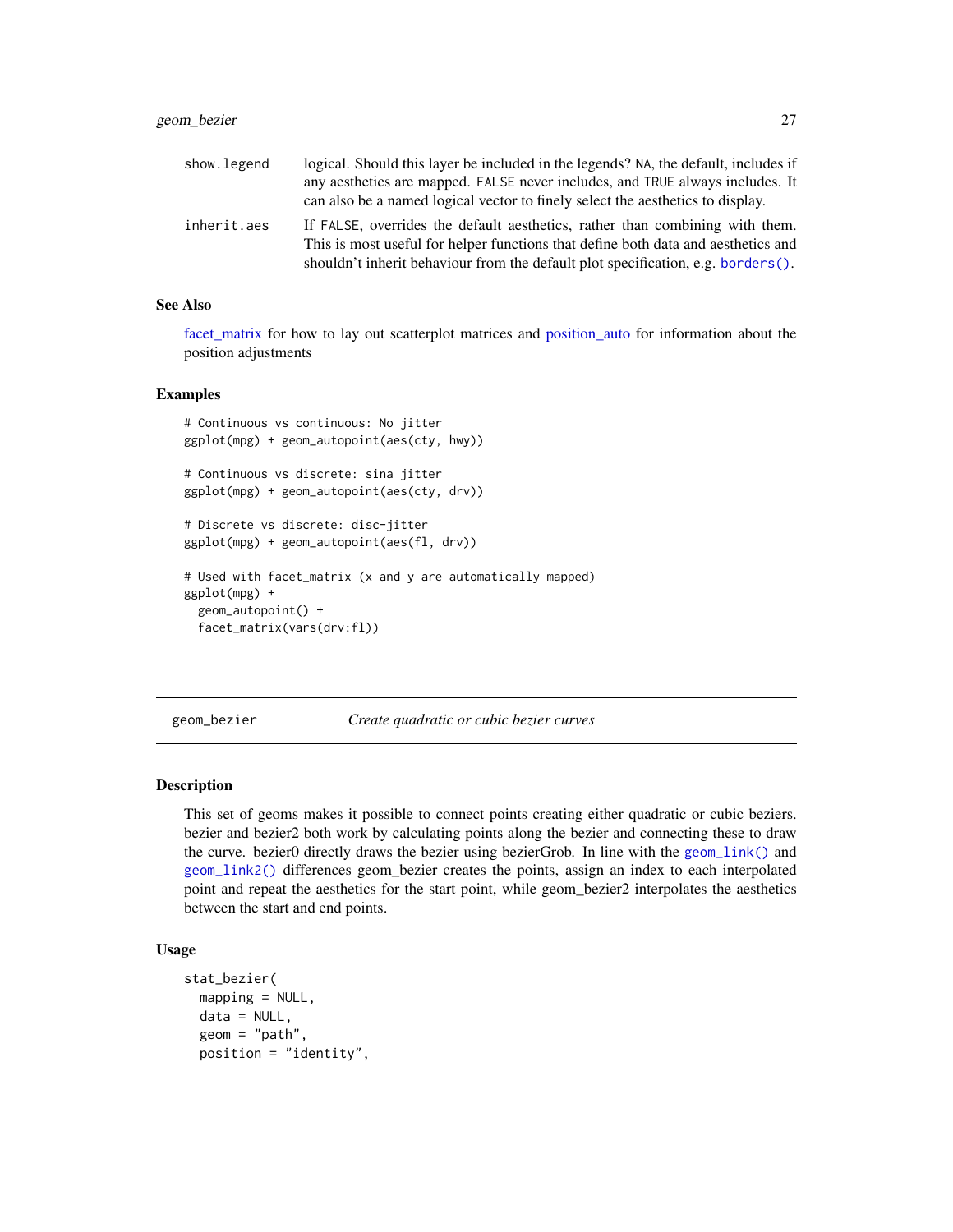28 geom\_bezier

```
na.rm = FALSE,show.legend = NA,
 n = 100.
  inherit.aes = TRUE,
  ...
\mathcal{L}geom_bezier(
 mapping = NULL,
 data = NULL,stat = "bezier",
 position = "identity",
 arrow = NULL,lineend = "butt",
 na.rm = FALSE,
  show.legend = NA,
  inherit.aes = TRUE,
 n = 100,
  ...
\mathcal{L}stat_bezier2(
 mapping = NULL,
 data = NULL,geom = "path_interpolate",
 position = "identity",
 na.rm = FALSE,show.legend = NA,
 n = 100,inherit.aes = TRUE,
  ...
)
geom_bezier2(
 mapping = NULL,
 data = NULL,stat = "bezier2",
 position = "identity",
  arrow = NULL,
 lineend = "butt",
 na.rm = FALSE,show.legend = NA,
  inherit.aes = TRUE,
 n = 100,...
)
stat_bezier0(
```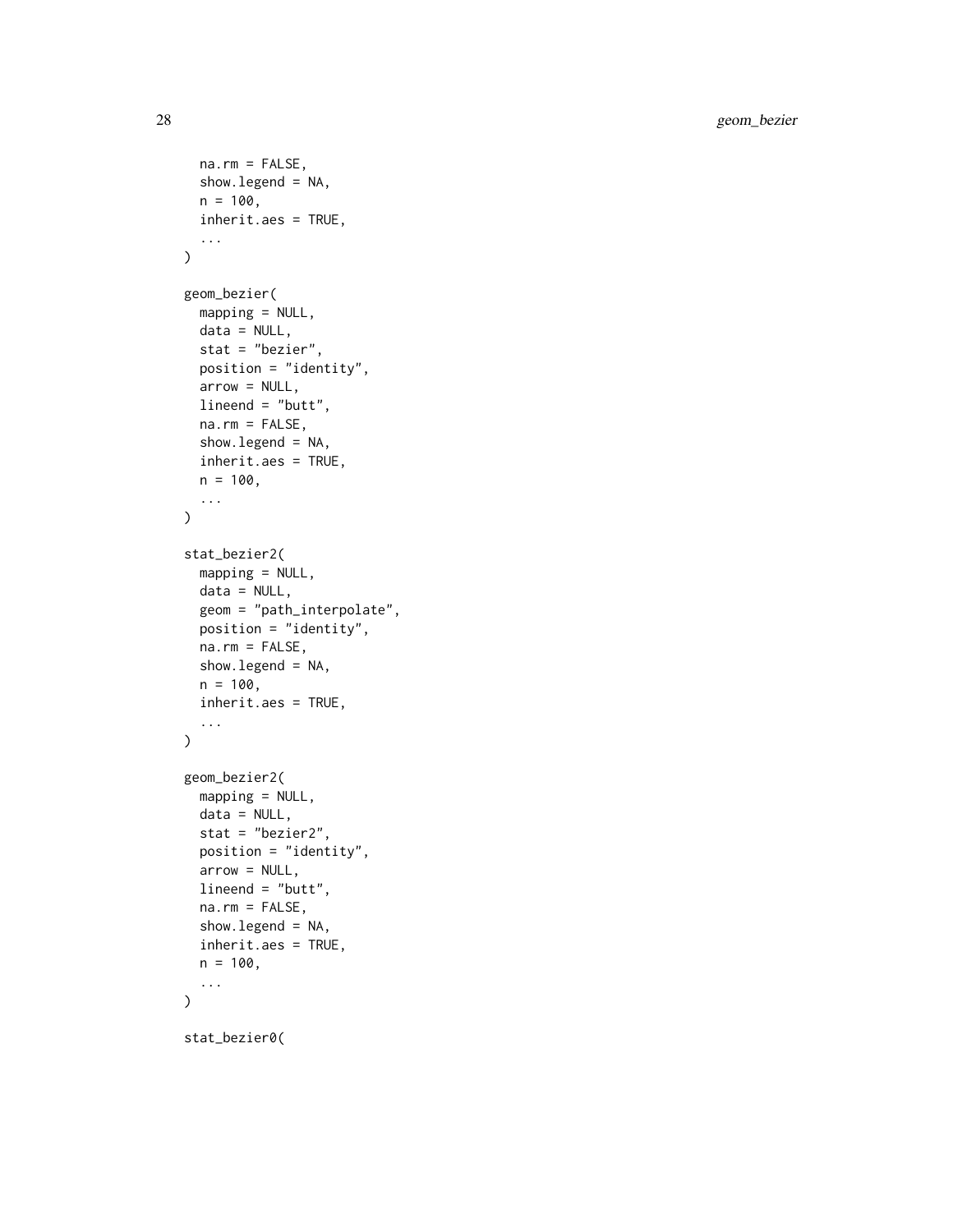# geom\_bezier 29

```
mapping = NULL,
 data = NULL,geom = "bezier0",
 position = "identity",
 na.rm = FALSE,
 show.legend = NA,
 inherit.aes = TRUE,
  ...
)
geom_bezier0(
 mapping = NULL,
 data = NULL,
 stat = "bezier0",
 position = "identity",
 arrow = NULL,
 lineend = "butt",
 na.rm = FALSE,show.legend = NA,
  inherit.aes = TRUE,
  ...
\mathcal{L}
```

| mapping     | Set of aesthetic mappings created by aes() or aes_(). If specified and inherit.aes<br>$=$ TRUE (the default), it is combined with the default mapping at the top level of<br>the plot. You must supply mapping if there is no plot mapping.            |
|-------------|--------------------------------------------------------------------------------------------------------------------------------------------------------------------------------------------------------------------------------------------------------|
| data        | The data to be displayed in this layer. There are three options:                                                                                                                                                                                       |
|             | If NULL, the default, the data is inherited from the plot data as specified in the<br>call to ggplot().                                                                                                                                                |
|             | A data. frame, or other object, will override the plot data. All objects will be<br>fortified to produce a data frame. See fortify() for which variables will be<br>created.                                                                           |
|             | A function will be called with a single argument, the plot data. The return<br>value must be a data. frame, and will be used as the layer data. A function<br>can be created from a formula (e.g. $\sim$ head(.x, 10)).                                |
| geom        | The geometric object to use display the data                                                                                                                                                                                                           |
| position    | Position adjustment, either as a string, or the result of a call to a position adjust-<br>ment function.                                                                                                                                               |
| na.rm       | If FALSE, the default, missing values are removed with a warning. If TRUE,<br>missing values are silently removed.                                                                                                                                     |
| show.legend | logical. Should this layer be included in the legends? NA, the default, includes if<br>any aesthetics are mapped. FALSE never includes, and TRUE always includes. It<br>can also be a named logical vector to finely select the aesthetics to display. |
| n           | The number of points to create for each segment                                                                                                                                                                                                        |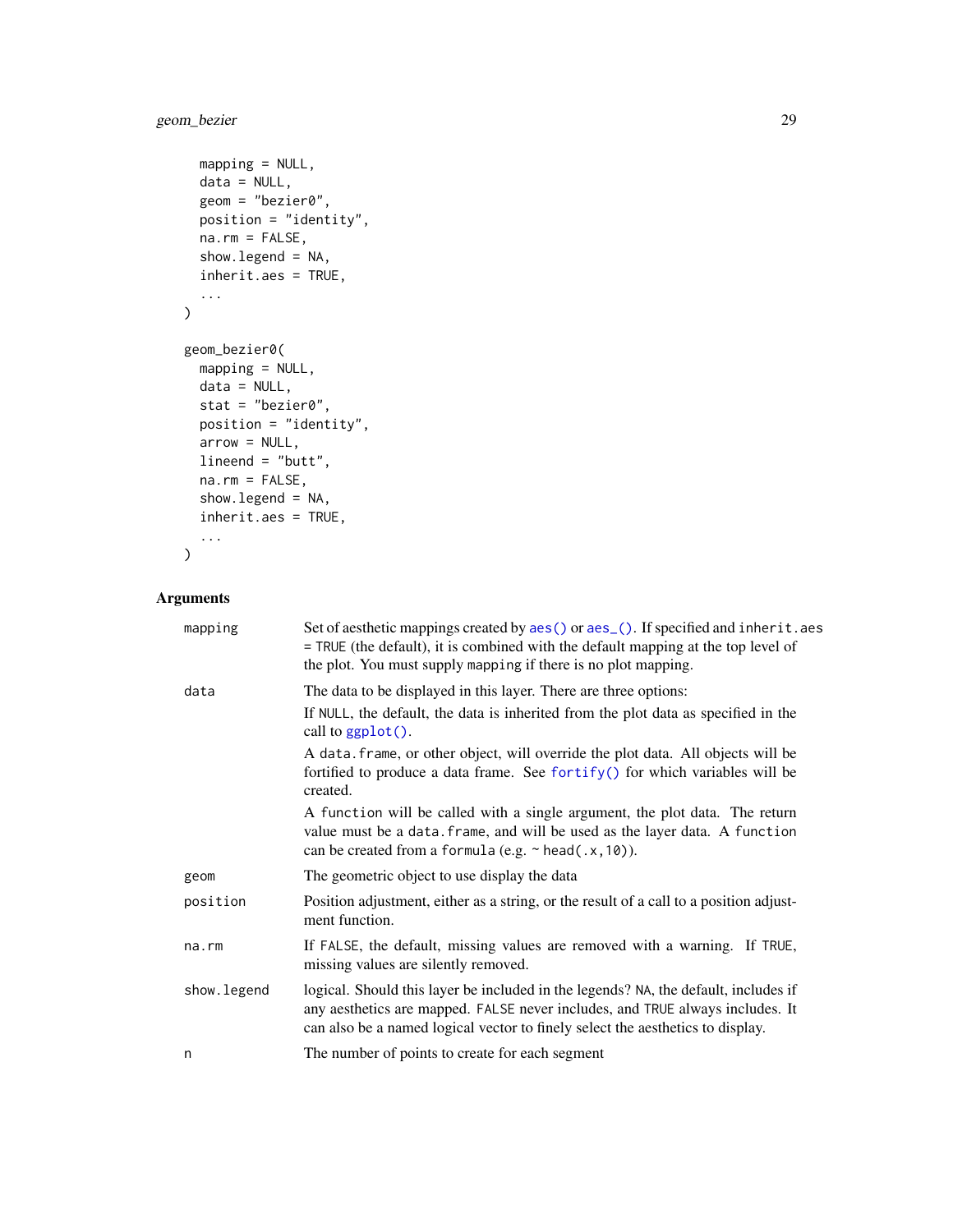| inherit.aes | If FALSE, overrides the default aesthetics, rather than combining with them.<br>This is most useful for helper functions that define both data and aesthetics and<br>shouldn't inherit behaviour from the default plot specification, e.g. borders $()$ . |
|-------------|-----------------------------------------------------------------------------------------------------------------------------------------------------------------------------------------------------------------------------------------------------------|
| $\ddots$    | Other arguments passed on to layer(). These are often aesthetics, used to set<br>an aesthetic to a fixed value, like colour = "red" or size = 3. They may also<br>be parameters to the paired geom/stat.                                                  |
| stat        | The statistical transformation to use on the data for this layer, as a string.                                                                                                                                                                            |
| arrow       | Arrow specification, as created by $grid$ : arrow().                                                                                                                                                                                                      |
| lineend     | Line end style (round, butt, square).                                                                                                                                                                                                                     |

#### Details

Input data is understood as a sequence of data points the first being the start point, then followed by one or two control points and then the end point. More than 4 and less than 3 points per group will throw an error. [grid::bezierGrob\(\)](#page-0-0) only takes cubic beziers so if three points are supplied the middle one as duplicated. This, along with the fact that [grid::bezierGrob\(\)](#page-0-0) estimates the curve using an x-spline means that the curves produced by geom\_bezier and geom\_bezier2 deviates from those produced by geom\_bezier0. If you want true bezier paths use geom\_bezier or geom\_bezier2.

#### Aesthetics

geom\_bezier, geom\_bezier2 and geom\_bezier0 understand the following aesthetics (required aesthetics are in bold):

- x
- y
- color
- size
- linetype
- alpha
- lineend

#### Computed variables

x, y The interpolated point coordinates

index The progression along the interpolation mapped between 0 and 1

#### Examples

```
beziers <- data.frame(
  x = c(1, 2, 3, 4, 4, 6, 6),
  y = c(0, 2, 0, 0, 2, 2, 0),
  type = rep(c('cubic', 'quadratic'), c(3, 4)),
  point = c('end', 'control', 'end', 'end', 'control', 'control', 'end'),
  colour = letters[1:7]
)
help_lines <- data.frame(
```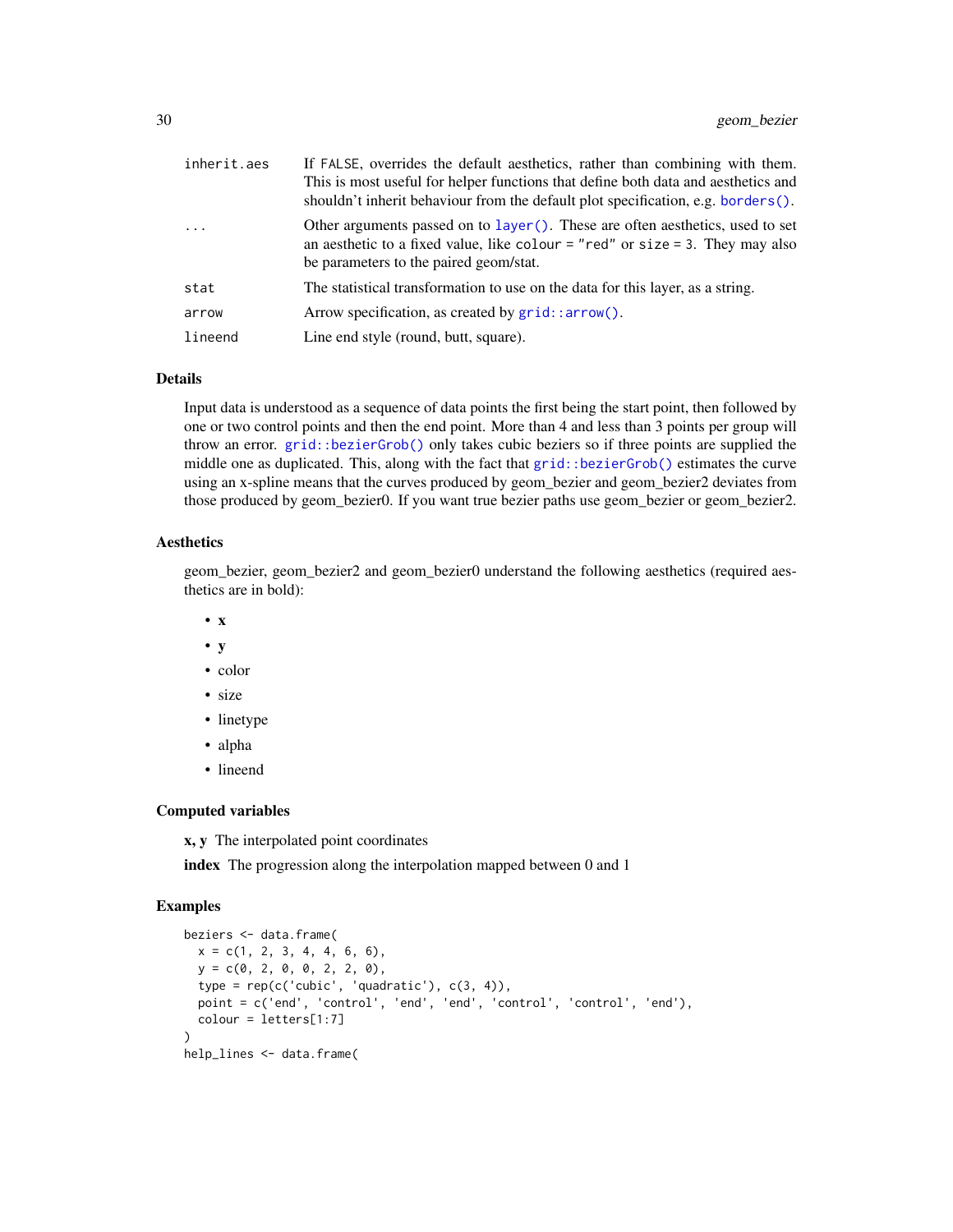```
x = c(1, 3, 4, 6),
 xend = c(2, 2, 4, 6),
 y = 0,
 yend = 2)
# See how control points affect the bezier
ggplot() +
 geom_segment(aes(x = x, xend = xend, y = y, yend = yend),
               data = help_lines,
               arrow = arrow(length = unit(c(0, 0, 0.5, 0.5), 'cm')),
               color = 'grey') +geom\_bezier(aes(x = x, y = y, group = type, linetype = type),data = beziers) +
 geom\_point(aes(x = x, y = y, colour = point),data = beziers)
# geom_bezier0 is less exact
ggplot() +
 geom_segment(aes(x = x, xend = xend, y = y, yend = yend),
              data = help_lines,
               arrow = arrow(length = unit(c(0, 0, 0.5, 0.5), 'cm'))color = 'grey') +geom\_bezier0(aes(x = x, y = y, group = type, linetype = type),data = beziers) +geom\_point(aes(x = x, y = y, colour = point),data = beziers)
# Use geom_bezier2 to interpolate between endpoint aesthetics
ggplot(beziers) +
 geom_bezier2(aes(x = x, y = y, group = type, colour = colour))
```
geom\_bspline *B-splines based on control points*

#### Description

This set of stats and geoms makes it possible to draw b-splines based on a set of control points. As with [geom\\_bezier\(\)](#page-26-1) there exists several versions each having there own strengths. The base version calculates the b-spline as a number of points along the spline and connects these with a path. The \*2 version does the same but in addition interpolates aesthetics between each control point. This makes the \*2 version considerably slower so it shouldn't be used unless needed. The \*0 version uses [grid::xsplineGrob\(\)](#page-0-0) with shape = 1 to approximate a b-spline.

#### Usage

```
stat_bspline(
 mapping = NULL,data = NULL,
```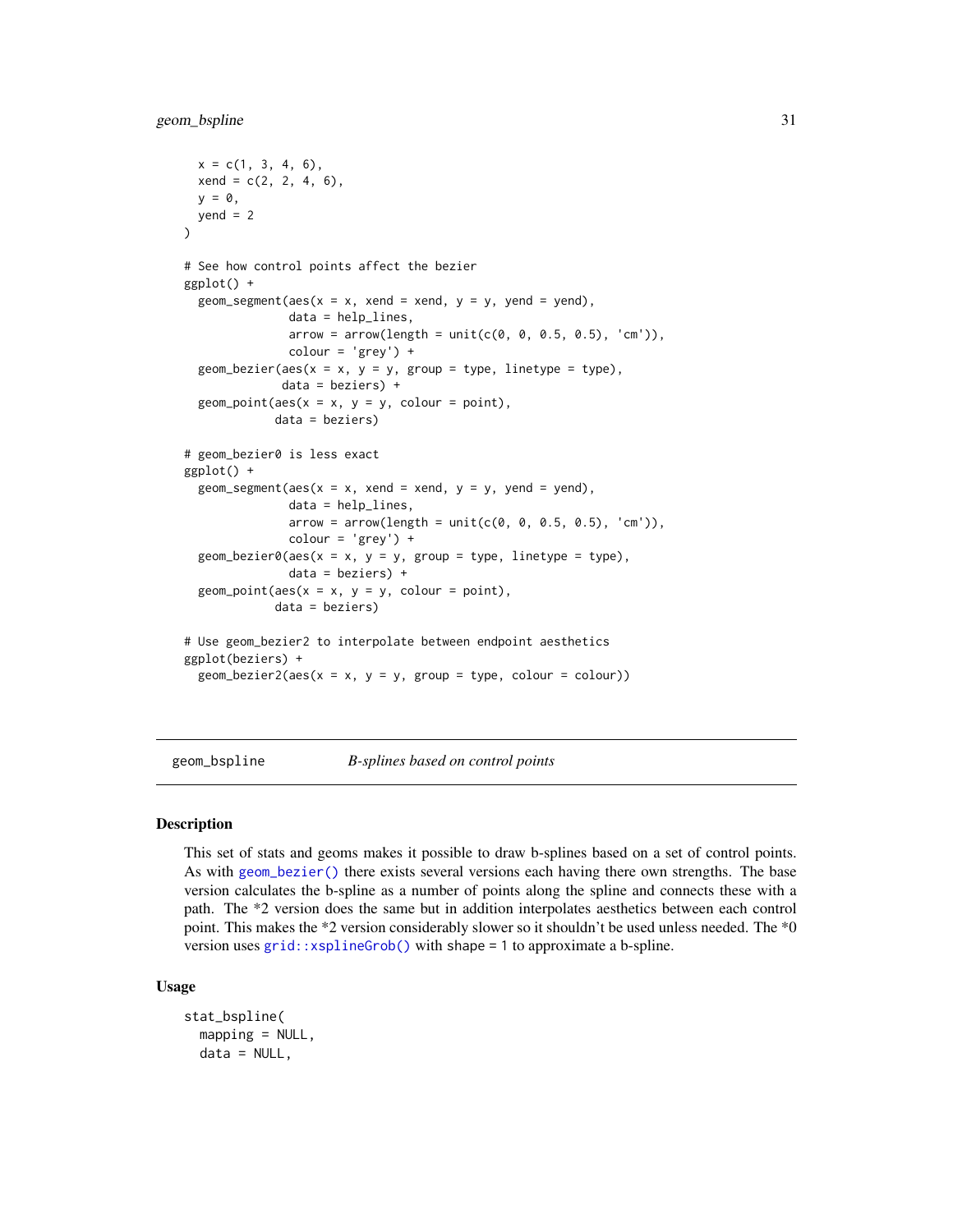32 geom\_bspline

```
geom = "path",position = "identity",
 na.rm = FALSE,n = 100,type = "clamped",
  show.legend = NA,
  inherit.aes = TRUE,
  ...
\mathcal{L}geom_bspline(
 mapping = NULL,
 data = NULL,stat = "bspline",
 position = "identity",
  arrow = NULL,
  n = 100,type = "clamped",
  lineend = "butt",
  na.rm = FALSE,show.legend = NA,
  inherit.aes = TRUE,
  ...
\mathcal{L}stat_bspline2(
  mapping = NULL,data = NULL,geom = "path_interpolate",
 position = "identity",
 na.rm = FALSE,n = 100,type = "clamped",
  show.legend = NA,
  inherit.aes = TRUE,
  ...
\mathcal{L}geom_bspline2(
 mapping = NULL,
  data = NULL,stat = "bspline2",
 position = "identity",
  arrow = NULL,
  n = 100,type = "clamped",
  lineend = "butt",
```

```
na.rm = FALSE,
```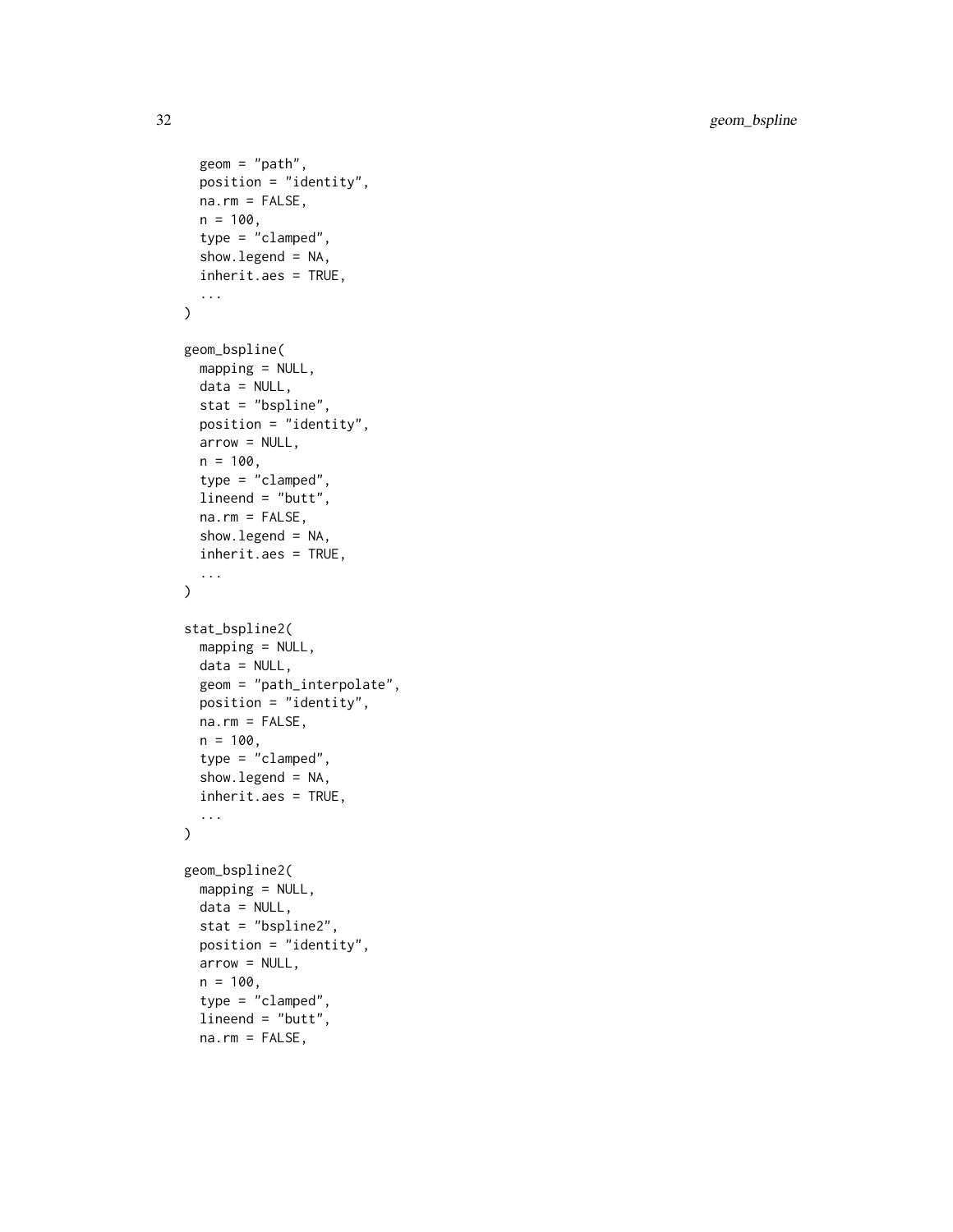```
show.legend = NA,
  inherit.aes = TRUE,
  ...
\mathcal{L}stat_bspline0(
 mapping = NULL,
 data = NULL,geom = "bspline0",
 position = "identity",
 na.rm = FALSE,show.legend = NA,
  inherit.aes = TRUE,
  type = "clamped",
  ...
\mathcal{L}geom_bspline0(
 mapping = NULL,
 data = NULL,stat = "identity",position = "identity",
 arrow = NULL,
 lineend = "butt",
 na.rm = FALSE,show.legend = NA,
  inherit.aes = TRUE,
  type = "clamped",
  ...
\mathcal{L}
```

| mapping  | Set of aesthetic mappings created by aes() or aes_(). If specified and inherit.aes<br>= TRUE (the default), it is combined with the default mapping at the top level of<br>the plot. You must supply mapping if there is no plot mapping.                                                                                                                                                                                                                                                                                                                                             |
|----------|---------------------------------------------------------------------------------------------------------------------------------------------------------------------------------------------------------------------------------------------------------------------------------------------------------------------------------------------------------------------------------------------------------------------------------------------------------------------------------------------------------------------------------------------------------------------------------------|
| data     | The data to be displayed in this layer. There are three options:<br>If NULL, the default, the data is inherited from the plot data as specified in the<br>call to ggplot().<br>A data frame, or other object, will override the plot data. All objects will be<br>fortified to produce a data frame. See fortify() for which variables will be<br>created.<br>A function will be called with a single argument, the plot data. The return<br>value must be a data. frame, and will be used as the layer data. A function<br>can be created from a formula (e.g. $\sim$ head(.x, 10)). |
| geom     | The geometric object to use display the data                                                                                                                                                                                                                                                                                                                                                                                                                                                                                                                                          |
| position | Position adjustment, either as a string, or the result of a call to a position adjust-<br>ment function.                                                                                                                                                                                                                                                                                                                                                                                                                                                                              |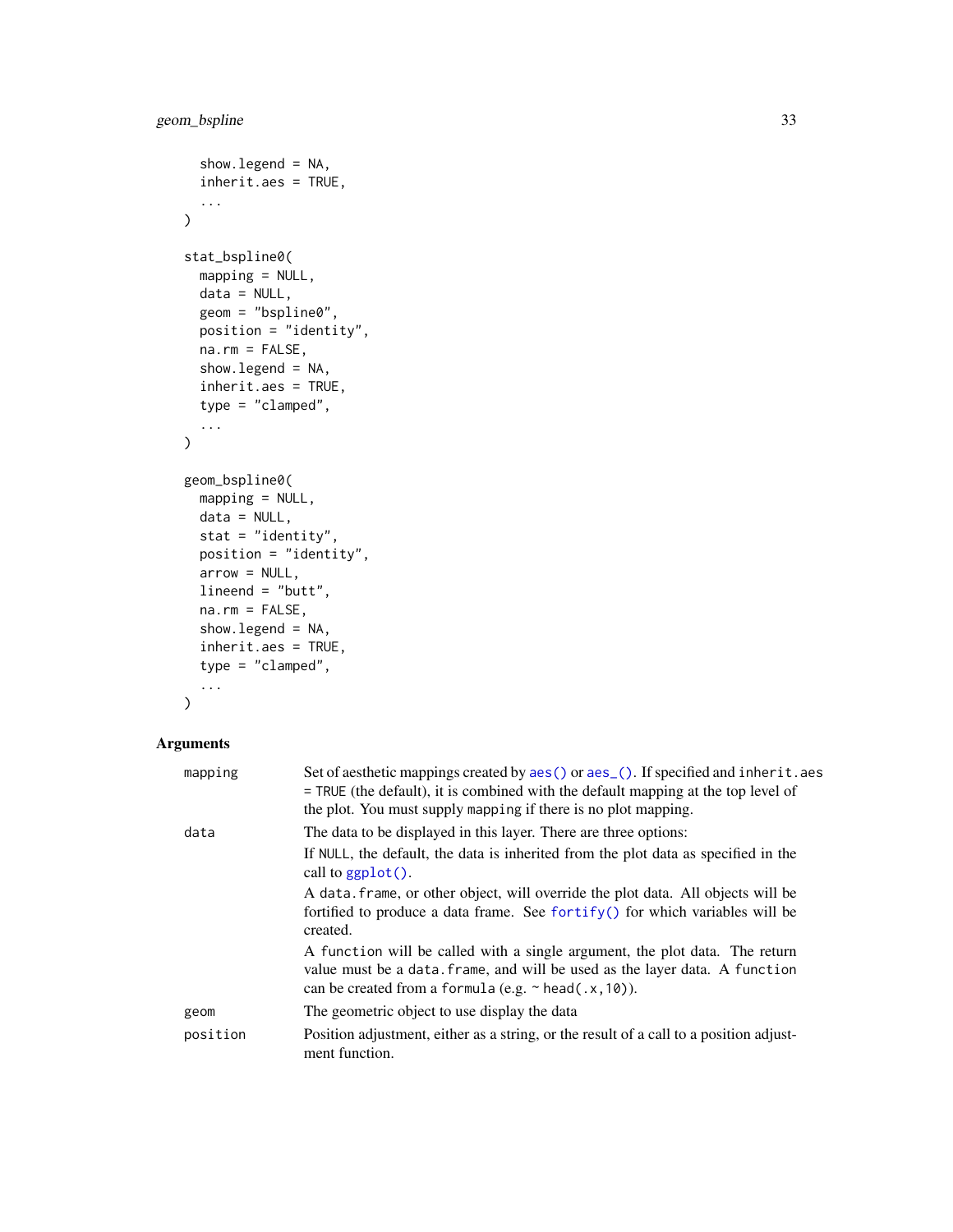| na.rm       | If FALSE, the default, missing values are removed with a warning. If TRUE,<br>missing values are silently removed.                                                                                                                                     |
|-------------|--------------------------------------------------------------------------------------------------------------------------------------------------------------------------------------------------------------------------------------------------------|
| n           | The number of points generated for each spline                                                                                                                                                                                                         |
| type        | Either 'clamped' (default) or 'open'. The former creates a knot sequence that<br>ensures the splines starts and ends at the terminal control points.                                                                                                   |
| show.legend | logical. Should this layer be included in the legends? NA, the default, includes if<br>any aesthetics are mapped. FALSE never includes, and TRUE always includes. It<br>can also be a named logical vector to finely select the aesthetics to display. |
| inherit.aes | If FALSE, overrides the default aesthetics, rather than combining with them.<br>This is most useful for helper functions that define both data and aesthetics and<br>shouldn't inherit behaviour from the default plot specification, e.g. borders().  |
|             | Other arguments passed on to layer (). These are often aesthetics, used to set<br>an aesthetic to a fixed value, like colour = "red" or size = 3. They may also<br>be parameters to the paired geom/stat.                                              |
| stat        | The statistical transformation to use on the data for this layer, as a string.                                                                                                                                                                         |
| arrow       | Arrow specification, as created by grid::arrow().                                                                                                                                                                                                      |
| lineend     | Line end style (round, butt, square).                                                                                                                                                                                                                  |

#### Aesthetics

geom\_bspline understand the following aesthetics (required aesthetics are in bold):

- x
- y
- color
- size
- linetype
- alpha
- lineend

#### Computed variables

x, y The coordinates for the path describing the spline

index The progression along the interpolation mapped between 0 and 1

# Author(s)

Thomas Lin Pedersen. The C++ code for De Boor's algorithm has been adapted from [Jason Yu-Tseh](https://chi3x10.wordpress.com/2009/10/18/de-boor-algorithm-in-c/) [Chi implementation](https://chi3x10.wordpress.com/2009/10/18/de-boor-algorithm-in-c/)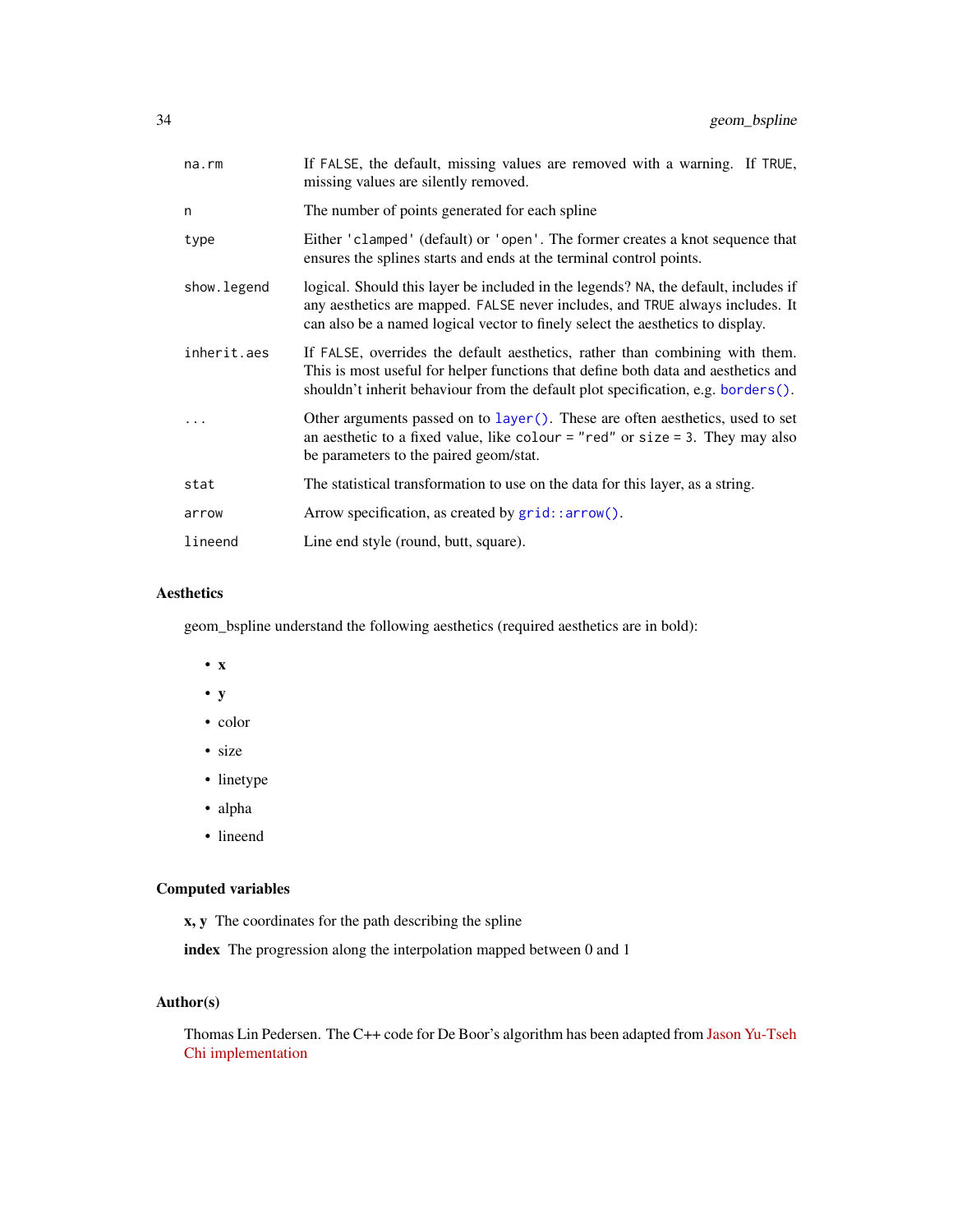#### <span id="page-34-0"></span>Examples

```
# Define some control points
cp <- data.frame(
  x = c(0, -5, -5, 5, 5, 2.5, 5, 7.5, 5, 2.5, 5, 7.5, 5, -2.5, -5, -7.5, -5,
    -2.5, -5, -7.5, -5),
  y = c(0, -5, 5, -5, 5, 5, 7.5, 5, 2.5, -5, -7.5, -5, -2.5, 5, 7.5, 5, 2.5,
   -5, -7.5, -5, -2.5),
  class = sample(letters[1:3], 21, replace = TRUE)
)
# Now create some paths between them
paths <- data.frame(
  ind = c(7, 5, 8, 8, 5, 9, 9, 5, 6, 6, 5, 7, 7, 5, 1, 3, 15, 8, 5, 1, 3, 17, 9, 5,
   1, 2, 19, 6, 5, 1, 4, 12, 7, 5, 1, 4, 10, 6, 5, 1, 2, 20
 ),
  group = c()1, 1, 1, 2, 2, 2, 3, 3, 3, 4, 4, 4, 5, 5, 5, 5, 5, 6, 6, 6, 6, 6, 7, 7,
    7, 7, 7, 8, 8, 8, 8, 8, 9, 9, 9, 9, 9, 10, 10, 10, 10, 10
  \lambda)
paths$x <- cp$x[paths$ind]
paths$y <- cp$y[paths$ind]
paths$class <- cp$class[paths$ind]
ggplot(paths) +
  geom_bspline(aes(x = x, y = y, group = group, colour = ..index..)) +
  geom_point(aes(x = x, y = y), data = cp, color = 'steelblue')
ggplot(paths) +
  geom_bspline2(aes(x = x, y = y, group = group, colour = class)) +
  geom\_point(aes(x = x, y = y), data = cp, color = 'steelblue')ggplot(paths) +
  geom_bsplitne0(aes(x = x, y = y, group = group)) +geom_point(aes(x = x, y = y), data = cp, color = 'steelblue')
```
geom\_bspline\_closed *Create closed b-spline shapes*

#### Description

This geom creates closed b-spline curves and draws them as shapes. The closed b-spline is achieved by wrapping the control points rather than the knots. The \*0 version uses the [grid::xsplineGrob\(\)](#page-0-0) function with open = FALSE and can thus not be manipulated as a shape geom in the same way as the base version (expand, contract, etc).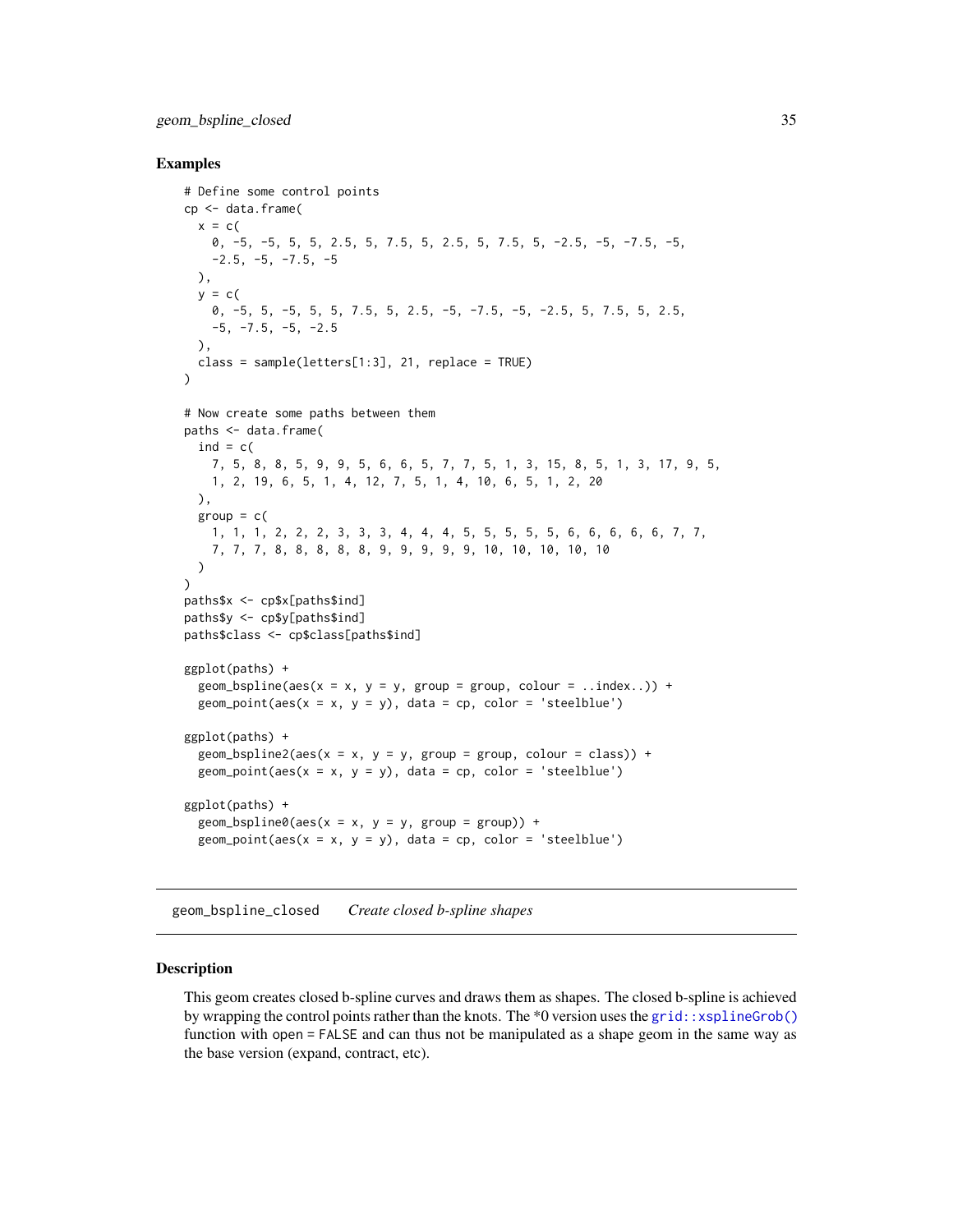# Usage

```
stat_bspline_closed(
  mapping = NULL,
 data = NULL,geom = "shape",
 position = "identity",
 na.rm = FALSE,
 n = 100,show.legend = NA,
  inherit.aes = TRUE,
  ...
\mathcal{L}geom_bspline_closed(
 mapping = NULL,
 data = NULL,
 stat = "bspline",
 position = "identity",
 n = 100,na.rm = FALSE,
  show.legend = NA,
  inherit.aes = TRUE,
  ...
)
geom_bspline_closed0(
 mapping = NULL,data = NULL,stat = "identity",
 position = "identity",
 na.rm = FALSE,show.legend = NA,
  inherit.aes = TRUE,
  ...
\mathcal{L}
```

| mapping | Set of aesthetic mappings created by aes () or aes (). If specified and inherit.aes<br>$=$ TRUE (the default), it is combined with the default mapping at the top level of<br>the plot. You must supply mapping if there is no plot mapping. |
|---------|----------------------------------------------------------------------------------------------------------------------------------------------------------------------------------------------------------------------------------------------|
| data    | The data to be displayed in this layer. There are three options:<br>If NULL, the default, the data is inherited from the plot data as specified in the<br>call to $ggplot()$ .                                                               |
|         | A data, frame, or other object, will override the plot data. All objects will be<br>fortified to produce a data frame. See fortify() for which variables will be<br>created.                                                                 |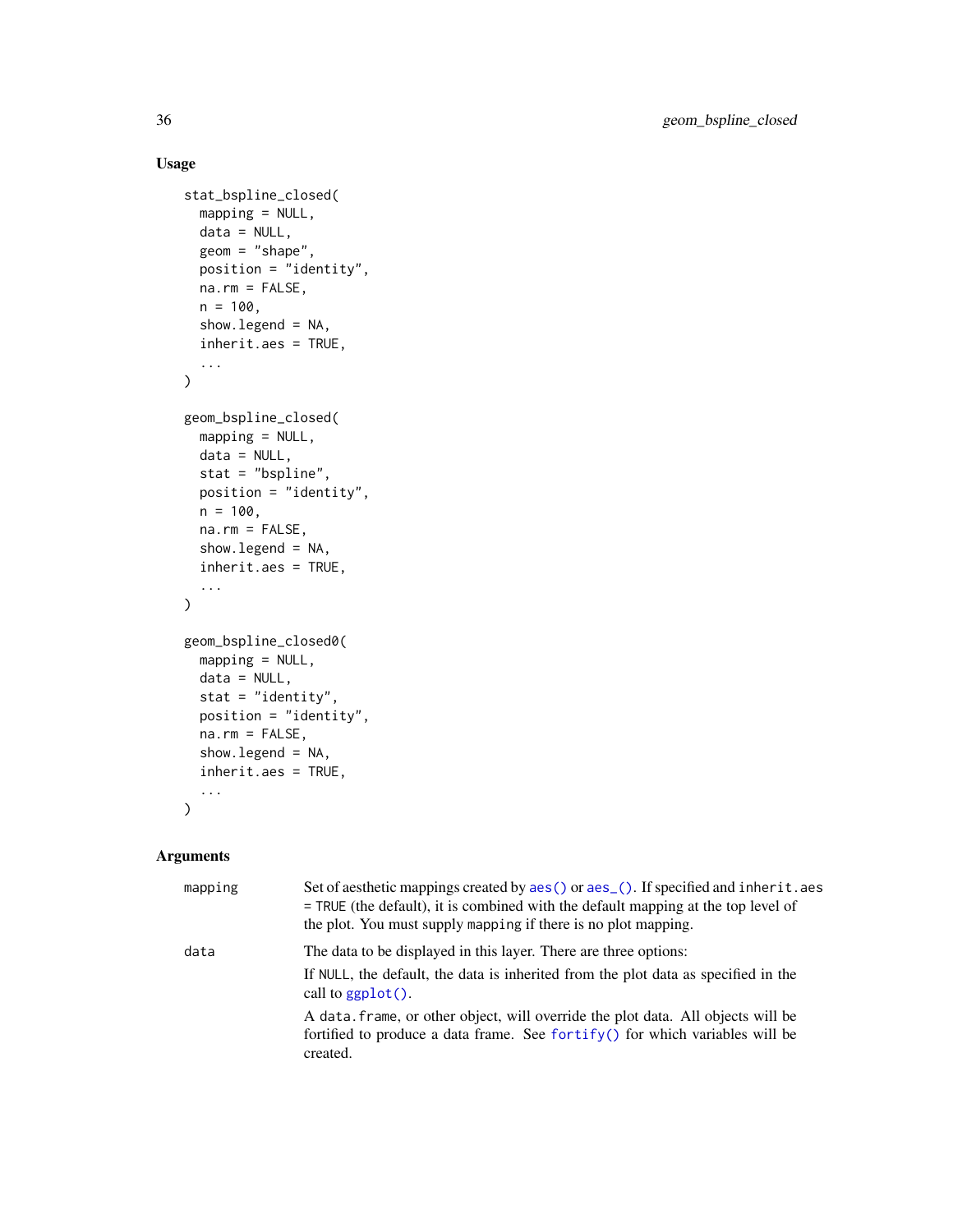A function will be called with a single argument, the plot data. The return value must be a data.frame, and will be used as the layer data. A function can be created from a formula (e.g.  $\sim$  head(.x,10)).

- geom The geometric object to use display the data
- position Position adjustment, either as a string, or the result of a call to a position adjustment function.
- na.rm If FALSE, the default, missing values are removed with a warning. If TRUE, missing values are silently removed.
- n The number of points generated for each spline
- show. legend logical. Should this layer be included in the legends? NA, the default, includes if any aesthetics are mapped. FALSE never includes, and TRUE always includes. It can also be a named logical vector to finely select the aesthetics to display.
- inherit.aes If FALSE, overrides the default aesthetics, rather than combining with them. This is most useful for helper functions that define both data and aesthetics and shouldn't inherit behaviour from the default plot specification, e.g. [borders\(\)](#page-0-0).
- Other arguments passed on to [layer\(\)](#page-0-0). These are often aesthetics, used to set an aesthetic to a fixed value, like colour = "red" or size = 3. They may also be parameters to the paired geom/stat.
- stat The statistical transformation to use on the data for this layer, as a string.

## Aesthetics

geom\_bspline\_closed understand the following aesthetics (required aesthetics are in bold):

- x
- y
- color
- fill
- size
- linetype
- alpha

### Computed variables

x, y The coordinates for the path describing the spline

index The progression along the interpolation mapped between 0 and 1

## Author(s)

Thomas Lin Pedersen. The C++ code for De Boor's algorithm has been adapted from [Jason Yu-Tseh](https://chi3x10.wordpress.com/2009/10/18/de-boor-algorithm-in-c/) [Chi implementation](https://chi3x10.wordpress.com/2009/10/18/de-boor-algorithm-in-c/)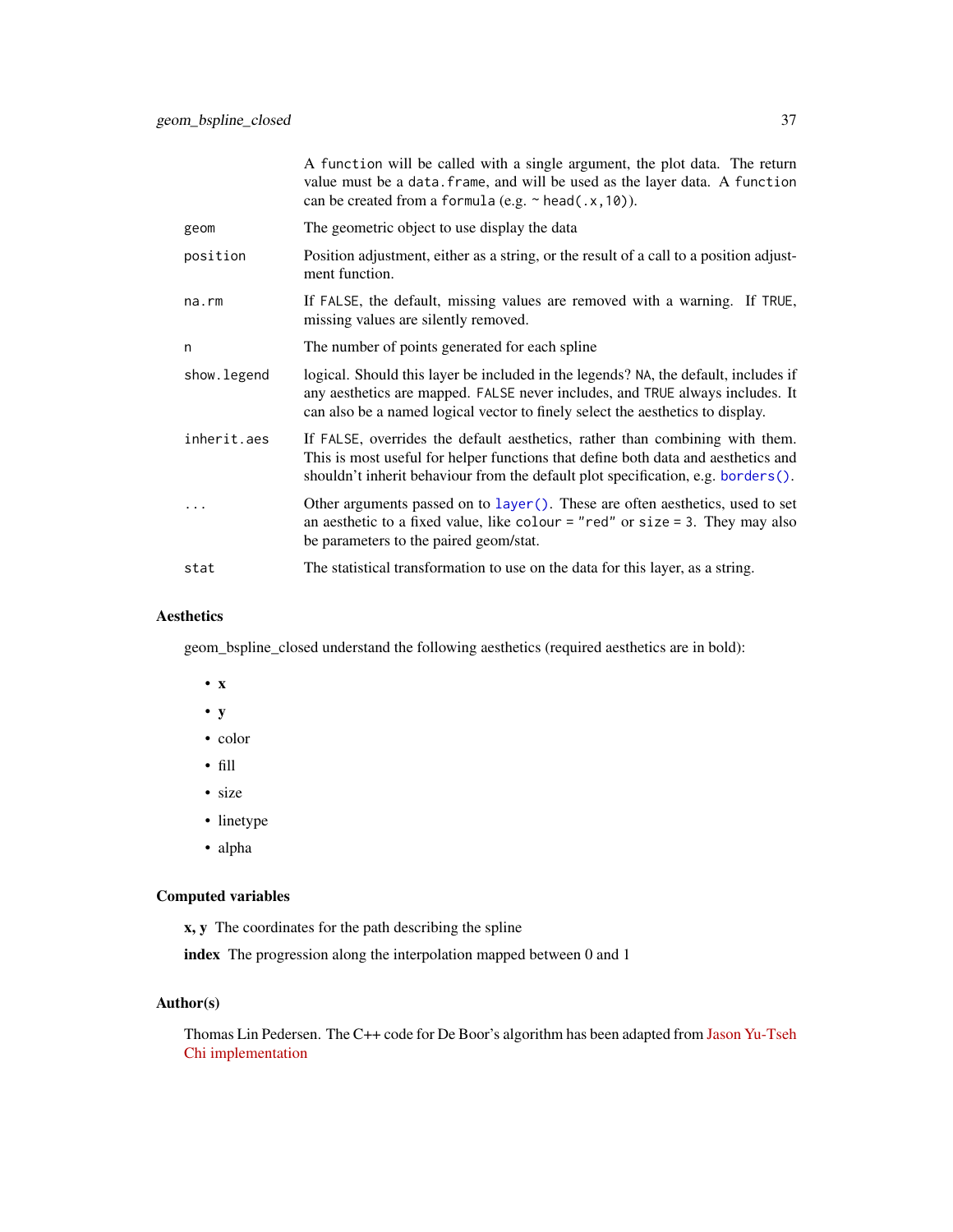#### Examples

```
# Create 6 random control points
controls <- data.frame(
  x = runif(6),
  y = runif(6)\lambdaggplot(controls, aes(x, y)) +
  geom\_polygon(fill = NA, colour = 'grey') +geom_point(colour = 'red') +
  geom_bsplitne\_closed(alpha = 0.5)# The 0 version approximates the correct shape
ggplot(controls, aes(x, y)) +
  geom_polygon(fill = NA, colour = 'grey') +geom_point(colour = 'red') +
  geom_bspline_closed0(alpha = 0.5)
# But only the standard version supports geom_shape operations
# Be aware of self-intersections though
ggplot(controls, aes(x, y)) +
  geom\_polygon(fill = NA, colour = 'grey') +geom_point(colour = 'red') +
  geom_bsplitne\_closed(alpha = 0.5, expand = unit(2, 'cm'))
```
<span id="page-37-0"></span>

geom\_circle *Circles based on center and radius*

#### Description

This set of stats and geoms makes it possible to draw circles based on a center point and a radius. In contrast to using [ggplot2::geom\\_point\(\)](#page-0-0), the size of the circles are related to the coordinate system and not to a separate scale. These functions are intended for cartesian coordinate systems and will only produce a true circle if [ggplot2::coord\\_fixed\(\)](#page-0-0) is used.

```
stat_circle(
 mapping = NULL,data = NULL,
  geom = "circle",
 position = "identity",
 n = 360,
 na.rm = FALSE,
  show. legend = NA,
  inherit.aes = TRUE,
  ...
)
```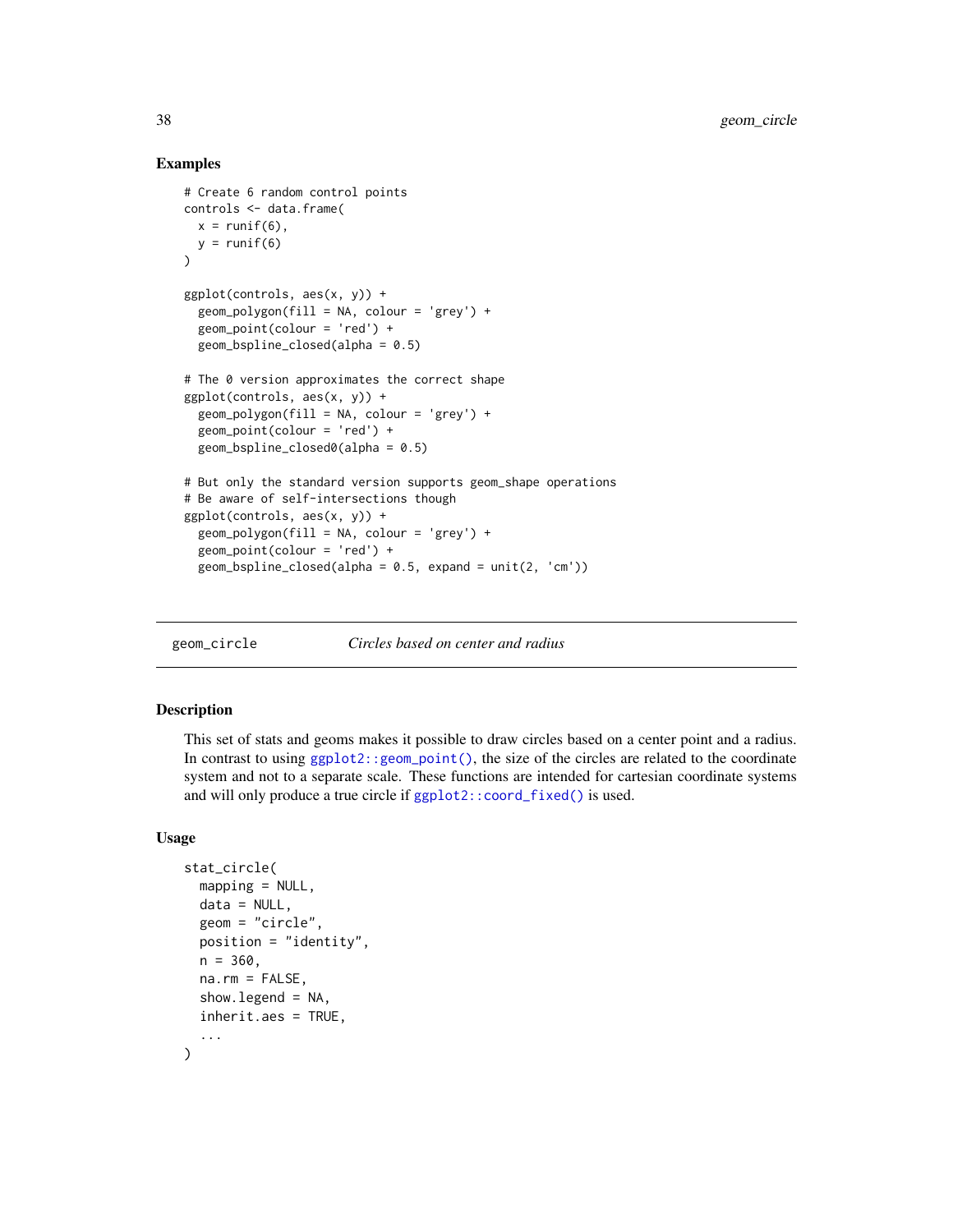## geom\_circle 39

```
geom_circle(
 mapping = NULL,
 data = NULL,stat = "circle",
 position = "identity",
 n = 360,expand = \theta,
 radius = 0,na.rm = FALSE,show.legend = NA,
 inherit.aes = TRUE,
  ...
\mathcal{L}
```
## Arguments

| mapping      | Set of aesthetic mappings created by aes() or aes_(). If specified and inherit.aes<br>= TRUE (the default), it is combined with the default mapping at the top level of<br>the plot. You must supply mapping if there is no plot mapping.              |
|--------------|--------------------------------------------------------------------------------------------------------------------------------------------------------------------------------------------------------------------------------------------------------|
| data         | The data to be displayed in this layer. There are three options:                                                                                                                                                                                       |
|              | If NULL, the default, the data is inherited from the plot data as specified in the<br>call to ggplot().                                                                                                                                                |
|              | A data. frame, or other object, will override the plot data. All objects will be<br>fortified to produce a data frame. See fortify() for which variables will be<br>created.                                                                           |
|              | A function will be called with a single argument, the plot data. The return<br>value must be a data. frame, and will be used as the layer data. A function<br>can be created from a formula (e.g. $\sim$ head(.x, 10)).                                |
| geom         | The geometric object to use display the data                                                                                                                                                                                                           |
| position     | Position adjustment, either as a string, or the result of a call to a position adjust-<br>ment function.                                                                                                                                               |
| n            | The number of points on the generated path per full circle.                                                                                                                                                                                            |
| na.rm        | If FALSE, the default, missing values are removed with a warning. If TRUE,<br>missing values are silently removed.                                                                                                                                     |
| show. legend | logical. Should this layer be included in the legends? NA, the default, includes if<br>any aesthetics are mapped. FALSE never includes, and TRUE always includes. It<br>can also be a named logical vector to finely select the aesthetics to display. |
| inherit.aes  | If FALSE, overrides the default aesthetics, rather than combining with them.<br>This is most useful for helper functions that define both data and aesthetics and<br>shouldn't inherit behaviour from the default plot specification, e.g. borders().  |
| $\cdots$     | Other arguments passed on to layer (). These are often aesthetics, used to set<br>an aesthetic to a fixed value, like colour = "red" or size = 3. They may also<br>be parameters to the paired geom/stat.                                              |
| stat         | The statistical transformation to use on the data for this layer, as a string.                                                                                                                                                                         |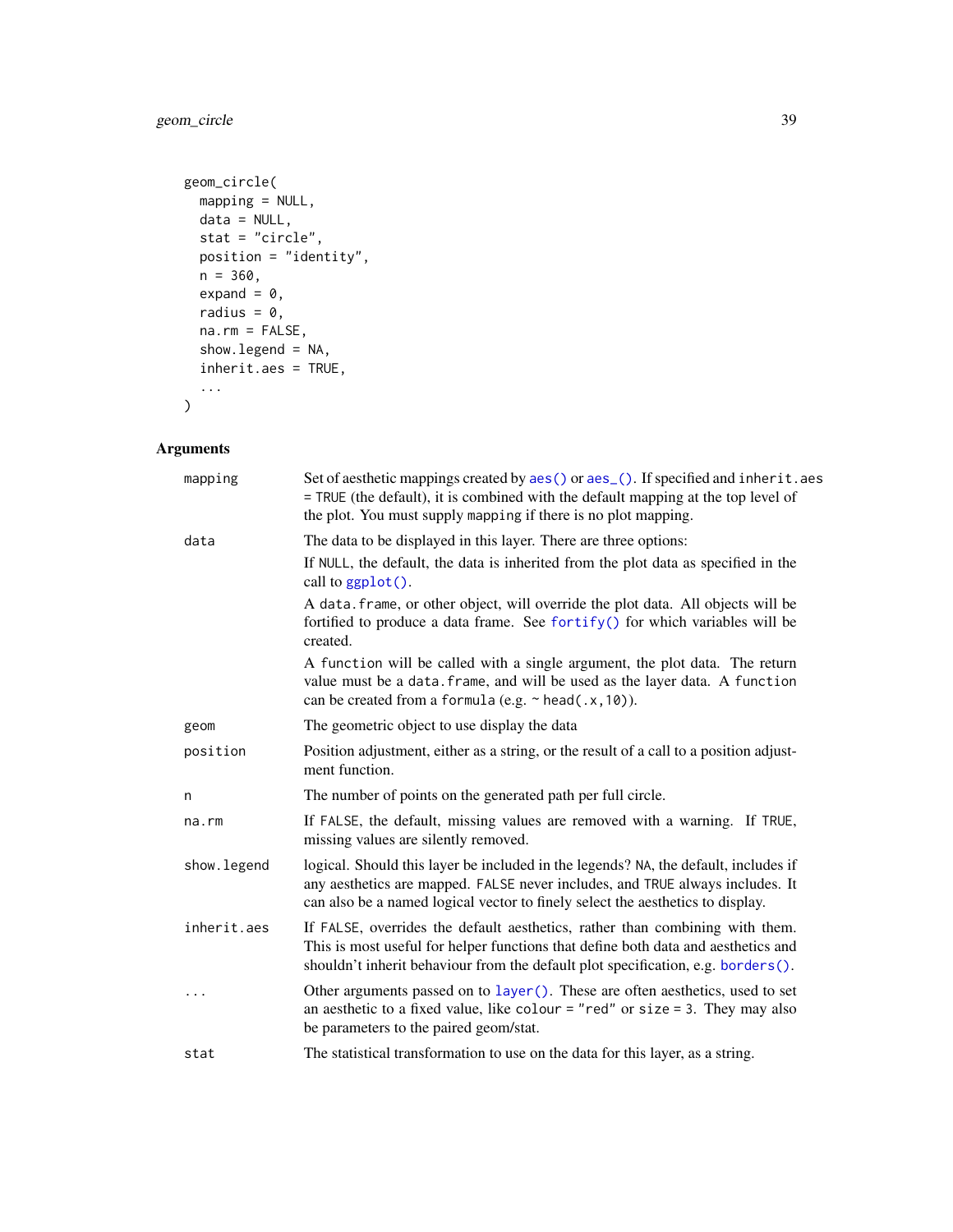| expand | A numeric or unit vector of length one, specifying the expansion amount. Neg-       |
|--------|-------------------------------------------------------------------------------------|
|        | ative values will result in contraction instead. If the value is given as a numeric |
|        | it will be understood as a proportion of the plot area width.                       |
| radius | As expand but specifying the corner radius.                                         |
|        |                                                                                     |

## Aesthetics

geom\_circle understand the following aesthetics (required aesthetics are in bold):

- x0
- y0
- r
- color
- fill
- size
- linetype
- alpha
- lineend

## Computed variables

x, y The start coordinates for the segment

#### Note

If the intend is to draw a bubble chart then use [ggplot2::geom\\_point\(\)](#page-0-0) and map a variable to the size scale

## See Also

[geom\\_arc\\_bar\(\)](#page-19-0) for drawing arcs with fill

## Examples

```
# Lets make some data
circles <- data.frame(
  x0 = rep(1:3, 3),y0 = rep(1:3, each = 3),r = \text{seq}(0.1, 1, \text{length.out = 9})\mathcal{L}# Behold the some circles
ggplot() +
  geom_circle(aes(x0 = x0, y0 = y0, r = r, fill = r), data = circles)
# Use coord_fixed to ensure true circularity
ggplot() +
  geom_circle(aes(x0 = x0, y0 = y0, r = r, fill = r), data = circles) +
  coord_fixed()
```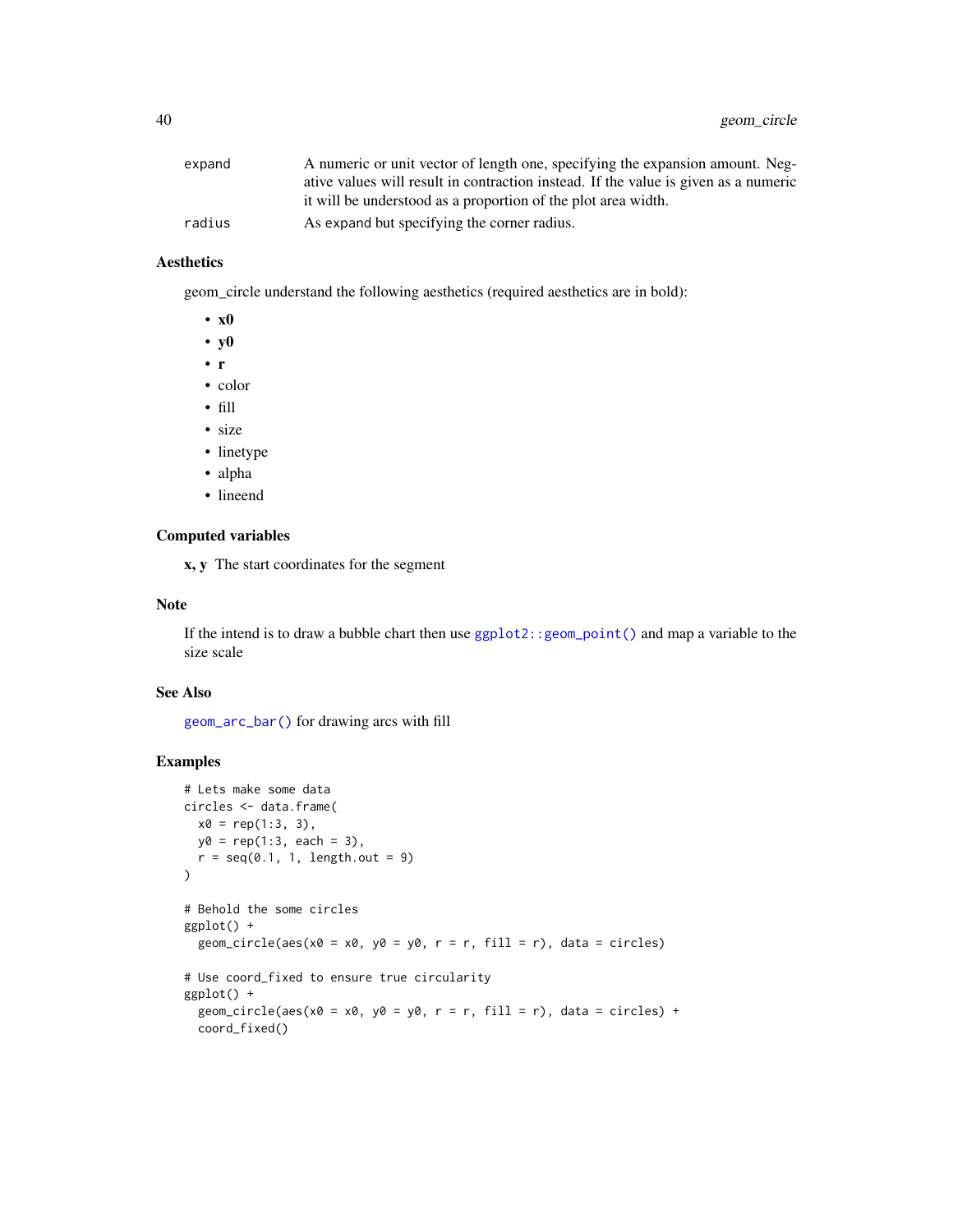<span id="page-40-0"></span>

#### Description

A diagonal is a bezier curve where the control points are moved perpendicularly towards the center in either the x or y direction a fixed amount. The versions provided here calculates horizontal diagonals meaning that the x coordinate is moved to achieve the control point. The geom\_diagonal() and stat\_diagonal() functions are simply helpers that takes care of calculating the position of the control points and then forwards the actual bezier calculations to [geom\\_bezier\(\)](#page-26-0).

## Usage

```
stat_diagonal(
 mapping = NULL,
 data = NULL,geom = "path",
 position = "identity",
 n = 100,
  strength = 0.5,
  na.rm = FALSE,show.legend = NA,
  inherit.aes = TRUE,
  ...
\lambdageom_diagonal(
 mapping = NULL,
  data = NULL,stat = "diagonal",
 position = "identity",
 n = 100,na.rm = FALSE,
  strength = 0.5,
  show.legend = NA,
  inherit.aes = TRUE,
  ...
)
stat_diagonal2(
 mapping = NULL,
  data = NULL,geom = "path_interpolate",
  position = "identity",
  na.rm = FALSE,
```
show.legend = NA,

 $n = 100,$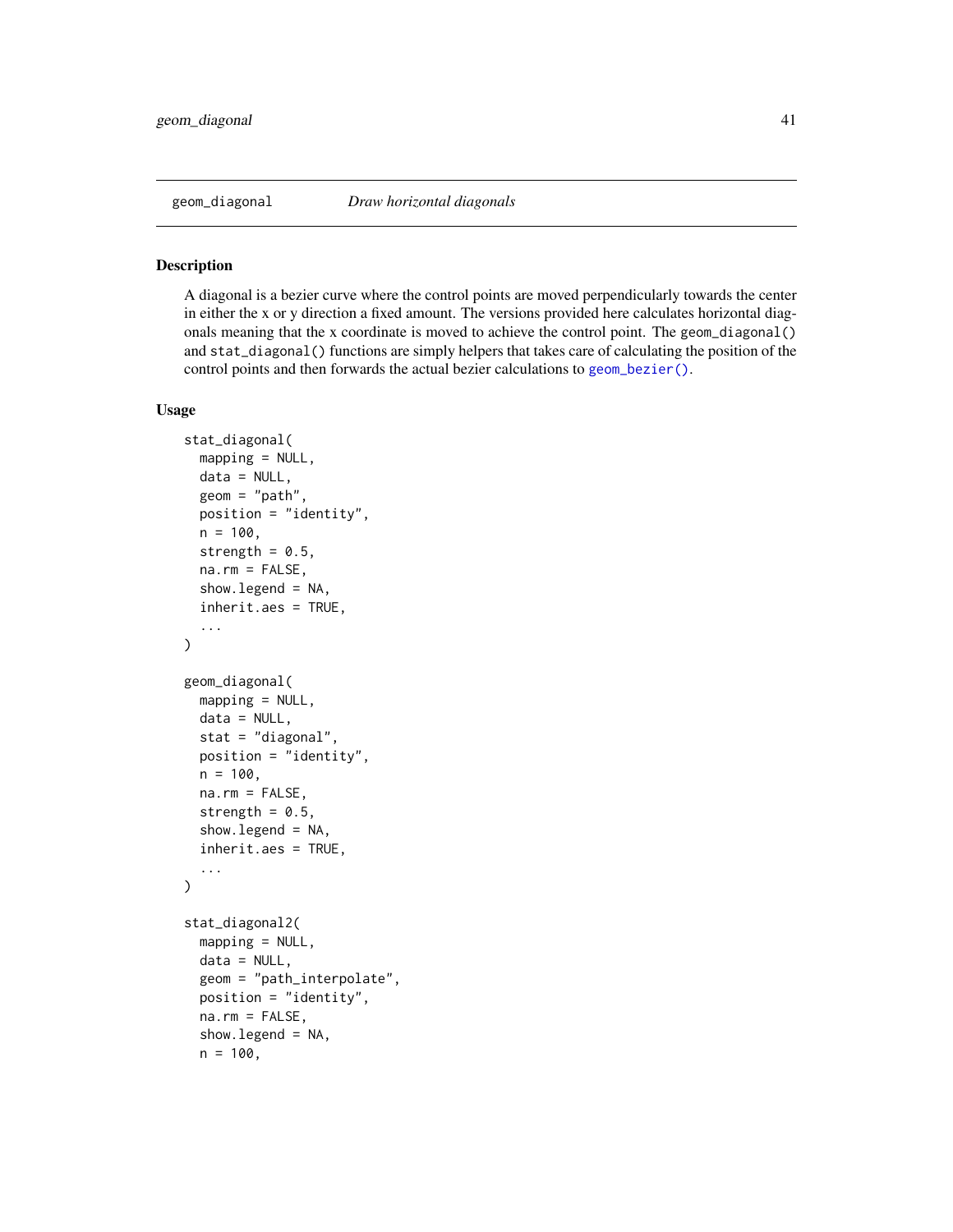```
strength = 0.5,
  inherit.aes = TRUE,
  ...
\mathcal{L}geom_diagonal2(
 mapping = NULL,
 data = NULL,stat = "diagonal2",
 position = "identity",
  arrow = NULL,
  lineend = "butt",
  na.rm = FALSE,
  show.legend = NA,
  inherit.aes = TRUE,
  n = 100,
 strength = 0.5,
  ...
\lambdastat_diagonal0(
  mapping = NULL,data = NULL,geom = "bezier0",
 position = "identity",
 na.rm = FALSE,show.legend = NA,
  inherit.aes = TRUE,
  strength = 0.5,
  ...
\mathcal{L}geom_diagonal0(
 mapping = NULL,
 data = NULL,stat = "diagonal0",position = "identity",
  arrow = NULL,
  lineend = "butt",
  na.rm = FALSE,
  show.legend = NA,
  inherit.aes = TRUE,
  strength = 0.5,
  ...
)
```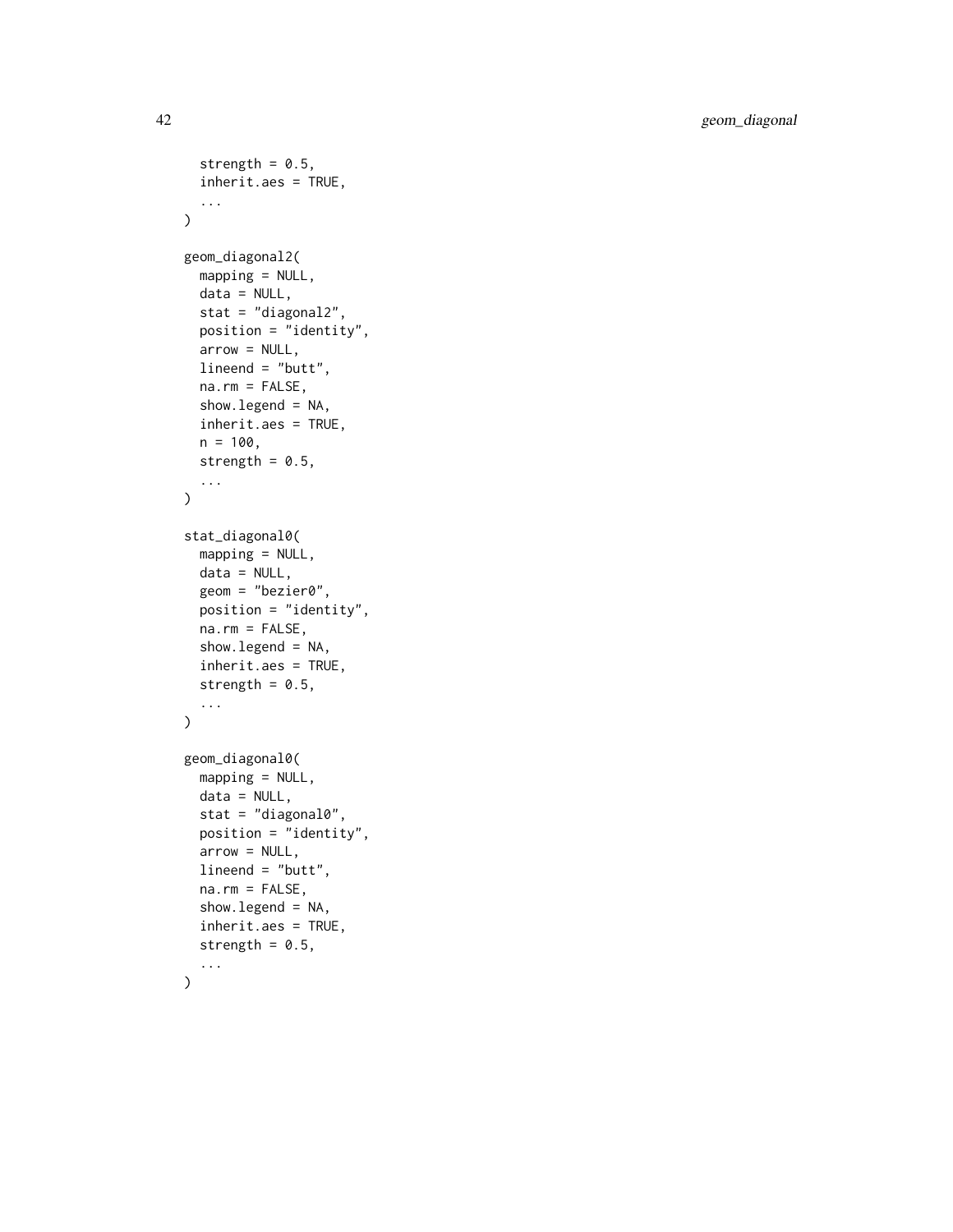| mapping     | Set of aesthetic mappings created by aes() or aes_(). If specified and inherit.aes<br>= TRUE (the default), it is combined with the default mapping at the top level of<br>the plot. You must supply mapping if there is no plot mapping.              |
|-------------|--------------------------------------------------------------------------------------------------------------------------------------------------------------------------------------------------------------------------------------------------------|
| data        | The data to be displayed in this layer. There are three options:                                                                                                                                                                                       |
|             | If NULL, the default, the data is inherited from the plot data as specified in the<br>call to $ggplot()$ .                                                                                                                                             |
|             | A data. frame, or other object, will override the plot data. All objects will be<br>fortified to produce a data frame. See fortify() for which variables will be<br>created.                                                                           |
|             | A function will be called with a single argument, the plot data. The return<br>value must be a data. frame, and will be used as the layer data. A function<br>can be created from a formula (e.g. $\sim$ head(.x, 10)).                                |
| geom        | The geometric object to use display the data                                                                                                                                                                                                           |
| position    | Position adjustment, either as a string, or the result of a call to a position adjust-<br>ment function.                                                                                                                                               |
| n           | The number of points to create for each segment                                                                                                                                                                                                        |
| strength    | The proportion to move the control point along the x-axis towards the other end<br>of the bezier curve                                                                                                                                                 |
| na.rm       | If FALSE, the default, missing values are removed with a warning. If TRUE,<br>missing values are silently removed.                                                                                                                                     |
| show.legend | logical. Should this layer be included in the legends? NA, the default, includes if<br>any aesthetics are mapped. FALSE never includes, and TRUE always includes. It<br>can also be a named logical vector to finely select the aesthetics to display. |
| inherit.aes | If FALSE, overrides the default aesthetics, rather than combining with them.<br>This is most useful for helper functions that define both data and aesthetics and<br>shouldn't inherit behaviour from the default plot specification, e.g. borders().  |
| $\cdots$    | Other arguments passed on to layer (). These are often aesthetics, used to set<br>an aesthetic to a fixed value, like colour = "red" or size = 3. They may also<br>be parameters to the paired geom/stat.                                              |
| stat        | The statistical transformation to use on the data for this layer, as a string.                                                                                                                                                                         |
| arrow       | Arrow specification, as created by grid::arrow().                                                                                                                                                                                                      |
| lineend     | Line end style (round, butt, square).                                                                                                                                                                                                                  |
|             |                                                                                                                                                                                                                                                        |

# Aesthetics

geom\_diagonal and geom\_diagonal0 understand the following aesthetics (required aesthetics are in bold):

- x
- y
- xend
	-

• yend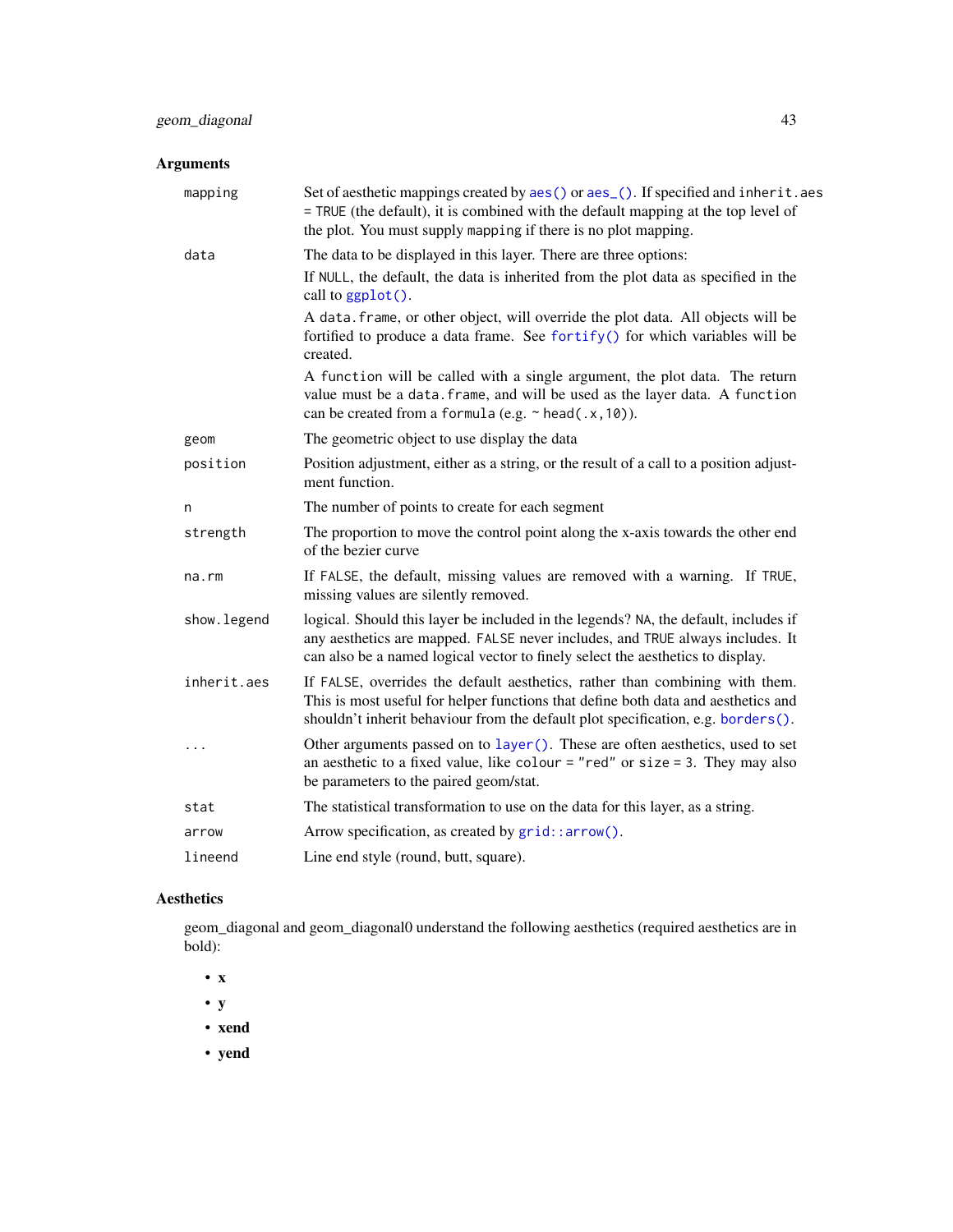- color
- size
- linetype
- alpha
- lineend

geom\_diagonal2 understand the following aesthetics (required aesthetics are in bold):

- x
- y
- group
- color
- size
- linetype
- alpha
- lineend

## Computed variables

x, y The interpolated point coordinates

index The progression along the interpolation mapped between 0 and 1

## Examples

```
data <- data.frame(
  x = rep(0, 10),y = 1:10,
  xend = 1:10,
  \text{vend} = 2:11\mathcal{L}ggplot(data) +
  geom\_diagonal(aes(x, y, xend = xend, yend = yend)# The standard version provides an index to create gradients
ggplot(data) +
  geom\_diagonal(aes(x, y, xend = xend, yend = yend, a1pha = stat(index)))# The 0 version uses bezierGrob under the hood for an approximation
ggplot(data) +
  geom\_diagonal0(aes(x, y, xend = xend, yend = yend)# The 2 version allows you to interpolate between endpoint aesthetics
data2 <- data.frame(
  x = c(data*x, data$xend),
  y = c(data$y, data$yend),
  group = rep(1:10, 2),colour = sample(letters[1:5], 20, TRUE)
```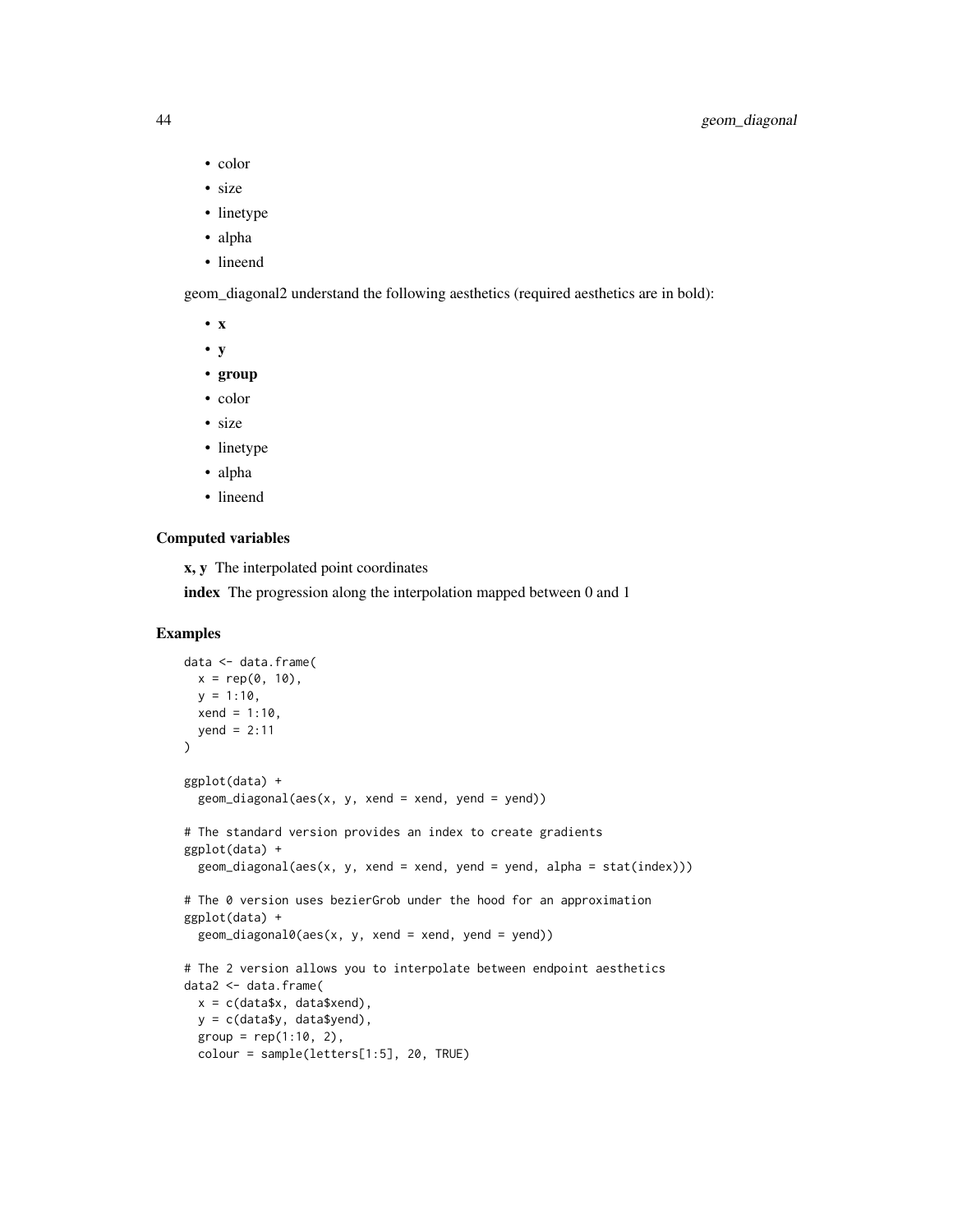geom\_diagonal\_wide 45

```
)
ggplot(data2) +
  geom_diagonal2(aes(x, y, group = group, colour = colour))
# Use strength to control the steepness of the central region
ggplot(data, aes(x, y, xend = xend, yend = yend) +geom_diagonal(strength = 0.75, colour = 'red') +
  geom_diagonal(strength = 0.25, colour = 'blue')
```
geom\_diagonal\_wide *Draw an area defined by an upper and lower diagonal*

## Description

The geom\_diagonal\_wide() function draws a *thick* diagonal, that is, a polygon confined between a lower and upper [diagonal.](#page-40-0) As with the diagonal functions in ggforce, the wide diagonal variant is horizontal.

```
stat_diagonal_wide(
 mapping = NULL,
 data = NULL,geom = "shape",
 position = "identity",
 n = 100,strength = 0.5,
 na.rm = FALSE,
  show.legend = NA,
  inherit.aes = TRUE,
  ...
\mathcal{E}geom_diagonal_wide(
 mapping = NULL,
 data = NULL,stat = "diagonal_wide",
 position = "identity",
 n = 100,
  na.rm = FALSE,
  strength = 0.5,
  show.legend = NA,
  inherit.aes = TRUE,
  ...
)
```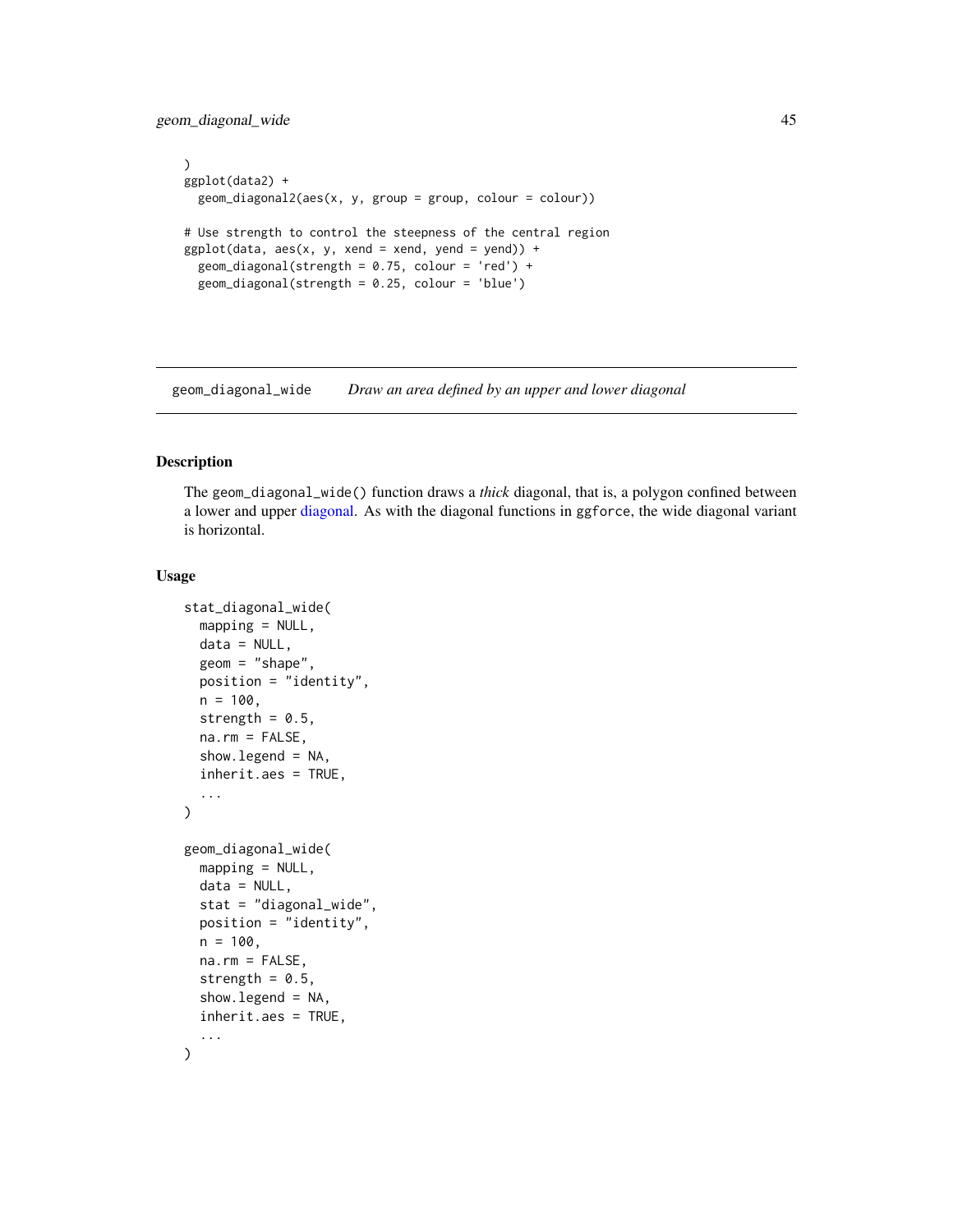| mapping      | Set of aesthetic mappings created by aes() or aes_(). If specified and inherit.aes<br>= TRUE (the default), it is combined with the default mapping at the top level of<br>the plot. You must supply mapping if there is no plot mapping.              |
|--------------|--------------------------------------------------------------------------------------------------------------------------------------------------------------------------------------------------------------------------------------------------------|
| data         | The data to be displayed in this layer. There are three options:<br>If NULL, the default, the data is inherited from the plot data as specified in the<br>call to ggplot().                                                                            |
|              | A data. frame, or other object, will override the plot data. All objects will be<br>fortified to produce a data frame. See fortify() for which variables will be<br>created.                                                                           |
|              | A function will be called with a single argument, the plot data. The return<br>value must be a data. frame, and will be used as the layer data. A function<br>can be created from a formula (e.g. $\sim$ head(.x, 10)).                                |
| geom         | The geometric object to use display the data                                                                                                                                                                                                           |
| position     | Position adjustment, either as a string, or the result of a call to a position adjust-<br>ment function.                                                                                                                                               |
| n            | The number of points to create for each of the bounding diagonals                                                                                                                                                                                      |
| strength     | The proportion to move the control point along the x-axis towards the other end<br>of the bezier curve                                                                                                                                                 |
| $na$ . $rm$  | If FALSE, the default, missing values are removed with a warning. If TRUE,<br>missing values are silently removed.                                                                                                                                     |
| show. legend | logical. Should this layer be included in the legends? NA, the default, includes if<br>any aesthetics are mapped. FALSE never includes, and TRUE always includes. It<br>can also be a named logical vector to finely select the aesthetics to display. |
| inherit.aes  | If FALSE, overrides the default aesthetics, rather than combining with them.<br>This is most useful for helper functions that define both data and aesthetics and<br>shouldn't inherit behaviour from the default plot specification, e.g. borders().  |
| $\cdots$     | Other arguments passed on to layer (). These are often aesthetics, used to set<br>an aesthetic to a fixed value, like colour = "red" or size = 3. They may also<br>be parameters to the paired geom/stat.                                              |
| stat         | The statistical transformation to use on the data for this layer, as a string.                                                                                                                                                                         |

## Aesthetics

geom\_diagonal\_wide understand the following aesthetics (required aesthetics are in bold):

- x
- y
- group
- color
- size
- linetype
- alpha
- lineend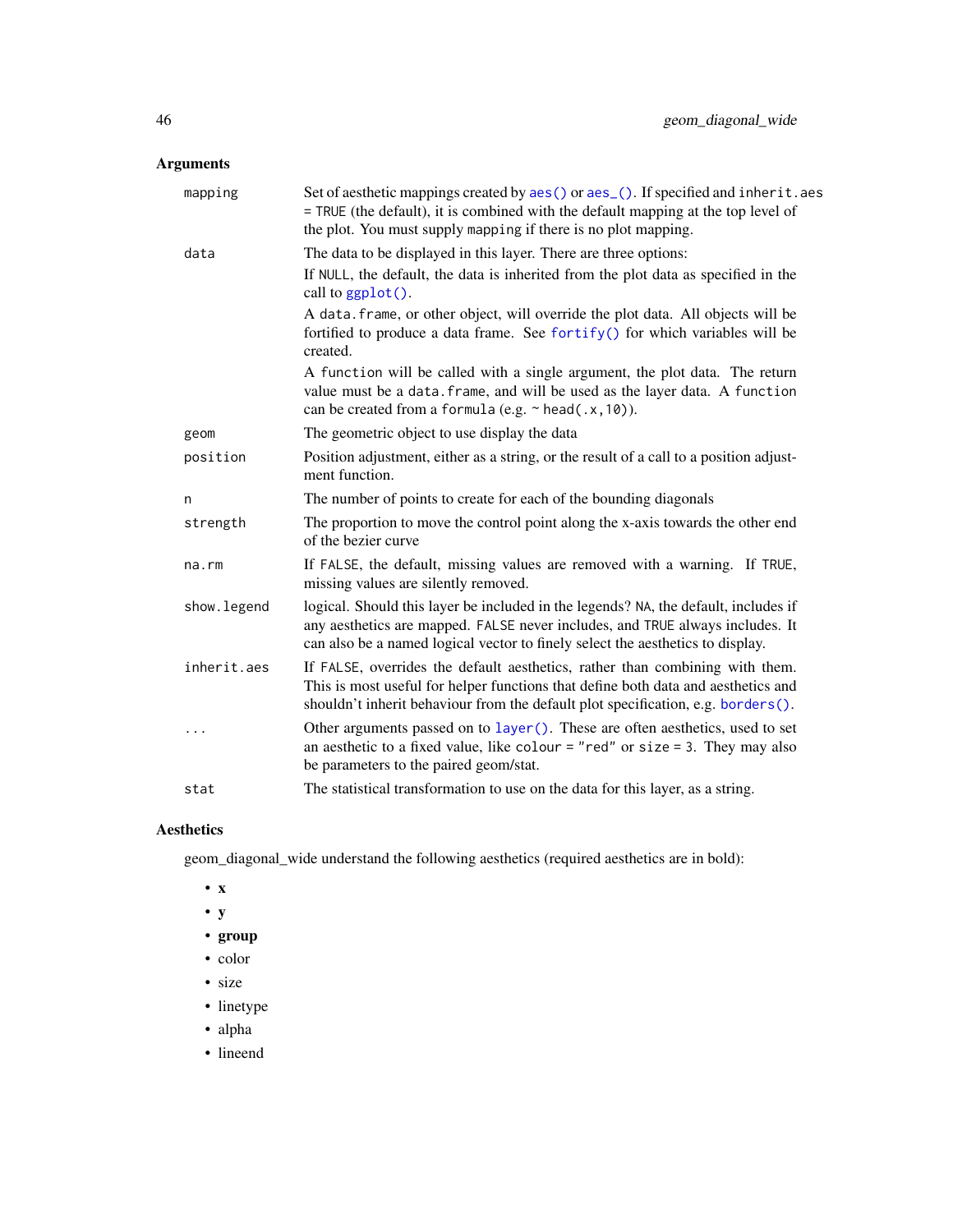## geom\_ellipse 47

#### Examples

```
data <- data.frame(
 x = c(1, 2, 2, 1, 2, 3, 3, 2),y = c(1, 2, 3, 2, 3, 1, 2, 5),
  group = c(1, 1, 1, 1, 2, 2, 2, 2))
ggplot(data) +
  geom_diagonal_wide(aes(x, y, group = group))
# The strength control the steepness
ggplot(data, aes(x, y, group = group)) +
  geom_diagonal_wide(strength = 0.75, alpha = 0.5, fill = 'red') +
  geom_diagonal_wide(strength = 0.25, alpha = 0.5, fill = 'blue')
# The diagonal_wide geom uses geom_shape under the hood, so corner rounding
# etc are all there
ggplot(data) +
  geom_diagonal_wide(aes(x, y, group = group), radius = unit(5, 'mm'))
```
geom\_ellipse *Draw (super)ellipses based on the coordinate system scale*

#### Description

This is a generalisation of [geom\\_circle\(\)](#page-37-0) that allows you to draw ellipses at a specified angle and center relative to the coordinate system. Apart from letting you draw regular ellipsis, the stat is using the generalised formula for superellipses which can be utilised by setting the m1 and m2 aesthetics. If you only set the m1 the m2 value will follow that to ensure a symmetric appearance.

```
stat_ellip(
  mapping = NULL,data = NULL,geom = "circle",
 position = "identity",
 n = 360,
 na.rm = FALSE,show.legend = NA,
  inherit.aes = TRUE,
  ...
\lambdageom_ellipse(
  mapping = NULL,
 data = NULL,
```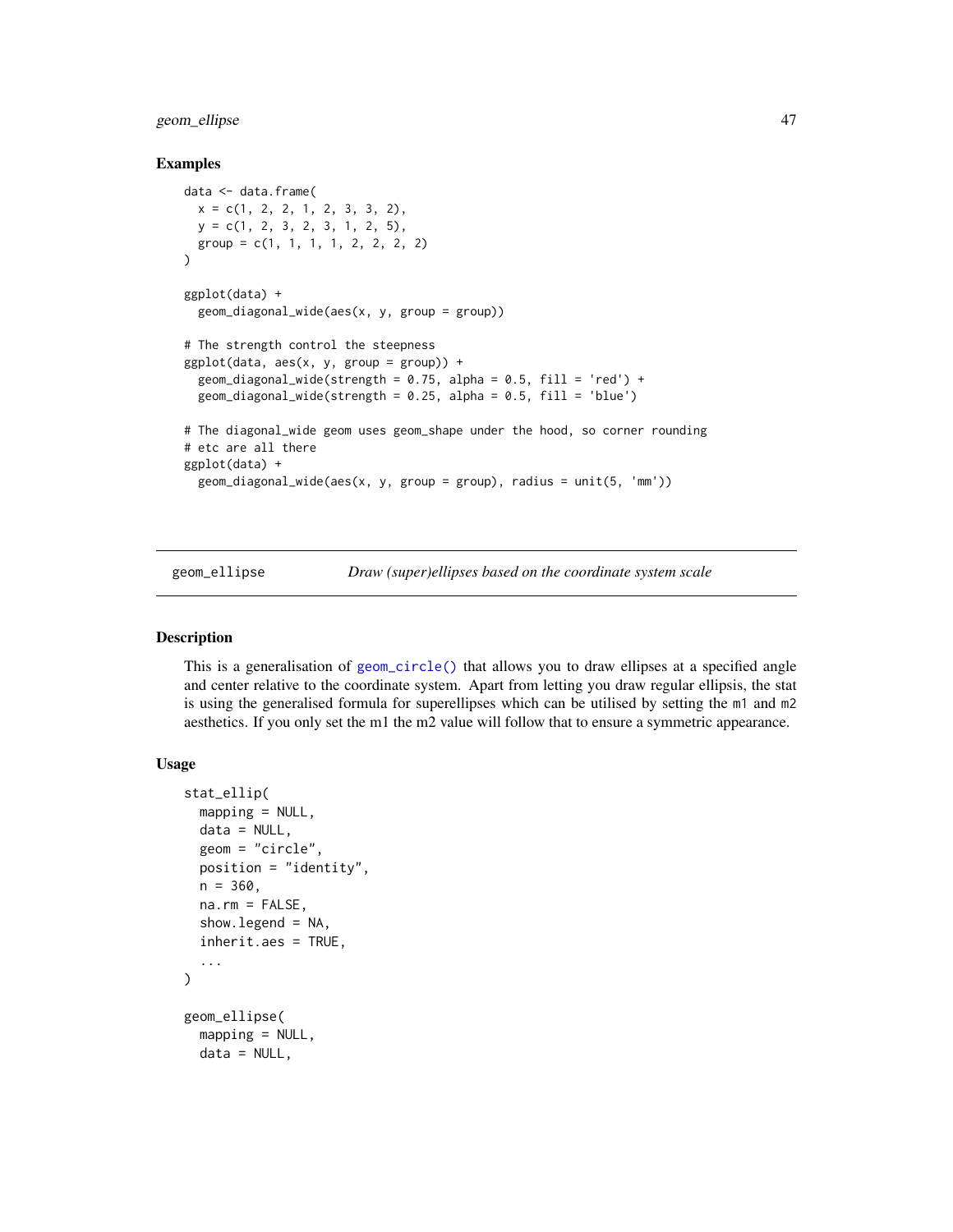```
stat = "ellip",
 position = "identity",
 n = 360,na.rm = FALSE,
  show.legend = NA,
  inherit.aes = TRUE,
  ...
\mathcal{L}
```

| mapping      | Set of aesthetic mappings created by aes() or aes_(). If specified and inherit.aes<br>= TRUE (the default), it is combined with the default mapping at the top level of<br>the plot. You must supply mapping if there is no plot mapping.              |
|--------------|--------------------------------------------------------------------------------------------------------------------------------------------------------------------------------------------------------------------------------------------------------|
| data         | The data to be displayed in this layer. There are three options:                                                                                                                                                                                       |
|              | If NULL, the default, the data is inherited from the plot data as specified in the<br>call to $ggplot()$ .                                                                                                                                             |
|              | A data. frame, or other object, will override the plot data. All objects will be<br>fortified to produce a data frame. See fortify() for which variables will be<br>created.                                                                           |
|              | A function will be called with a single argument, the plot data. The return<br>value must be a data. frame, and will be used as the layer data. A function<br>can be created from a formula (e.g. $\sim$ head(.x, 10)).                                |
| geom         | The geometric object to use display the data                                                                                                                                                                                                           |
| position     | Position adjustment, either as a string, or the result of a call to a position adjust-<br>ment function.                                                                                                                                               |
| n            | The number of points to sample along the ellipse.                                                                                                                                                                                                      |
| $na$ . $rm$  | If FALSE, the default, missing values are removed with a warning. If TRUE,<br>missing values are silently removed.                                                                                                                                     |
| show. legend | logical. Should this layer be included in the legends? NA, the default, includes if<br>any aesthetics are mapped. FALSE never includes, and TRUE always includes. It<br>can also be a named logical vector to finely select the aesthetics to display. |
| inherit.aes  | If FALSE, overrides the default aesthetics, rather than combining with them.<br>This is most useful for helper functions that define both data and aesthetics and<br>shouldn't inherit behaviour from the default plot specification, e.g. borders().  |
|              | Other arguments passed on to layer (). These are often aesthetics, used to set<br>an aesthetic to a fixed value, like colour = "red" or size = 3. They may also<br>be parameters to the paired geom/stat.                                              |
| stat         | The statistical transformation to use on the data for this layer, as a string.                                                                                                                                                                         |

## Aesthetics

geom\_arc understand the following aesthetics (required aesthetics are in bold):

• x0

• y0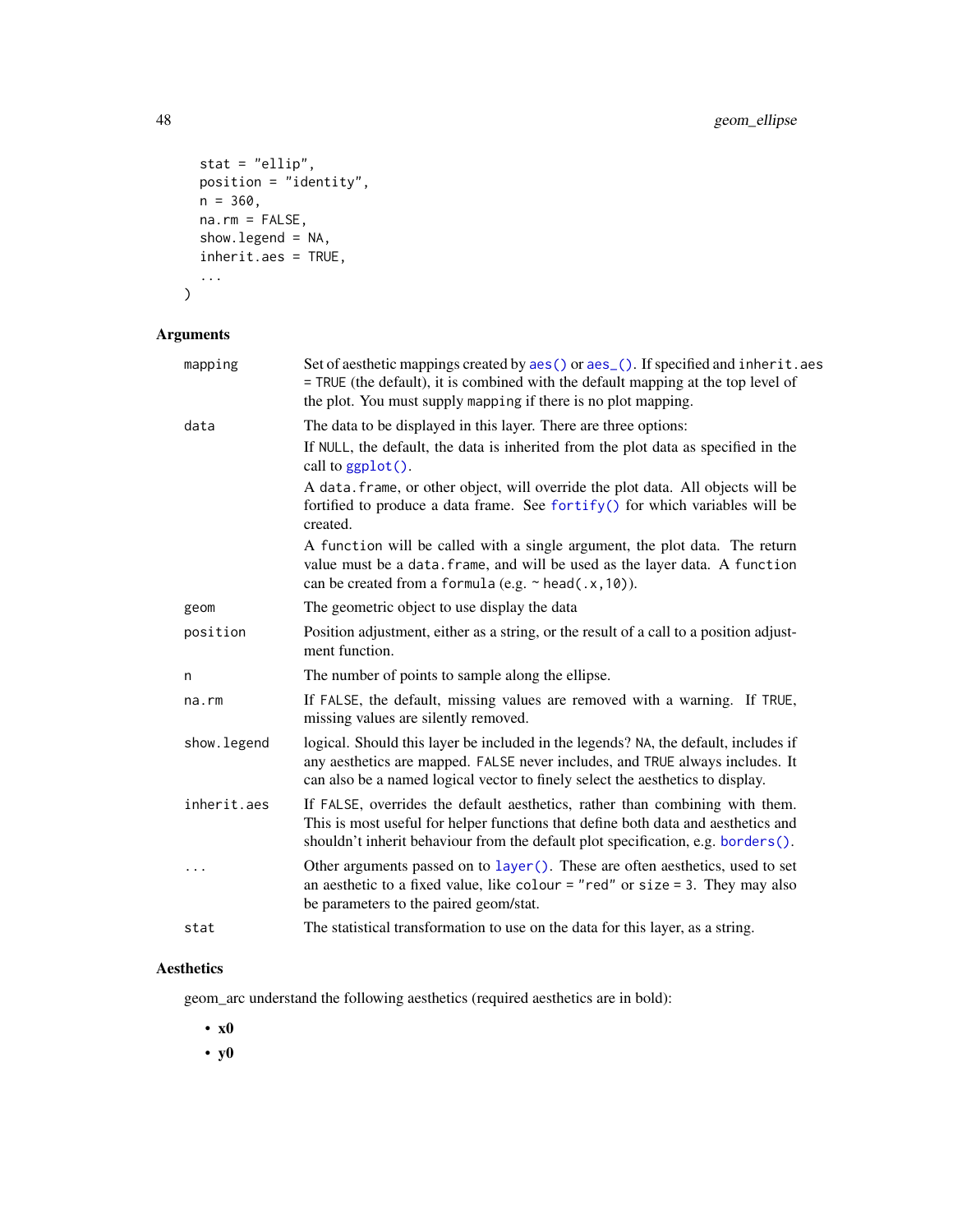geom\_link 49

• a

- b
- angle
- $\cdot$  m1
- $\cdot$  m<sub>2</sub>
- color
- fill
- size
- linetype
- alpha
- lineend

## Computed variables

x, y The coordinates for the points along the ellipse

#### Examples

```
# Basic usage
ggplot() +
 geom_ellipse(aes(x0 = 0, y0 = 0, a = 10, b = 3, angle = 0)) +
 coord_fixed()
# Rotation
# Note that it expects radians and rotates the ellipse counter-clockwise
ggplot() +
 geom_ellipse(aes(x0 = 0, y0 = 0, a = 10, b = 3, angle = pi / 4)) +
 coord_fixed()
# Draw a super ellipse
ggplot() +
 geom_ellipse(aes(x0 = 0, y0 = 0, a = 6, b = 3, angle = -pi / 3, m1 = 3)) +
 coord_fixed()
```
geom\_link *Link points with paths*

#### Description

This set of geoms makes it possible to connect points using straight lines. Before you think [ggplot2::geom\\_segment\(\)](#page-0-0) and [ggplot2::geom\\_path\(\)](#page-0-0), these functions have some additional tricks up their sleeves. geom\_link connects two points in the same way as [ggplot2::geom\\_segment\(\)](#page-0-0) but does so by interpolating multiple points between the two. An additional column called index is added to the data with a sequential progression of the interpolated points. This can be used to map color or size to the direction of the link. geom\_link2 uses the same syntax as [ggplot2::geom\\_path\(\)](#page-0-0) but interpolates between the aesthetics given by each row in the data.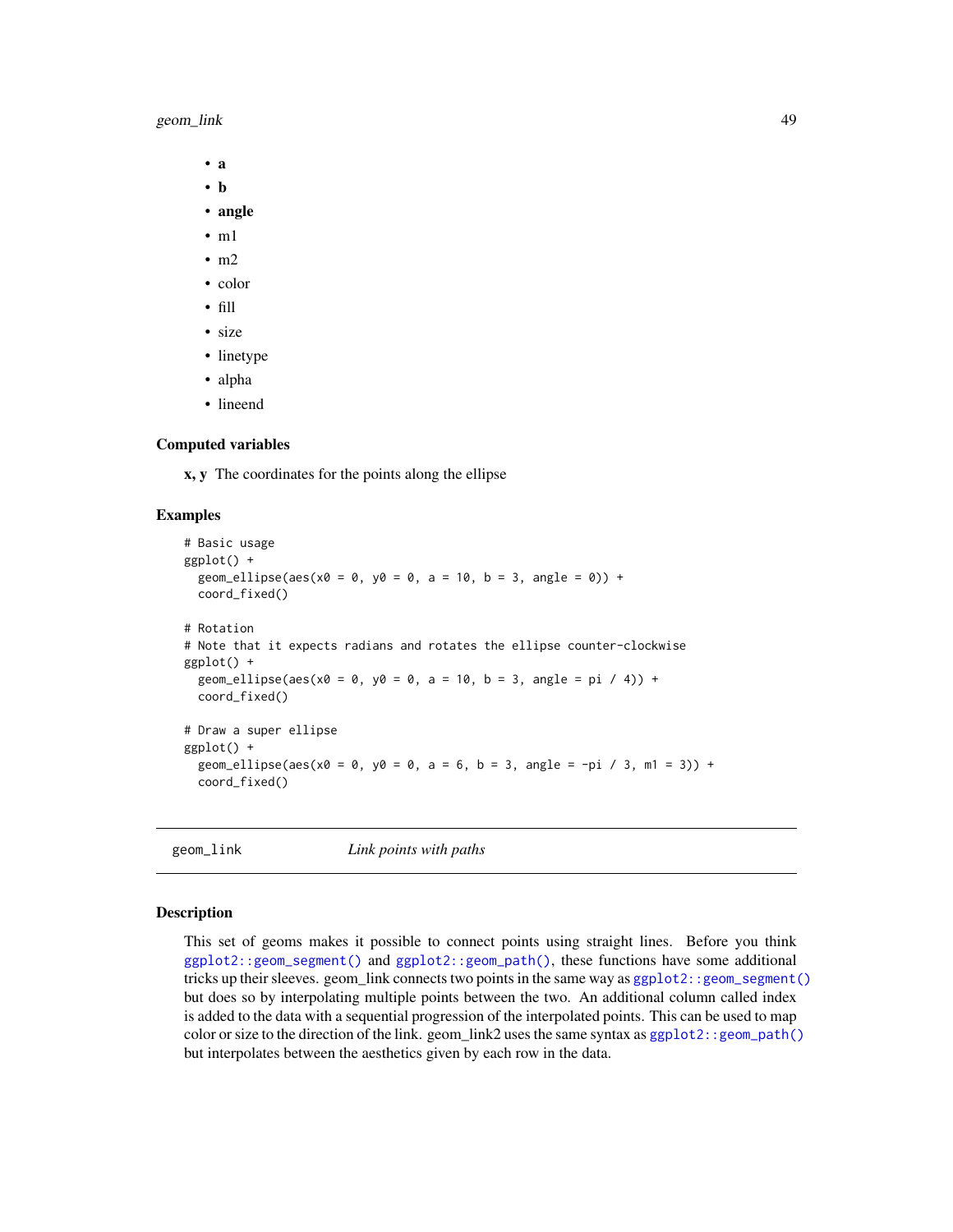```
stat_link(
 mapping = NULL,
 data = NULL,geom = "path",
  position = "identity",
 na.rm = FALSE,show.legend = NA,
  n = 100.
  inherit.aes = TRUE,
  ...
\mathcal{L}stat_link2(
 mapping = NULL,
 data = NULL,geom = "path_interpolate",
 position = "identity",
 na.rm = FALSE,show.legend = NA,
 n = 100,inherit.aes = TRUE,
  ...
)
geom_link(
 mapping = NULL,
 data = NULL,
  stat = "link",
 position = "identity",
  arrow = NULL,
 lineend = "butt",
 na.rm = FALSE,
  show.legend = NA,
  inherit.aes = TRUE,
 n = 100,...
\mathcal{L}geom_link2(
 mapping = NULL,
 data = NULL,stat = "link2",
 position = "identity",
  arrow = NULL,
  lineend = "butt",
  na.rm = FALSE,
  show.legend = NA,
```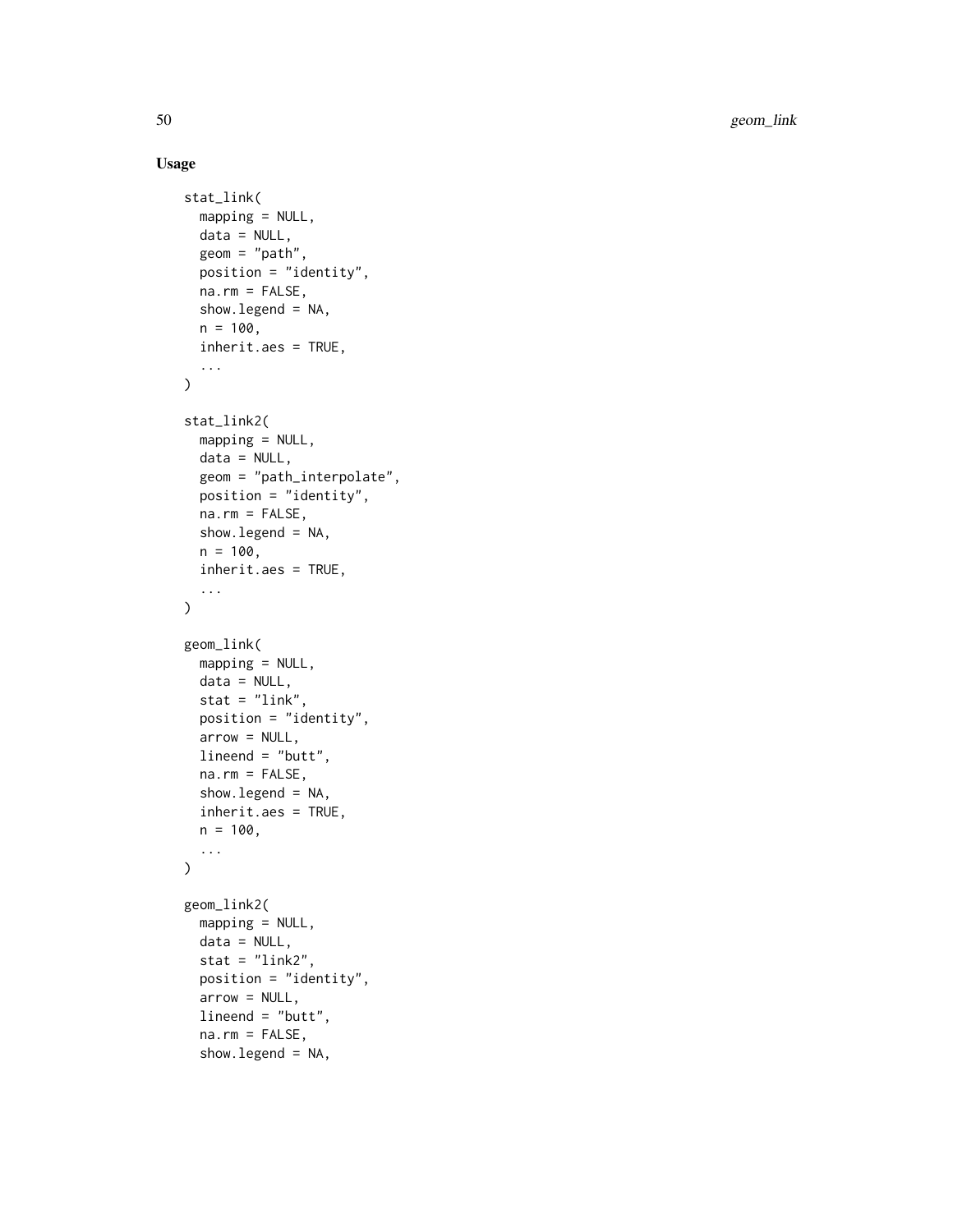```
inherit.aes = TRUE,
 n = 100,
  ...
\mathcal{L}geom_link0(
 mapping = NULL,
 data = NULL,stat = "identity",
 position = "identity",
  ...,
 arrow = NULL,
 arrow.fill = NULL,
 lineend = "butt",
 linejoin = "round",
 na.rm = FALSE,show.legend = NA,
  inherit.aes = TRUE
```

```
\mathcal{L}
```

| mapping     | Set of aesthetic mappings created by aes() or aes_(). If specified and inherit.aes<br>= TRUE (the default), it is combined with the default mapping at the top level of<br>the plot. You must supply mapping if there is no plot mapping.              |
|-------------|--------------------------------------------------------------------------------------------------------------------------------------------------------------------------------------------------------------------------------------------------------|
| data        | The data to be displayed in this layer. There are three options:                                                                                                                                                                                       |
|             | If NULL, the default, the data is inherited from the plot data as specified in the<br>call to $ggplot()$ .                                                                                                                                             |
|             | A data. frame, or other object, will override the plot data. All objects will be<br>fortified to produce a data frame. See fortify() for which variables will be<br>created.                                                                           |
|             | A function will be called with a single argument, the plot data. The return<br>value must be a data. frame, and will be used as the layer data. A function<br>can be created from a formula (e.g. $\sim$ head(.x, 10)).                                |
| geom        | The geometric object to use display the data                                                                                                                                                                                                           |
| position    | Position adjustment, either as a string, or the result of a call to a position adjust-<br>ment function.                                                                                                                                               |
| na.rm       | If FALSE, the default, missing values are removed with a warning. If TRUE,<br>missing values are silently removed.                                                                                                                                     |
| show.legend | logical. Should this layer be included in the legends? NA, the default, includes if<br>any aesthetics are mapped. FALSE never includes, and TRUE always includes. It<br>can also be a named logical vector to finely select the aesthetics to display. |
| n           | The number of points to create for each segment                                                                                                                                                                                                        |
| inherit.aes | If FALSE, overrides the default aesthetics, rather than combining with them.<br>This is most useful for helper functions that define both data and aesthetics and<br>shouldn't inherit behaviour from the default plot specification, e.g. borders().  |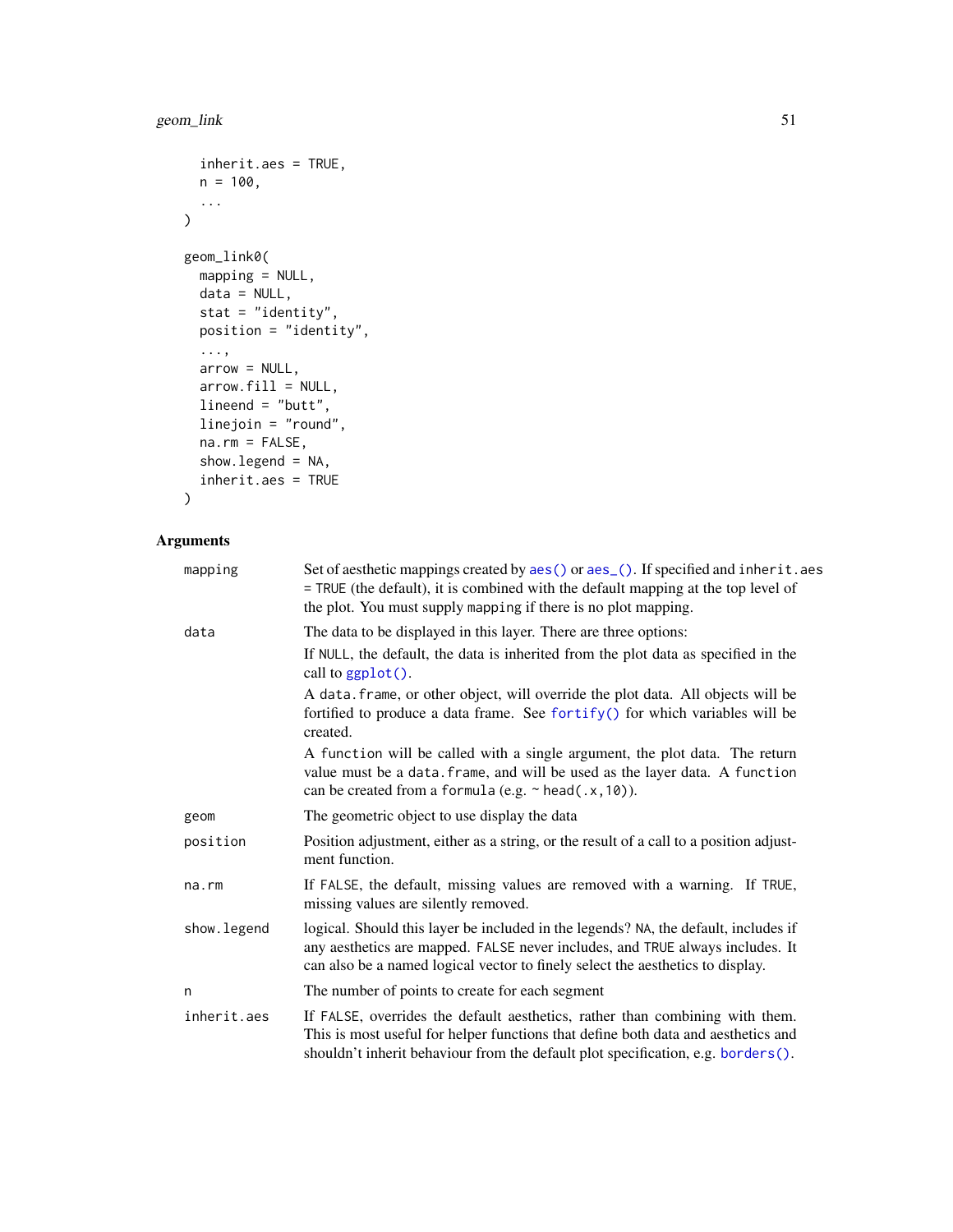| $\ddots$ . | Other arguments passed on to layer (). These are often aesthetics, used to set<br>an aesthetic to a fixed value, like colour = "red" or size = 3. They may also<br>be parameters to the paired geom/stat. |
|------------|-----------------------------------------------------------------------------------------------------------------------------------------------------------------------------------------------------------|
| stat       | The statistical transformation to use on the data for this layer, as a string.                                                                                                                            |
| arrow      | Arrow specification, as created by grid::arrow().                                                                                                                                                         |
| lineend    | Line end style (round, butt, square).                                                                                                                                                                     |
| arrow.fill | fill colour to use for the arrow head (if closed). NULL means use colour aes-<br>thetic.                                                                                                                  |
| linejoin   | Line join style (round, mitre, bevel).                                                                                                                                                                    |

## Aesthetics

geom\_link understand the following aesthetics (required aesthetics are in bold):

- x
- y
- xend
- yend
- color
- size
- linetype
- alpha
- lineend

geom\_link2 understand the following aesthetics (required aesthetics are in bold):

- x
- y
- color
- size
- linetype
- alpha
- lineend

## Computed variables

x, y The interpolated point coordinates

index The progression along the interpolation mapped between 0 and 1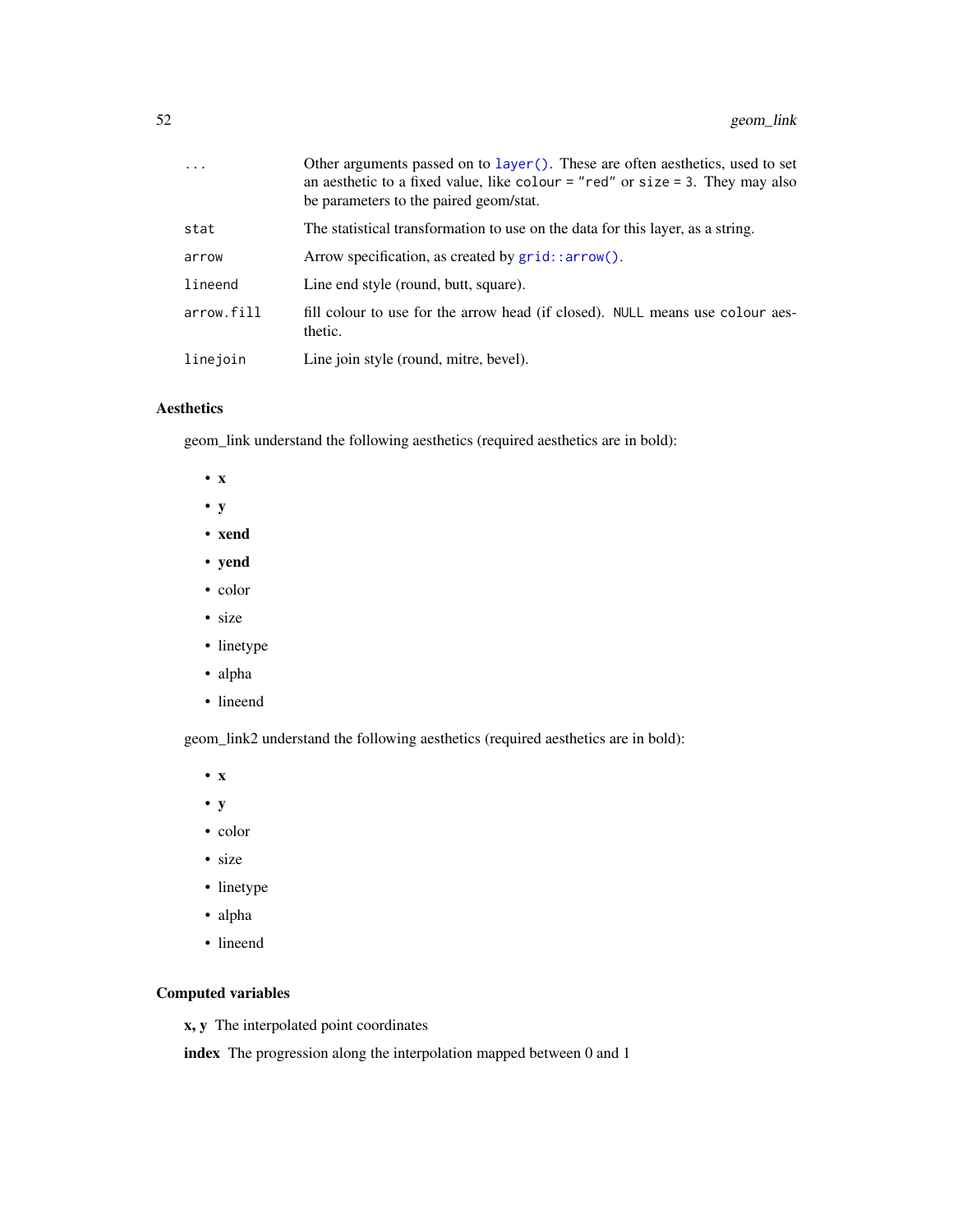geom\_mark\_circle 53

#### Examples

```
# Lets make some data
lines <- data.frame(
  x = c(5, 12, 15, 9, 6),
  y = c(17, 20, 4, 15, 5),
  xend = c(19, 17, 2, 9, 5),yend = c(10, 18, 7, 12, 1),width = c(1, 10, 6, 2, 3),
  colour = letters[1:5]
)
ggplot(lines) +
  geom\_link(aes(x = x, y = y, xend = xend, yend = ycd, yend, colour = colour,alpha = stat(index), size = stat(index)))
ggplot(lines) +
  geom\_link2(aes(x = x, y = y, colour = colour, size = width, group = 1),lineend = 'round', n = 500)# geom_link0 is simply an alias for geom_segment to put the link geoms in
# line with the other line geoms with multiple versions. `index` is not
# available here
ggplot(lines) +
  geom\_link0(aes(x = x, y = y, xend = xend, yend = yend, yend = yend, colour = colour))
```
<span id="page-52-0"></span>geom\_mark\_circle *Annotate areas with circles*

#### Description

This geom lets you annotate sets of points via circles. The enclosing circles are calculated at draw time and the most optimal enclosure at the given aspect ratio is thus guaranteed. As with the other geom\_mark\_\* geoms the enclosure inherits from [geom\\_shape\(\)](#page-74-0) and defaults to be expanded slightly to better enclose the points.

```
geom_mark_circle(
 mapping = NULL,data = NULL,
  stat = "identity",
 position = "identity",
  expand = unit(5, "mm"),
  radius = expand,
  n = 100.
  label.margin = margin(2, 2, 2, 2, "mm"),
  label.width = NULL,
  label.mividth = unit(50, "mm"),
```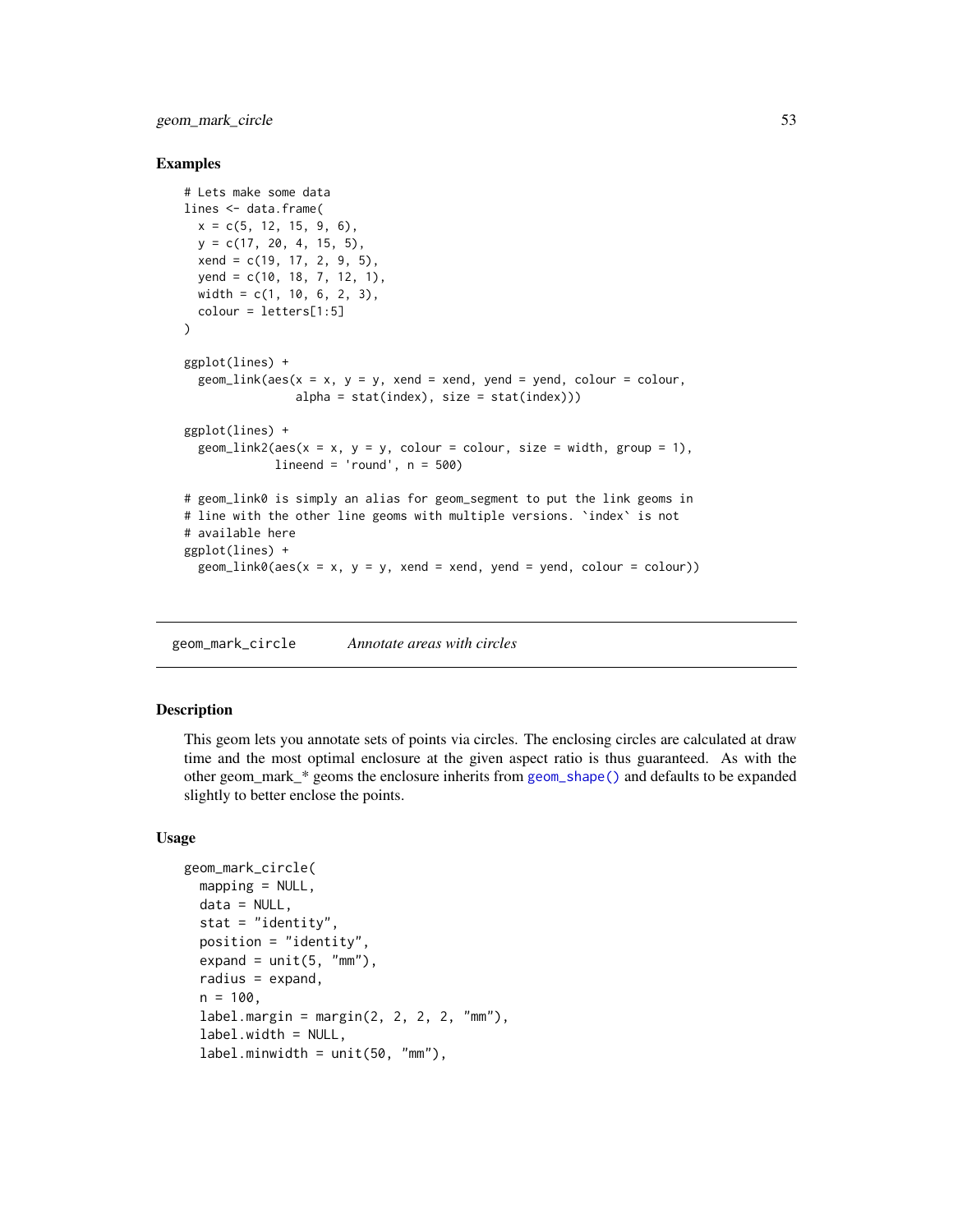```
label.hjust = 0,
  label.fontsize = 12,
  label.family = ",
  label.lineheight = 1,
 label.fontface = c("bold", "plain"),
  label.fill = "white",
  label.colour = "black",
 label.buffer = unit(10, "mm"),con.colour = "black",
 con.size = 0.5,
 con.type = "elbow",
 con.linetype = 1,
 con.border = "one",
 con.cap = unit(3, "mm"),
 con.arrow = NULL,
  ...,
 na.rm = FALSE,
 show.legend = NA,
 inherit.aes = TRUE
\mathcal{L}
```

| mapping      | Set of aesthetic mappings created by aes () or aes (). If specified and inherit. aes<br>= TRUE (the default), it is combined with the default mapping at the top level of<br>the plot. You must supply mapping if there is no plot mapping. |
|--------------|---------------------------------------------------------------------------------------------------------------------------------------------------------------------------------------------------------------------------------------------|
| data         | The data to be displayed in this layer. There are three options:                                                                                                                                                                            |
|              | If NULL, the default, the data is inherited from the plot data as specified in the<br>call to ggplot().                                                                                                                                     |
|              | A data. frame, or other object, will override the plot data. All objects will be<br>fortified to produce a data frame. See fortify() for which variables will be<br>created.                                                                |
|              | A function will be called with a single argument, the plot data. The return<br>value must be a data. frame, and will be used as the layer data. A function<br>can be created from a formula (e.g. $\sim$ head(.x, 10)).                     |
| stat         | The statistical transformation to use on the data for this layer, as a string.                                                                                                                                                              |
| position     | Position adjustment, either as a string, or the result of a call to a position adjust-<br>ment function.                                                                                                                                    |
| expand       | A numeric or unit vector of length one, specifying the expansion amount. Neg-<br>ative values will result in contraction instead. If the value is given as a numeric<br>it will be understood as a proportion of the plot area width.       |
| radius       | As expand but specifying the corner radius.                                                                                                                                                                                                 |
| n            | The number of points used to draw each circle. Defaults to 100                                                                                                                                                                              |
| label.margin | The margin around the annotation boxes, given by a call to $ggplot2::margin()$                                                                                                                                                              |
| label.width  | A fixed width for the label. Set to NULL to let the text or label.minwidth decide                                                                                                                                                           |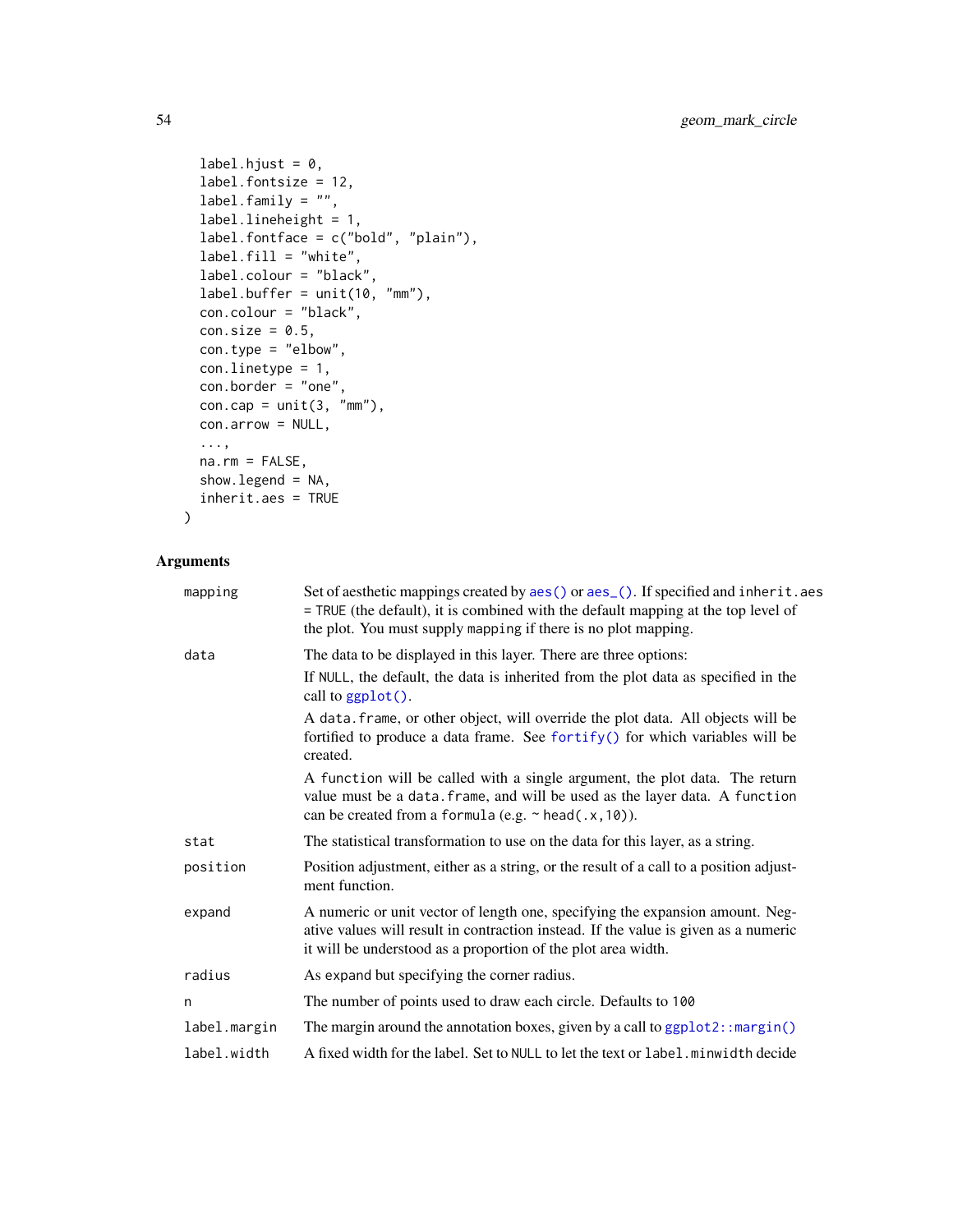|                  | label minwidth The minimum width to provide for the description. If the size of the label ex-<br>ceeds this, the the description is allowed to fill as much as the label                                                                               |
|------------------|--------------------------------------------------------------------------------------------------------------------------------------------------------------------------------------------------------------------------------------------------------|
| label.hjust      | The horizontal justification for the annotation. If it contains two elements the<br>first will be used for the label and the second for the description.                                                                                               |
| label.fontsize   | The size of the text for the annotation. If it contains two elements the first will<br>be used for the label and the second for the description.                                                                                                       |
| label.family     | The font family used for the annotation. If it contains two elements the first will<br>be used for the label and the second for the description.                                                                                                       |
| label.lineheight |                                                                                                                                                                                                                                                        |
|                  | The height of a line as a multipler of the fontsize. If it contains two elements the<br>first will be used for the label and the second for the description.                                                                                           |
| label.fontface   | The font face used for the annotation. If it contains two elements the first will<br>be used for the label and the second for the description.                                                                                                         |
| label.fill       | The fill colour for the annotation box.                                                                                                                                                                                                                |
| label.colour     | The text colour for the annotation. If it contains two elements the first will be<br>used for the label and the second for the description.                                                                                                            |
| label.buffer     | The size of the region around the mark where labels cannot be placed.                                                                                                                                                                                  |
| con.colour       | The colour for the line connecting the annotation to the mark                                                                                                                                                                                          |
| con.size         | The width of the connector                                                                                                                                                                                                                             |
| con.type         | The type of the connector. Either "elbow", "straight", or "none".                                                                                                                                                                                      |
| con.linetype     | The linetype of the connector                                                                                                                                                                                                                          |
| con.border       | The bordertype of the connector. Either "one" (to draw a line on the horizontal<br>side closest to the mark), "all" (to draw a border on all sides), or "none" (not<br>going to explain that one)                                                      |
| con.cap          | The distance before the mark that the line should stop at.                                                                                                                                                                                             |
| con.arrow        | An arrow specification for the connection using grid::arrow() for the end<br>pointing towards the mark                                                                                                                                                 |
| $\ddots$         | Other arguments passed on to layer (). These are often aesthetics, used to set<br>an aesthetic to a fixed value, like colour = "red" or size = 3. They may also<br>be parameters to the paired geom/stat.                                              |
| na.rm            | If FALSE, the default, missing values are removed with a warning. If TRUE,<br>missing values are silently removed.                                                                                                                                     |
| show.legend      | logical. Should this layer be included in the legends? NA, the default, includes if<br>any aesthetics are mapped. FALSE never includes, and TRUE always includes. It<br>can also be a named logical vector to finely select the aesthetics to display. |
| inherit.aes      | If FALSE, overrides the default aesthetics, rather than combining with them.<br>This is most useful for helper functions that define both data and aesthetics and<br>shouldn't inherit behaviour from the default plot specification, e.g. borders().  |

## Annotation

All geom\_mark\_\* allows you to put descriptive textboxes connected to the mark on the plot, using the label and description aesthetics. The textboxes are automatically placed close to the mark,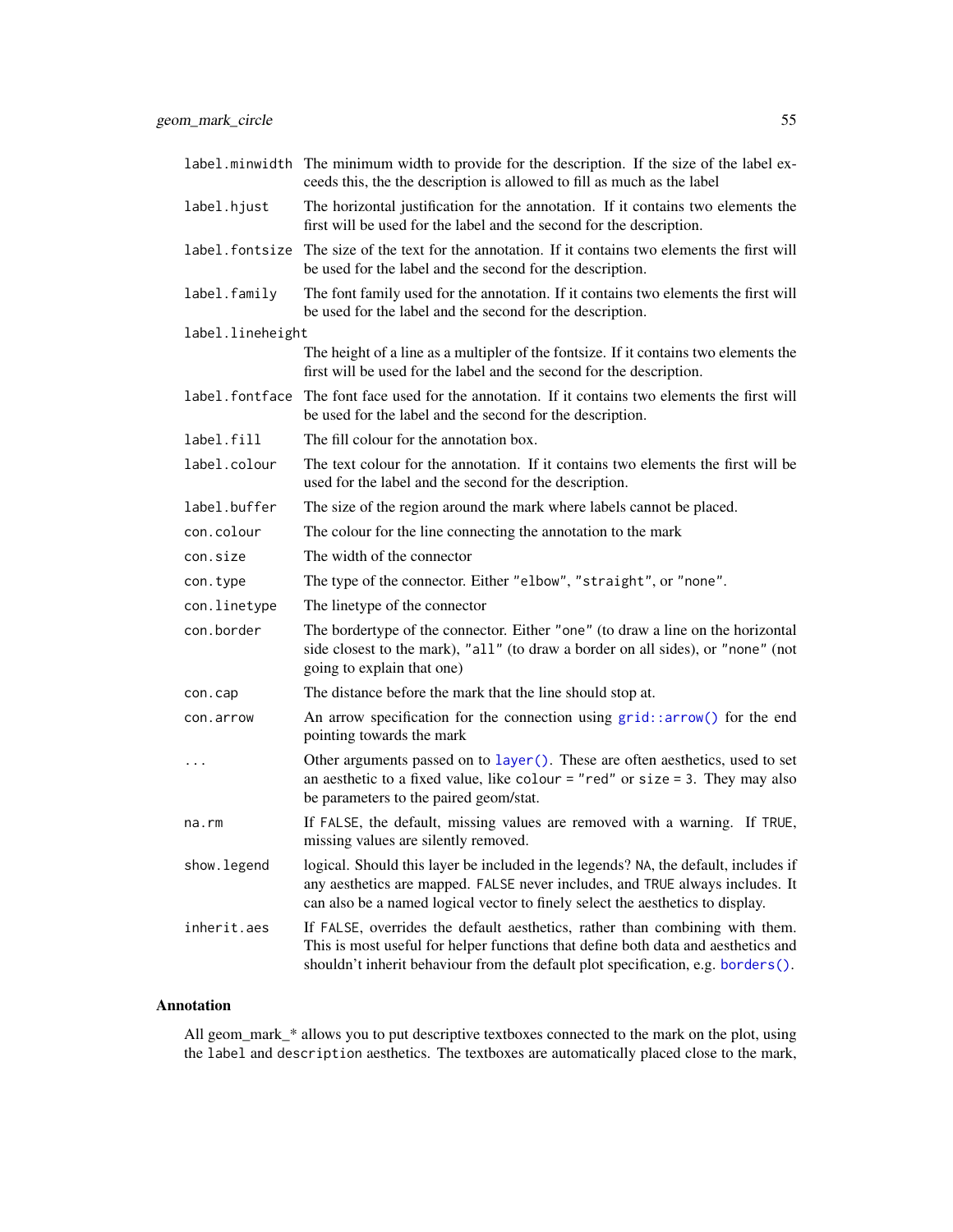but without obscuring any of the datapoints in the layer. The placement is dynamic so if you resize the plot you'll see that the annotation might move around as areas become big enough or too small to fit the annotation. If there's not enough space for the annotation without overlapping data it will not get drawn. In these cases try resizing the plot, change the size of the annotation, or decrease the buffer region around the marks.

#### Filtering

Often marks are used to draw attention to, or annotate specific features of the plot and it is thus not desirable to have marks around everything. While it is possible to simply pre-filter the data used for the mark layer, the geom\_mark\_\* geoms also comes with a dedicated filter aesthetic that, if set, will remove all rows where it evalutates to FALSE. There are multiple benefits of using this instead of prefiltering. First, you don't have to change your data source, making your code more adaptable for exploration. Second, the data removed by the filter aesthetic is remembered by the geom, and any annotation will take care not to overlap with the removed data.

#### Aesthetics

geom\_mark\_circle understand the following aesthetics (required aesthetics are in bold):

- x
- y
- filter
- label
- description
- color
- fill
- group
- size
- linetype
- alpha

#### See Also

Other mark geoms: [geom\\_mark\\_ellipse\(](#page-56-0)), [geom\\_mark\\_hull\(](#page-60-0)), [geom\\_mark\\_rect\(](#page-64-0))

#### Examples

```
ggplot(iris, aes(Petal.Length, Petal.Width)) +
 geom_mark_circle(aes(fill = Species, filter = Species != 'versicolor')) +
 geom_point()
# Add annotation
ggplot(iris, aes(Petal.Length, Petal.Width)) +
 geom_mark_circle(aes(fill = Species, label = Species)) +
 geom_point()
```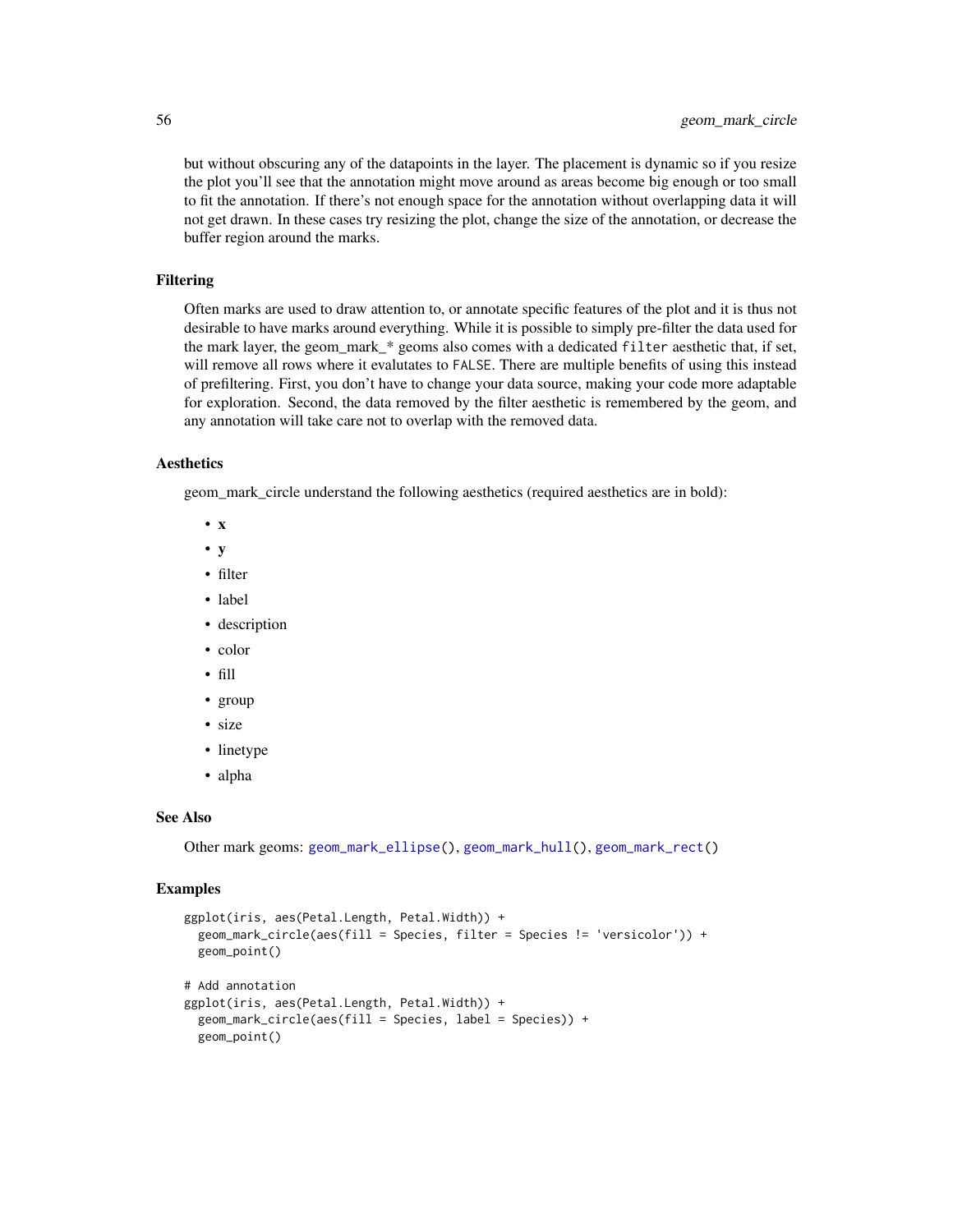```
# Long descriptions are automatically wrapped to fit into the width
iris$desc <- c(
  'A super Iris - and it knows it',
  'Pretty mediocre Iris, but give it a couple of years and it might surprise you',
  "You'll never guess what this Iris does every Sunday"
)[iris$Species]
ggplot(iris, aes(Petal.Length, Petal.Width)) +
 geom_mark_circle(aes(fill = Species, label = Species, description = desc,
                       filter = Species == 'setosa')) +
 geom_point()
# Change the buffer size to move labels farther away (or closer) from the
# marks
ggplot(iris, aes(Petal.Length, Petal.Width)) +
 geom_mark_circle(aes(fill = Species, label = Species),
                   label.buffer = unit(30, 'mm')) +geom_point()
# The connector is capped a bit before it reaches the mark, but this can be
# controlled
ggplot(iris, aes(Petal.Length, Petal.Width)) +
 geom_mark_circle(aes(fill = Species, label = Species),
                   con.cap = 0) +
 geom_point()
```
<span id="page-56-0"></span>geom\_mark\_ellipse *Annotate areas with ellipses*

#### Description

This geom lets you annotate sets of points via ellipses. The enclosing ellipses are estimated using the Khachiyan algorithm which guarantees and optimal solution within the given tolerance level. As this geom is often expanded it is of lesser concern that some points are slightly outside the ellipsis. The Khachiyan algorithm has polynomial complexity and can thus suffer from scaling issues. Still, it is only calculated on the convex hull of the groups, so performance issues should be rare (it can easily handle a hull consisting of 1000 points).

```
geom_mark_ellipse(
  mapping = NULL,data = NULL,stat = "identity",
 position = "identity",
  expand = unit(5, "mm"),
  radius = expand,
  n = 100,
  tol = 0.01,
```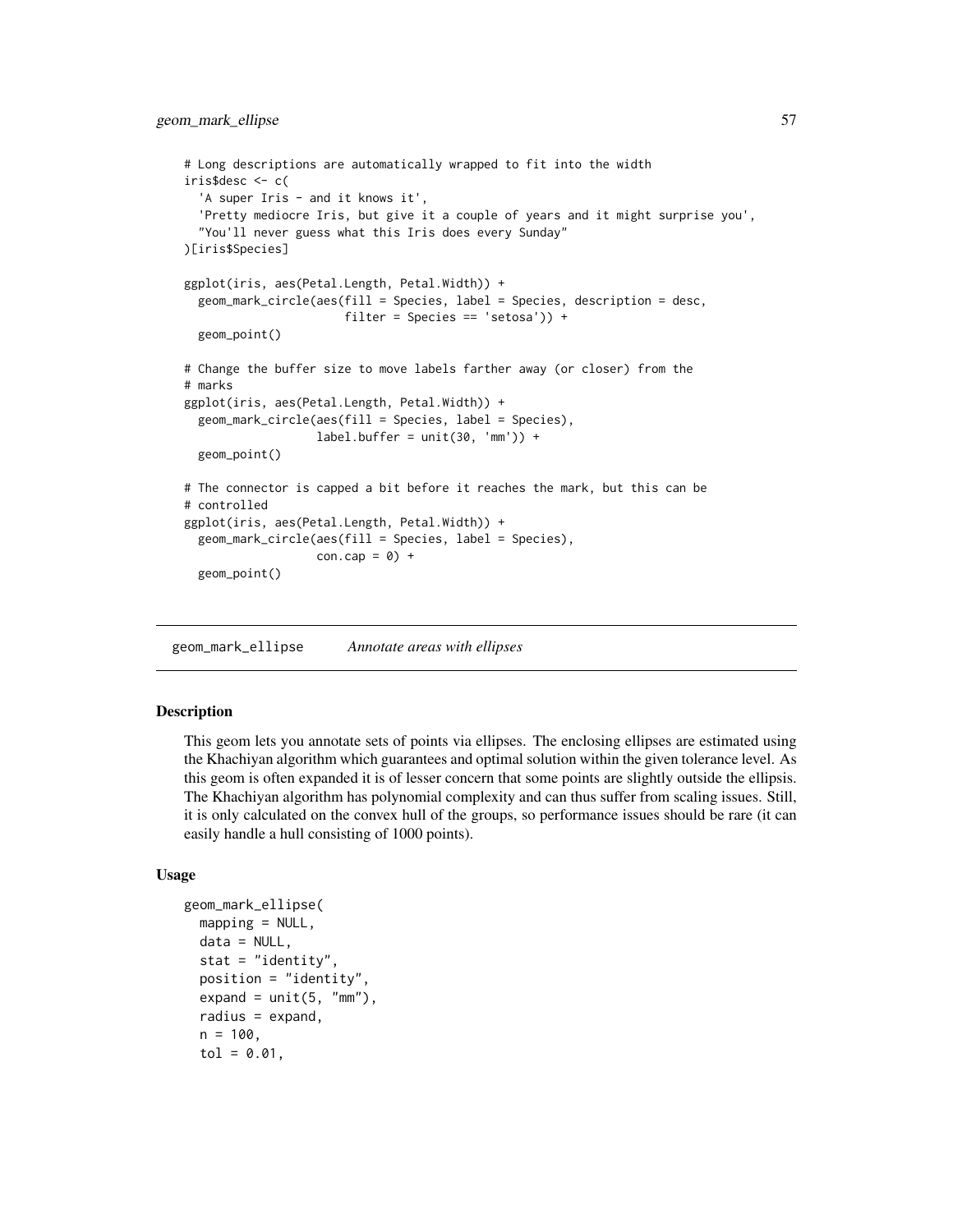```
label.margino = margin(2, 2, 2, 2, "mm"),
  label.width = NULL,
  label.minwidth = unit(50, "mm"),
  label.hjust = 0,
  label.fontsize = 12,
  label.family = "",label.lineheight = 1,
  label.fontface = c("bold", "plain"),label.fill = "white",
  label.colour = "black",
  label.buffer = unit(10, "mm"),
  con.colour = "black",
  con.size = 0.5,
  con.type = "elbow",
 con.linetype = 1,
 con.border = "one",
  con.cap = unit(3, "mm"),
  con.arrow = NULL,
  ...,
 na.rm = FALSE,
  show.legend = NA,
  inherit.aes = TRUE
\mathcal{L}
```

| mapping  | Set of aesthetic mappings created by aes () or aes (). If specified and inherit. aes<br>= TRUE (the default), it is combined with the default mapping at the top level of<br>the plot. You must supply mapping if there is no plot mapping. |
|----------|---------------------------------------------------------------------------------------------------------------------------------------------------------------------------------------------------------------------------------------------|
| data     | The data to be displayed in this layer. There are three options:                                                                                                                                                                            |
|          | If NULL, the default, the data is inherited from the plot data as specified in the<br>call to $ggplot()$ .                                                                                                                                  |
|          | A data. frame, or other object, will override the plot data. All objects will be<br>fortified to produce a data frame. See fortify() for which variables will be<br>created.                                                                |
|          | A function will be called with a single argument, the plot data. The return<br>value must be a data. frame, and will be used as the layer data. A function<br>can be created from a formula (e.g. $\sim$ head(.x, 10)).                     |
| stat     | The statistical transformation to use on the data for this layer, as a string.                                                                                                                                                              |
| position | Position adjustment, either as a string, or the result of a call to a position adjust-<br>ment function.                                                                                                                                    |
| expand   | A numeric or unit vector of length one, specifying the expansion amount. Neg-<br>ative values will result in contraction instead. If the value is given as a numeric<br>it will be understood as a proportion of the plot area width.       |
| radius   | As expand but specifying the corner radius.                                                                                                                                                                                                 |
| n        | The number of points used to draw each circle. Defaults to 100                                                                                                                                                                              |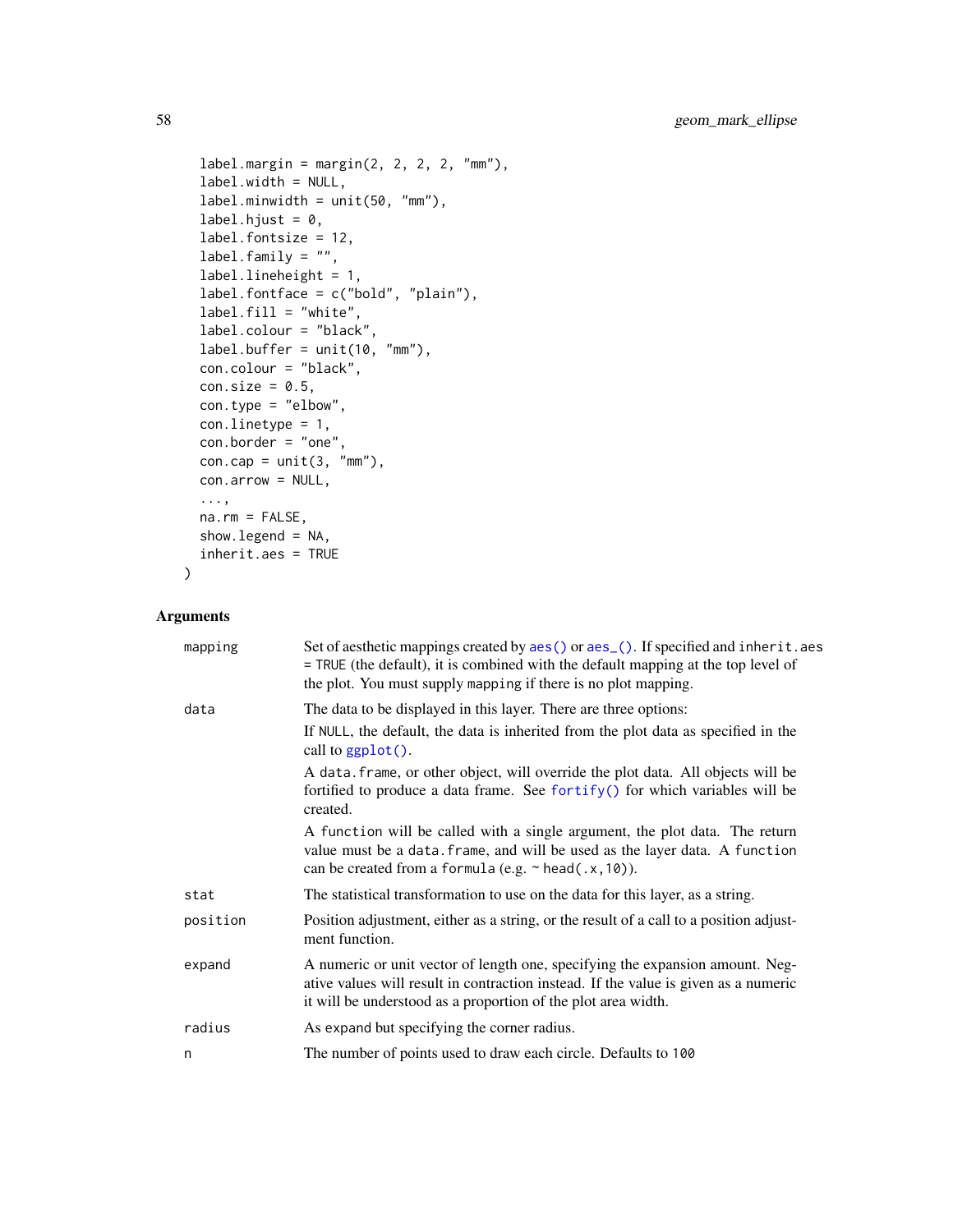| tol              | The tolerance cutoff. Lower values will result in ellipses closer to the optimal<br>solution. Defaults to 0.01                                                                                                                                         |
|------------------|--------------------------------------------------------------------------------------------------------------------------------------------------------------------------------------------------------------------------------------------------------|
| label.margin     | The margin around the annotation boxes, given by a call to ggplot2:: margin()                                                                                                                                                                          |
| label.width      | A fixed width for the label. Set to NULL to let the text or label. minwidth decide                                                                                                                                                                     |
| label.minwidth   | The minimum width to provide for the description. If the size of the label ex-<br>ceeds this, the the description is allowed to fill as much as the label                                                                                              |
| label.hjust      | The horizontal justification for the annotation. If it contains two elements the<br>first will be used for the label and the second for the description.                                                                                               |
| label.fontsize   | The size of the text for the annotation. If it contains two elements the first will<br>be used for the label and the second for the description.                                                                                                       |
| label.family     | The font family used for the annotation. If it contains two elements the first will<br>be used for the label and the second for the description.                                                                                                       |
| label.lineheight |                                                                                                                                                                                                                                                        |
|                  | The height of a line as a multipler of the fontsize. If it contains two elements the<br>first will be used for the label and the second for the description.                                                                                           |
| label.fontface   | The font face used for the annotation. If it contains two elements the first will<br>be used for the label and the second for the description.                                                                                                         |
| label.fill       | The fill colour for the annotation box.                                                                                                                                                                                                                |
| label.colour     | The text colour for the annotation. If it contains two elements the first will be<br>used for the label and the second for the description.                                                                                                            |
| label.buffer     | The size of the region around the mark where labels cannot be placed.                                                                                                                                                                                  |
| con.colour       | The colour for the line connecting the annotation to the mark                                                                                                                                                                                          |
| con.size         | The width of the connector                                                                                                                                                                                                                             |
| con.type         | The type of the connector. Either "elbow", "straight", or "none".                                                                                                                                                                                      |
| con.linetype     | The linetype of the connector                                                                                                                                                                                                                          |
| con.border       | The bordertype of the connector. Either "one" (to draw a line on the horizontal<br>side closest to the mark), "all" (to draw a border on all sides), or "none" (not<br>going to explain that one)                                                      |
| con.cap          | The distance before the mark that the line should stop at.                                                                                                                                                                                             |
| con.arrow        | An arrow specification for the connection using $grid::arrow()$ for the end<br>pointing towards the mark                                                                                                                                               |
| $\cdots$         | Other arguments passed on to layer(). These are often aesthetics, used to set<br>an aesthetic to a fixed value, like colour = "red" or size = 3. They may also<br>be parameters to the paired geom/stat.                                               |
| na.rm            | If FALSE, the default, missing values are removed with a warning. If TRUE,<br>missing values are silently removed.                                                                                                                                     |
| show.legend      | logical. Should this layer be included in the legends? NA, the default, includes if<br>any aesthetics are mapped. FALSE never includes, and TRUE always includes. It<br>can also be a named logical vector to finely select the aesthetics to display. |
| inherit.aes      | If FALSE, overrides the default aesthetics, rather than combining with them.<br>This is most useful for helper functions that define both data and aesthetics and<br>shouldn't inherit behaviour from the default plot specification, e.g. borders().  |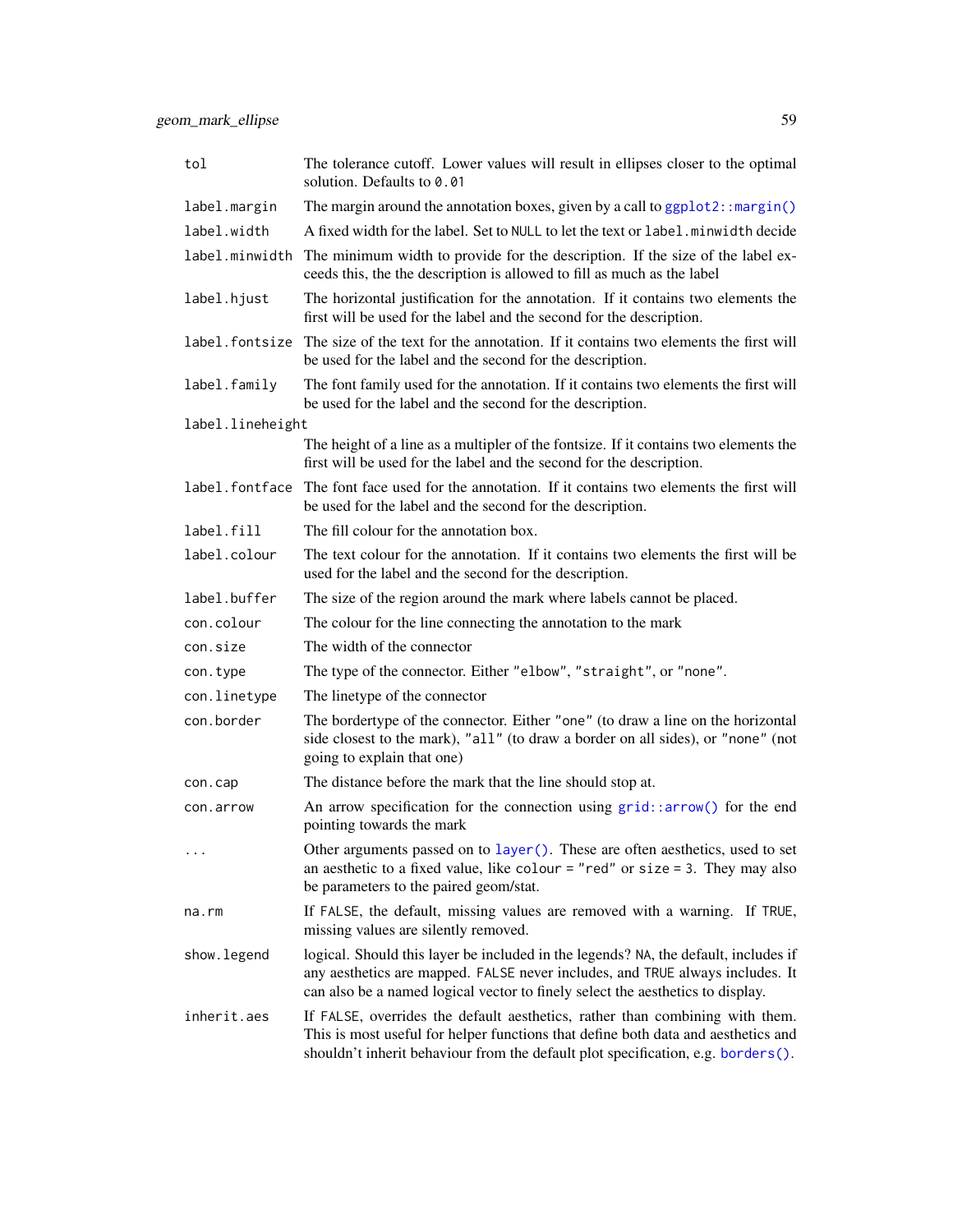#### Aesthetics

geom mark ellipse understand the following aesthetics (required aesthetics are in bold):

- x
- y
- filter
- label
- description
- color
- fill
- group
- size
- linetype
- alpha

## Annotation

All geom\_mark\_\* allows you to put descriptive textboxes connected to the mark on the plot, using the label and description aesthetics. The textboxes are automatically placed close to the mark, but without obscuring any of the datapoints in the layer. The placement is dynamic so if you resize the plot you'll see that the annotation might move around as areas become big enough or too small to fit the annotation. If there's not enough space for the annotation without overlapping data it will not get drawn. In these cases try resizing the plot, change the size of the annotation, or decrease the buffer region around the marks.

#### Filtering

Often marks are used to draw attention to, or annotate specific features of the plot and it is thus not desirable to have marks around everything. While it is possible to simply pre-filter the data used for the mark layer, the geom mark  $*$  geoms also comes with a dedicated filter aesthetic that, if set, will remove all rows where it evalutates to FALSE. There are multiple benefits of using this instead of prefiltering. First, you don't have to change your data source, making your code more adaptable for exploration. Second, the data removed by the filter aesthetic is remembered by the geom, and any annotation will take care not to overlap with the removed data.

#### See Also

Other mark geoms: [geom\\_mark\\_circle\(](#page-52-0)), [geom\\_mark\\_hull\(](#page-60-0)), [geom\\_mark\\_rect\(](#page-64-0))

#### Examples

```
ggplot(iris, aes(Petal.Length, Petal.Width)) +
 geom_mark_ellipse(aes(fill = Species, filter = Species != 'versicolor')) +
 geom_point()
# Add annotation
ggplot(iris, aes(Petal.Length, Petal.Width)) +
```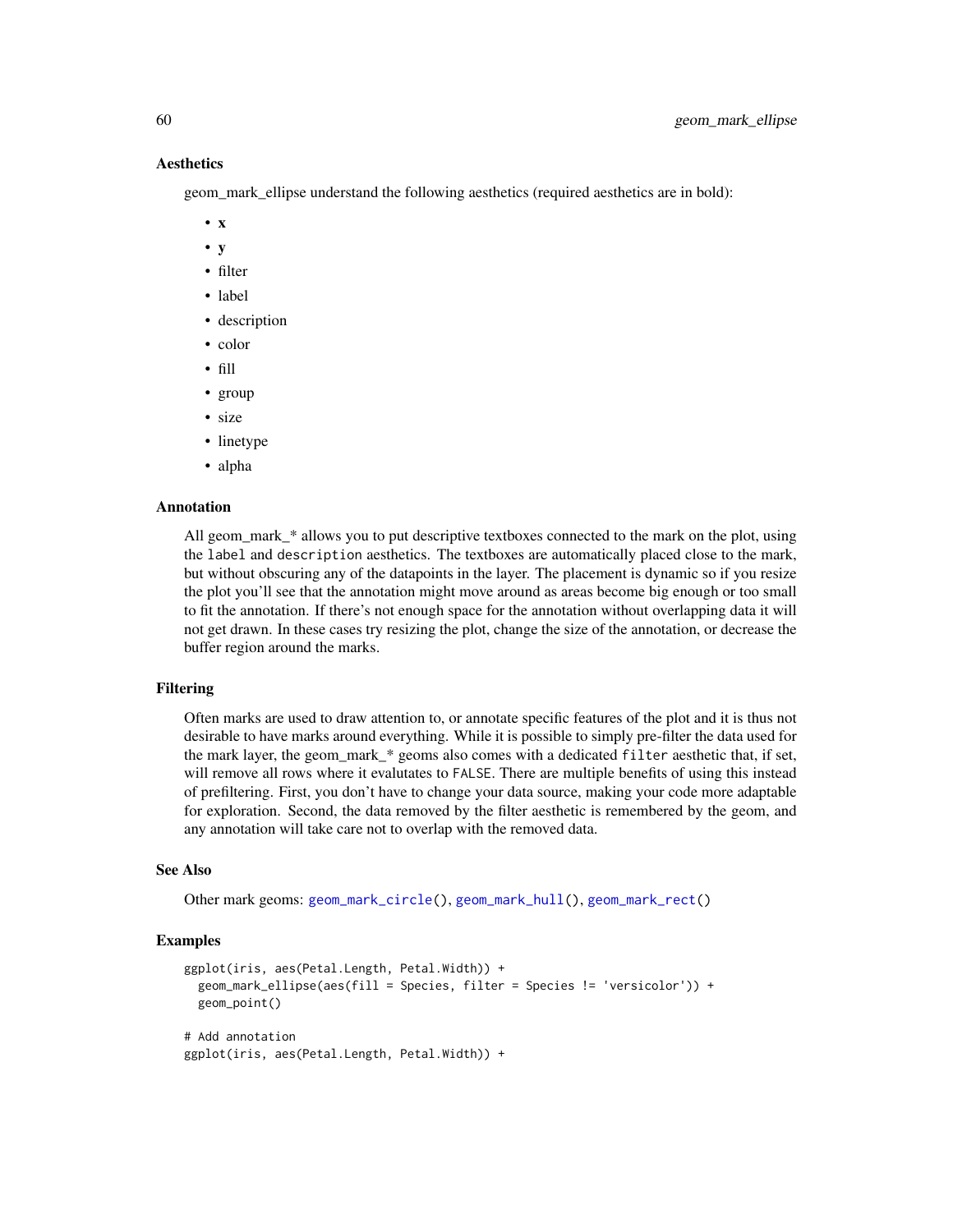```
geom_mark_ellipse(aes(fill = Species, label = Species)) +
 geom_point()
# Long descriptions are automatically wrapped to fit into the width
iris$desc <- c(
  'A super Iris - and it knows it',
  'Pretty mediocre Iris, but give it a couple of years and it might surprise you',
  "You'll never guess what this Iris does every Sunday"
)[iris$Species]
ggplot(iris, aes(Petal.Length, Petal.Width)) +
 geom_mark_ellipse(aes(fill = Species, label = Species, description = desc,
                        filter = Species == 'setosa')) +
 geom_point()
# Change the buffer size to move labels farther away (or closer) from the
# marks
ggplot(iris, aes(Petal.Length, Petal.Width)) +
 geom_mark_ellipse(aes(fill = Species, label = Species),
                    label.buffer = unit(40, 'mm')) +geom_point()
# The connector is capped a bit before it reaches the mark, but this can be
# controlled
ggplot(iris, aes(Petal.Length, Petal.Width)) +
 geom_mark_ellipse(aes(fill = Species, label = Species),
                    con.cap = 0) +
 geom_point()
```
<span id="page-60-0"></span>geom\_mark\_hull *Annotate areas with hulls*

#### **Description**

This geom lets you annotate sets of points via hulls. While convex hulls are most common due to their clear definition, they can lead to large areas covered that does not contain points. Due to this geom\_mark\_hull uses concaveman which lets you adjust concavity of the resulting hull. The hull is calculated at draw time, and can thus change as you resize the plot. In order to clearly contain all points, and for aesthetic purpose the resulting hull is expanded 5mm and rounded on the corners. This can be adjusted with the expand and radius parameters.

```
geom_mark_hull(
 mapping = NULL,
  data = NULL,stat = "identity",
  position = "identity",
  expand = unit(5, "mm"),
```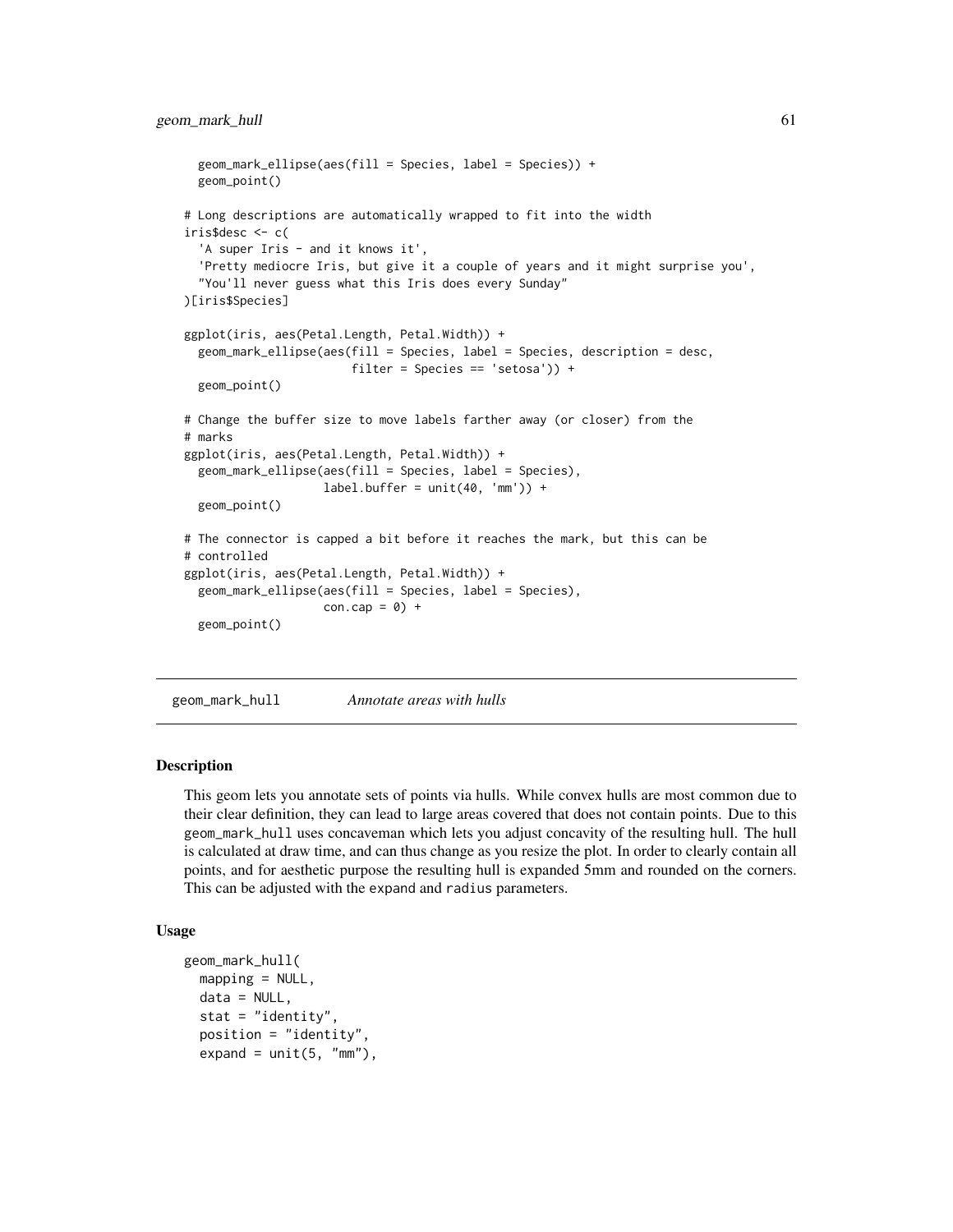```
radius = unit(2.5, "mm"),
concavity = 2,
label.margino = margin(2, 2, 2, 2, "mm"),
label.width = NULL,
label.minwidth = unit(50, "mm"),label.hjust = 0,
label.fontsize = 12,
label.family = "",
label.lineheight = 1,
label.fontface = c("bold", "plain"),
label.fill = "white",
label.colour = "black",
label.buffer = unit(10, "mm"),
con.colour = "black",
con.size = 0.5,
con.type = "elbow",
con.linetype = 1,
con.border = "one",
con.cap = unit(3, "mm"),
con.arrow = NULL,
...,
na.rm = FALSE,show.legend = NA,
inherit.aes = TRUE
```
)

| mapping  | Set of aesthetic mappings created by aes() or aes_(). If specified and inherit.aes<br>= TRUE (the default), it is combined with the default mapping at the top level of<br>the plot. You must supply mapping if there is no plot mapping. |
|----------|-------------------------------------------------------------------------------------------------------------------------------------------------------------------------------------------------------------------------------------------|
| data     | The data to be displayed in this layer. There are three options:                                                                                                                                                                          |
|          | If NULL, the default, the data is inherited from the plot data as specified in the<br>call to ggplot().                                                                                                                                   |
|          | A data. frame, or other object, will override the plot data. All objects will be<br>fortified to produce a data frame. See fortify() for which variables will be<br>created.                                                              |
|          | A function will be called with a single argument, the plot data. The return<br>value must be a data. frame, and will be used as the layer data. A function<br>can be created from a formula (e.g. $\sim$ head(.x, 10)).                   |
| stat     | The statistical transformation to use on the data for this layer, as a string.                                                                                                                                                            |
| position | Position adjustment, either as a string, or the result of a call to a position adjust-<br>ment function.                                                                                                                                  |
| expand   | A numeric or unit vector of length one, specifying the expansion amount. Neg-<br>ative values will result in contraction instead. If the value is given as a numeric<br>it will be understood as a proportion of the plot area width.     |
| radius   | As expand but specifying the corner radius.                                                                                                                                                                                               |
|          |                                                                                                                                                                                                                                           |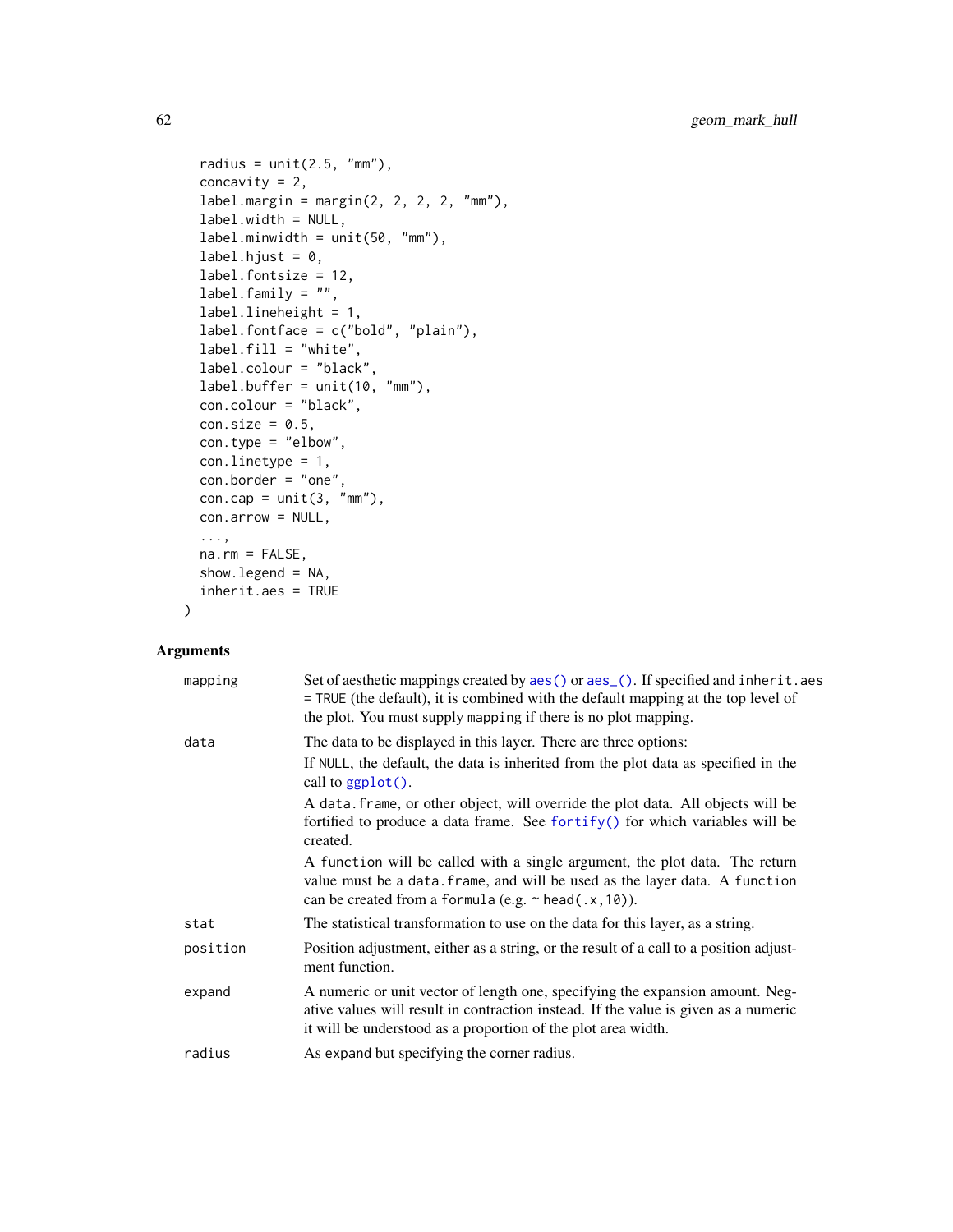| concavity        | A meassure of the concavity of the hull. 1 is very concave while it approaches<br>convex as it grows. Defaults to 2                                                                                                                                    |
|------------------|--------------------------------------------------------------------------------------------------------------------------------------------------------------------------------------------------------------------------------------------------------|
| label.margin     | The margin around the annotation boxes, given by a call to $ggplot2: margin()$                                                                                                                                                                         |
| label.width      | A fixed width for the label. Set to NULL to let the text or label minwidth decide                                                                                                                                                                      |
| label.minwidth   | The minimum width to provide for the description. If the size of the label ex-<br>ceeds this, the the description is allowed to fill as much as the label                                                                                              |
| label.hjust      | The horizontal justification for the annotation. If it contains two elements the<br>first will be used for the label and the second for the description.                                                                                               |
| label.fontsize   | The size of the text for the annotation. If it contains two elements the first will<br>be used for the label and the second for the description.                                                                                                       |
| label.family     | The font family used for the annotation. If it contains two elements the first will<br>be used for the label and the second for the description.                                                                                                       |
| label.lineheight |                                                                                                                                                                                                                                                        |
|                  | The height of a line as a multipler of the fontsize. If it contains two elements the<br>first will be used for the label and the second for the description.                                                                                           |
| label.fontface   | The font face used for the annotation. If it contains two elements the first will<br>be used for the label and the second for the description.                                                                                                         |
| label.fill       | The fill colour for the annotation box.                                                                                                                                                                                                                |
| label.colour     | The text colour for the annotation. If it contains two elements the first will be<br>used for the label and the second for the description.                                                                                                            |
| label.buffer     | The size of the region around the mark where labels cannot be placed.                                                                                                                                                                                  |
| con.colour       | The colour for the line connecting the annotation to the mark                                                                                                                                                                                          |
| con.size         | The width of the connector                                                                                                                                                                                                                             |
| con.type         | The type of the connector. Either "elbow", "straight", or "none".                                                                                                                                                                                      |
| con.linetype     | The linetype of the connector                                                                                                                                                                                                                          |
| con.border       | The bordertype of the connector. Either "one" (to draw a line on the horizontal<br>side closest to the mark), "all" (to draw a border on all sides), or "none" (not<br>going to explain that one)                                                      |
| con.cap          | The distance before the mark that the line should stop at.                                                                                                                                                                                             |
| con.arrow        | An arrow specification for the connection using $grid::arrow()$ for the end<br>pointing towards the mark                                                                                                                                               |
| $\cdots$         | Other arguments passed on to layer (). These are often aesthetics, used to set<br>an aesthetic to a fixed value, like colour = "red" or size = 3. They may also<br>be parameters to the paired geom/stat.                                              |
| na.rm            | If FALSE, the default, missing values are removed with a warning. If TRUE,<br>missing values are silently removed.                                                                                                                                     |
| show.legend      | logical. Should this layer be included in the legends? NA, the default, includes if<br>any aesthetics are mapped. FALSE never includes, and TRUE always includes. It<br>can also be a named logical vector to finely select the aesthetics to display. |
| inherit.aes      | If FALSE, overrides the default aesthetics, rather than combining with them.<br>This is most useful for helper functions that define both data and aesthetics and<br>shouldn't inherit behaviour from the default plot specification, e.g. borders().  |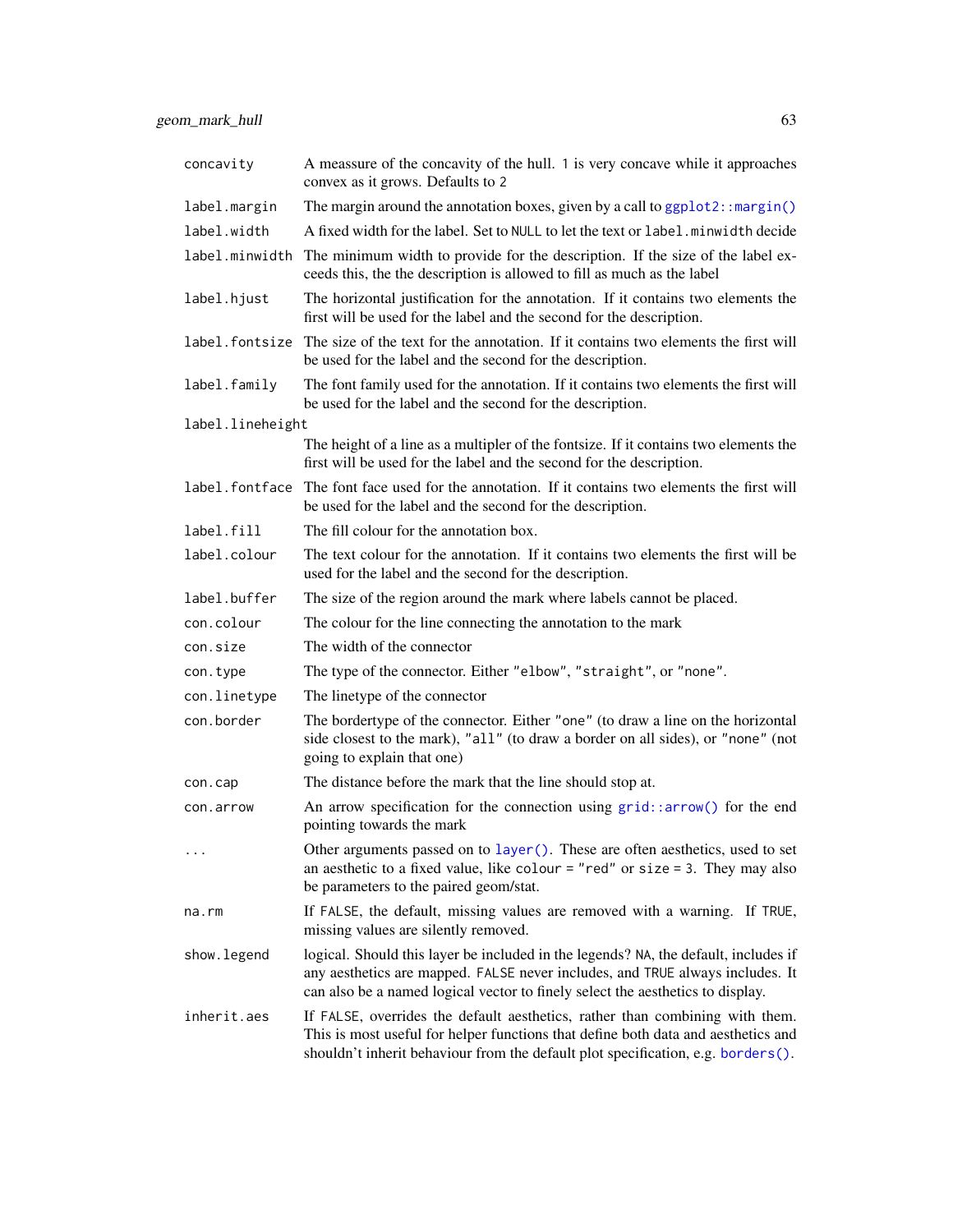### Aesthetics

geom\_mark\_hull understand the following aesthetics (required aesthetics are in bold):

- x
- y
- filter
- label
- description
- color
- fill
- group
- size
- linetype
- alpha

## Annotation

All geom\_mark\_\* allows you to put descriptive textboxes connected to the mark on the plot, using the label and description aesthetics. The textboxes are automatically placed close to the mark, but without obscuring any of the datapoints in the layer. The placement is dynamic so if you resize the plot you'll see that the annotation might move around as areas become big enough or too small to fit the annotation. If there's not enough space for the annotation without overlapping data it will not get drawn. In these cases try resizing the plot, change the size of the annotation, or decrease the buffer region around the marks.

#### Filtering

Often marks are used to draw attention to, or annotate specific features of the plot and it is thus not desirable to have marks around everything. While it is possible to simply pre-filter the data used for the mark layer, the geom mark  $*$  geoms also comes with a dedicated filter aesthetic that, if set, will remove all rows where it evalutates to FALSE. There are multiple benefits of using this instead of prefiltering. First, you don't have to change your data source, making your code more adaptable for exploration. Second, the data removed by the filter aesthetic is remembered by the geom, and any annotation will take care not to overlap with the removed data.

#### See Also

Other mark geoms: [geom\\_mark\\_circle\(](#page-52-0)), [geom\\_mark\\_ellipse\(](#page-56-0)), [geom\\_mark\\_rect\(](#page-64-0))

#### Examples

```
## requires the concaveman packages
ggplot(iris, aes(Petal.Length, Petal.Width)) +
 geom_mark_hull(aes(fill = Species, filter = Species != 'versicolor')) +
 geom_point()
```
# Adjusting the concavity lets you change the shape of the hull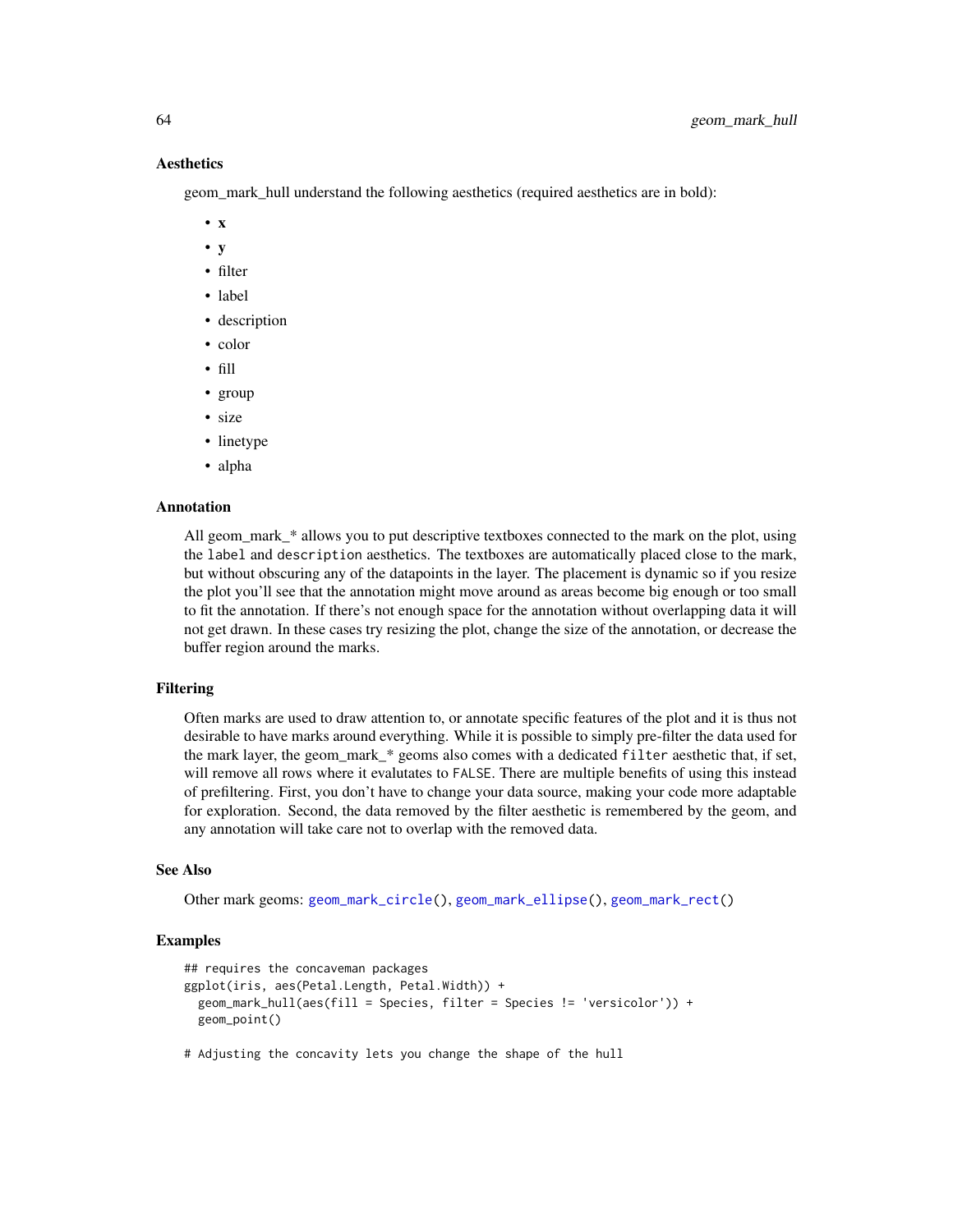```
ggplot(iris, aes(Petal.Length, Petal.Width)) +
 geom_mark_hull(aes(fill = Species, filter = Species != 'versicolor'),
   concavity = 1
 ) +geom_point()
ggplot(iris, aes(Petal.Length, Petal.Width)) +
 geom_mark_hull(aes(fill = Species, filter = Species != 'versicolor'),
   concavity = 10
 \rightarrow +
 geom_point()
# Add annotation
ggplot(iris, aes(Petal.Length, Petal.Width)) +
 geom_mark_hull(aes(fill = Species, label = Species)) +
 geom_point()
# Long descriptions are automatically wrapped to fit into the width
iris$desc <- c(
  'A super Iris - and it knows it',
  'Pretty mediocre Iris, but give it a couple of years and it might surprise you',
  "You'll never guess what this Iris does every Sunday"
)[iris$Species]
ggplot(iris, aes(Petal.Length, Petal.Width)) +
 geom_mark_hull(aes(fill = Species, label = Species, description = desc,
                     filter = Species == 'setosa')) +
 geom_point()
# Change the buffer size to move labels farther away (or closer) from the
# marks
ggplot(iris, aes(Petal.Length, Petal.Width)) +
 geom_mark_hull(aes(fill = Species, label = Species),
                 label.buffer = unit(40, 'mm')) +geom_point()
# The connector is capped a bit before it reaches the mark, but this can be
# controlled
ggplot(iris, aes(Petal.Length, Petal.Width)) +
 geom_mark_hull(aes(fill = Species, label = Species),
                 con.cap = 0) +
 geom_point()
```
<span id="page-64-0"></span>geom\_mark\_rect *Annotate areas with rectangles*

#### Description

This geom lets you annotate sets of points via rectangles. The rectangles are simply scaled to the range of the data and as with the the other geom\_mark\_\*() geoms expanded and have rounded corners.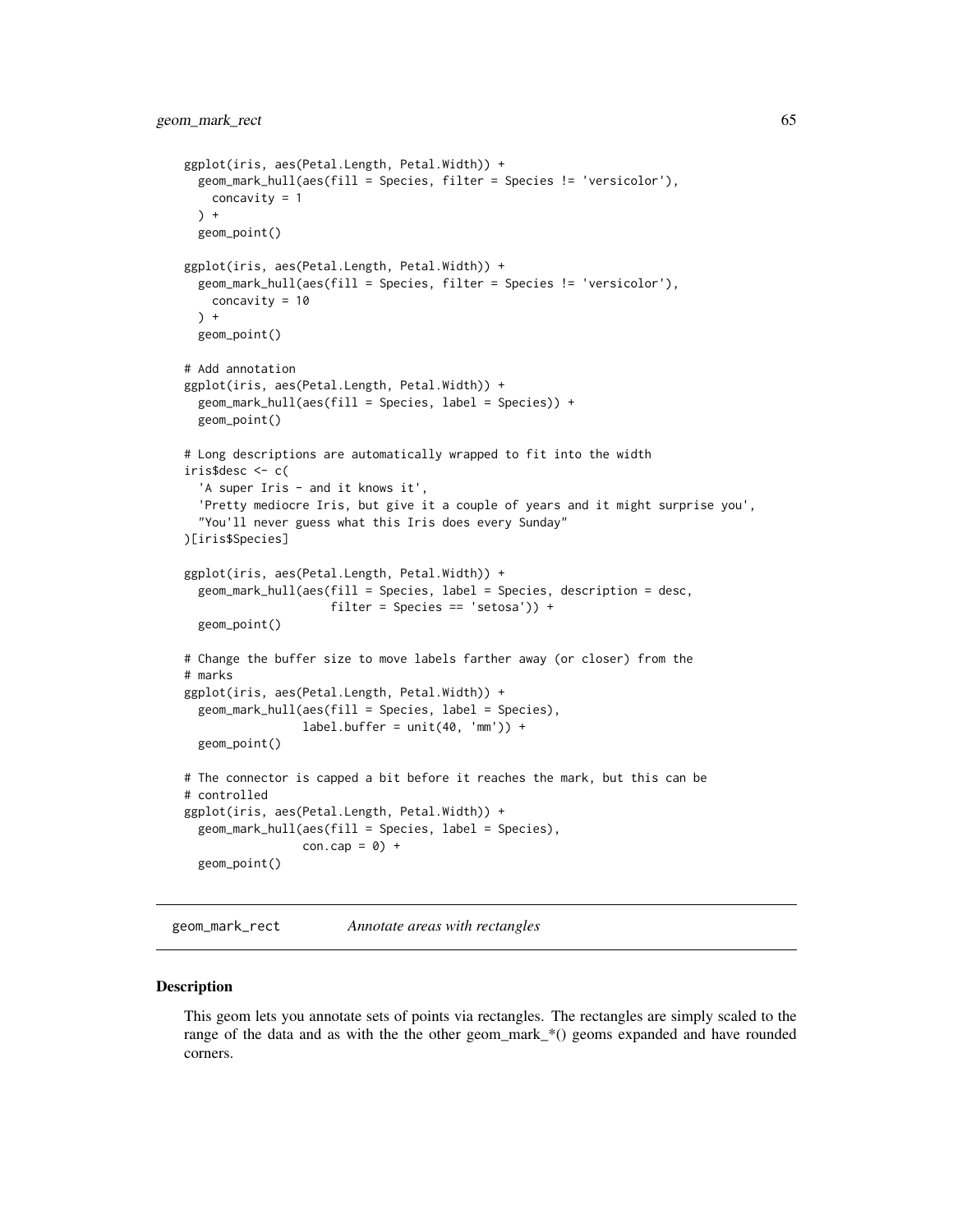## Usage

```
geom_mark_rect(
 mapping = NULL,
  data = NULL,
  stat = "identity",position = "identity",
  expand = unit(5, "mm"),
  radius = unit(2.5, "mm"),
  label.margin = margin(2, 2, 2, 2, "mm"),
  label.width = NULL,
  label.minwidth = unit(50, 'mm''),
  label.hjust = 0,label.fontsize = 12,
  label.family = '''',
  label.lineheight = 1,
  label.fontface = c("bold", "plain"),
  label.fill = "white",label.colour = "black",
  label.buffer = unit(10, "mm"),con.colour = "black",
  con.size = 0.5,
  con.type = "elbow",
  con.linetype = 1,
  con.border = "one",
  con.cap = unit(3, "mm"),
  con.arrow = NULL,
  ...,
  na.rm = FALSE,show.legend = NA,
  inherit.aes = TRUE
)
```
#### Arguments

| mapping | Set of aesthetic mappings created by aes () or aes (). If specified and inherit. aes<br>$=$ TRUE (the default), it is combined with the default mapping at the top level of<br>the plot. You must supply mapping if there is no plot mapping. |
|---------|-----------------------------------------------------------------------------------------------------------------------------------------------------------------------------------------------------------------------------------------------|
| data    | The data to be displayed in this layer. There are three options:                                                                                                                                                                              |
|         | If NULL, the default, the data is inherited from the plot data as specified in the<br>call to $ggplot()$ .                                                                                                                                    |
|         | A data, frame, or other object, will override the plot data. All objects will be<br>fortified to produce a data frame. See for $\text{trify}()$ for which variables will be<br>created.                                                       |
|         | A function will be called with a single argument, the plot data. The return<br>value must be a data. frame, and will be used as the layer data. A function<br>can be created from a formula (e.g. $\sim$ head(.x, 10)).                       |
| stat    | The statistical transformation to use on the data for this layer, as a string.                                                                                                                                                                |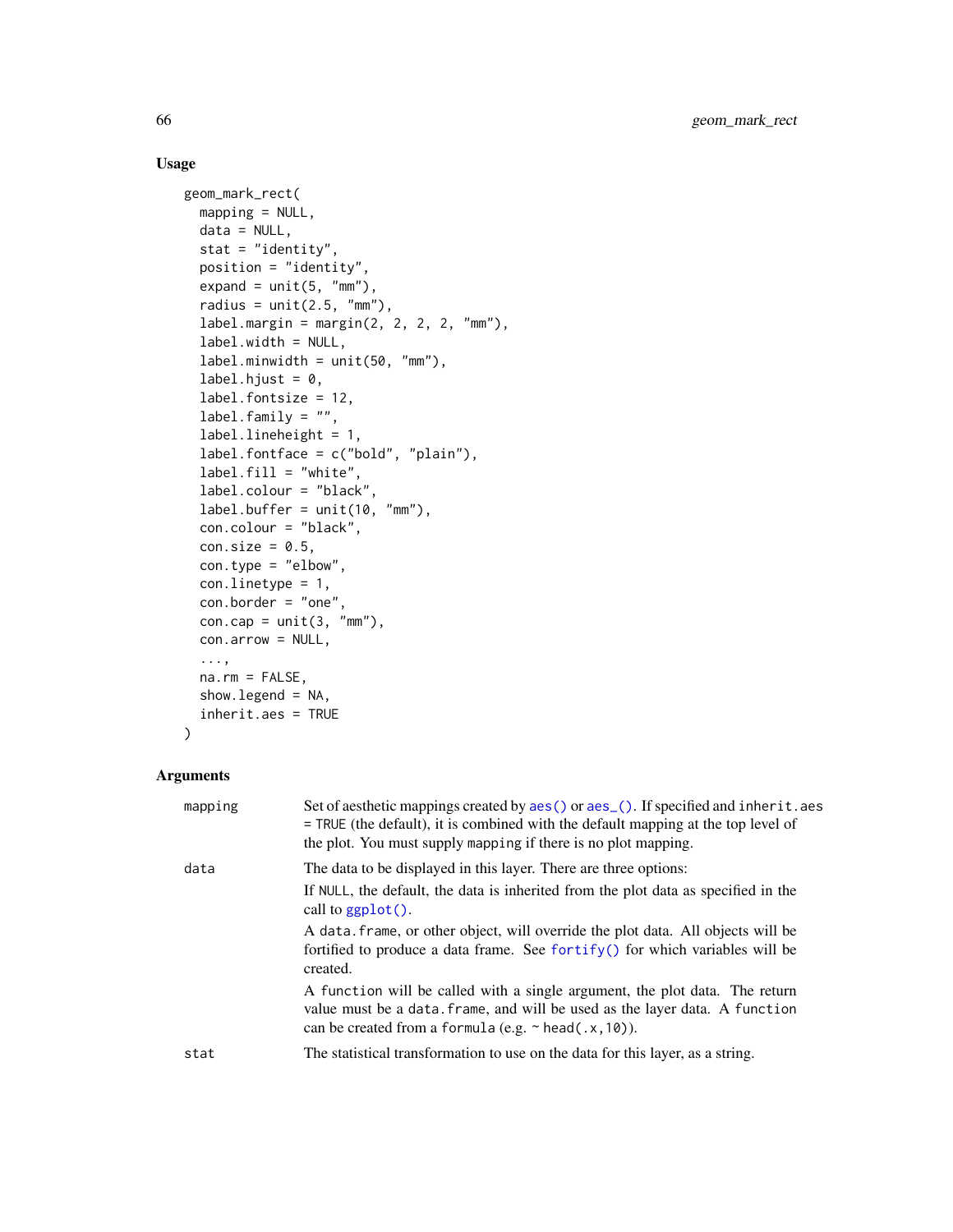| position         | Position adjustment, either as a string, or the result of a call to a position adjust-<br>ment function.                                                                                                                              |
|------------------|---------------------------------------------------------------------------------------------------------------------------------------------------------------------------------------------------------------------------------------|
| expand           | A numeric or unit vector of length one, specifying the expansion amount. Neg-<br>ative values will result in contraction instead. If the value is given as a numeric<br>it will be understood as a proportion of the plot area width. |
| radius           | As expand but specifying the corner radius.                                                                                                                                                                                           |
| label.margin     | The margin around the annotation boxes, given by a call to ggplot2:: margin()                                                                                                                                                         |
| label.width      | A fixed width for the label. Set to NULL to let the text or label. minwidth decide                                                                                                                                                    |
| label.minwidth   | The minimum width to provide for the description. If the size of the label ex-<br>ceeds this, the the description is allowed to fill as much as the label                                                                             |
| label.hjust      | The horizontal justification for the annotation. If it contains two elements the<br>first will be used for the label and the second for the description.                                                                              |
| label.fontsize   | The size of the text for the annotation. If it contains two elements the first will<br>be used for the label and the second for the description.                                                                                      |
| label.family     | The font family used for the annotation. If it contains two elements the first will<br>be used for the label and the second for the description.                                                                                      |
| label.lineheight |                                                                                                                                                                                                                                       |
|                  | The height of a line as a multipler of the fontsize. If it contains two elements the<br>first will be used for the label and the second for the description.                                                                          |
|                  | label. font face The font face used for the annotation. If it contains two elements the first will<br>be used for the label and the second for the description.                                                                       |
| label.fill       | The fill colour for the annotation box.                                                                                                                                                                                               |
| label.colour     | The text colour for the annotation. If it contains two elements the first will be<br>used for the label and the second for the description.                                                                                           |
| label.buffer     | The size of the region around the mark where labels cannot be placed.                                                                                                                                                                 |
| con.colour       | The colour for the line connecting the annotation to the mark                                                                                                                                                                         |
| con.size         | The width of the connector                                                                                                                                                                                                            |
| con.type         | The type of the connector. Either "elbow", "straight", or "none".                                                                                                                                                                     |
| con.linetype     | The linetype of the connector                                                                                                                                                                                                         |
| con.border       | The bordertype of the connector. Either "one" (to draw a line on the horizontal<br>side closest to the mark), "all" (to draw a border on all sides), or "none" (not<br>going to explain that one)                                     |
| con.cap          | The distance before the mark that the line should stop at.                                                                                                                                                                            |
| con.arrow        | An arrow specification for the connection using $grid::arrow()$ for the end<br>pointing towards the mark                                                                                                                              |
| $\cdots$         | Other arguments passed on to layer (). These are often aesthetics, used to set<br>an aesthetic to a fixed value, like colour = "red" or size = 3. They may also<br>be parameters to the paired geom/stat.                             |
| na.rm            | If FALSE, the default, missing values are removed with a warning. If TRUE,<br>missing values are silently removed.                                                                                                                    |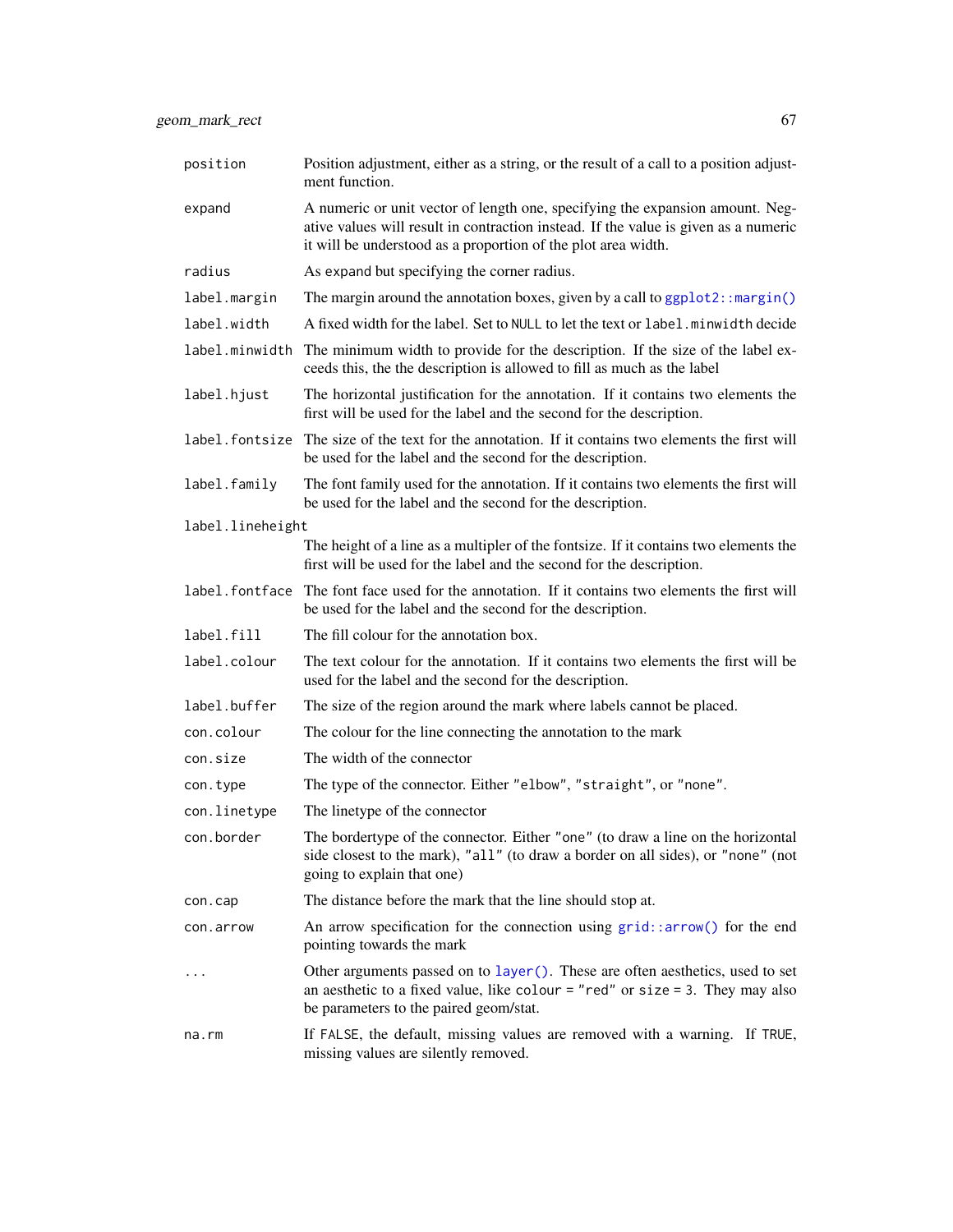| show.legend | logical. Should this layer be included in the legends? NA, the default, includes if                                                                               |
|-------------|-------------------------------------------------------------------------------------------------------------------------------------------------------------------|
|             | any aesthetics are mapped. FALSE never includes, and TRUE always includes. It                                                                                     |
|             | can also be a named logical vector to finely select the aesthetics to display.                                                                                    |
| inherit.aes | If FALSE, overrides the default aesthetics, rather than combining with them.<br>This is most useful for helper functions that define both data and aesthetics and |
|             | shouldn't inherit behaviour from the default plot specification, e.g. borders().                                                                                  |

#### Aesthetics

geom\_mark\_rect understand the following aesthetics (required aesthetics are in bold):

- x
- y
- filter
- label
- description
- color
- fill
- group
- size
- linetype
- alpha

#### Annotation

All geom\_mark\_\* allows you to put descriptive textboxes connected to the mark on the plot, using the label and description aesthetics. The textboxes are automatically placed close to the mark, but without obscuring any of the datapoints in the layer. The placement is dynamic so if you resize the plot you'll see that the annotation might move around as areas become big enough or too small to fit the annotation. If there's not enough space for the annotation without overlapping data it will not get drawn. In these cases try resizing the plot, change the size of the annotation, or decrease the buffer region around the marks.

#### Filtering

Often marks are used to draw attention to, or annotate specific features of the plot and it is thus not desirable to have marks around everything. While it is possible to simply pre-filter the data used for the mark layer, the geom\_mark\_\* geoms also comes with a dedicated filter aesthetic that, if set, will remove all rows where it evalutates to FALSE. There are multiple benefits of using this instead of prefiltering. First, you don't have to change your data source, making your code more adaptable for exploration. Second, the data removed by the filter aesthetic is remembered by the geom, and any annotation will take care not to overlap with the removed data.

#### See Also

Other mark geoms: [geom\\_mark\\_circle\(](#page-52-0)), [geom\\_mark\\_ellipse\(](#page-56-0)), [geom\\_mark\\_hull\(](#page-60-0))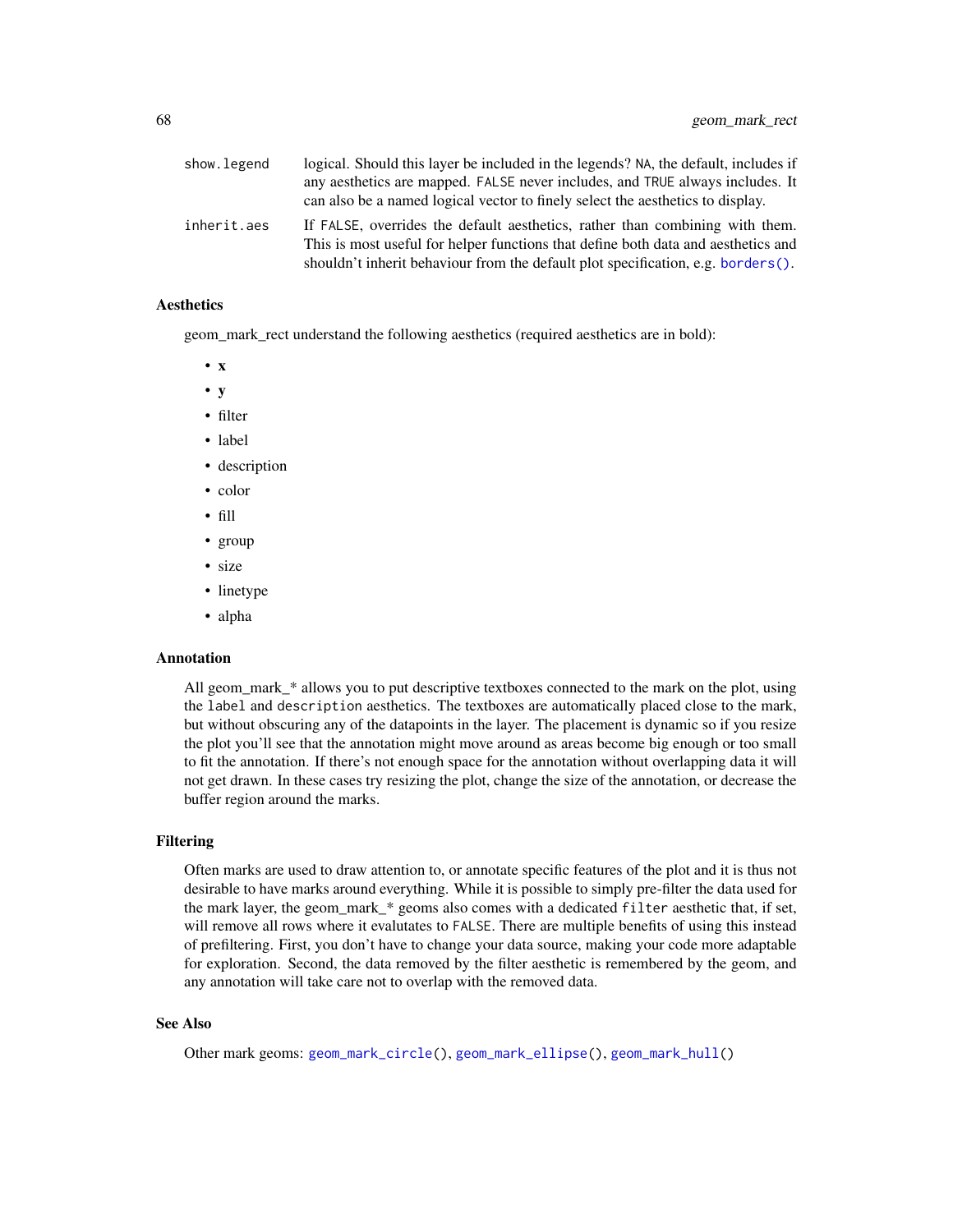## geom\_parallel\_sets 69

#### Examples

```
ggplot(iris, aes(Petal.Length, Petal.Width)) +
 geom_mark_rect(aes(fill = Species, filter = Species != 'versicolor')) +
 geom_point()
# Add annotation
ggplot(iris, aes(Petal.Length, Petal.Width)) +
 geom_mark_rect(aes(fill = Species, label = Species)) +
 geom_point()
# Long descriptions are automatically wrapped to fit into the width
iris$desc <- c(
  'A super Iris - and it knows it',
  'Pretty mediocre Iris, but give it a couple of years and it might surprise you',
  "You'll never guess what this Iris does every Sunday"
)[iris$Species]
ggplot(iris, aes(Petal.Length, Petal.Width)) +
 geom_mark_rect(aes(fill = Species, label = Species, description = desc,
                     filter = Species == 'setosa') +
 geom_point()
# Change the buffer size to move labels farther away (or closer) from the
# marks
ggplot(iris, aes(Petal.Length, Petal.Width)) +
 geom_mark_rect(aes(fill = Species, label = Species),
                 label.buffer = unit(30, 'mm')) +geom_point()
# The connector is capped a bit before it reaches the mark, but this can be
# controlled
ggplot(iris, aes(Petal.Length, Petal.Width)) +
 geom_mark_rect(aes(fill = Species, label = Species),
                 con.cap = 0) +
 geom_point()
```
geom\_parallel\_sets *Create Parallel Sets diagrams*

### Description

A parallel sets diagram is a type of visualisation showing the interaction between multiple categorical variables. If the variables has an intrinsic order the representation can be thought of as a Sankey Diagram. If each variable is a point in time it will resemble an alluvial diagram.

```
stat_parallel_sets(
 mapping = NULL,
```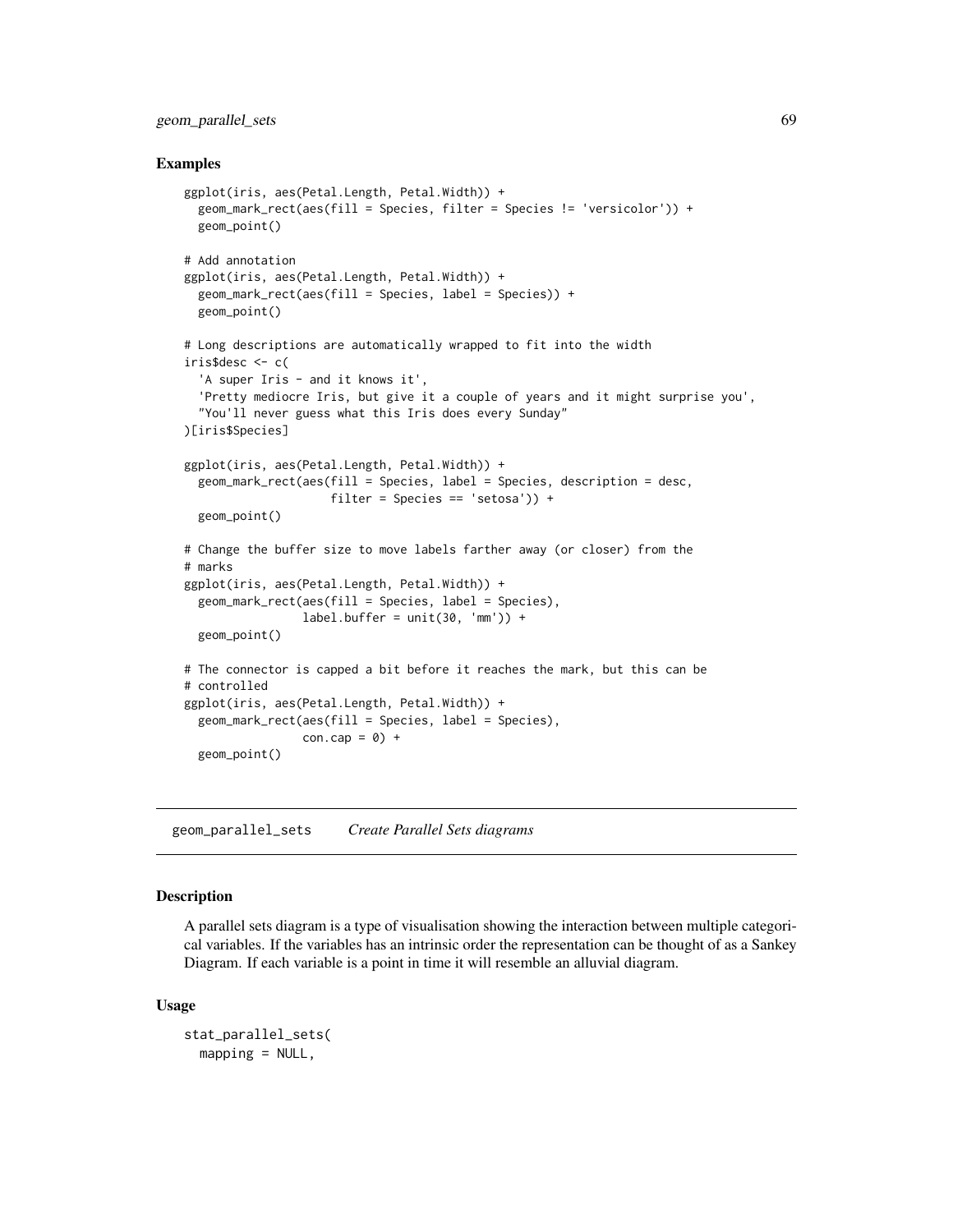```
data = NULL,geom = "shape",
 position = "identity",
 n = 100,
  strength = 0.5,
  sep = 0.05,axis.width = 0,
 na.rm = FALSE,
  show.legend = NA,
  inherit.aes = TRUE,
  ...
\mathcal{L}geom_parallel_sets(
 mapping = NULL,
 data = NULL,
  stat = "parallel_sets",
 position = "identity",
 n = 100,
 na.rm = FALSE,sep = 0.05,strength = 0.5,
  axis.width = 0,
  show.legend = NA,
  inherit.aes = TRUE,
  ...
\mathcal{L}stat_parallel_sets_axes(
 mapping = NULL,data = NULL,geom = "parallel_sets_axes",
 position = "identity",
  sep = 0.05,axis. width = 0,na.rm = FALSE,
  show.legend = NA,
  inherit.aes = TRUE,
  ...
\mathcal{L}geom_parallel_sets_axes(
 mapping = NULL,
 data = NULL,stat = "parallel_sets_axes",
  position = "identity",
  na.rm = FALSE,
  show.legend = NA,
```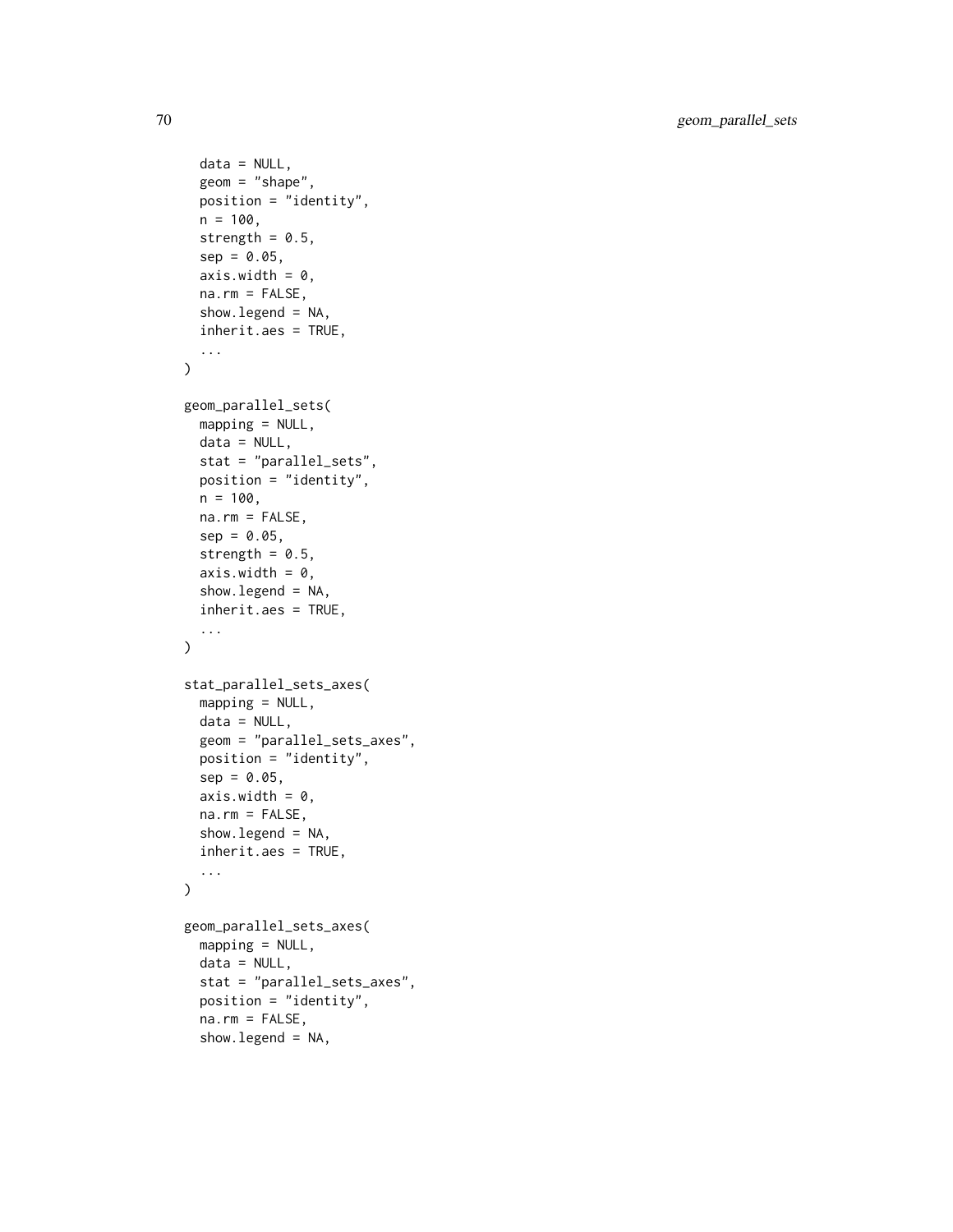## geom\_parallel\_sets 71

```
inherit.aes = TRUE,
  ...
\lambdageom_parallel_sets_labels(
  mapping = NULL,
  data = NULL,
  stat = "parallel_sets_axes",
  angle = -90,
  position = "identity",
  na.rm = FALSE,show.legend = NA,
  inherit.aes = TRUE,
  ...
)
```
# Arguments

# mapping Set of aesthetic mappings created by [aes\(\)](#page-0-0) or aes<sub>-</sub>(). If specified and inherit.aes = TRUE (the default), it is combined with the default mapping at the top level of the plot. You must supply mapping if there is no plot mapping. data The data to be displayed in this layer. There are three options: If NULL, the default, the data is inherited from the plot data as specified in the call to [ggplot\(\)](#page-0-0). A data.frame, or other object, will override the plot data. All objects will be fortified to produce a data frame. See [fortify\(\)](#page-0-0) for which variables will be created. A function will be called with a single argument, the plot data. The return value must be a data.frame, and will be used as the layer data. A function can be created from a formula (e.g.  $\sim$  head(.x,10)). geom The geometric object to use display the data position Position adjustment, either as a string, or the result of a call to a position adjustment function. n The number of points to create for each of the bounding diagonals strength The proportion to move the control point along the x-axis towards the other end of the bezier curve sep The proportional separation between categories within a variable axis.width The width of the area around each variable axis na.rm If FALSE, the default, missing values are removed with a warning. If TRUE, missing values are silently removed. show. legend logical. Should this layer be included in the legends? NA, the default, includes if any aesthetics are mapped. FALSE never includes, and TRUE always includes. It can also be a named logical vector to finely select the aesthetics to display. inherit.aes If FALSE, overrides the default aesthetics, rather than combining with them. This is most useful for helper functions that define both data and aesthetics and

shouldn't inherit behaviour from the default plot specification, e.g. [borders\(\)](#page-0-0).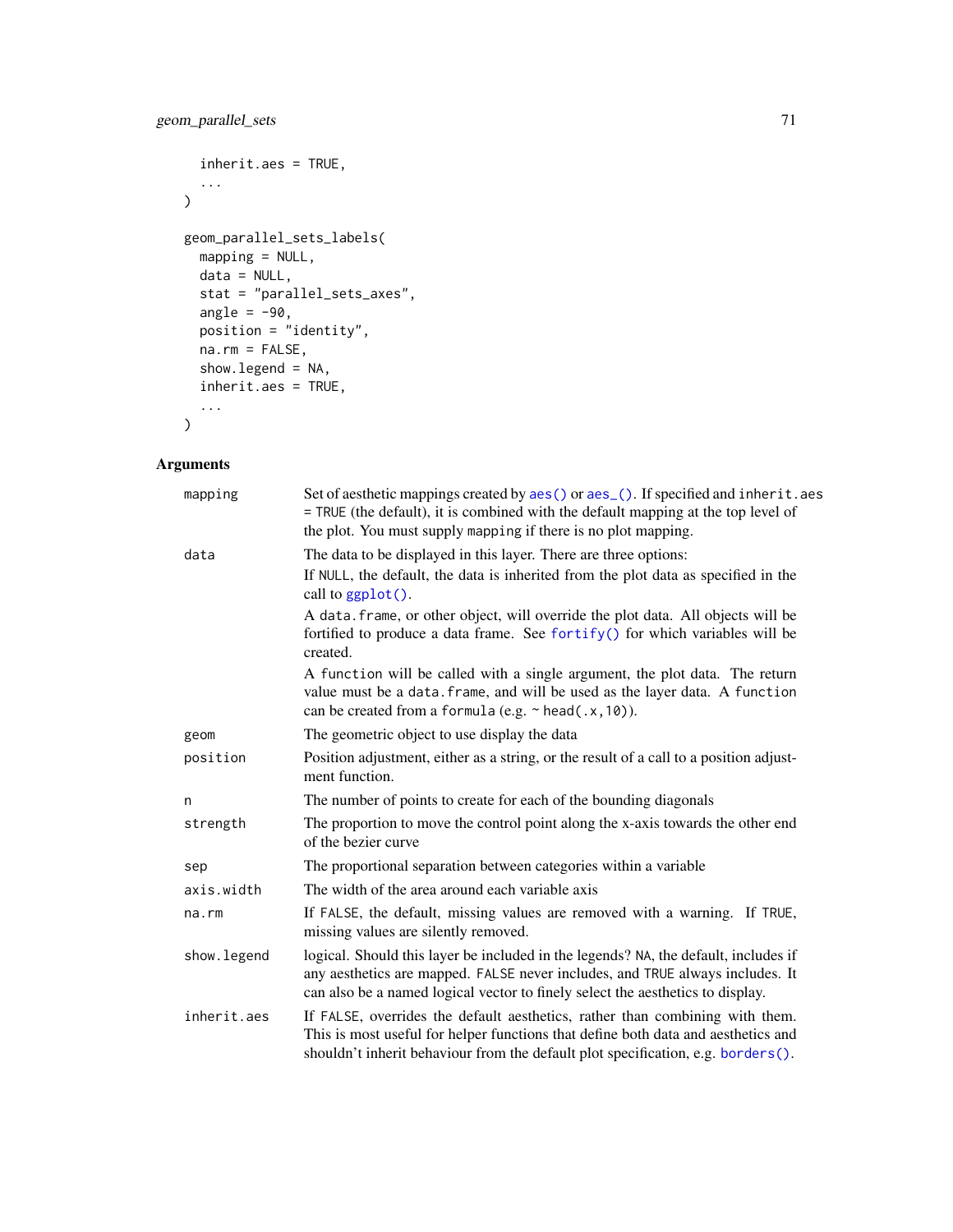| .     | Other arguments passed on to layer(). These are often aesthetics, used to set     |
|-------|-----------------------------------------------------------------------------------|
|       | an aesthetic to a fixed value, like colour $=$ "red" or size $=$ 3. They may also |
|       | be parameters to the paired geom/stat.                                            |
| stat  | The statistical transformation to use on the data for this layer, as a string.    |
| angle | The angle of the axis label text                                                  |

## Details

In a parallel sets visualization each categorical variable will be assigned a position on the x-axis. The size of the intersection of categories from neighboring variables are then shown as thick diagonals, scaled by the sum of elements shared between the two categories. The natural data representation for such as plot is to have each categorical variable in a separate column and then have a column giving the amount/magnitude of the combination of levels in the row. This representation is unfortunately not fitting for the ggplot2 API which needs every position encoding in the same column. To make it easier to work with ggforce provides a helper [gather\\_set\\_data\(\)](#page-14-0), which takes care of the transformation.

## Aesthetics

geom\_parallel\_sets understand the following aesthetics (required aesthetics are in bold):

- x
- id
- split
- value
- color
- fill
- size
- linetype
- alpha
- lineend

#### Author(s)

Thomas Lin Pedersen

#### Examples

```
data <- reshape2::melt(Titanic)
data <- gather_set_data(data, 1:4)
ggplot(data, aes(x, id = id, split = y, value = value)) +geom_parallel_sets(aes(fill = Sex), alpha = 0.3, axis.width = 0.1) +
 geom_parallel_sets_axes(axis.width = 0.1) +
 geom_parallel_sets_labels(colour = 'white')
```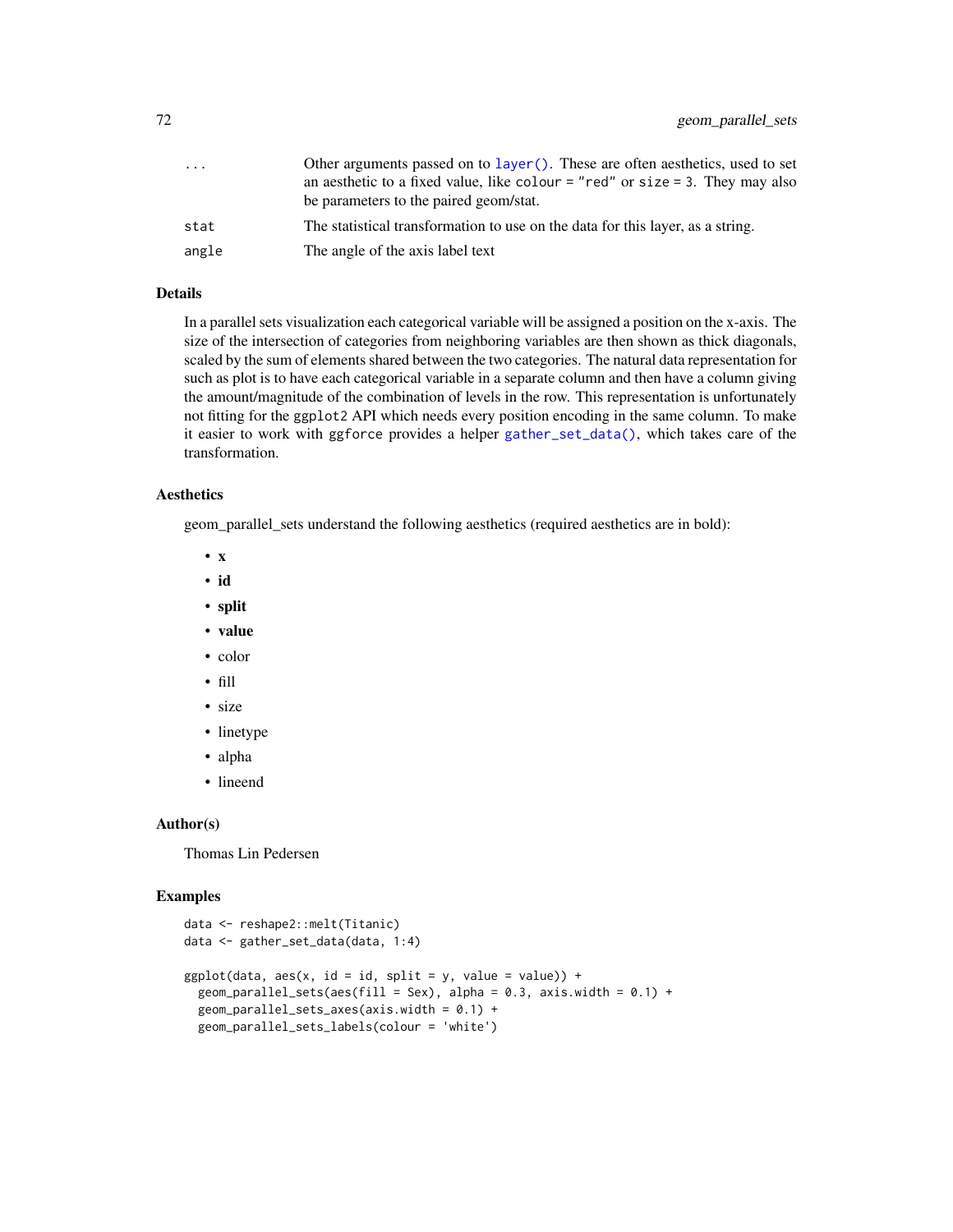<span id="page-72-0"></span>

# Description

This geom makes it easy to construct regular polygons (polygons where all sides and angles are equal) by specifying the number of sides, position, and size. The polygons are always rotated so that they "rest" on a flat side, but this can be changed with the angle aesthetic. The size is based on the radius of their circumcircle and is thus not proportional to their area.

# Usage

```
stat_regon(
 mapping = NULL,
 data = NULL,
 geom = "shape",
 position = "identity",
 na.rm = FALSE,show.legend = NA,
  inherit.aes = TRUE,
  ...
)
geom_regon(
 mapping = NULL,
 data = NULL,
 stat = "regon",
 position = "identity",
 na.rm = FALSE,
  show.legend = NA,
  inherit.aes = TRUE,
  ...
\mathcal{L}
```
#### Arguments

| mapping | Set of aesthetic mappings created by aes () or aes (). If specified and inherit.aes<br>= TRUE (the default), it is combined with the default mapping at the top level of<br>the plot. You must supply mapping if there is no plot mapping. |
|---------|--------------------------------------------------------------------------------------------------------------------------------------------------------------------------------------------------------------------------------------------|
| data    | The data to be displayed in this layer. There are three options:<br>If NULL, the default, the data is inherited from the plot data as specified in the<br>call to $ggplot()$ .                                                             |
|         | A data, frame, or other object, will override the plot data. All objects will be<br>fortified to produce a data frame. See fortify() for which variables will be<br>created.                                                               |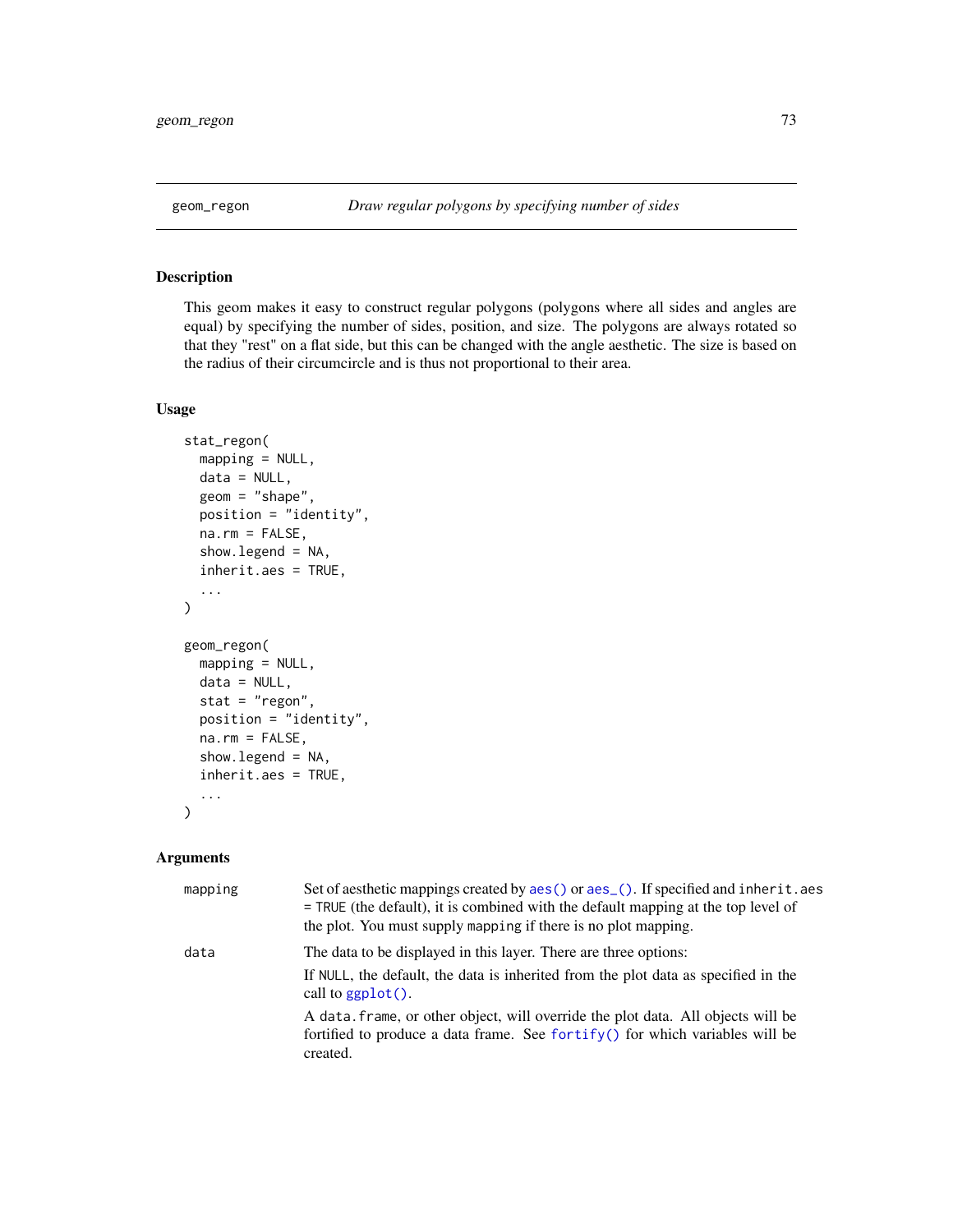<span id="page-73-0"></span>

|              | A function will be called with a single argument, the plot data. The return<br>value must be a data. frame, and will be used as the layer data. A function<br>can be created from a formula (e.g. $\sim$ head(.x, 10)).                                |
|--------------|--------------------------------------------------------------------------------------------------------------------------------------------------------------------------------------------------------------------------------------------------------|
| geom         | The geometric object to use display the data                                                                                                                                                                                                           |
| position     | Position adjustment, either as a string, or the result of a call to a position adjust-<br>ment function.                                                                                                                                               |
| $na$ . $rm$  | If FALSE, the default, missing values are removed with a warning. If TRUE,<br>missing values are silently removed.                                                                                                                                     |
| show. legend | logical. Should this layer be included in the legends? NA, the default, includes if<br>any aesthetics are mapped. FALSE never includes, and TRUE always includes. It<br>can also be a named logical vector to finely select the aesthetics to display. |
| inherit.aes  | If FALSE, overrides the default aesthetics, rather than combining with them.<br>This is most useful for helper functions that define both data and aesthetics and<br>shouldn't inherit behaviour from the default plot specification, e.g. borders().  |
|              | Other arguments passed on to layer (). These are often aesthetics, used to set<br>an aesthetic to a fixed value, like colour = "red" or size = 3. They may also<br>be parameters to the paired geom/stat.                                              |
| stat         | The statistical transformation to use on the data for this layer, as a string.                                                                                                                                                                         |

# Aesthetics

geom\_regon understand the following aesthetics (required aesthetics are in bold):

- x0
- y0
- sides
- r
- angle
- color
- fill
- size
- linetype
- alpha
- lineend

# Computed variables

x, y The coordinates for the corners of the polygon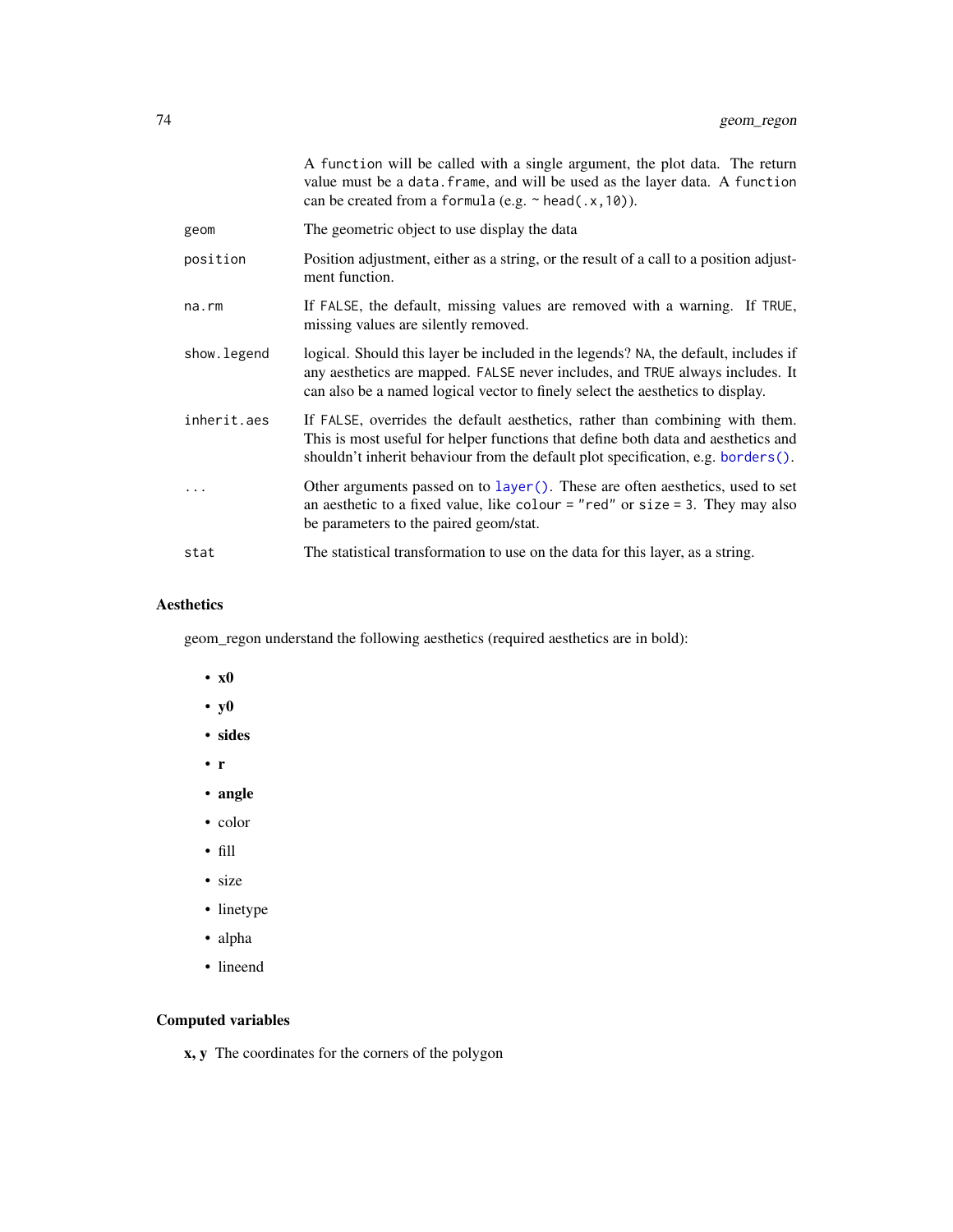# <span id="page-74-0"></span>geom\_shape 75

#### Examples

```
ggplot() +
 geom_regon(aes(x0 = runif(8), y0 = runif(8), sides = sample(3:10, 8),
                 angle = 0, r = runif(8) / 10) +
 coord_fixed()
# The polygons are drawn with geom_shape, so can be manipulated as such
ggplot() +
 geom_regon(aes(x0 = runif(8), y0 = runif(8), sides = sample(3:10, 8),
                 angle = 0, r = runif(8) / 10,expand = unit(1, 'cm'), radius = unit(1, 'cm')) +
 coord_fixed()
```
geom\_shape *Draw polygons with expansion/contraction and/or rounded corners*

# Description

This geom is a cousin of [ggplot2::geom\\_polygon\(\)](#page-0-0) with the added possibility of expanding or contracting the polygon by an absolute amount (e.g. 1 cm). Furthermore, it is possible to round the corners of the polygon, again by an absolute amount. The resulting geom reacts to resizing of the plot, so the expansion/contraction and corner radius will not get distorted. If no expansion/contraction or corner radius is specified, the geom falls back to geom\_polygon so there is no performance penality in using this instead of geom\_polygon.

#### Usage

```
geom_shape(
 mapping = NULL,
 data = NULL,
  stat = "identity",
 position = "identity",
  expand = 0,
  radius = 0,
  ...,
 na.rm = FALSE,show.legend = NA,
  inherit.aes = TRUE
)
```
### Arguments

mapping Set of aesthetic mappings created by [aes\(\)](#page-0-0) or aes<sub>-</sub>(). If specified and inherit.aes = TRUE (the default), it is combined with the default mapping at the top level of the plot. You must supply mapping if there is no plot mapping.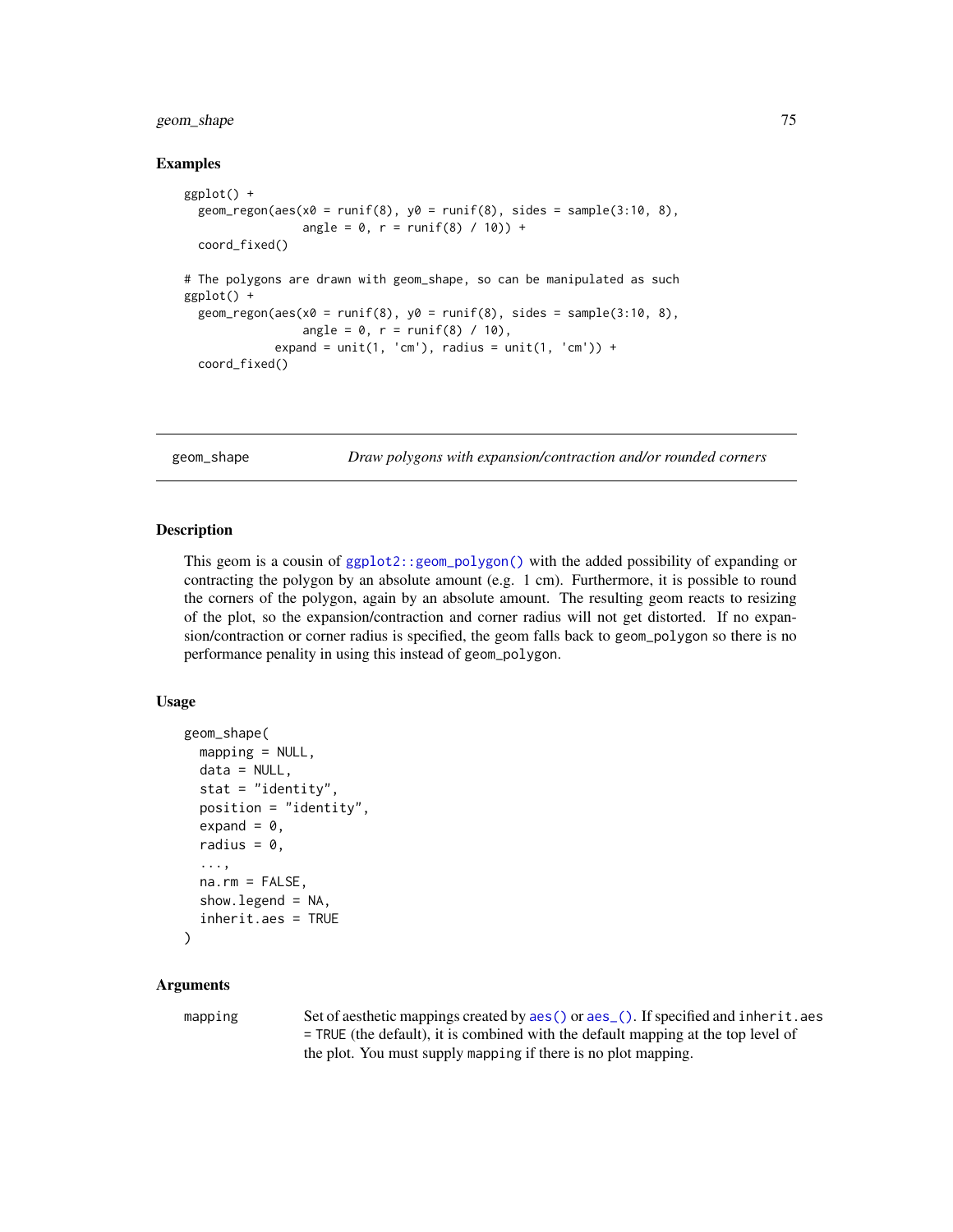<span id="page-75-0"></span>

| data        | The data to be displayed in this layer. There are three options:                                                                                                                                                                                       |
|-------------|--------------------------------------------------------------------------------------------------------------------------------------------------------------------------------------------------------------------------------------------------------|
|             | If NULL, the default, the data is inherited from the plot data as specified in the<br>call to ggplot().                                                                                                                                                |
|             | A data. frame, or other object, will override the plot data. All objects will be<br>fortified to produce a data frame. See fortify() for which variables will be<br>created.                                                                           |
|             | A function will be called with a single argument, the plot data. The return<br>value must be a data. frame, and will be used as the layer data. A function<br>can be created from a formula (e.g. $\sim$ head(.x, 10)).                                |
| stat        | The statistical transformation to use on the data for this layer, as a string.                                                                                                                                                                         |
| position    | Position adjustment, either as a string, or the result of a call to a position adjust-<br>ment function.                                                                                                                                               |
| expand      | A numeric or unit vector of length one, specifying the expansion amount. Neg-<br>ative values will result in contraction instead. If the value is given as a numeric<br>it will be understood as a proportion of the plot area width.                  |
| radius      | As expand but specifying the corner radius.                                                                                                                                                                                                            |
|             | Other arguments passed on to layer (). These are often aesthetics, used to set<br>an aesthetic to a fixed value, like colour = "red" or size = 3. They may also<br>be parameters to the paired geom/stat.                                              |
| na.rm       | If FALSE, the default, missing values are removed with a warning. If TRUE,<br>missing values are silently removed.                                                                                                                                     |
| show.legend | logical. Should this layer be included in the legends? NA, the default, includes if<br>any aesthetics are mapped. FALSE never includes, and TRUE always includes. It<br>can also be a named logical vector to finely select the aesthetics to display. |
| inherit.aes | If FALSE, overrides the default aesthetics, rather than combining with them.<br>This is most useful for helper functions that define both data and aesthetics and<br>shouldn't inherit behaviour from the default plot specification, e.g. borders().  |

# Aesthetics

geom\_shape understand the following aesthetics (required aesthetics are in bold):

- x
- y
- color
- fill
- group
- size
- linetype
- alpha

# Note

Some settings can result in the dissappearance of polygons, specifically when contracting or rounding corners with a relatively large amount. Also note that x and y scale limits does not take expansion into account and the resulting polygon might thus not fit into the plot.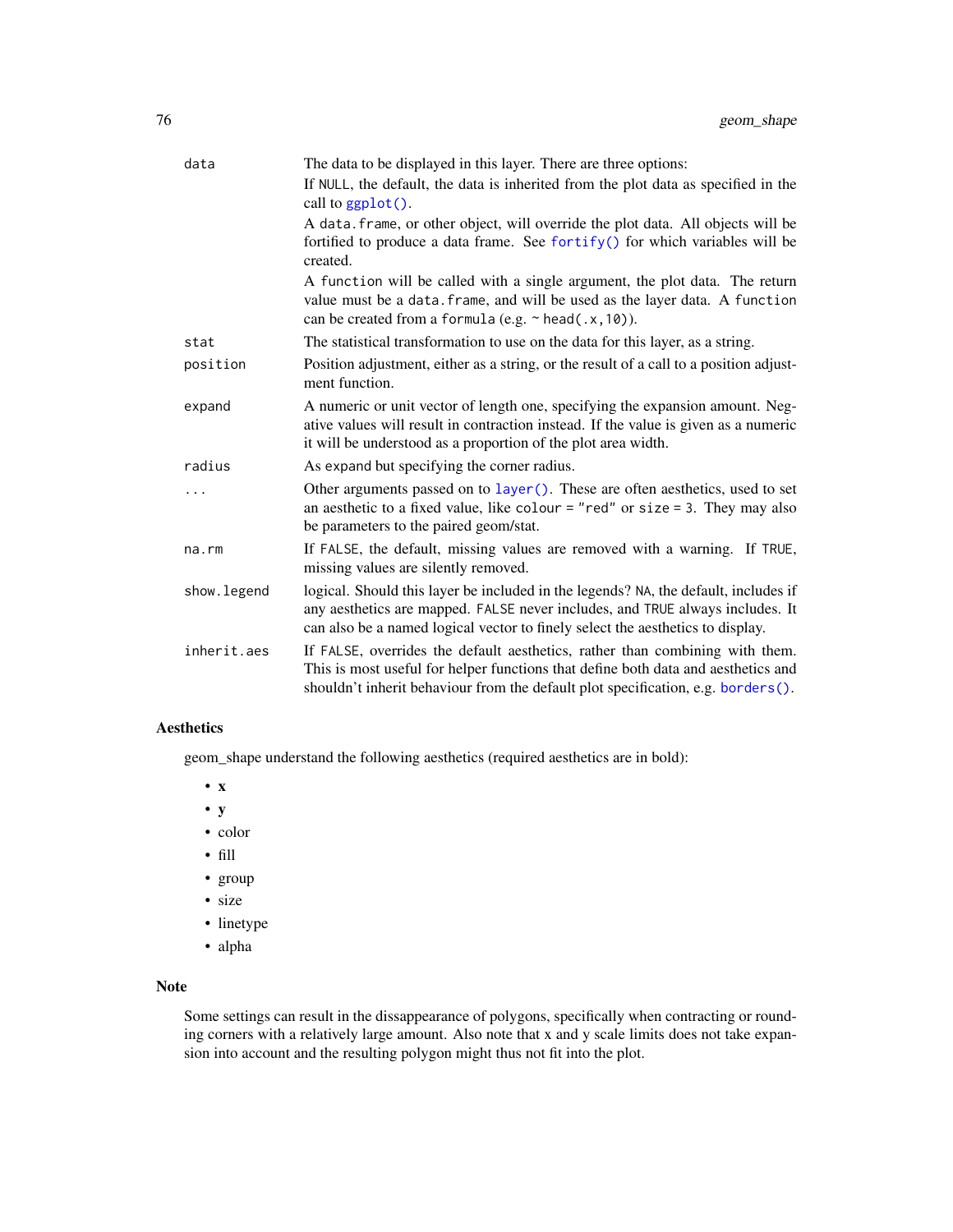# <span id="page-76-0"></span>geom\_sina 77

#### Author(s)

Thomas Lin Pedersen

#### Examples

```
shape <- data.frame(
  x = c(0.5, 1, 0.75, 0.25, 0),y = c(0, 0.5, 1, 0.75, 0.25)
)
# Expand and round
ggplot(shape, aes(x = x, y = y)) +geom\_shape(expand = unit(1, 'cm'), radius = unit(0.5, 'cm')) +geom_polygon(fill = 'red')
# Contract
ggplot(shape, aes(x = x, y = y)) +geom_polygon(fill = 'red') +
  geom\_shape(expand = unit(-1, 'cm'))# Only round corners
ggplot(shape, aes(x = x, y = y)) +geom_polygon(fill = 'red') +
  geom_shape(radius = unit(1, 'cm'))
```
geom\_sina *Sina plot*

# Description

The sina plot is a data visualization chart suitable for plotting any single variable in a multiclass dataset. It is an enhanced jitter strip chart, where the width of the jitter is controlled by the density distribution of the data within each class.

#### Usage

```
stat_sina(
 mapping = NULL,data = NULL,geom = "sina",position = "dodge",
  scale = "area",
 method = "density",
 bw = "nrd0",kernel = "gaussian",
  maxwidth = NULL,adjust = 1,
  binlimit = 1,
 binwidth = NULL,
```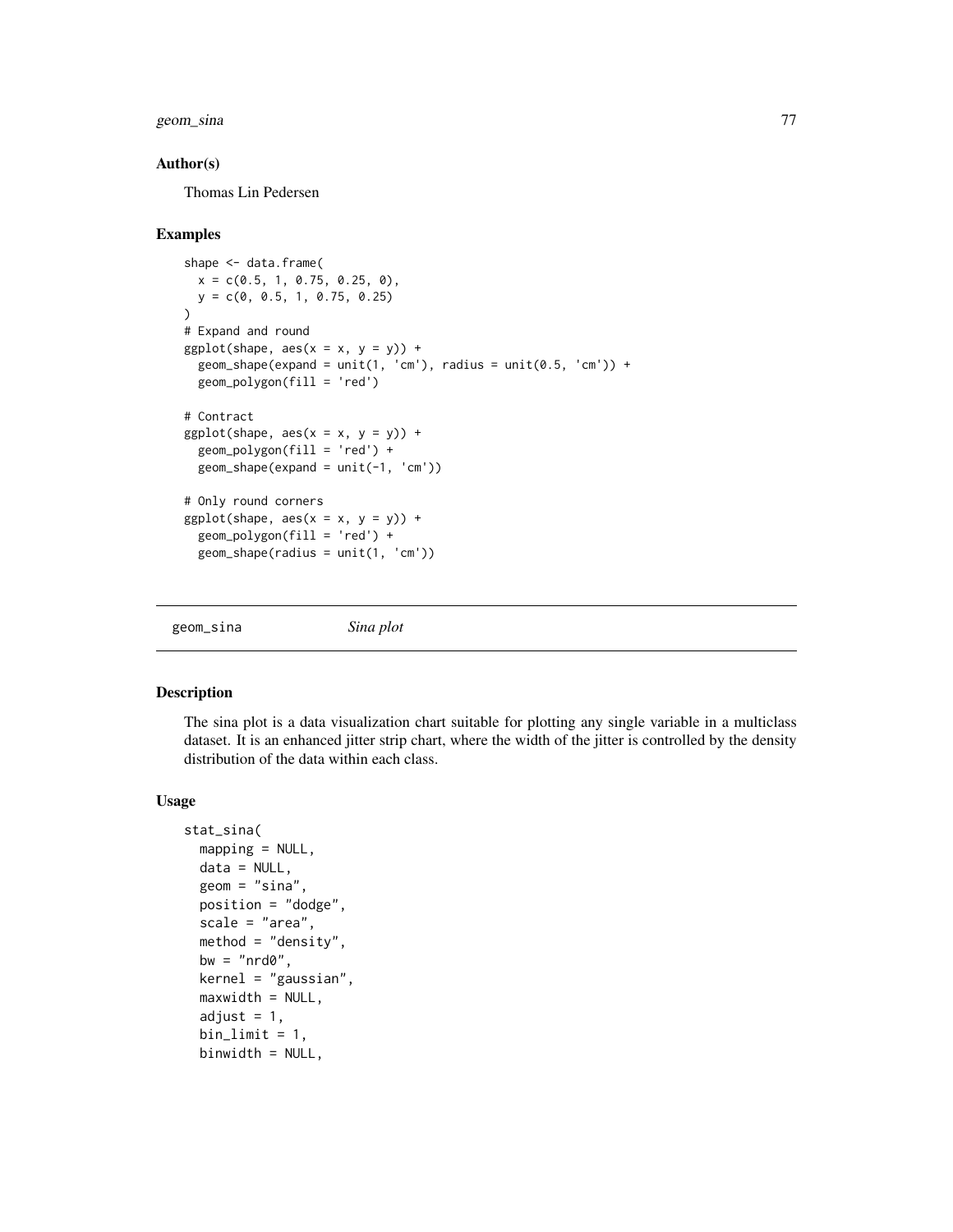```
bins = NULL,seed = NA,
  ...,
 na.rm = FALSE,show.legend = NA,
 inherit.aes = TRUE
\mathcal{L}geom_sina(
 mapping = NULL,
 data = NULL,
 stat = "sina",position = "dodge",
  ...,
 na.rm = FALSE,
 show.legend = NA,
  inherit.aes = TRUE
```

```
\mathcal{L}
```
# Arguments

| mapping  | Set of aesthetic mappings created by aes() or aes_(). If specified and inherit.aes<br>= TRUE (the default), it is combined with the default mapping at the top level of<br>the plot. You must supply mapping if there is no plot mapping. |
|----------|-------------------------------------------------------------------------------------------------------------------------------------------------------------------------------------------------------------------------------------------|
| data     | The data to be displayed in this layer. There are three options:                                                                                                                                                                          |
|          | If NULL, the default, the data is inherited from the plot data as specified in the<br>call to ggplot().                                                                                                                                   |
|          | A data. frame, or other object, will override the plot data. All objects will be                                                                                                                                                          |
|          | fortified to produce a data frame. See fortify() for which variables will be<br>created.                                                                                                                                                  |
|          | A function will be called with a single argument, the plot data. The return<br>value must be a data. frame, and will be used as the layer data. A function<br>can be created from a formula (e.g. $\sim$ head(.x, 10)).                   |
| geom     | The geometric object to use display the data                                                                                                                                                                                              |
| position | Position adjustment, either as a string, or the result of a call to a position adjust-<br>ment function.                                                                                                                                  |
| scale    | How should each sina be scaled. Corresponds to the scale parameter in ggplot2: : geom_violin()?<br>Available are:                                                                                                                         |
|          | • 'area' for scaling by the largest density/bin among the different sinas                                                                                                                                                                 |
|          | • 'count' as above, but in addition scales by the maximum number of points<br>in the different sinas.                                                                                                                                     |
|          | • 'width' Only scale according to the maxwidth parameter                                                                                                                                                                                  |
|          | For backwards compatibility it can also be a logical with TRUE meaning area<br>and FALSE meaning width                                                                                                                                    |
| method   | Choose the method to spread the samples within the same bin along the x-axis.<br>Available methods: "density", "counts" (can be abbreviated, e.g. "d"). See<br>Details.                                                                   |

<span id="page-77-0"></span>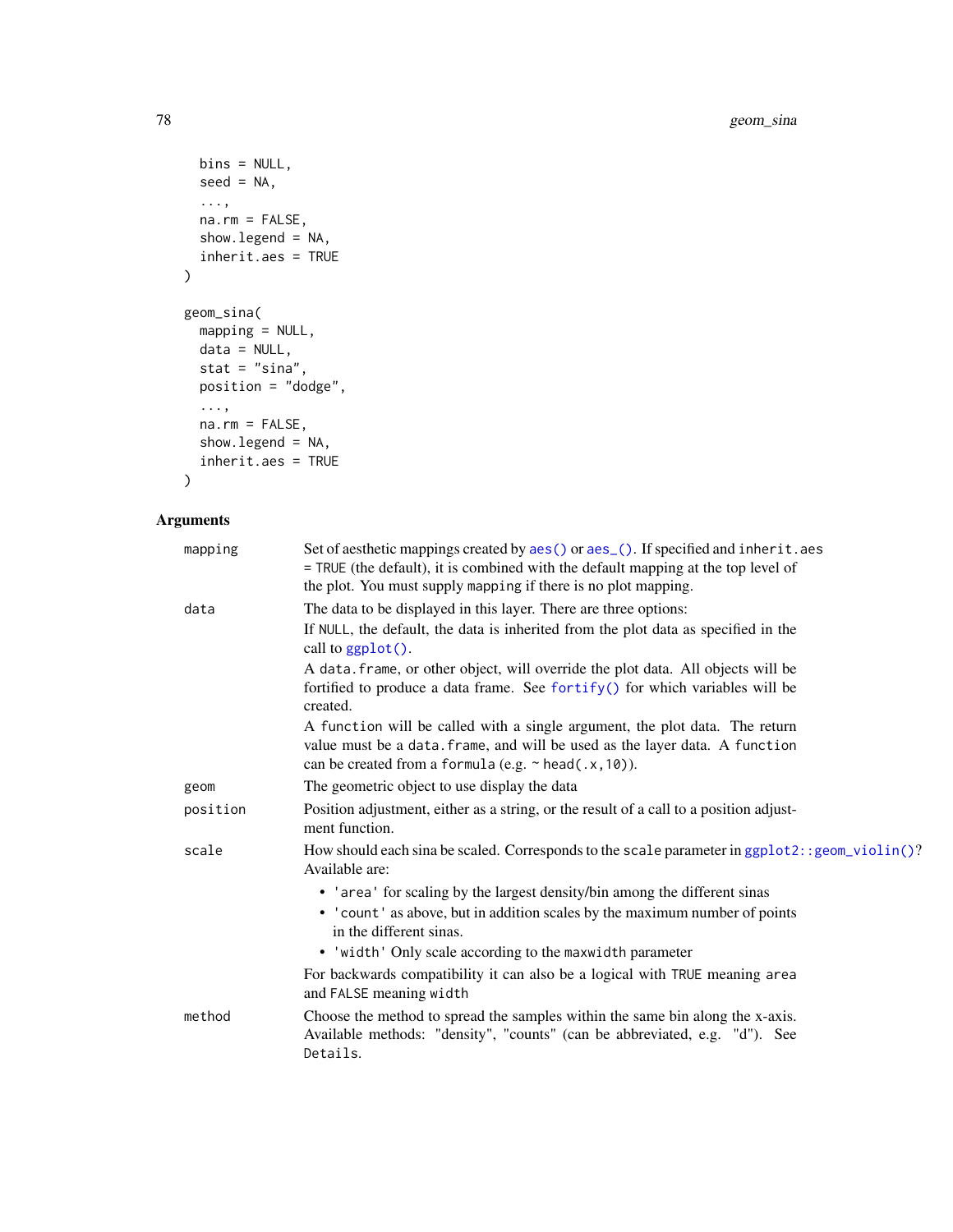<span id="page-78-0"></span>

| bw          | The smoothing bandwidth to be used. If numeric, the standard deviation of<br>the smoothing kernel. If character, a rule to choose the bandwidth, as listed in<br>stats::bw.nrd().                                                                      |
|-------------|--------------------------------------------------------------------------------------------------------------------------------------------------------------------------------------------------------------------------------------------------------|
| kernel      | Kernel. See list of available kernels in $density()$ .                                                                                                                                                                                                 |
| maxwidth    | Control the maximum width the points can spread into. Values between 0 and 1.                                                                                                                                                                          |
| adjust      | A multiplicate bandwidth adjustment. This makes it possible to adjust the band-<br>width while still using the a bandwidth estimator. For example, $adjust = 1/2$<br>means use half of the default bandwidth.                                          |
| bin_limit   | If the samples within the same y-axis bin are more than bin_limit, the sam-<br>ples's X coordinates will be adjusted.                                                                                                                                  |
| binwidth    | The width of the bins. The default is to use bins bins that cover the range of the<br>data. You should always override this value, exploring multiple widths to find<br>the best to illustrate the stories in your data.                               |
| bins        | Number of bins. Overridden by binwidth. Defaults to 50.                                                                                                                                                                                                |
| seed        | A seed to set for the jitter to ensure a reproducible plot                                                                                                                                                                                             |
| $\cdots$    | Other arguments passed on to layer (). These are often aesthetics, used to set<br>an aesthetic to a fixed value, like colour = "red" or size = 3. They may also<br>be parameters to the paired geom/stat.                                              |
| na.rm       | If FALSE, the default, missing values are removed with a warning. If TRUE,<br>missing values are silently removed.                                                                                                                                     |
| show.legend | logical. Should this layer be included in the legends? NA, the default, includes if<br>any aesthetics are mapped. FALSE never includes, and TRUE always includes. It<br>can also be a named logical vector to finely select the aesthetics to display. |
| inherit.aes | If FALSE, overrides the default aesthetics, rather than combining with them.<br>This is most useful for helper functions that define both data and aesthetics and<br>shouldn't inherit behaviour from the default plot specification, e.g. borders().  |
| stat        | The statistical transformation to use on the data for this layer, as a string.                                                                                                                                                                         |

# Details

There are two available ways to define the x-axis borders for the samples to spread within:

• method == "density"

A density kernel is estimated along the y-axis for every sample group, and the samples are spread within that curve. In effect this means that points will be positioned randomly within a violin plot with the same parameters.

```
• method == "counts":
```
The borders are defined by the number of samples that occupy the same bin.

# Aesthetics

geom\_sina understand the following aesthetics (required aesthetics are in bold):

• x

• y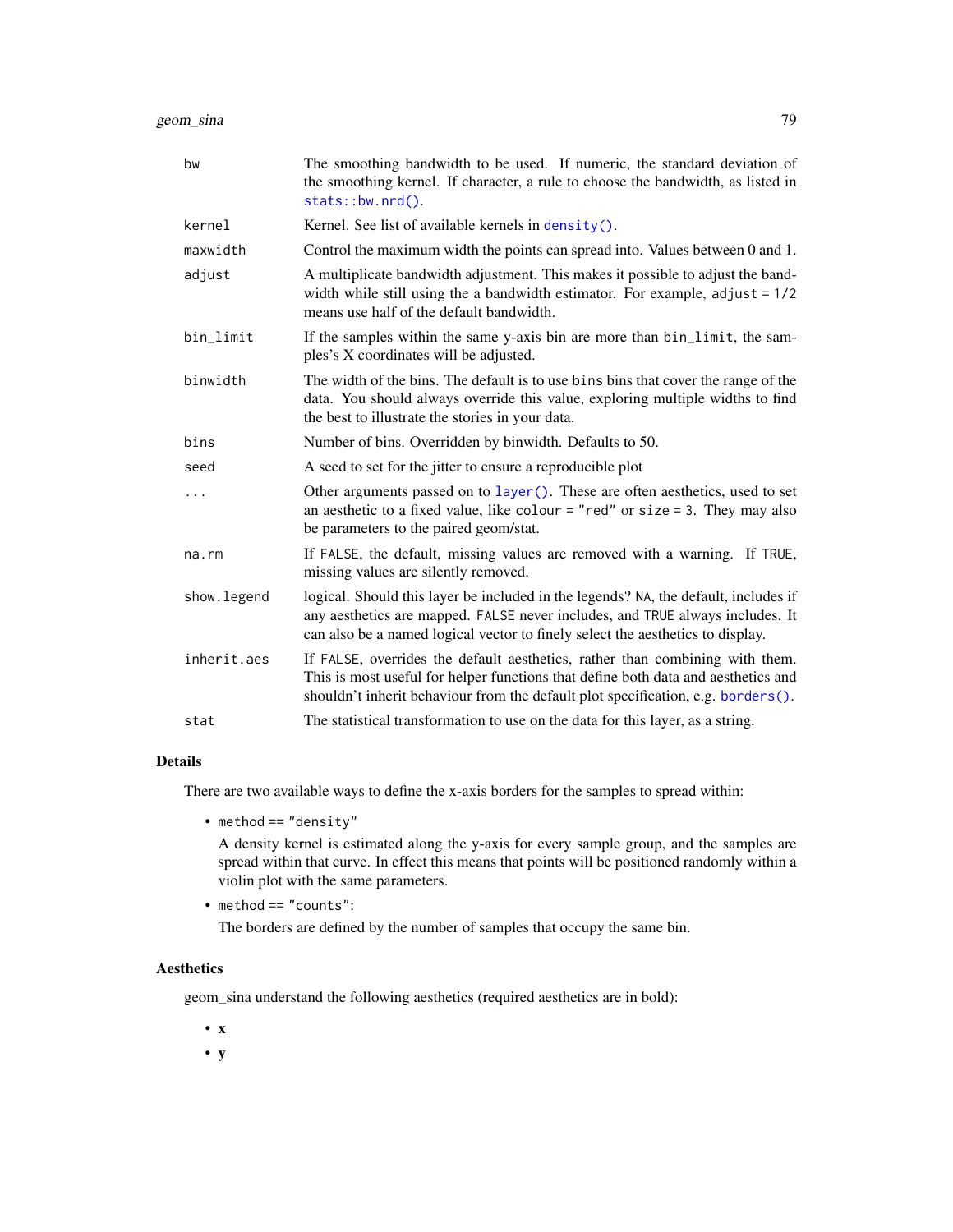- color
- group
- size
- alpha

#### Computed variables

density The density or sample counts per bin for each point scaled density scaled by the maximum density in each group n The number of points in the group the point belong to

#### Author(s)

Nikos Sidiropoulos, Claus Wilke, and Thomas Lin Pedersen

```
ggplot(midwest, aes(state, area)) + geom_point()
# Boxplot and Violin plots convey information on the distribution but not the
# number of samples, while Jitter does the opposite.
ggplot(midwest, aes(state, area)) +
  geom_violin()
ggplot(midwest, aes(state, area)) +
  geom_jitter()
# Sina does both!
ggplot(midwest, aes(state, area)) +
  geom_violin() +
  geom_sina()
p <- ggplot(midwest, aes(state, popdensity)) +
  scale_y_log10()
p + geom_sina()
# Colour the points based on the data set's columns
p + geom_sina(aes(colour = inmetro))
# Or any other way
cols <- midwest$popdensity > 10000
p + geom_sina(colour = cols + 1L)
# Sina plots with continuous x:
ggplot(midwest, aes(cut_width(area, 0.02), popdensity)) +
  geom_sina() +
  scale_y_log10()
```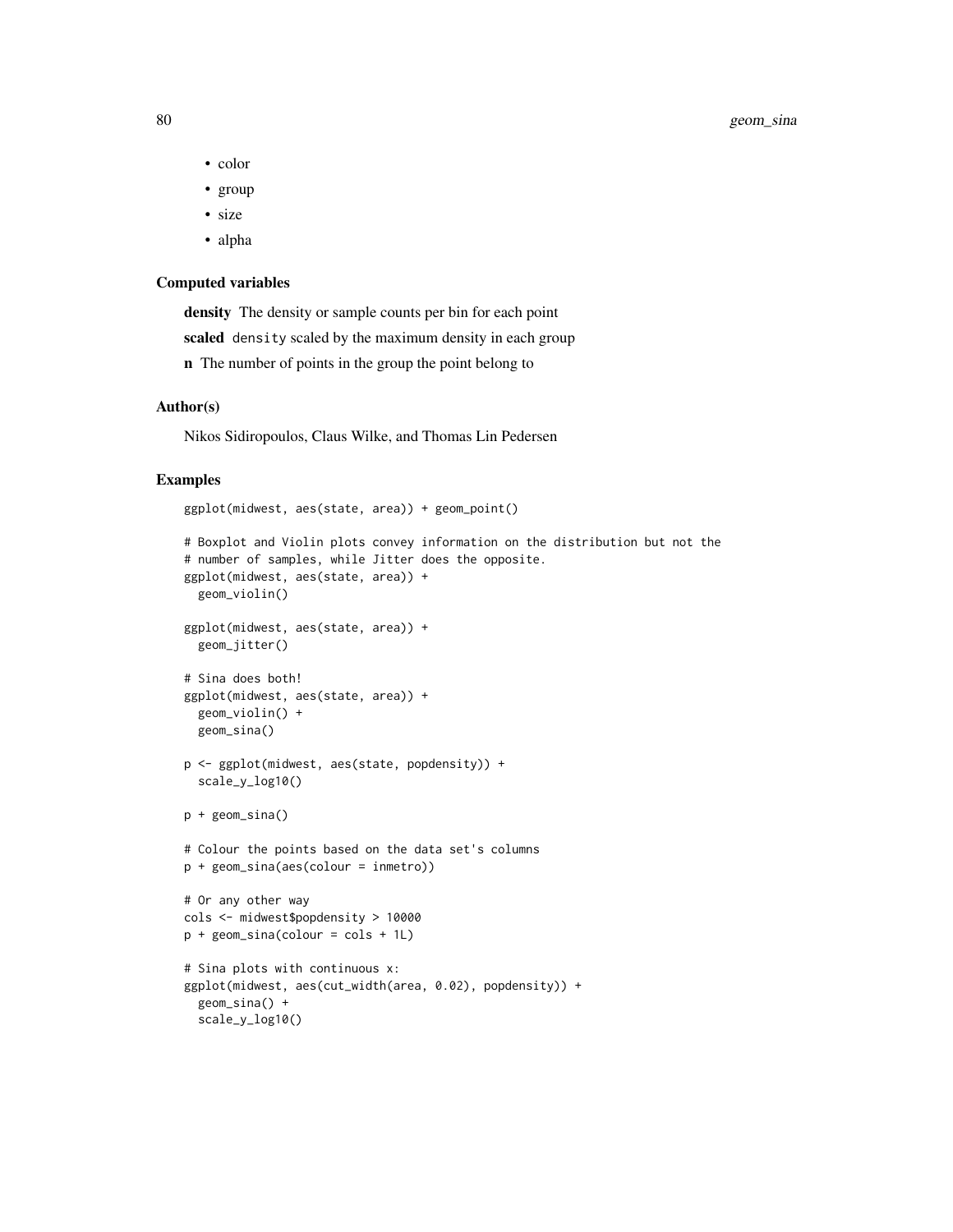```
### Sample gaussian distributions
# Unimodal
a \leq -rnorm(500, 6, 1)b \le rnorm(400, 5, 1.5)
# Bimodal
c \leq c (rnorm(200, 3, .7), rnorm(50, 7, 0.4))
# Trimodal
d \leq c(\text{rnorm}(200, 2, 0.7), \text{rnorm}(300, 5.5, 0.4), \text{rnorm}(100, 8, 0.4))df <- data.frame(
  'Distribution' = c(
    rep('Unimodal 1', length(a)),
    rep('Unimodal 2', length(b)),
    rep('Bimodal', length(c)),
    rep('Trimodal', length(d))
  ),
  'Value' = c(a, b, c, d)\mathcal{L}# Reorder levels
df$Distribution <- factor(
  df$Distribution,
  levels(df$Distribution)[c(3, 4, 1, 2)]
)
p <- ggplot(df, aes(Distribution, Value))
p + geom_boxplot()
p + geom_violin() +
  geom_sina()
# By default, Sina plot scales the width of the class according to the width
# of the class with the highest density. Turn group-wise scaling off with:
p +geom_violin() +
  geom_sina(scale = FALSE)
```
geom\_spiro *Draw spirograms based on the radii of the different "wheels" involved*

#### Description

This, rather pointless, geom allows you to draw spirograms, as known from the popular drawing toy where lines were traced by inserting a pencil into a hole in a small gear that would then trace around inside another gear. The potential practicality of this geom is slim and it excists mainly for fun and art.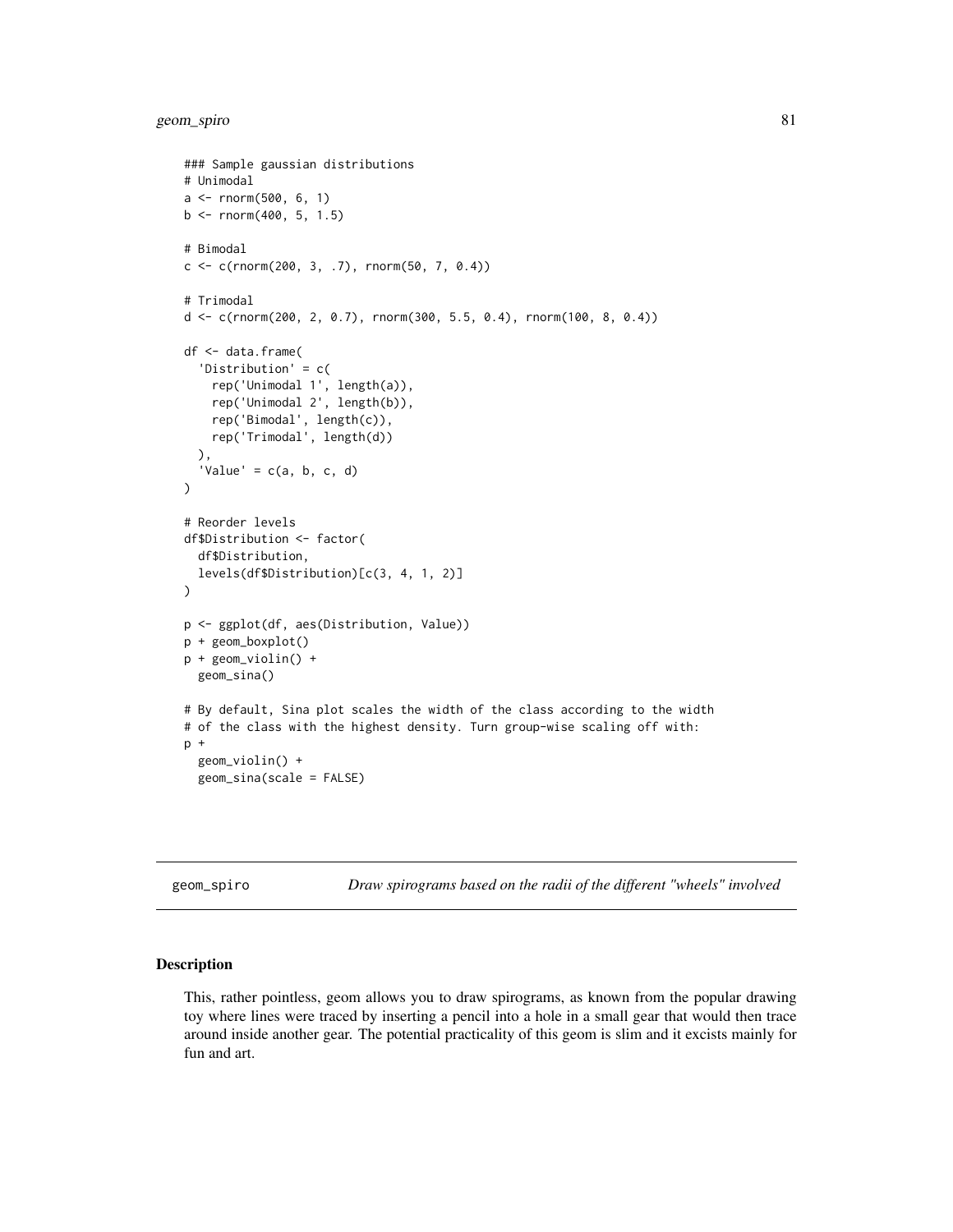# Usage

```
stat_spiro(
 mapping = NULL,
 data = NULL,
 geom = "path",
 position = "identity",
 na.rm = FALSE,
 n = 500,revolutions = NULL,
  show.legend = NA,
  inherit.aes = TRUE,
  ...
\mathcal{L}geom_spiro(
 mapping = NULL,
 data = NULL,
 stat = "spiro",
 position = "identity",
 arrow = NULL,
 n = 500,lineend = "butt",
 na.rm = FALSE,
  show.legend = NA,
 inherit.aes = TRUE,
  ...
)
```
# Arguments

| mapping  | Set of aesthetic mappings created by aes () or aes (). If specified and inherit. aes<br>= TRUE (the default), it is combined with the default mapping at the top level of<br>the plot. You must supply mapping if there is no plot mapping. |
|----------|---------------------------------------------------------------------------------------------------------------------------------------------------------------------------------------------------------------------------------------------|
| data     | The data to be displayed in this layer. There are three options:<br>If NULL, the default, the data is inherited from the plot data as specified in the<br>call to $ggplot()$ .                                                              |
|          | A data frame, or other object, will override the plot data. All objects will be<br>fortified to produce a data frame. See fortify() for which variables will be<br>created.                                                                 |
|          | A function will be called with a single argument, the plot data. The return<br>value must be a data. frame, and will be used as the layer data. A function<br>can be created from a formula (e.g. $\sim$ head(.x, 10)).                     |
| geom     | The geometric object to use display the data                                                                                                                                                                                                |
| position | Position adjustment, either as a string, or the result of a call to a position adjust-<br>ment function.                                                                                                                                    |
| na.rm    | If FALSE, the default, missing values are removed with a warning. If TRUE,<br>missing values are silently removed.                                                                                                                          |

<span id="page-81-0"></span>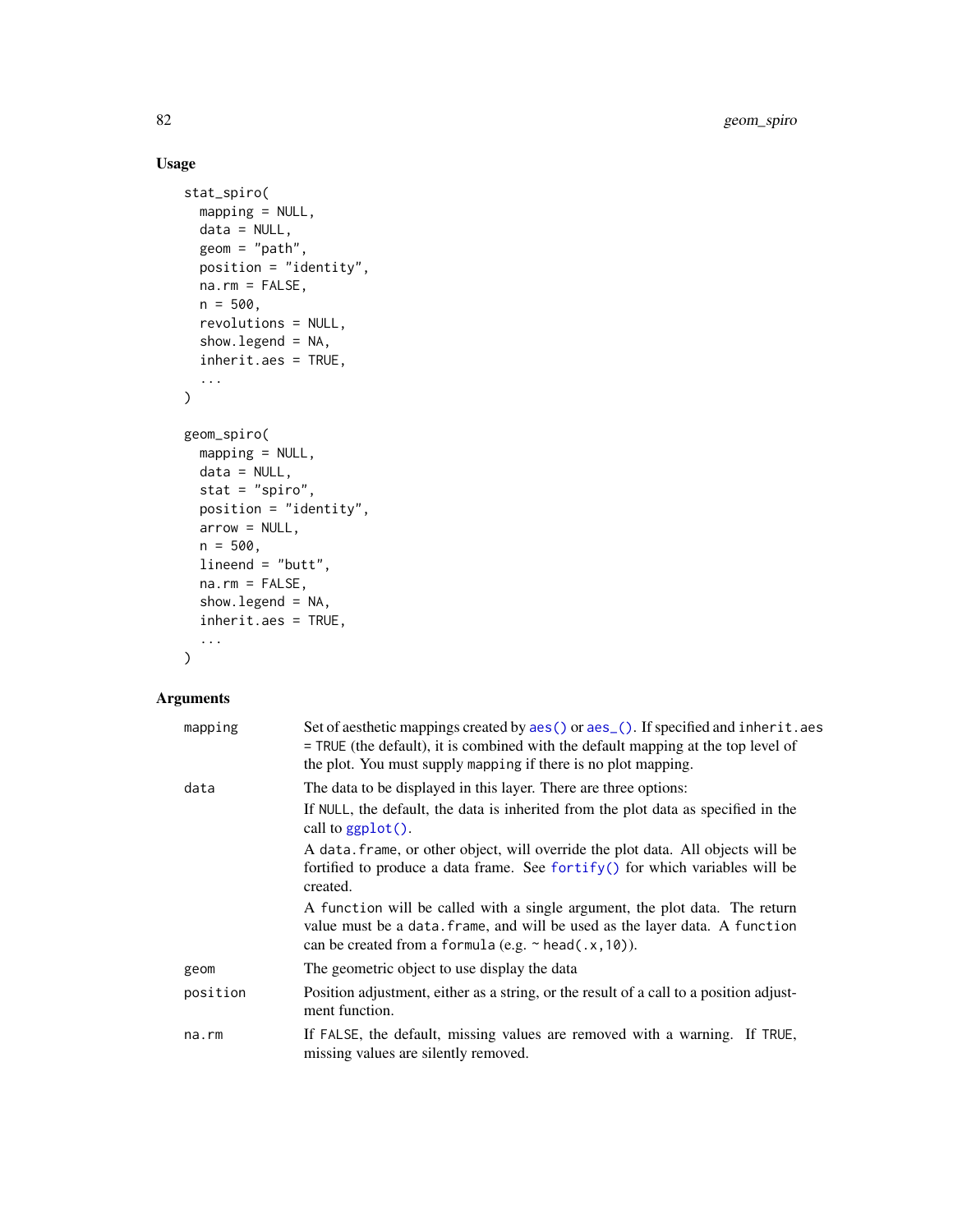<span id="page-82-0"></span>geom\_spiro 83

| n           | The number of points that should be used to draw a fully closed spirogram. If<br>revolutions < 1 the actual number of points will be less than this.                                                                                                   |
|-------------|--------------------------------------------------------------------------------------------------------------------------------------------------------------------------------------------------------------------------------------------------------|
| revolutions | The number of times the inner gear should revolve around inside the outer gear.<br>If NULL the number of revolutions to reach the starting position is calculated and<br>used.                                                                         |
| show.legend | logical. Should this layer be included in the legends? NA, the default, includes if<br>any aesthetics are mapped. FALSE never includes, and TRUE always includes. It<br>can also be a named logical vector to finely select the aesthetics to display. |
| inherit.aes | If FALSE, overrides the default aesthetics, rather than combining with them.<br>This is most useful for helper functions that define both data and aesthetics and<br>shouldn't inherit behaviour from the default plot specification, e.g. borders().  |
|             | Other arguments passed on to layer (). These are often aesthetics, used to set<br>an aesthetic to a fixed value, like colour = "red" or size = 3. They may also<br>be parameters to the paired geom/stat.                                              |
| stat        | The statistical transformation to use on the data for this layer, as a string.                                                                                                                                                                         |
| arrow       | Arrow specification, as created by grid::arrow().                                                                                                                                                                                                      |
| lineend     | Line end style (round, butt, square).                                                                                                                                                                                                                  |

# Aesthetics

stat\_spiro and geom\_spiro understand the following aesthetics (required aesthetics are in bold):

- R
- r
- d
- x0
- y0
- outer
- color
- size
- linetype
- alpha

# Computed variables

x, y The coordinates for the path describing the spirogram

index The progression along the spirogram mapped between 0 and 1

```
# Basic usage
ggplot() +
 geom_spiro(aes(R = 10, r = 3, d = 5))
# Only draw a portion
```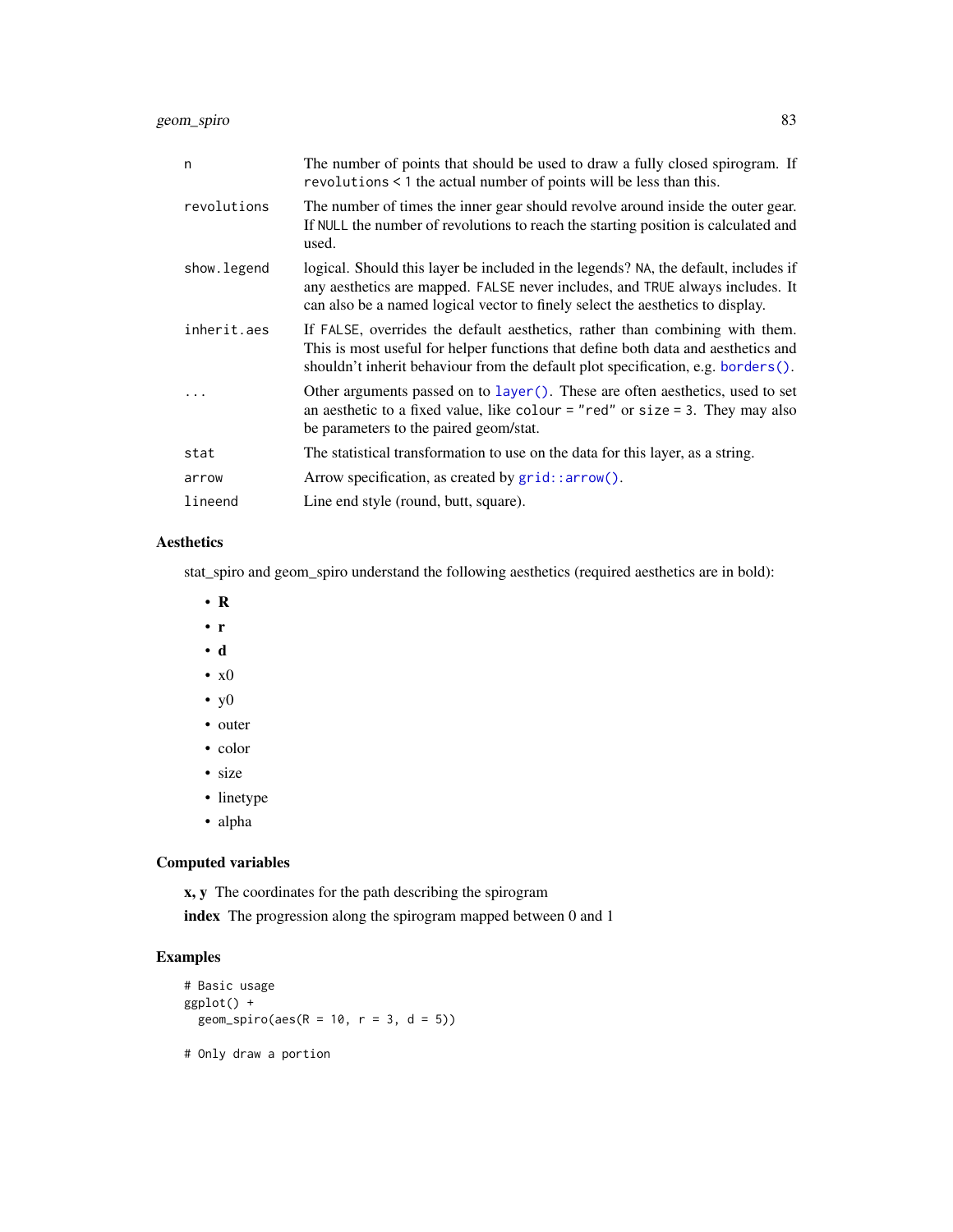```
ggplot() +
 geom_spiro(aes(R = 10, r = 3, d = 5), revolutions = 1.2)
# Let the inner gear circle the outside of the outer gear
ggplot() +
 geom_spiro(aes(R = 10, r = 3, d = 5, outer = TRUE))
```
geom\_voronoi *Voronoi tesselation and delaunay triangulation*

#### Description

This set of geoms and stats allows you to display voronoi tesselation and delaunay triangulation, both as polygons and as line segments. Furthermore it lets you augment your point data with related summary statistics. The computations are based on the [deldir::deldir\(\)](#page-0-0) package.

#### Usage

```
geom_voronoi_tile(
 mapping = NULL,
 data = NULL,stat = "voronoi_tile",
  position = "identity",
 na.rm = FALSE,
 bound = NULL,eps = 1e-09,
 max.radius = NULL,
 normalize = FALSE,
  asp.ratio = 1,
  expand = 0,
  radius = 0,
  show. legend = NA,
  inherit.aes = TRUE,
  ...
)
geom_voronoi_segment(
 mapping = NULL,data = NULL,stat = "voronoi_segment",
 position = "identity",
 na.rm = FALSE,
 bound = NULL,
  eps = 1e-09.
  normalize = FALSE,
  asp.ratio = 1,
  show.legend = NA,
```
<span id="page-83-0"></span>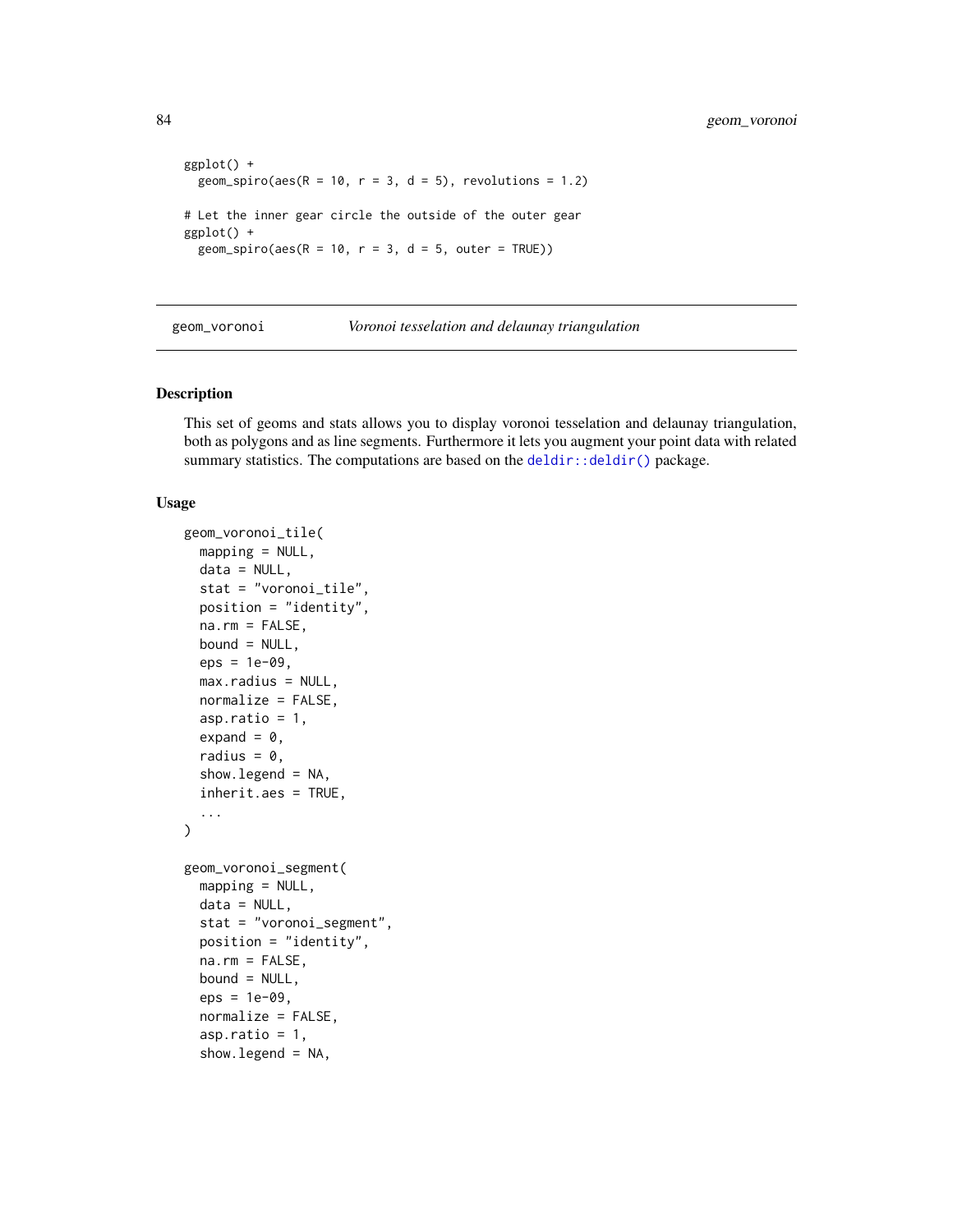```
inherit.aes = TRUE,
  ...
\lambdageom_delaunay_tile(
  mapping = NULL,
 data = NULL,stat = "delaunay_tile",
  position = "identity",
  na.rm = FALSE,bound = NULL,
  eps = 1e-09,
  normalize = FALSE,
  asp.ratio = 1,
  expand = 0,
  radius = 0,
  show.legend = NA,
  inherit.aes = TRUE,
  ...
\lambdageom_delaunay_segment(
 mapping = NULL,
 data = NULL,stat = "delaunay_segment",
 position = "identity",
 na.rm = FALSE,bound = NULL,
  eps = 1e-09,
  normalize = FALSE,
  asp.ratio = 1,
  show.legend = NA,
  inherit.aes = TRUE,
  ...
\mathcal{L}geom_delaunay_segment2(
 mapping = NULL,
  data = NULL,stat = "delaunay_segment2",
 position = "identity",
  na.rm = FALSE,
  bound = NULL,
  eps = 1e-09,
  normalize = FALSE,
  asp.ratio = 1,
  n = 100,show.legend = NA,
```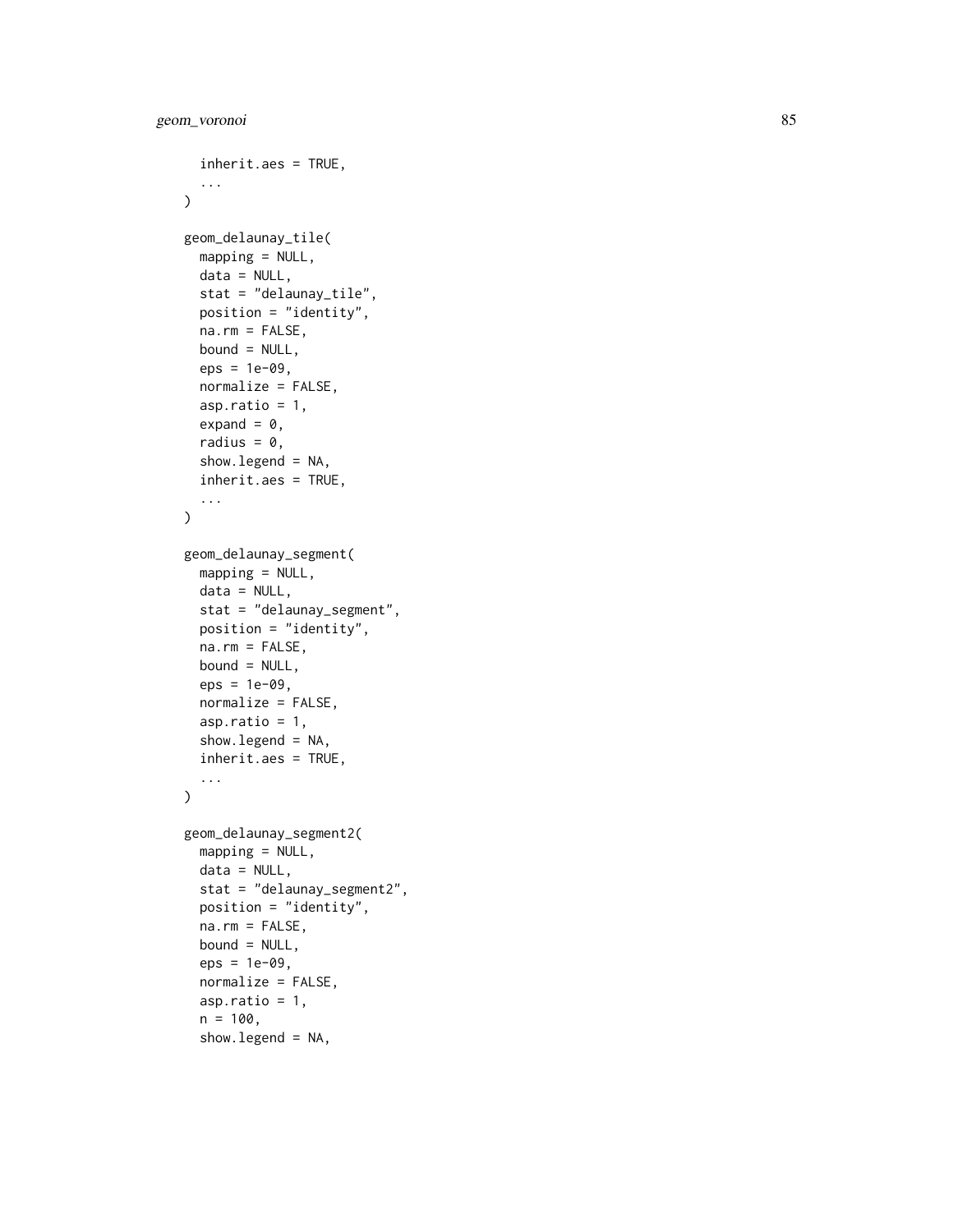```
inherit.aes = TRUE,
  ...
\lambdastat_delvor_summary(
  mapping = NULL,
  data = NULL,geom = "point",
  position = "identity",
  na.rm = FALSE,bound = NULL,
  eps = 1e-09,
  normalize = FALSE,
  asp.ratio = asp.ratio,
  show.legend = NA,
  inherit.aes = TRUE,
  ...
\mathcal{L}
```
# Arguments

| mapping  | Set of aesthetic mappings created by aes() or aes_(). If specified and inherit.aes<br>= TRUE (the default), it is combined with the default mapping at the top level of<br>the plot. You must supply mapping if there is no plot mapping.                                                                                                              |
|----------|--------------------------------------------------------------------------------------------------------------------------------------------------------------------------------------------------------------------------------------------------------------------------------------------------------------------------------------------------------|
| data     | The data to be displayed in this layer. There are three options:                                                                                                                                                                                                                                                                                       |
|          | If NULL, the default, the data is inherited from the plot data as specified in the<br>call to $ggplot()$ .                                                                                                                                                                                                                                             |
|          | A data. frame, or other object, will override the plot data. All objects will be<br>fortified to produce a data frame. See fortify() for which variables will be<br>created.                                                                                                                                                                           |
|          | A function will be called with a single argument, the plot data. The return<br>value must be a data. frame, and will be used as the layer data. A function<br>can be created from a formula (e.g. $\sim$ head(.x, 10)).                                                                                                                                |
| stat     | The statistical transformation to use on the data for this layer, as a string.                                                                                                                                                                                                                                                                         |
| position | Position adjustment, either as a string, or the result of a call to a position adjust-<br>ment function.                                                                                                                                                                                                                                               |
| na.rm    | If FALSE, the default, missing values are removed with a warning. If TRUE,<br>missing values are silently removed.                                                                                                                                                                                                                                     |
| bound    | The bounding rectangle for the tesselation or a custom polygon to clip the tesse-<br>lation to. Defaults to NULL which creates a rectangle expanded 10\ vector giving<br>the bounds in the following order: xmin, xmax, ymin, ymax. If supplied as a<br>polygon it should either be a 2-column matrix or a data.frame containing an x<br>and y column. |
| eps      | A value of epsilon used in testing whether a quantity is zero, mainly in the<br>context of whether points are collinear. If anomalous errors arise, it is possible<br>that these may averted by adjusting the value of eps upward or downward.                                                                                                         |

<span id="page-85-0"></span>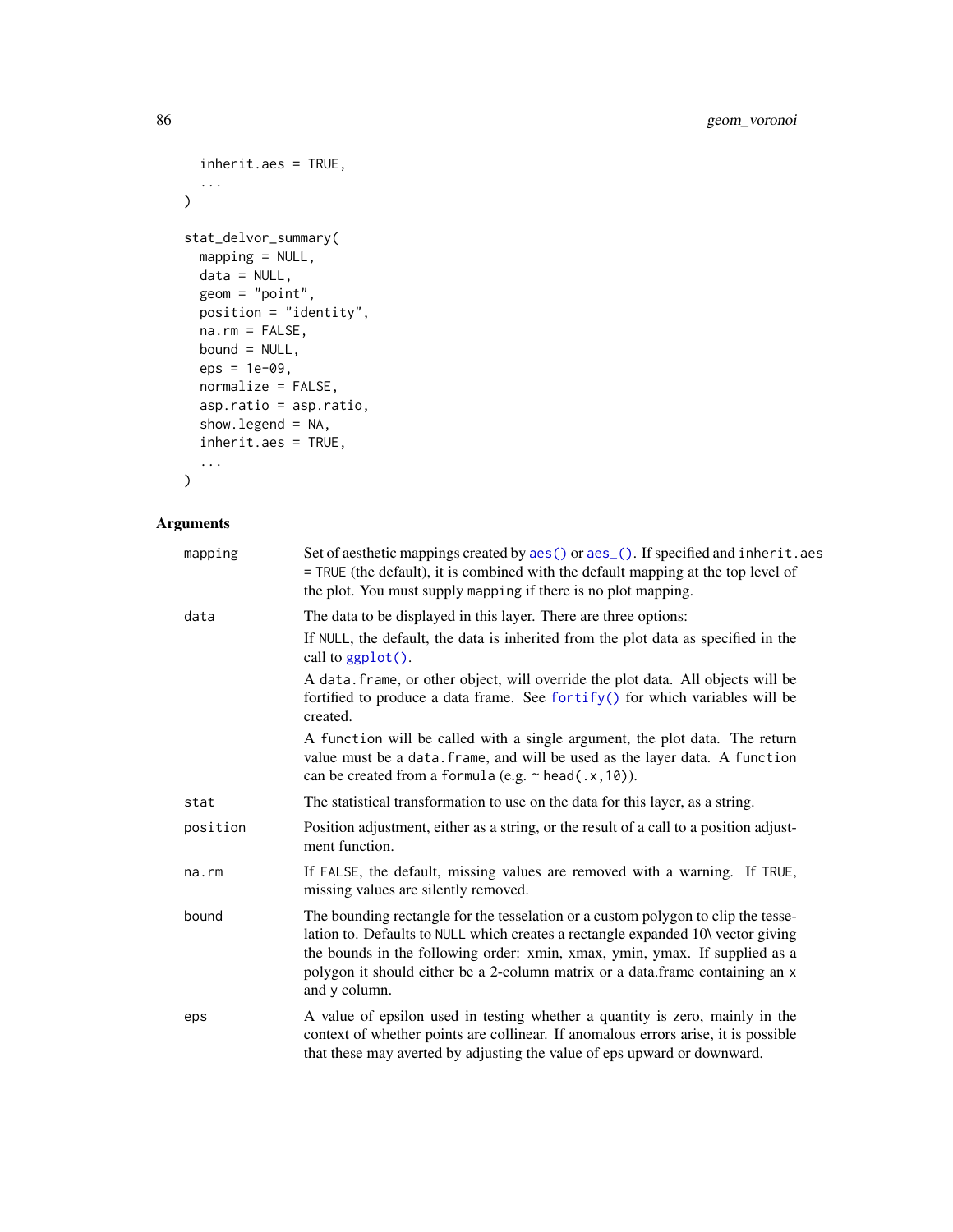<span id="page-86-0"></span>geom\_voronoi 87

| max.radius  | The maximum distance a tile can extend from the point of origin. Will in effect<br>clip each tile to a circle centered at the point with the given radius. If normalize<br>= TRUE the radius will be given relative to the normalized values                                                                            |
|-------------|-------------------------------------------------------------------------------------------------------------------------------------------------------------------------------------------------------------------------------------------------------------------------------------------------------------------------|
| normalize   | Should coordinates be normalized prior to calculations. If x and y are in wildly<br>different ranges it can lead to tesselation and triangulation that seems off when<br>plotted without ggplot2:: coord_fixed(). Normalization of coordinates solves<br>this. The coordinates are transformed back after calculations. |
| asp.ratio   | If normalize = TRUE the x values will be multiplied by this amount after nor-<br>malization.                                                                                                                                                                                                                            |
| expand      | A numeric or unit vector of length one, specifying the expansion amount. Neg-<br>ative values will result in contraction instead. If the value is given as a numeric<br>it will be understood as a proportion of the plot area width.                                                                                   |
| radius      | As expand but specifying the corner radius.                                                                                                                                                                                                                                                                             |
| show.legend | logical. Should this layer be included in the legends? NA, the default, includes if<br>any aesthetics are mapped. FALSE never includes, and TRUE always includes. It<br>can also be a named logical vector to finely select the aesthetics to display.                                                                  |
| inherit.aes | If FALSE, overrides the default aesthetics, rather than combining with them.<br>This is most useful for helper functions that define both data and aesthetics and<br>shouldn't inherit behaviour from the default plot specification, e.g. borders().                                                                   |
|             | Other arguments passed on to layer (). These are often aesthetics, used to set<br>an aesthetic to a fixed value, like colour = "red" or size = 3. They may also<br>be parameters to the paired geom/stat.                                                                                                               |
| n           | The number of points to create for each segment                                                                                                                                                                                                                                                                         |
| geom        | The geometric object to use display the data                                                                                                                                                                                                                                                                            |

# Aesthetics

geom\_voronoi\_tile and geom\_delaunay\_tile understand the following aesthetics (required aesthetics are in bold):

- x
- y
- alpha
- color
- fill
- linetype
- size

geom\_voronoi\_segment, geom\_delaunay\_segment, and geom\_delaunay\_segment2 understand the following aesthetics (required aesthetics are in bold):

• x

- y
- alpha
- color
- linetype
- size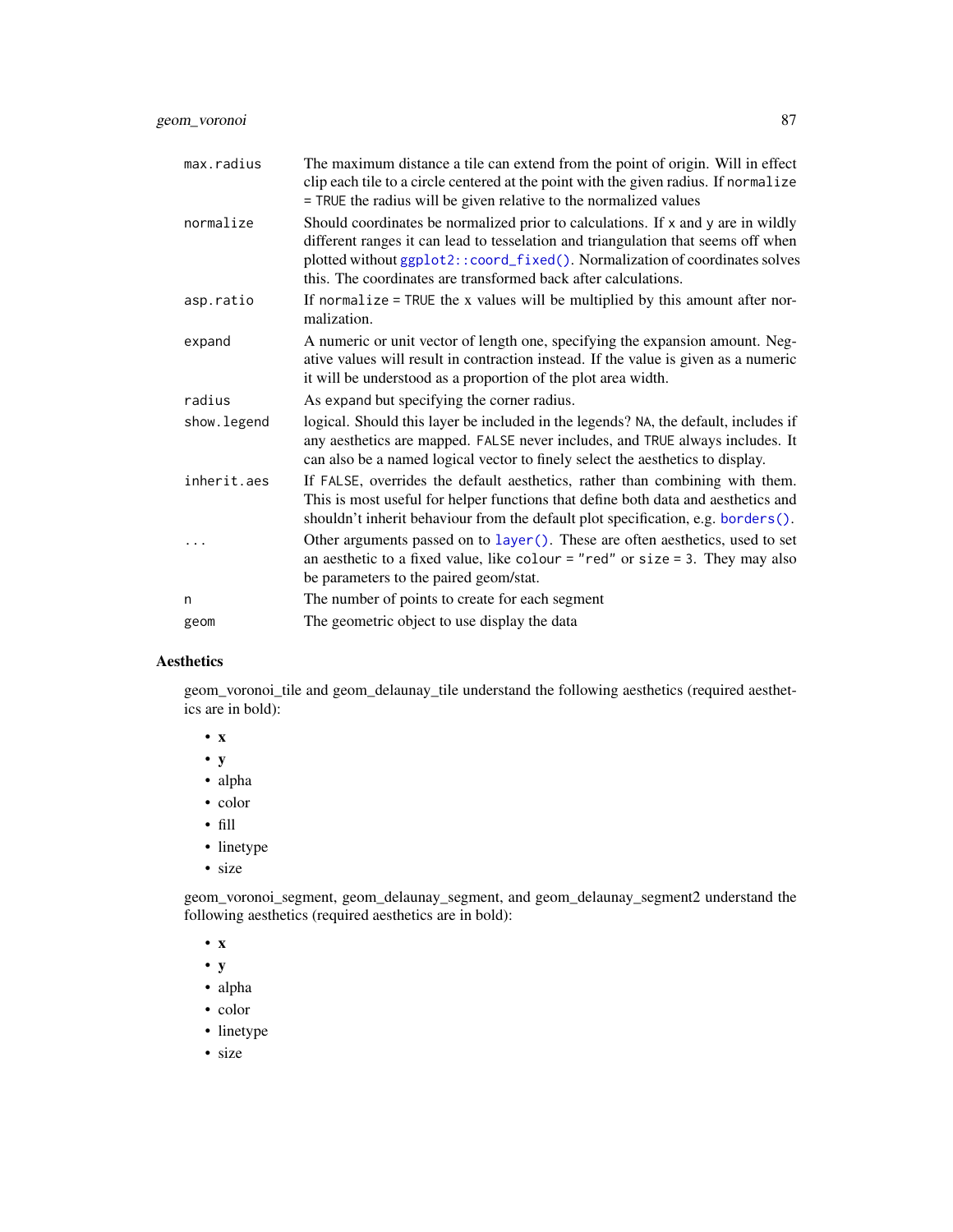#### Computed variables

stat\_delvor\_summary computes the following variables:

- x, y If switch.centroid = TRUE this will be the coordinates for the voronoi tile centroid, otherwise it is the original point
- xcent, ycent If switch.centroid = FALSE this will be the coordinates for the voronoi tile centroid, otherwise it will be NULL
- **xorig, yorig** If switch.centroid = TRUE this will be the coordinates for the original point, otherwise it will be NULL

ntri Number of triangles emanating from the point

triarea The total area of triangles emanating from the point divided by 3

triprop triarea divided by the sum of the area of all triangles

nsides Number of sides on the voronoi tile associated with the point

nedges Number of sides of the associated voronoi tile that is part of the bounding box

vorarea The area of the voronoi tile associated with the point

vorprop vorarea divided by the sum of all voronoi tiles

```
# Voronoi
# You usually wants all points to take part in the same tesselation so set
# the group aesthetic to a constant (-1L is just a convention)
ggplot(iris, aes(Sepal.Length, Sepal.Width, group = -1L)) +
 geom_voronoi_tile(aes(fill = Species)) +
 geom_voronoi_segment() +
 geom_text(aes(label = stat(nsides), size = stat(vorarea)),
   stat = 'delvor_summary', switch.centroid = TRUE
 \lambda# Difference of normalize = TRUE (segment layer is calculated without
# normalisation)
ggplot(iris, aes(Sepal.Length, Sepal.Width, group = -1L)) +
 geom_voronoi_tile(aes(fill = Species), normalize = TRUE) +
 geom_voronoi_segment()
# Set a max radius
ggplot(iris, aes(Sepal.Length, Sepal.Width, group = -1L)) +
 geom_voronoi_tile(aes(fill = Species), colour = 'black', max.radius = 0.25)
# Set custom bounding polygon
triangle \le cbind(c(3, 9, 6), c(1, 1, 6))
ggplot(iris, aes(Sepal.Length, Sepal.Width, group = -1L)) +
 geom_voronoi_tile(aes(fill = Species), colour = 'black', bound = triangle)
# Use geom_shape functionality to round corners etc
ggplot(iris, aes(Sepal.Length, Sepal.Width, group = -1L)) +
 geom_voronoi_tile(aes(fill = Species), colour = 'black',
                    expand = unit(-.5, 'mm'), radius = unit(2, 'mm'))
```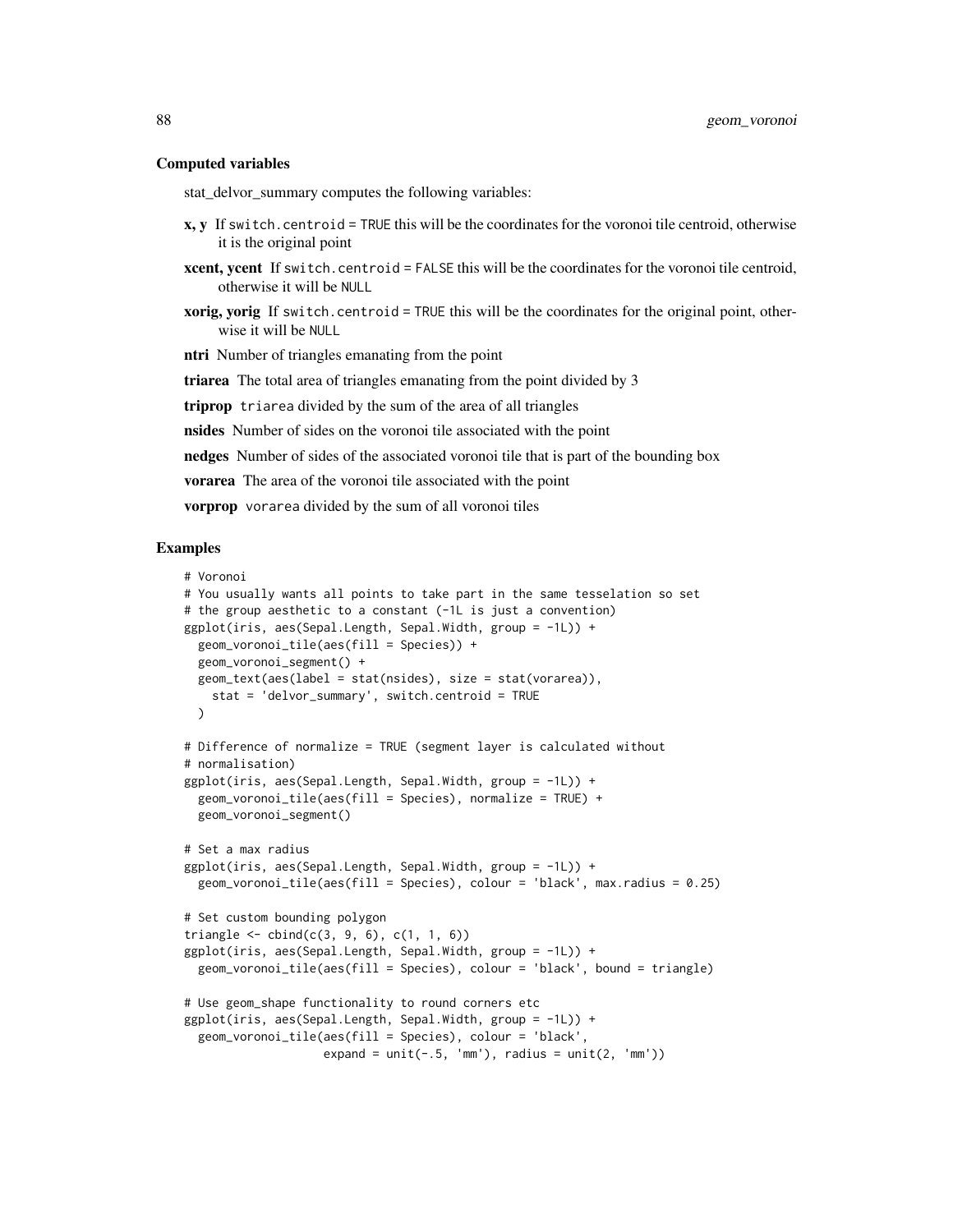# <span id="page-88-0"></span>linear\_trans 89

```
# Delaunay triangles
ggplot(iris, aes(Sepal.Length, Sepal.Width)) +
 geom_delaunay_tile(alpha = 0.3, colour = 'black')
# Use geom_delauney_segment2 to interpolate aestetics between end points
ggplot(iris, aes(Sepal.Length, Sepal.Width)) +
 geom\_delaunay\_segment2(aes(colour = Species, group = -1), size = 2,lineend = 'round')
```
#### linear\_trans *Create a custom linear transformation*

# Description

This function lets you compose transformations based on a sequence of linear transformations. If the transformations are parameterised the parameters will become arguments in the transformation function. The transformations are one of rotate, shear, stretch, translate, and reflect.

#### Usage

```
linear_trans(...)
rotate(angle)
stretch(x, y)
shear(x, y)translate(x, y)
reflect(x, y)
```
#### Arguments

|       | A number of transformation functions.           |
|-------|-------------------------------------------------|
| angle | An angle in radians                             |
| x     | the transformation magnitude in the x-direction |
| у     | the transformation magnitude in the x-direction |

#### Value

linear\_trans creates a trans object. The other functions return a 3x3 transformation matrix.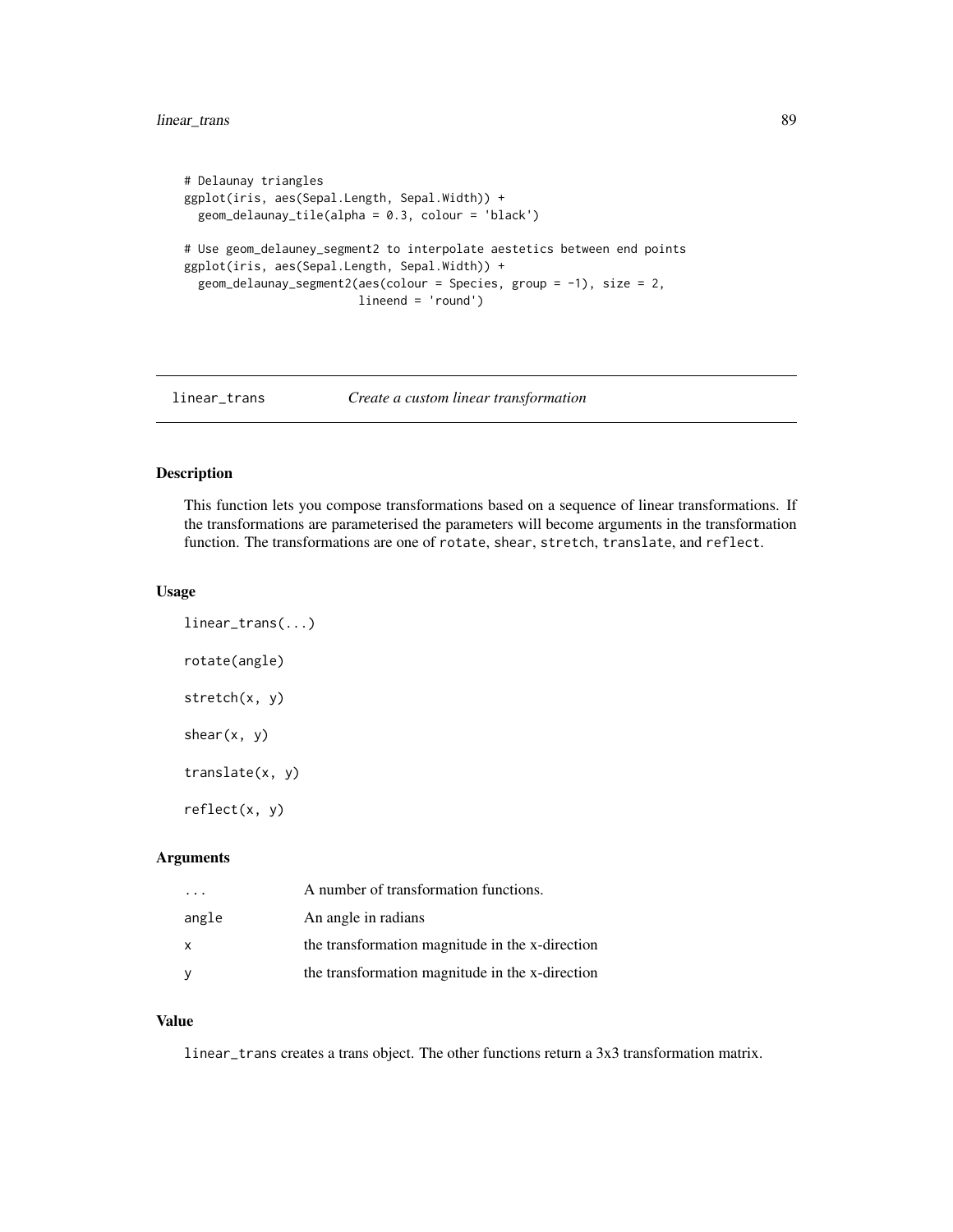#### Examples

```
trans <- linear_trans(rotate(a), shear(1, 0), translate(x1, y1))
square \leq data.frame(x = c(0, 0, 1, 1), y = c(0, 1, 1, 0))
square2 <- trans$transform(square$x, square$y, a = pi / 3, x1 = 4, y1 = 8)
square3 <- trans$transform(square$x, square$y, a = pi / 1.5, x1 = 2, y1 = -6)
square <- rbind(square, square2, square3)
square$group \leq rep(1:3, each = 4)
ggplot(square, aes(x, y, group = group)) +
 geom_polygon(aes(fill = factor(group)), colour = 'black')
```
n\_pages *Determine the number of pages in a paginated facet plot*

#### Description

This is a simple helper that returns the number of pages it takes to plot all panels when using [facet\\_wrap\\_paginate\(\)](#page-10-0) and [facet\\_grid\\_paginate\(\)](#page-3-0). It partially builds the plot so depending on the complexity of your plot it might take some time to calculate...

#### Usage

n\_pages(plot)

# Arguments

plot A ggplot object using either facet\_wrap\_paginate or facet\_grid\_paginate

#### Value

If the plot uses using either facet\_wrap\_paginate or facet\_grid\_paginate it returns the total number of pages. Otherwise it returns NULL

```
p <- ggplot(diamonds) +
 geom\_point(aes(carat, price), alpha = 0.1) +facet_wrap_paginate(\sim cut:clarity, ncol = 3, nrow = 3, page = 1)
n_pages(p)
```
<span id="page-89-0"></span>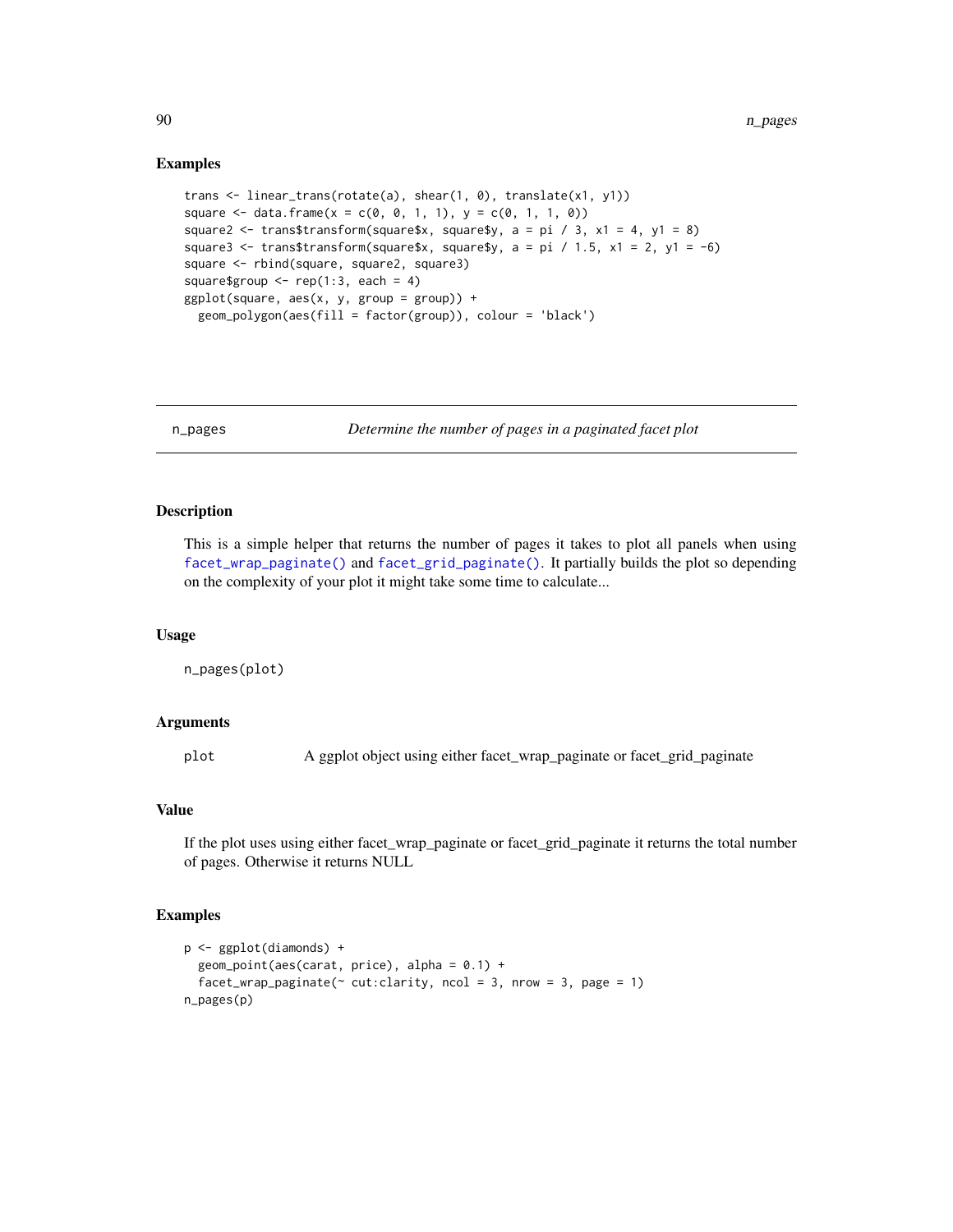#### <span id="page-90-0"></span>Description

This position adjustment is able to select a meaningful jitter of the data based on the combination of positional scale types. IT behaves differently depending on if none, one, or both the x and y scales are discrete. If both are discrete it will jitter the datapoints evenly inside a disc, if one of them is discrete it will jitter the discrete dimension to follow the density along the other dimension (like a sina plot). If neither are discrete it will not do any jittering.

#### Usage

```
position_auto(jitter.width = 0.75, bw = "nrd0", scale = TRUE, seed = NA)
```
#### Arguments

| jitter.width | The maximal width of the jitter                                                                          |
|--------------|----------------------------------------------------------------------------------------------------------|
| bw           | The smoothing bandwidth to use in the case of sina jittering. See the bw argu-<br>ment in stats::density |
| scale        | Should the width of jittering be scaled based on the number of points in the<br>group                    |
| seed         | A seed to supply to make the jittering reproducible across layers                                        |

#### See Also

[geom\\_autopoint](#page-25-0) for a point geom that uses auto-position by default

```
# Continuous vs continuous: No jitter
ggplot(mpg) + geom_point(aes(cty, hwy), position = 'auto')
# Continuous vs discrete: sina jitter
ggplot(mpg) + geom_point(aes(cty, drv), position = 'auto')
# Discrete vs discrete: disc-jitter
ggplot(mpg) + geom_point(aes(fl, drv), position = 'auto')
# Don't scale the jitter based on group size
ggplot(mpg) + geom_point(aes(cty, drv), position = position_auto(scale = FALSE))
ggplot(mpg) + geom_point(aes(fl, drv), position = position_auto(scale = FALSE))
```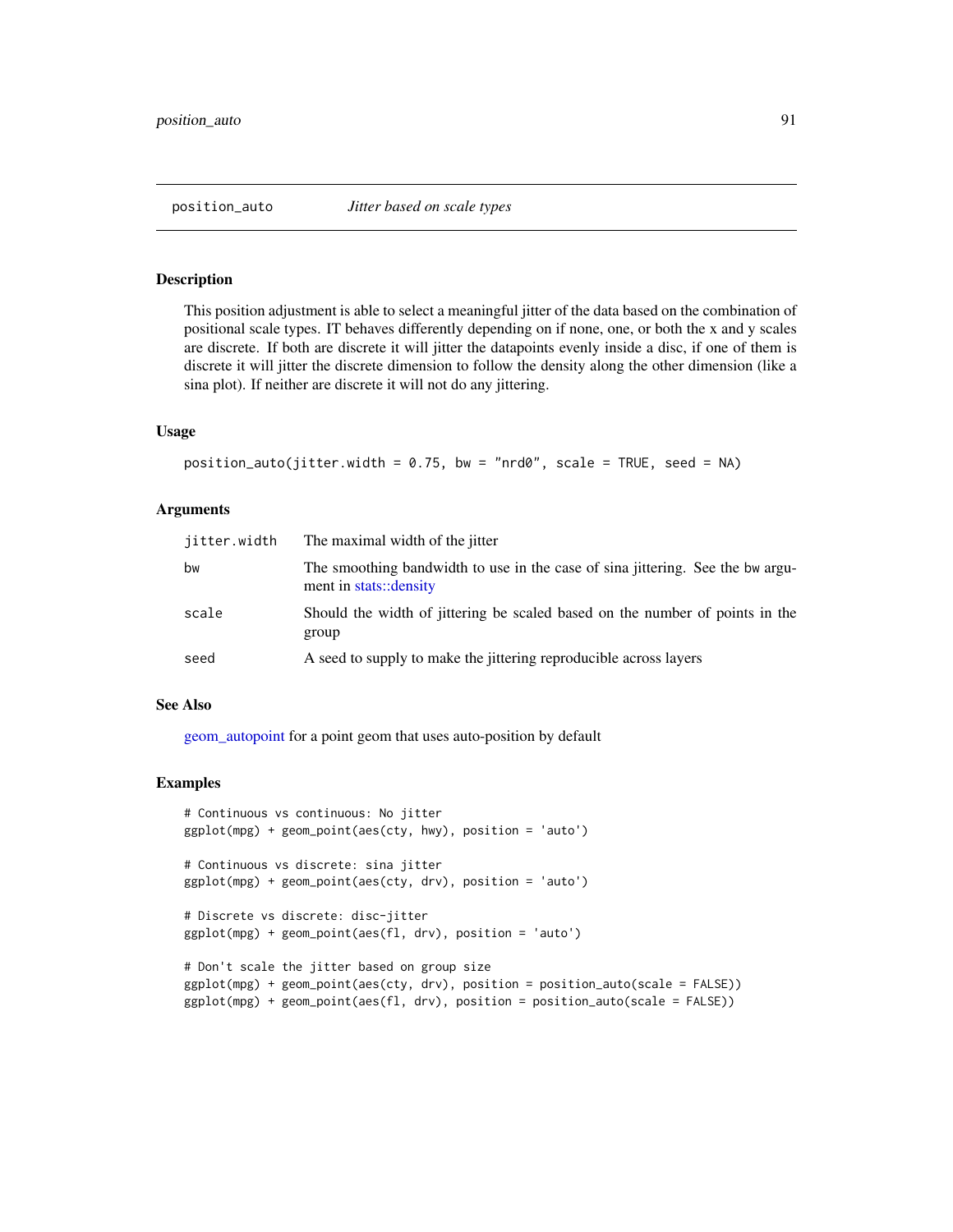<span id="page-91-0"></span>position\_jitternormal *Jitter points with normally distributed random noise*

#### Description

[ggplot2::geom\\_jitter\(\)](#page-0-0) adds random noise to points using a uniform distribution. When many points are plotted, they appear in a rectangle. This position jitters points using a normal distribution instead, resulting in more circular clusters.

#### Usage

```
position\_jitternormal(sd_x = NULL, sd_y = NULL)
```
#### Arguments

 $sd_x$ ,  $sd_y$  Standard deviation to add along the x and y axes. The function uses stats:: rnorm() with mean  $= 0$  behind the scenes. If omitted, defaults to 0.15. As with [ggplot2::geom\\_jitter\(\)](#page-0-0), categorical data is aligned on the integers, so a standard deviation of more than 0.2 will spread the data so it's not possible to see the distinction between the categories.

```
# Example data
df <- data.frame(
  x = sample(1:3, 1500, TRUE),y = sample(1:3, 1500, TRUE)
\lambda# position_jitter results in rectangular clusters
ggplot(df, aes(x = x, y = y)) +geom_point(position = position_jitter())
# geom_jitternormal results in more circular clusters
ggplot(df, aes(x = x, y = y)) +geom_point(position = position_jitternormal())
# You can adjust the standard deviations along both axes
# Tighter circles
ggplot(df, aes(x = x, y = y)) +geom_point(position = position_jitternormal(sd_x = 0.08, sd_y = 0.08))
# Oblong shapes
ggplot(df, aes(x = x, y = y)) +geom_point(position = position_jitternormal(sd_x = 0.2, sd_y = 0.08))
# Only add random noise to one dimension
ggplot(df, aes(x = x, y = y)) +
  geom_point(
```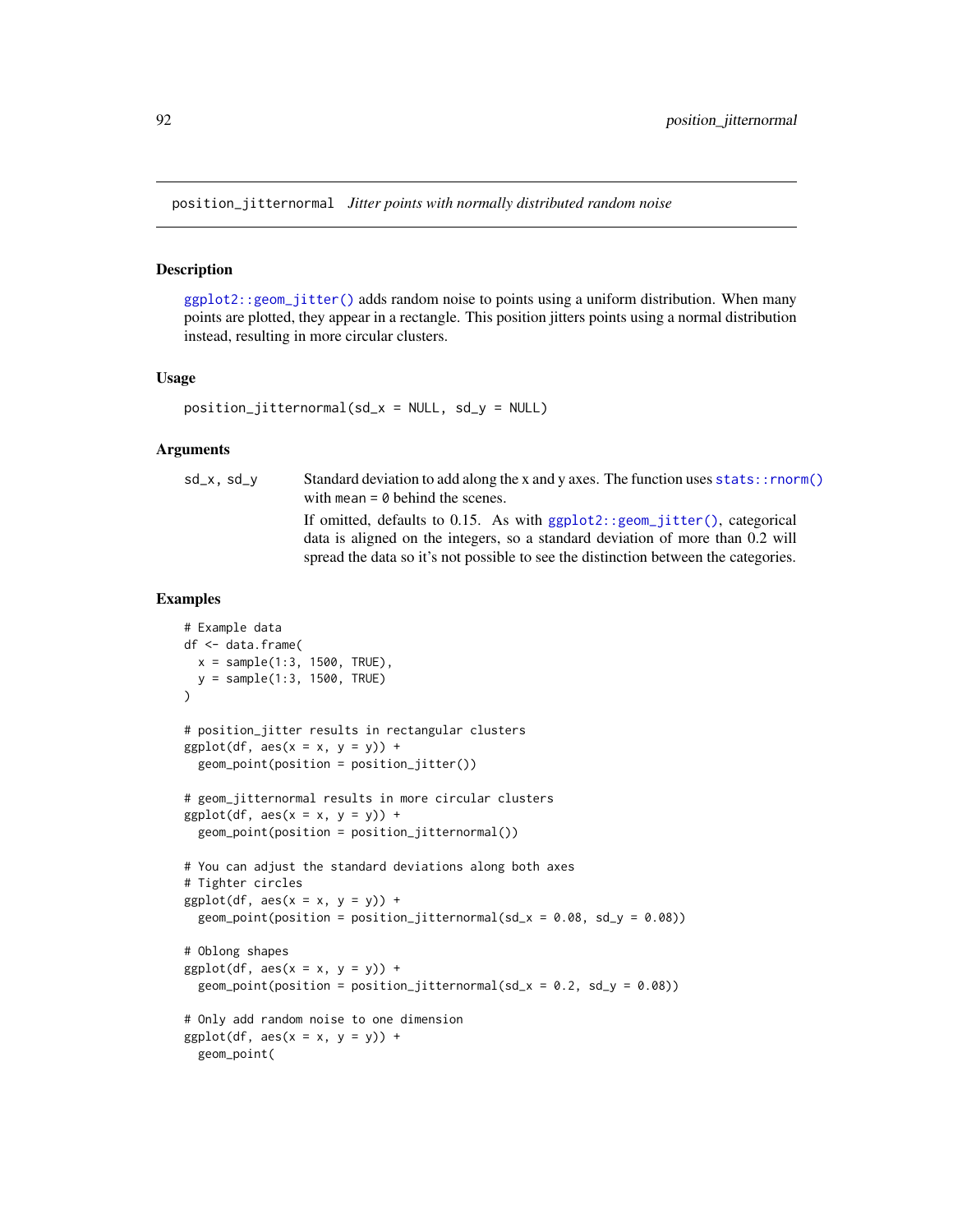```
position = position_jitternormal(sd_x = 0.15, sd_y = 0),
 alpha = 0.1)
```
#### power\_trans *Create a power transformation object*

# Description

This function can be used to create a proper trans object that encapsulates a power transformation  $(x^{\wedge}n)$ .

#### Usage

power\_trans(n)

#### Arguments

n The degree of the power transformation

#### Value

A trans object

# Examples

```
# Power of 5 transformations
trans <- power_trans(2)
trans$transform(1:10)
```
# Cubic root transformation trans <- power\_trans(1 / 3) trans\$transform(1:10)

```
# Use it in a plot
ggplot() +
 geom_line(aes(x = 1:10, y = 1:10)) +
 scale_x_continuous(trans = power_trans(2),
                      expand = c(\emptyset, 1))
```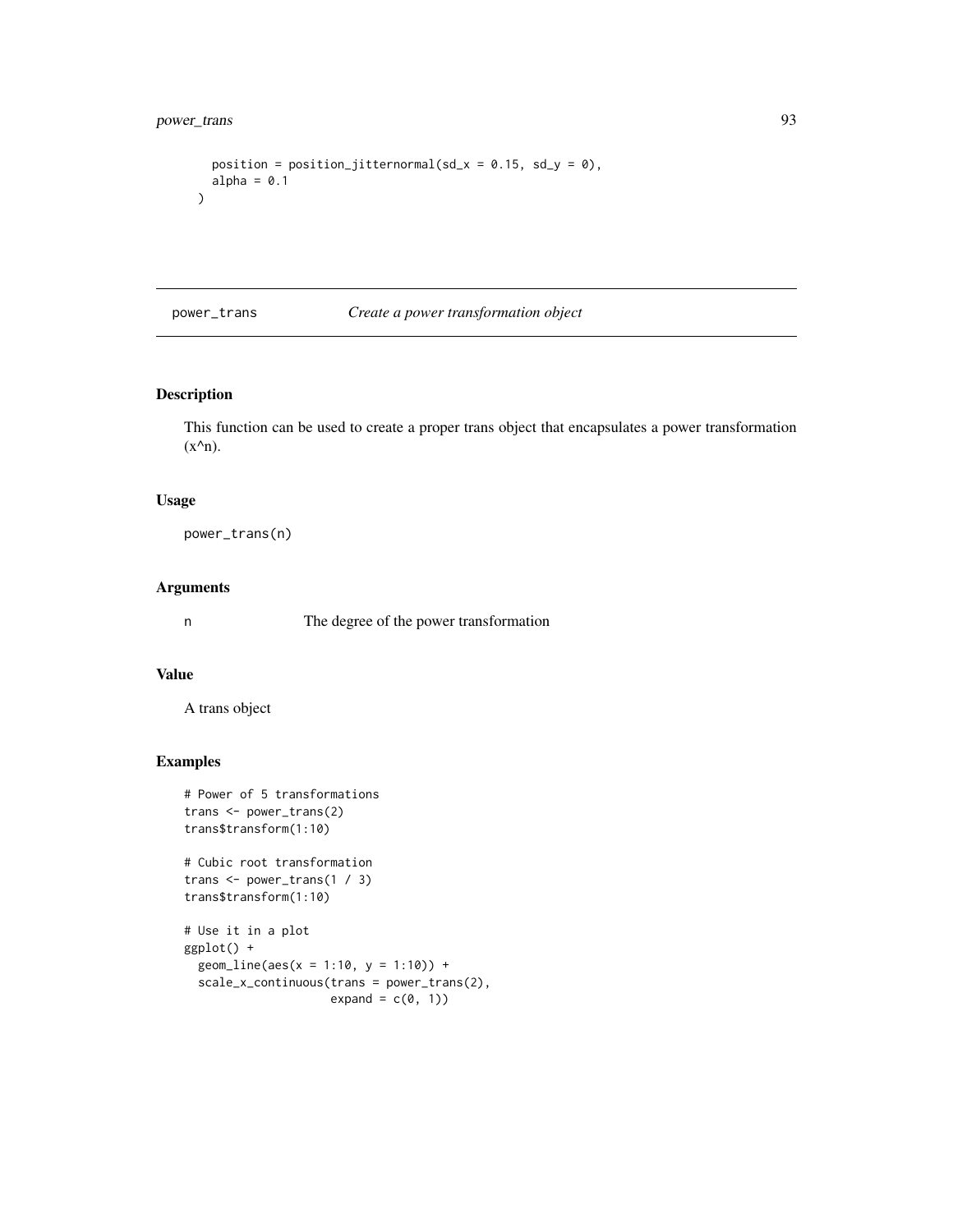<span id="page-93-0"></span>

#### Description

This function creates a trans object that converts radial data to their corresponding coordinates in cartesian space. The trans object is created for a specific radius and angle range that will be mapped to the unit circle so data doesn't have to be normalized to  $0-1$  and  $0-2^*p$  in advance. While there exists a clear mapping from radial to cartesian, the inverse is not true as radial representation is periodic. It is impossible to know how many revolutions around the unit circle a point has taken from reading its coordinates. The inverse function will always assume that coordinates are in their first revolution i.e. map them back within the range of a.range.

#### Usage

radial\_trans(r.range, a.range, offset = pi/2, pad = 0.5, clip = FALSE)

#### Arguments

| r.range | The range in radius that correspond to $0 - 1$ in the unit circle.                                                                                                                    |
|---------|---------------------------------------------------------------------------------------------------------------------------------------------------------------------------------------|
| a.range | The range in angles that correspond to $2 \times pi - 0$ . As radians are normally mea-<br>sured counterclockwise while radial displays are read clockwise it's an inverse<br>mapping |
| offset  | The offset in angles to apply. Determines that start position on the circle. pi/2<br>(the default) corresponds to 12 o'clock.                                                         |
| pad     | Adds to the end points of the angle range in order to separate the start and end<br>point. Defaults to 0.5                                                                            |
| clip    | Should input data be clipped to range and a range or be allowed to extend<br>beyond. Defaults to FALSE (no clipping)                                                                  |

### Value

A trans object. The transform method for the object takes an r (radius) and a (angle) argument and returns a data.frame with x and y columns with rows for each element in r/a. The inverse method takes an x and y argument and returns a data.frame with r and a columns and rows for each element in x/y.

### Note

While trans objects are often used to modify scales in ggplot2, radial transformation is different as it is a coordinate transformation and takes two arguments. Consider it a trans version of coord\_polar and use it to transform your data prior to plotting.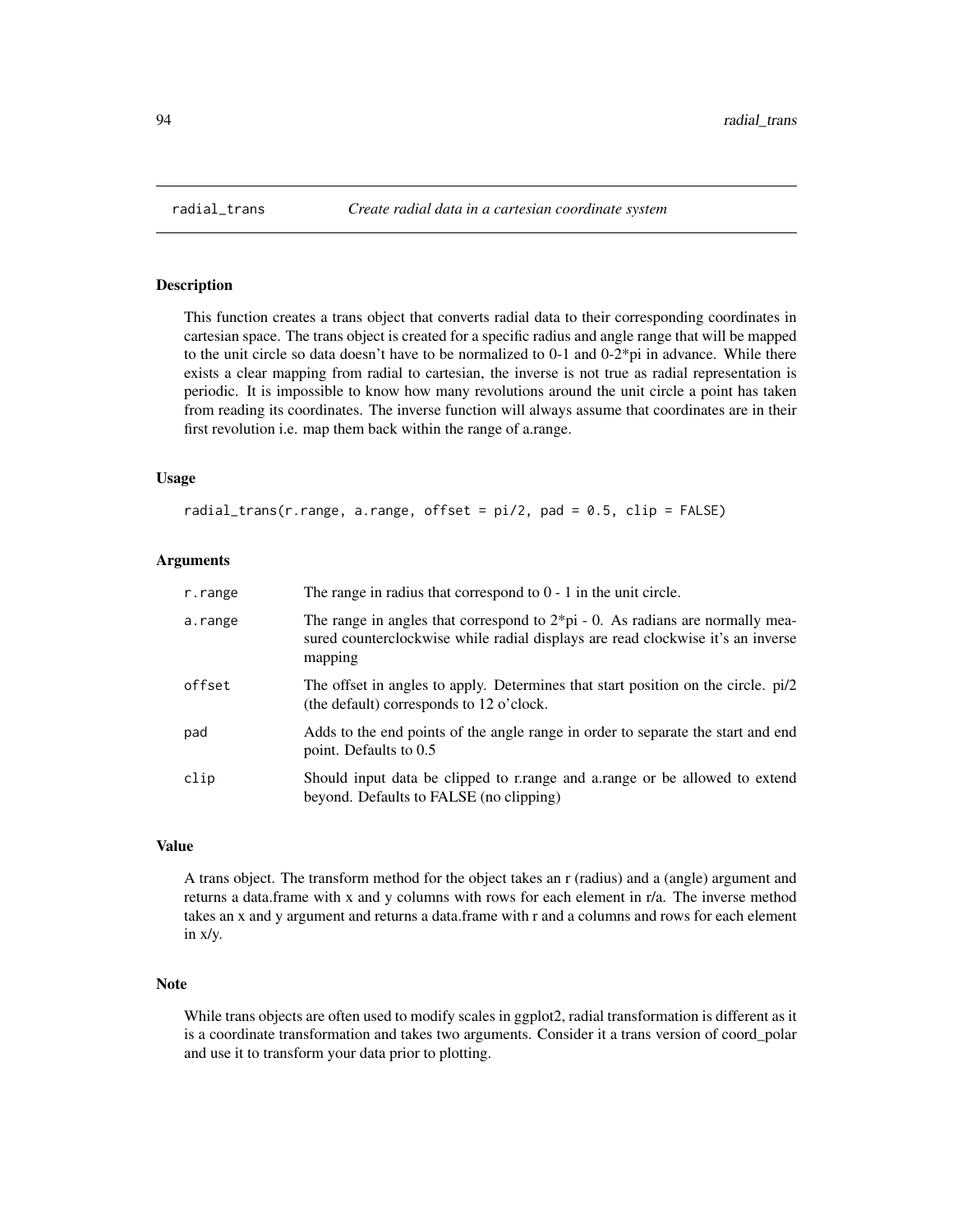# <span id="page-94-0"></span>scale\_depth 95

#### Examples

```
# Some data in radial form
rad \le data.frame(r = seq(1, 10, by = 0.1), a = seq(1, 10, by = 0.1))
# Create a transformation
radial \le radial_trans(c(0, 1), c(0, 5))
# Get data in x, y
cart <- radial$transform(rad$r, rad$a)
# Have a look
ggplot() +
  geom_path(aes(x = x, y = y), data = cart, color = 'forestgreen') +
  geom_path(aes(x = r, y = a), data = rad, color = 'firebrick')
```
scale\_depth *Scales for depth perception*

# Description

These scales serve to scale the depth aesthetic when creating stereographic plots. The range specifies the relative distance between the points and the paper plane in relation to the distance between the eyes and the paper plane i.e. a range of  $c(-0.5, 0.5)$  would put the highest values midways between the eyes and the image plane and the lowest values the same distance behind the image plane. To ensure a nice viewing experience these values should not exceed ~0.3 as it would get hard for the eyes to consolidate the two pictures.

### Usage

```
scale\_depth(..., range = c(0, 0.3))scale\_depth\_continuous(..., range = c(0, 0.3))scale\_depth\_discrete(..., range = c(0, 0.3))
```
# Arguments

| $\cdots$ | arguments passed on to continuous scale or discrete scale                              |
|----------|----------------------------------------------------------------------------------------|
| range    | The relative range as related to the distance between the eyes and the paper<br>plane. |

```
ggplot(mtcars) +
 geom_point(aes(mpg, disp, depth = cyl)) +
 scale\_depth(range = c(-0.1, 0.25)) +facet_stereo()
```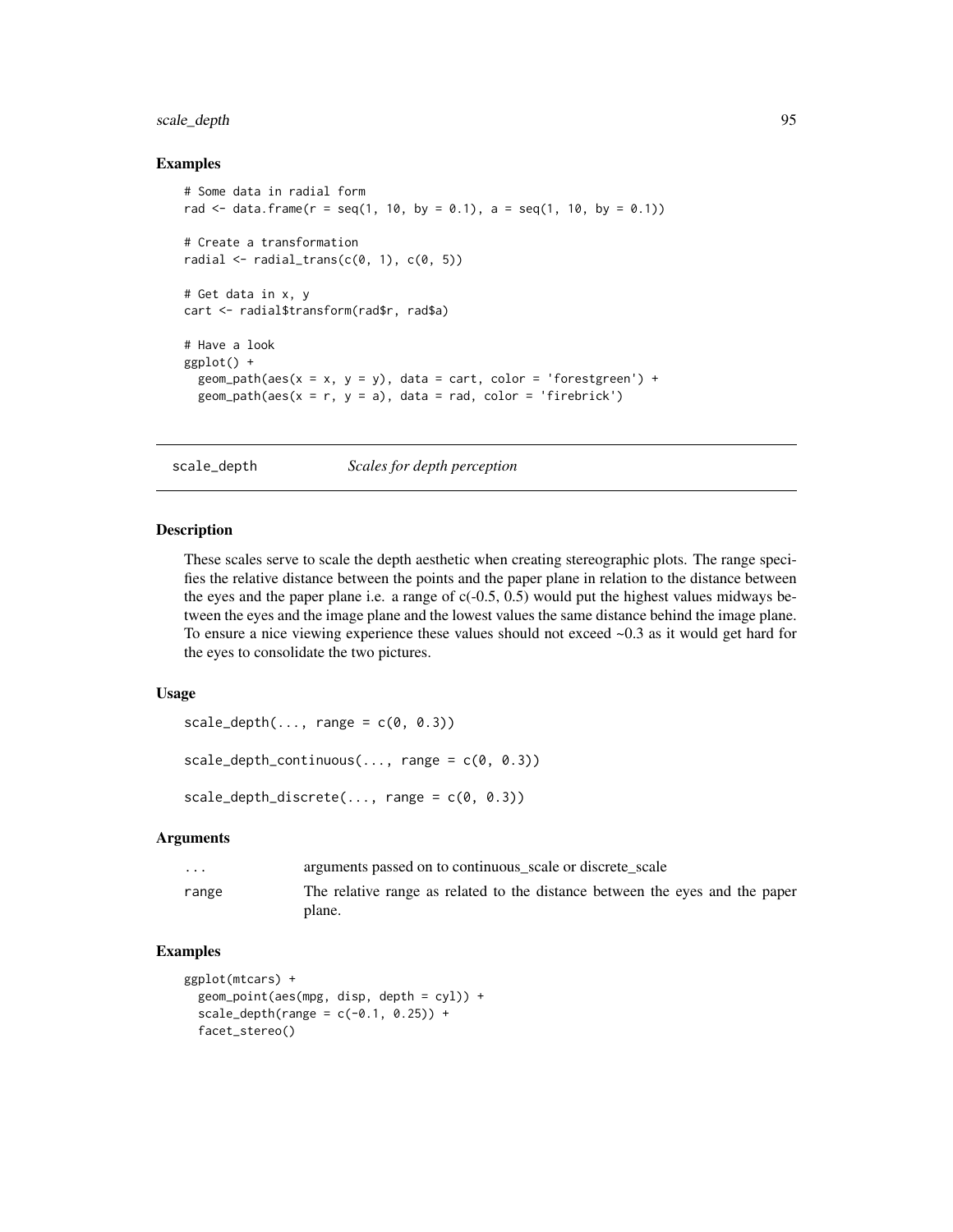<span id="page-95-0"></span>

# Description

These are the default scales for the units class. These will usually be added automatically. To override manually, use scale\_\*\_unit.

# Usage

```
scale_x_unit(
  name = waiver(),
 breaks = waiver(),
 unit = NULL,minor_breaks = waiver(),
  labels = \text{waiver}(),limits = NULL,
  expand = waire(),
  oob = censor,
  na.value = NA_real_,
  trans = "identity",
 position = "bottom",
  sec. axis = waire())
scale_y_unit(
 name = waire(),breaks = waiver(),
  unit = NULL,minor_breaks = waiver(),
  labels = \text{waiver}(),limits = NULL,
  expand = waire(),
  oob = censor,
  na.value = NA_real_,
  trans = "identity",
 position = "left",
  sec.axis = waiver()
\mathcal{L}
```
# Arguments

name The name of the scale. Used as the axis or legend title. If waiver(), the default, the name of the scale is taken from the first mapping used for that aesthetic. If NULL, the legend title will be omitted.

breaks One of: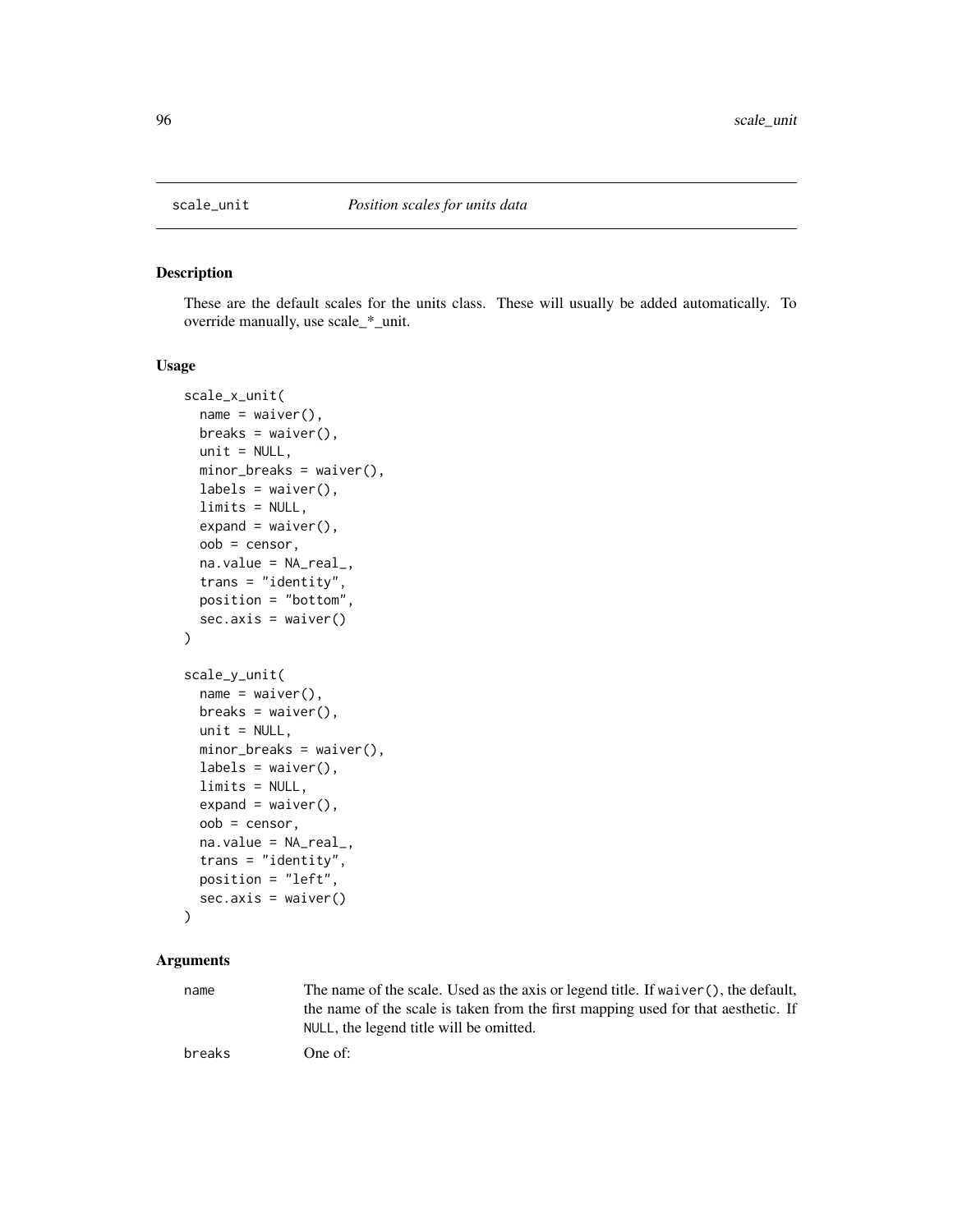<span id="page-96-0"></span>

|              | • NULL for no breaks                                                                                                                                                                                                                                                                                                                                                                                              |
|--------------|-------------------------------------------------------------------------------------------------------------------------------------------------------------------------------------------------------------------------------------------------------------------------------------------------------------------------------------------------------------------------------------------------------------------|
|              | • waiver () for the default breaks computed by the transformation object                                                                                                                                                                                                                                                                                                                                          |
|              | • A numeric vector of positions                                                                                                                                                                                                                                                                                                                                                                                   |
|              | • A function that takes the limits as input and returns breaks as output (e.g.,<br>a function returned by scales::extended_breaks())                                                                                                                                                                                                                                                                              |
| unit         | A unit specification to use for the axis. If given, the values will be converted to<br>this unit before plotting. An error will be thrown if the specified unit is incom-<br>patible with the unit of the data.                                                                                                                                                                                                   |
| minor_breaks | One of:                                                                                                                                                                                                                                                                                                                                                                                                           |
|              | • NULL for no minor breaks                                                                                                                                                                                                                                                                                                                                                                                        |
|              | • waiver () for the default breaks (one minor break between each major<br>break)                                                                                                                                                                                                                                                                                                                                  |
|              | • A numeric vector of positions                                                                                                                                                                                                                                                                                                                                                                                   |
|              | • A function that given the limits returns a vector of minor breaks.                                                                                                                                                                                                                                                                                                                                              |
| labels       | One of:                                                                                                                                                                                                                                                                                                                                                                                                           |
|              | • NULL for no labels                                                                                                                                                                                                                                                                                                                                                                                              |
|              | • waiver () for the default labels computed by the transformation object                                                                                                                                                                                                                                                                                                                                          |
|              | • A character vector giving labels (must be same length as breaks)                                                                                                                                                                                                                                                                                                                                                |
|              | • A function that takes the breaks as input and returns labels as output                                                                                                                                                                                                                                                                                                                                          |
| limits       | One of:                                                                                                                                                                                                                                                                                                                                                                                                           |
|              | • NULL to use the default scale range                                                                                                                                                                                                                                                                                                                                                                             |
|              | • A numeric vector of length two providing limits of the scale. Use NA to<br>refer to the existing minimum or maximum                                                                                                                                                                                                                                                                                             |
|              | • A function that accepts the existing (automatic) limits and returns new lim-<br>its Note that setting limits on positional scales will remove data outside of<br>the limits. If the purpose is to zoom, use the limit argument in the coordi-<br>nate system (see coord_cartesian()).                                                                                                                           |
| expand       | For position scales, a vector of range expansion constants used to add some<br>padding around the data to ensure that they are placed some distance away from<br>the axes. Use the convenience function expansion() to generate the values for<br>the expand argument. The defaults are to expand the scale by 5% on each side<br>for continuous variables, and by 0.6 units on each side for discrete variables. |
| oob          | One of:                                                                                                                                                                                                                                                                                                                                                                                                           |
|              | • Function that handles limits outside of the scale limits (out of bounds).                                                                                                                                                                                                                                                                                                                                       |
|              | • The default (scales:: censor()) replaces out of bounds values with NA.                                                                                                                                                                                                                                                                                                                                          |
|              | • scales::squish() for squishing out of bounds values into range.                                                                                                                                                                                                                                                                                                                                                 |
|              | • scales::squish_infinite() for squishing infinite values into range.                                                                                                                                                                                                                                                                                                                                             |
| na.value     | Missing values will be replaced with this value.                                                                                                                                                                                                                                                                                                                                                                  |
| trans        | For continuous scales, the name of a transformation object or the object itself.<br>Built-in transformations include "asn", "atanh", "boxcox", "date", "exp", "hms",<br>"identity", "log", "log10", "log1p", "log2", "logit", "modulus", "probability",<br>"probit", "pseudo_log", "reciprocal", "reverse", "sqrt" and "time".                                                                                    |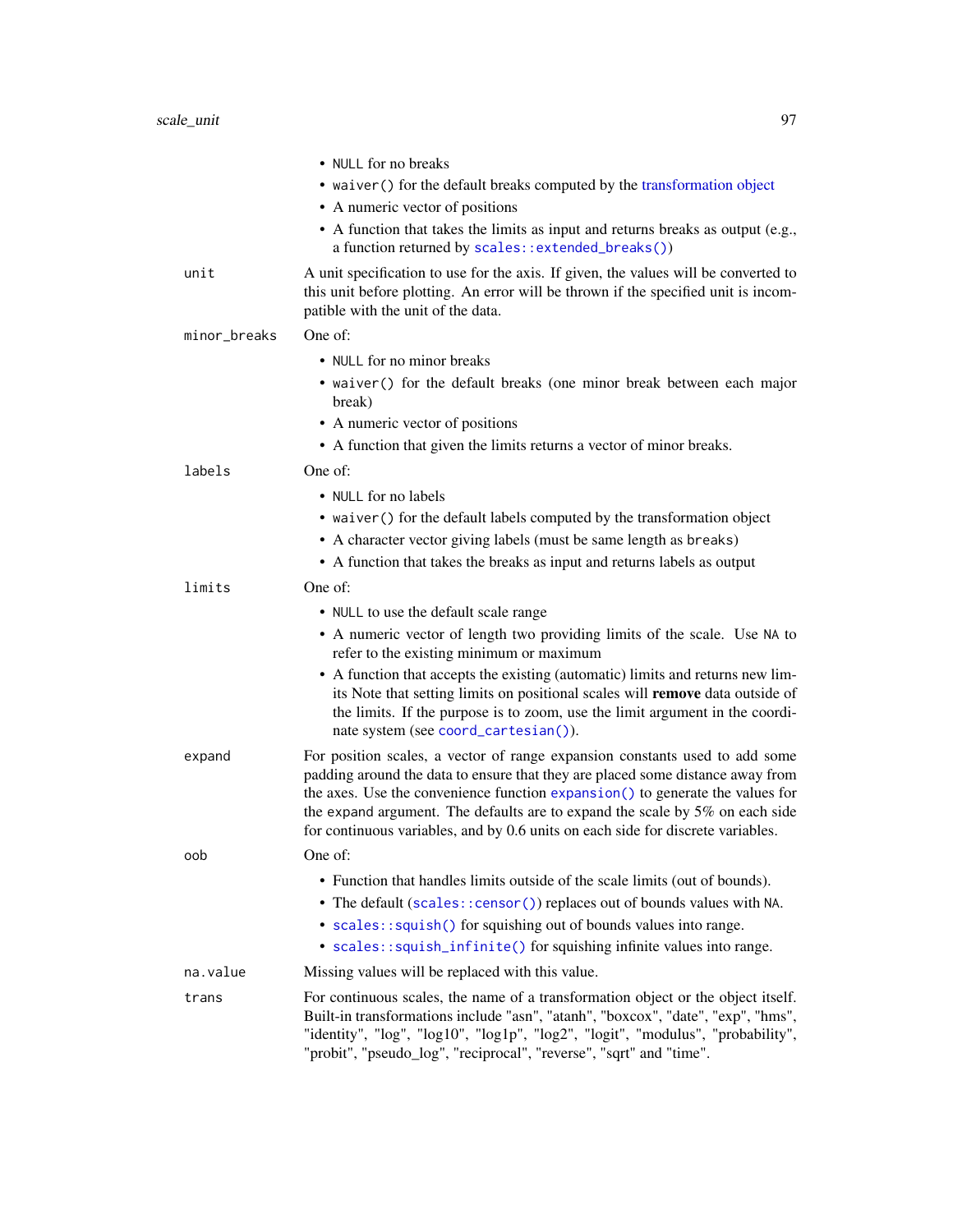<span id="page-97-0"></span>

|          | A transformation object bundles together a transform, its inverse, and methods<br>for generating breaks and labels. Transformation objects are defined in the scales<br>package, and are called <name>_trans (e.g., scales::boxcox_trans()). You<br/>can create your own transformation with scales::trans_new().</name> |
|----------|--------------------------------------------------------------------------------------------------------------------------------------------------------------------------------------------------------------------------------------------------------------------------------------------------------------------------|
| position | For position scales, The position of the axis. Left or right for y axes, top or<br>bottom for x axes.                                                                                                                                                                                                                    |
| sec.axis | sec_axis() is used to specify a secondary axis.                                                                                                                                                                                                                                                                          |

# Examples

```
library(units)
mtcars$consumption <- set_units(mtcars$mpg, mi / gallon)
mtcars$power <- set_units(mtcars$hp, hp)
# Use units encoded into the data
ggplot(mtcars) +
  geom_point(aes(power, consumption))
# Convert units on the fly during plotting
ggplot(mtcars) +
  geom_point(aes(power, consumption)) +
  scale_x-unit(unit = 'W') +scale_y_unit(unit = 'km/l')
# Resolve units when transforming data
ggplot(mtcars) +
  geom_point(aes(power, 1 / consumption))
```
theme\_no\_axes *Theme without axes and gridlines*

#### Description

This theme is a simple wrapper around any complete theme that removes the axis text, title and ticks as well as the grid lines for plots where these have little meaning.

#### Usage

```
theme_no_axes(base.theme = theme_bw())
```
# Arguments

base. theme The theme to use as a base for the new theme. Defaults to  $ggplot2::them\_bw()$ .

#### Value

A modified version of base.theme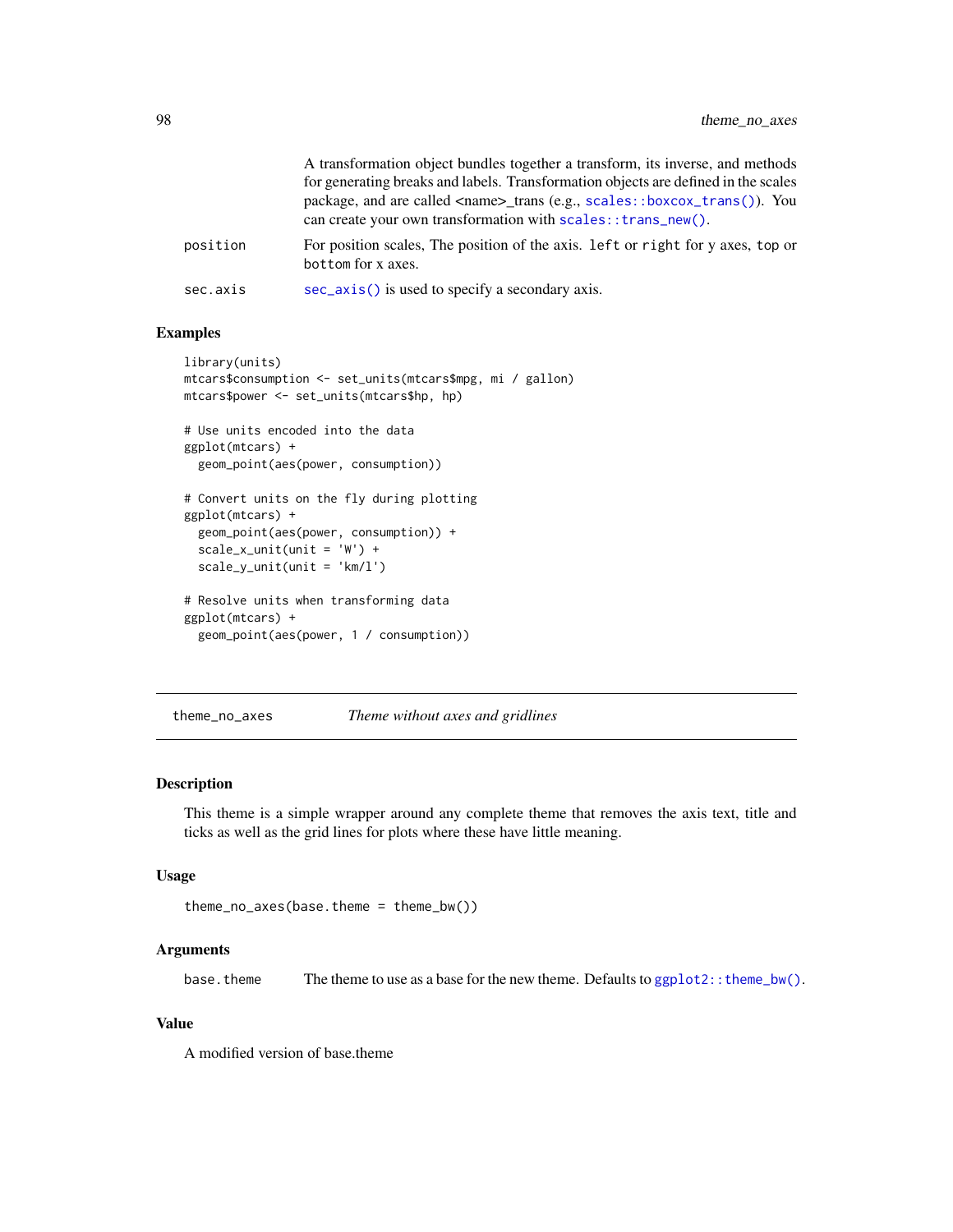# <span id="page-98-0"></span>trans\_reverser 99

#### Examples

```
p \leq-ggplot() + geom\_point(aes(x = wt, y = qsec), data = mtcars)p + theme_no_axes()
p + theme_no_axes(theme_grey())
```
trans\_reverser *Reverse a transformation*

#### Description

While the scales package export a reverse\_trans object it does not allow for reversing of already transformed ranged - e.g. a reverse exp transformation is not possible. trans\_reverser takes a trans object or something coercible to one and creates a reverse version of it.

#### Usage

trans\_reverser(trans)

#### Arguments

trans A trans object or an object that can be converted to one using [scales::as.trans\(\)](#page-0-0)

# Value

A trans object

```
# Lets make a plot
p \leftarrow ggplot() +
 geom_line(aes(x = 1:10, y = 1:10))
# scales already have a reverse trans
p + scale_x_continuous(trans = 'reverse')
# But what if you wanted to reverse an already log transformed scale?
```

```
p + scale_x_continuous(trans = trans_reverser('log'))
```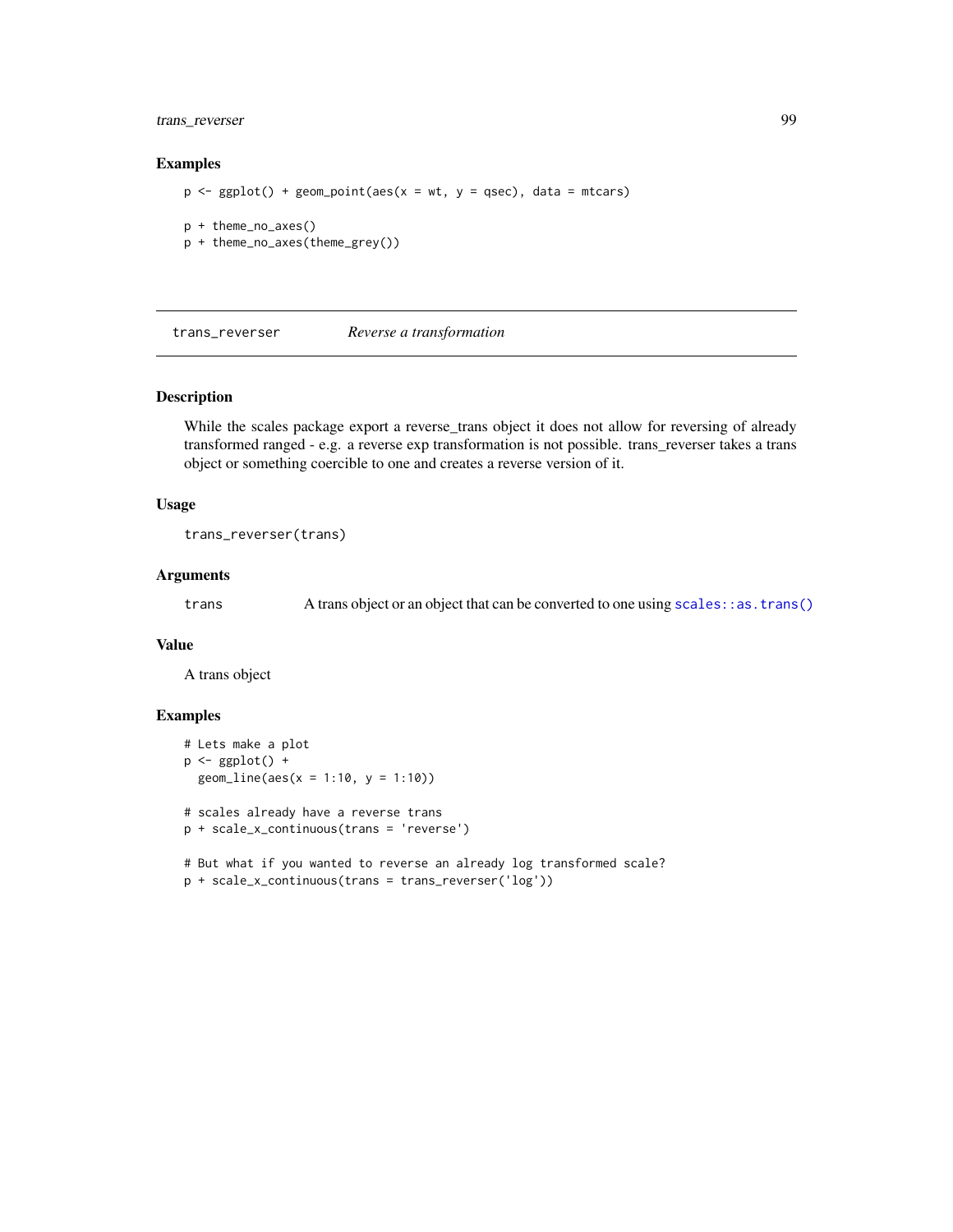# **Index**

∗ datasets GeomShape, [15](#page-14-0) ∗ ggforce facets facet\_grid\_paginate, [4](#page-3-1) facet\_stereo, [10](#page-9-0) facet\_wrap\_paginate, [11](#page-10-1) facet\_zoom, [13](#page-12-0) ∗ mark geoms geom\_mark\_circle, [53](#page-52-0) geom\_mark\_ellipse, [57](#page-56-0) geom\_mark\_hull, [61](#page-60-0) geom\_mark\_rect, [65](#page-64-0) ∗ position adjustments position\_jitternormal, [92](#page-91-0) aes(), *[17](#page-16-0)*, *[21](#page-20-0)*, *[24](#page-23-0)*, *[26](#page-25-1)*, *[29](#page-28-0)*, *[33](#page-32-0)*, *[36](#page-35-0)*, *[39](#page-38-0)*, *[43](#page-42-0)*, *[46](#page-45-0)*, *[48](#page-47-0)*, *[51](#page-50-0)*, *[54](#page-53-0)*, *[58](#page-57-0)*, *[62](#page-61-0)*, *[66](#page-65-0)*, *[71](#page-70-0)*, *[73](#page-72-0)*, *[75](#page-74-0)*, *[78](#page-77-0)*, *[82](#page-81-0)*, *[86](#page-85-0)* aes\_(), *[17](#page-16-0)*, *[21](#page-20-0)*, *[24](#page-23-0)*, *[26](#page-25-1)*, *[29](#page-28-0)*, *[33](#page-32-0)*, *[36](#page-35-0)*, *[39](#page-38-0)*, *[43](#page-42-0)*, *[46](#page-45-0)*, *[48](#page-47-0)*, *[51](#page-50-0)*, *[54](#page-53-0)*, *[58](#page-57-0)*, *[62](#page-61-0)*, *[66](#page-65-0)*, *[71](#page-70-0)*, *[73](#page-72-0)*, *[75](#page-74-0)*, *[78](#page-77-0)*, *[82](#page-81-0)*, *[86](#page-85-0)* borders(), *[18](#page-17-0)*, *[21](#page-20-0)*, *[25](#page-24-0)*, *[27](#page-26-0)*, *[30](#page-29-0)*, *[34](#page-33-0)*, *[37](#page-36-0)*, *[39](#page-38-0)*, *[43](#page-42-0)*, *[46](#page-45-0)*, *[48](#page-47-0)*, *[51](#page-50-0)*, *[55](#page-54-0)*, *[59](#page-58-0)*, *[63](#page-62-0)*, *[68](#page-67-0)*, *[71](#page-70-0)*, *[74](#page-73-0)*, *[76](#page-75-0)*, *[79](#page-78-0)*, *[83](#page-82-0)*, *[87](#page-86-0)* coord\_cartesian(), *[97](#page-96-0)* deldir::deldir(), *[84](#page-83-0)* density(), *[25](#page-24-0)*, *[79](#page-78-0)* diagonal, *[45](#page-44-0)* expansion(), *[97](#page-96-0)* facet\_col *(*facet\_row*)*, [8](#page-7-0) facet\_grid\_paginate, [4,](#page-3-1) *[11](#page-10-1)*, *[13,](#page-12-0) [14](#page-13-0)* facet\_grid\_paginate(), *[90](#page-89-0)* facet\_matrix, [6,](#page-5-0) *[25](#page-24-0)*, *[27](#page-26-0)* facet\_matrix(), *[23](#page-22-0)* facet\_row, [8](#page-7-0)

facet\_stereo, *[6](#page-5-0)*, [10,](#page-9-0) *[13,](#page-12-0) [14](#page-13-0)*

facet\_wrap\_paginate, *[6](#page-5-0)*, *[11](#page-10-1)*, [11,](#page-10-1) *[14](#page-13-0)* facet\_wrap\_paginate(), *[90](#page-89-0)* facet\_zoom, *[6](#page-5-0)*, *[11](#page-10-1)*, *[13](#page-12-0)*, [13](#page-12-0) FacetCol *(*GeomShape*)*, [15](#page-14-0) FacetGridPaginate *(*GeomShape*)*, [15](#page-14-0) FacetMatrix *(*GeomShape*)*, [15](#page-14-0) FacetRow *(*GeomShape*)*, [15](#page-14-0) FacetStereo *(*GeomShape*)*, [15](#page-14-0) FacetWrapPaginate *(*GeomShape*)*, [15](#page-14-0) FacetZoom *(*GeomShape*)*, [15](#page-14-0) fortify(), *[18](#page-17-0)*, *[21](#page-20-0)*, *[24](#page-23-0)*, *[26](#page-25-1)*, *[29](#page-28-0)*, *[33](#page-32-0)*, *[36](#page-35-0)*, *[39](#page-38-0)*, *[43](#page-42-0)*, *[46](#page-45-0)*, *[48](#page-47-0)*, *[51](#page-50-0)*, *[54](#page-53-0)*, *[58](#page-57-0)*, *[62](#page-61-0)*, *[66](#page-65-0)*, *[71](#page-70-0)*, *[73](#page-72-0)*, *[76](#page-75-0)*, *[78](#page-77-0)*, *[82](#page-81-0)*, *[86](#page-85-0)* gather\_set\_data, [15](#page-14-0) gather\_set\_data(), *[72](#page-71-0)* geom\_arc, [16](#page-15-0) geom\_arc(), *[22](#page-21-0)* geom\_arc0 *(*geom\_arc*)*, [16](#page-15-0) geom\_arc2 *(*geom\_arc*)*, [16](#page-15-0) geom\_arc\_bar, [20](#page-19-0) geom\_arc\_bar(), *[19](#page-18-0)*, *[40](#page-39-0)* geom\_autodensity, *[8](#page-7-0)*, [23](#page-22-0) geom\_autohistogram, *[8](#page-7-0)* geom\_autohistogram *(*geom\_autodensity*)*, [23](#page-22-0) geom\_autopoint, *[8](#page-7-0)*, [26,](#page-25-1) *[91](#page-90-0)* geom\_bezier, [27](#page-26-0) geom\_bezier(), *[31](#page-30-0)*, *[41](#page-40-0)* geom\_bezier0 *(*geom\_bezier*)*, [27](#page-26-0) geom\_bezier2 *(*geom\_bezier*)*, [27](#page-26-0) geom\_bspline, [31](#page-30-0)

geom\_bspline0 *(*geom\_bspline*)*, [31](#page-30-0) geom\_bspline2 *(*geom\_bspline*)*, [31](#page-30-0)

geom\_delaunay *(*geom\_voronoi*)*, [84](#page-83-0)

*(*geom\_bspline\_closed*)*, [35](#page-34-0)

geom\_bspline\_closed, [35](#page-34-0) geom\_bspline\_closed0

geom\_circle, [38](#page-37-0) geom\_circle(), *[47](#page-46-0)*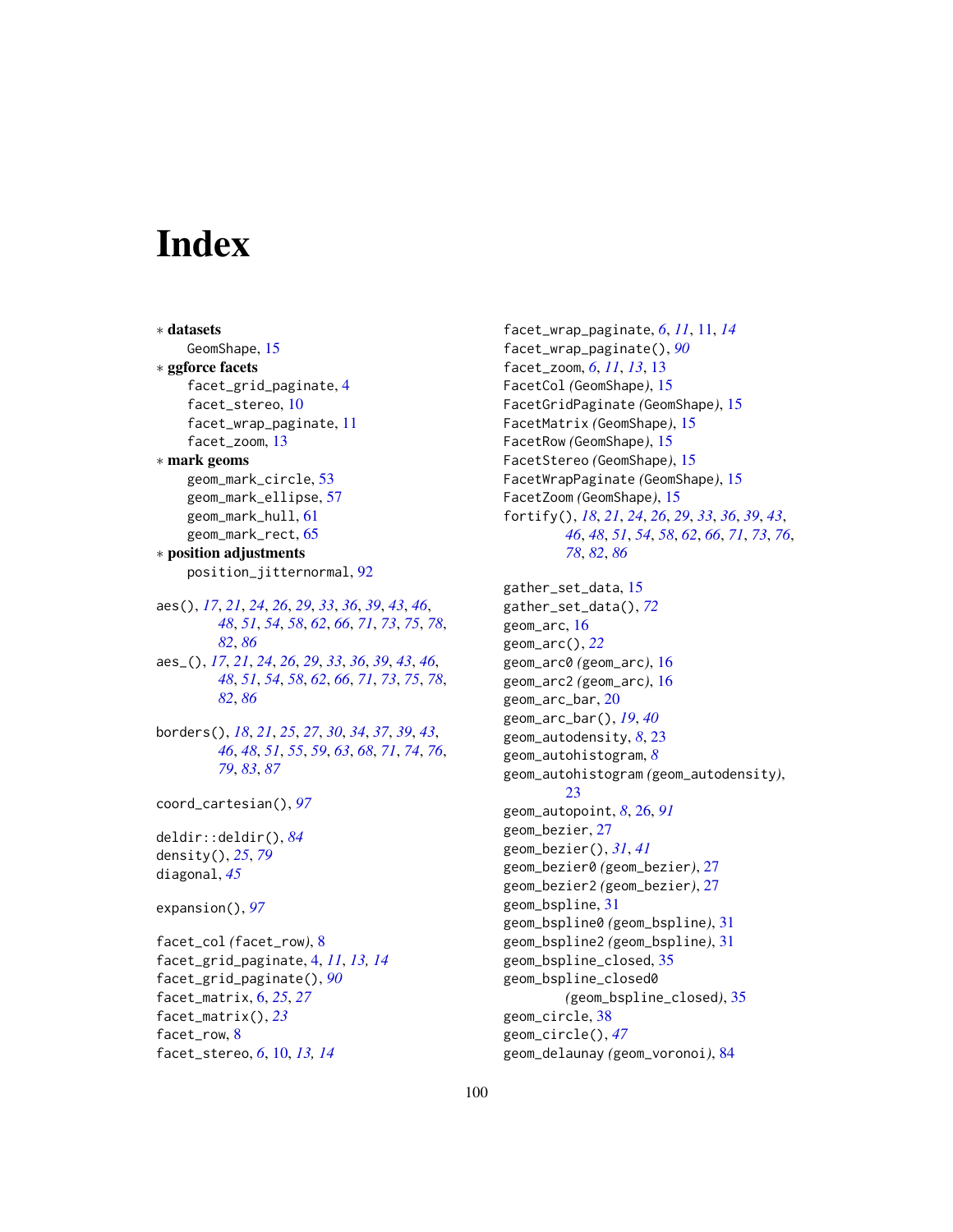# $I$ NDEX  $101$

```
geom_delaunay_segment (geom_voronoi), 84
geom_delaunay_segment2 (geom_voronoi),
        84
geom_delaunay_tile (geom_voronoi), 84
geom_diagonal, 41
geom_diagonal0 (geom_diagonal), 41
geom_diagonal2 (geom_diagonal), 41
geom_diagonal_wide, 45
geom_ellipse, 47
geom_link, 49
geom_link(), 27
geom_link0 (geom_link), 49
geom_link2 (geom_link), 49
geom_link2(), 27
geom_mark_circle, 53, 60, 64, 68
geom_mark_ellipse, 56, 57, 64, 68
geom_mark_hull, 56, 60, 61, 68
geom_mark_rect, 56, 60, 64, 65
geom_parallel_sets, 69
geom_parallel_sets_axes
        (geom_parallel_sets), 69
geom_parallel_sets_labels
        (geom_parallel_sets), 69
geom_regon, 73
geom_shape, 75
geom_shape(), 53
geom_sina, 77
geom_spiro, 81
geom_voronoi, 84
geom_voronoi_segment (geom_voronoi), 84
geom_voronoi_tile (geom_voronoi), 84
GeomArc (GeomShape), 15
GeomArc0 (GeomShape), 15
GeomArcBar (GeomShape), 15
GeomAutoarea (GeomShape), 15
GeomAutorect (GeomShape), 15
GeomBezier0 (GeomShape), 15
GeomBspline0 (GeomShape), 15
GeomBsplineClosed0 (GeomShape), 15
GeomCircle (GeomShape), 15
GeomMarkCircle (GeomShape), 15
GeomMarkEllipse (GeomShape), 15
GeomMarkHull (GeomShape), 15
GeomMarkRect (GeomShape), 15
GeomParallelSetsAxes (GeomShape), 15
GeomPathInterpolate (GeomShape), 15
GeomShape, 15
ggforce (ggforce-package), 3
```

```
ggforce-extensions (GeomShape), 15
ggforce-package, 3
ggplot(), 18, 21, 24, 26, 29, 33, 36, 39, 43,
         46, 48, 51, 54, 58, 62, 66, 71, 73, 76,
         78, 82, 86
ggplot2::coord_fixed(), 38, 87
ggplot2::coord_polar(), 16
ggplot2::facet_grid(), 4, 9
ggplot2::facet_wrap(), 9, 11
ggplot2::geom_density(), 23
ggplot2::geom_histogram(), 23
ggplot2::geom_jitter(), 92
ggplot2::geom_path(), 49
ggplot2::geom_point(), 6, 26, 38, 40
ggplot2::geom_polygon(), 75
ggplot2::geom_segment(), 49
ggplot2::geom_violin(), 78
ggplot2::margin(), 54, 59, 63, 67
ggplot2::theme_bw(), 98
ggplot2::vars(), 7
grid::arrow(), 18, 30, 34, 43, 52, 55, 59, 63,
         67, 83
grid::bezierGrob(), 30
grid::xsplineGrob(), 31, 35
```

```
label_parsed(), 5, 10, 12
label_value(), 5, 10, 12
labeller(), 5, 10, 12
layer(), 18, 21, 25, 26, 30, 34, 37, 39, 43, 46,
         48, 52, 55, 59, 63, 67, 72, 74, 76, 79,
         83, 87
linear_trans, 89
```

```
n_pages, 90
n_pages(), 6, 13
```

```
position_auto, 8, 27, 91
position_auto(), 26
position_jitternormal, 92
PositionAuto (GeomShape), 15
PositionFloatstack (GeomShape), 15
PositionJitterNormal (GeomShape), 15
power_trans, 93
```

```
radial_trans, 94
reflect (linear_trans), 89
rotate (linear_trans), 89
```

```
scale_depth, 95
```